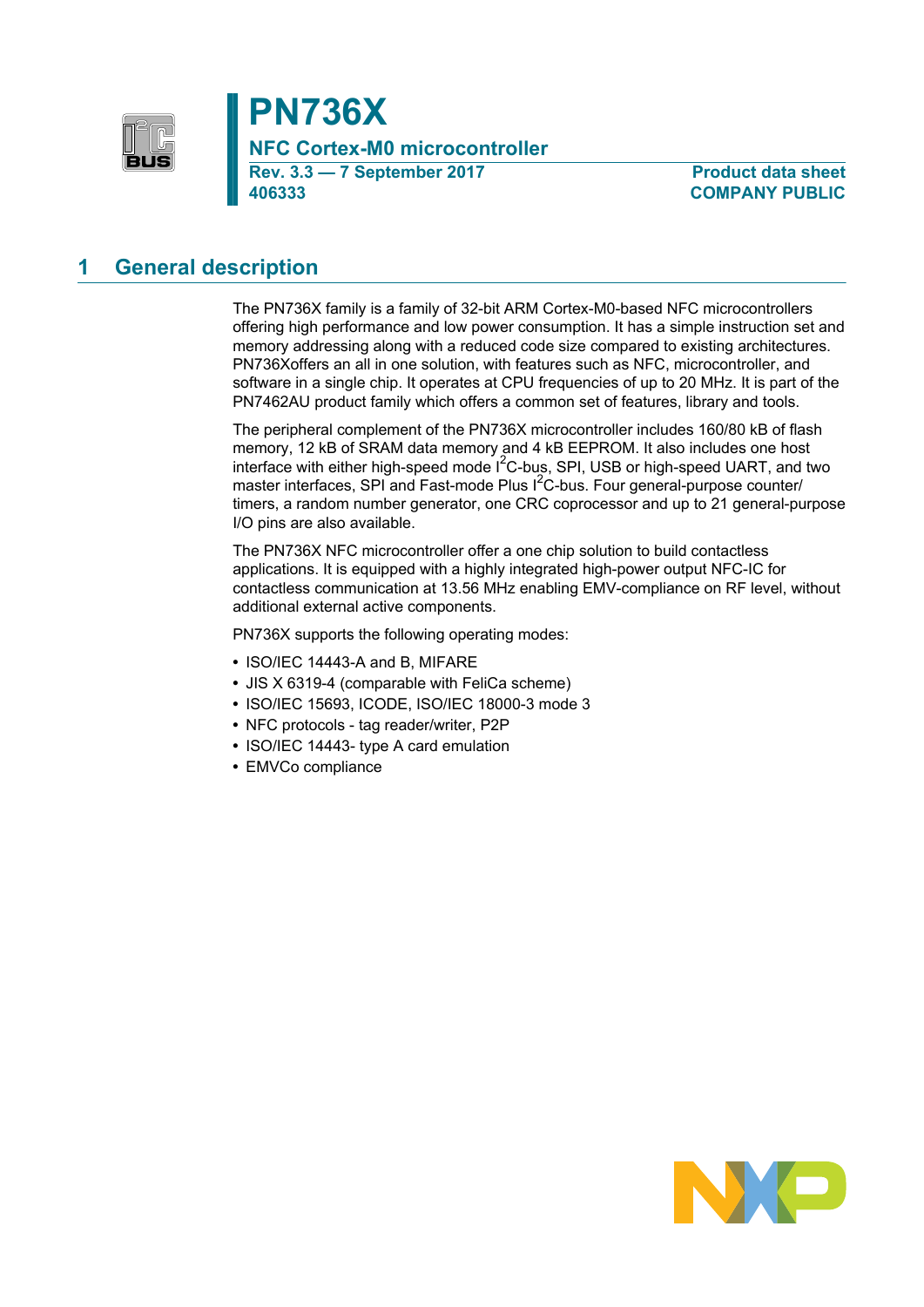# **2 Features and benefits**

## **2.1 Integrated contactless interface frontend**

- **•** High RF output power frontend IC for transfer speed up to 848 kbit/s
- **•** NFC IP1 and NFC IP2 support
- **•** Full NFC tag support (type 1, type 2, type 3, type 4A and type 4B)
- **•** P2P active and passive, target and initiator
- **•** Card emulation ISO14443 type A
- **•** ISO/IEC 14443 type A and type B
- **•** MIFARE classic card
- **•** ISO/IEC 15693, and ISO/IEC 18000-3 mode 3
- **•** Low-power card detection
- **•** Dynamic Power Control (DPC) support
- **•** Compliance with EMV contactless protocol specification
- **•** Compliance with NFC standards

## **2.2 Cortex-M0 microcontroller**

- **•** Processor core
	- **–** ARM Cortex: 32-bit M0 processor
	- **–** Built-in Nested Vectored Interrupt Controller (NVIC)
	- **–** Non-maskable interrupt
	- **–** 24-bit system tick timer
	- **–** Running frequency of up to 20 MHz
	- **–** Clock management to enable low power consumption
- **•** Memory
	- **–** Flash: 160 (PN7362) / 80 kB (PN7360)
	- **–** SRAM: 12 kB
	- **–** EEPROM: 4 kB
	- **–** 40 kB boot ROM included, including USB mass storage primary boot loader for code download
- **•** Debug option
	- **–** Serial Wire Debug (SWD) interface
- **•** Peripherals
	- **–** *Host interface:*
	- **–** USB 2.0 full speed with USB 3.0 hub connection capability
	- **–** HSUART for serial communication, supporting standards speeds from 9600 bauds to 115200 bauds, and faster speed up to 1.288 Mbit/s
	- **–** SPI with half-duplex and full duplex capability with speeds up to 7 Mbit/s
	- **–** I <sup>2</sup>C supporting standard mode, fast mode and high-speed mode with multiple address support
	- **–** *Master interface:*
	- **–** SPI with half-duplex capability from 1 Mbit/s to 6.78 Mbit/s
- **–** I <sup>2</sup>C supporting standard mode, fast mode, fast mode plus and clock stretching
- **•** Up to 21 General-Purpose I/O (GPIO) with configurable pull-up/pull-down resistors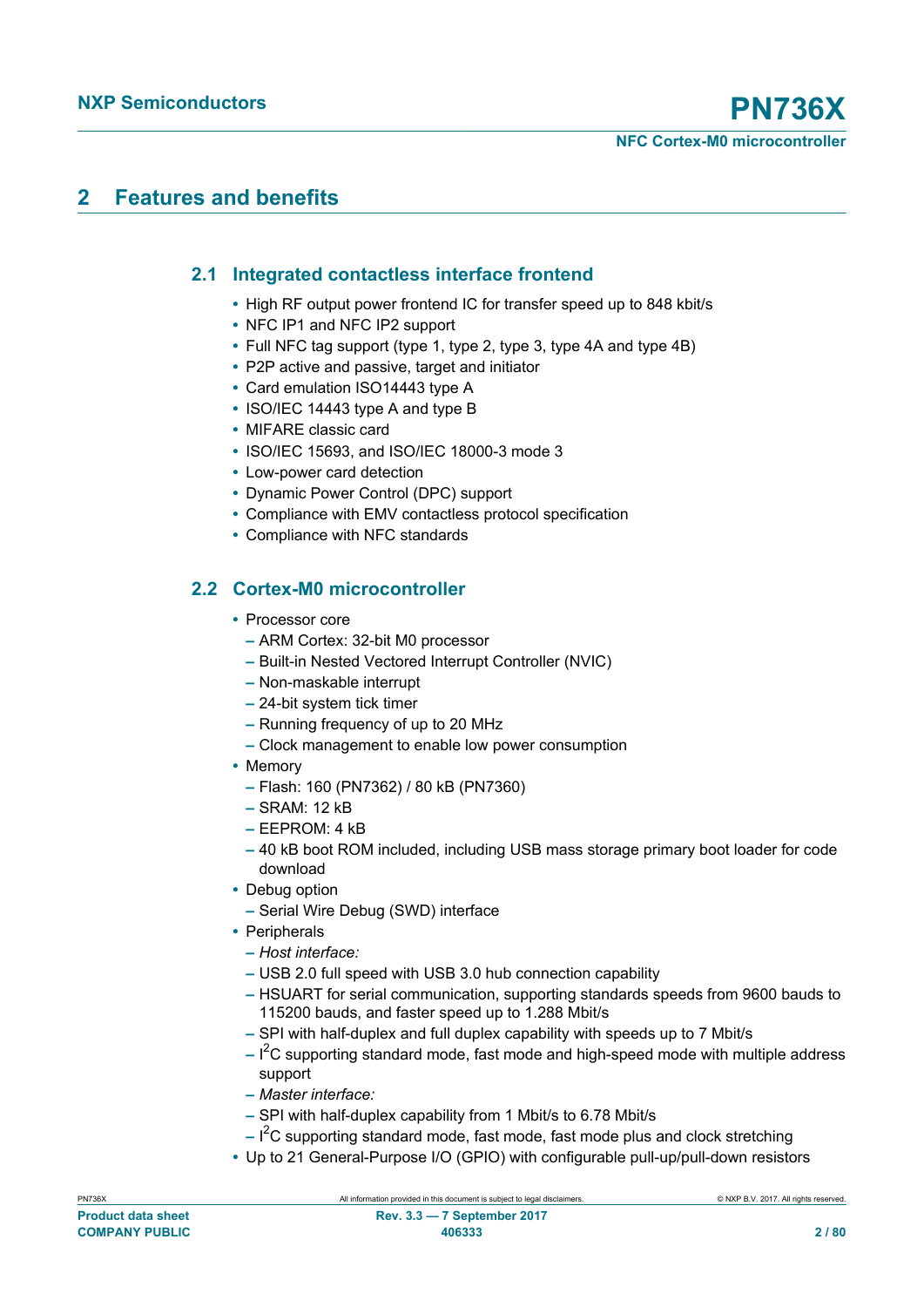- **•** GPIO1 to GPIO12 can be used as edge and level sensitive interrupt sources
- **•** Power
	- **–** Two reduced power modes: standby mode and hard power-down mode
	- **–** Supports suspend mode for USB host interface
	- **–** Processor wake-up from hard power-down mode, standby mode, suspend mode via host interface, GPIOs, RF field detection
	- **–** Integrated PMU to adjust internal regulators automatically, to minimize the power consumption during all possible power modes
	- **–** Power-on reset
	- **–** RF supply: external, or using an integrated LDO (TX LDO, configurable with 3 V, 3.3 V, 3.6 V, 4.5 V, and 4.75 V)
	- **–** Pad voltage supply: external 3.3 V or 1.8 V, or using an integrated LDO (3.3 V supply)
- **•** Timers
	- **–** Four general-purpose timers
	- **–** Programmable Watchdog Timer (WDT)
- **•** CRC coprocessor
- **•** Random number generator
- **•** Clocks
	- **–** Crystal oscillator at 27.12 MHz
	- **–** Dedicated PLL at 48 MHz for the USB
	- **–** Integrated HFO 20 MHz and LFO 365 kHz
- **•** General
	- **–** HVQFN64 package
	- **–** Temperature range: -40 °C to +85 °C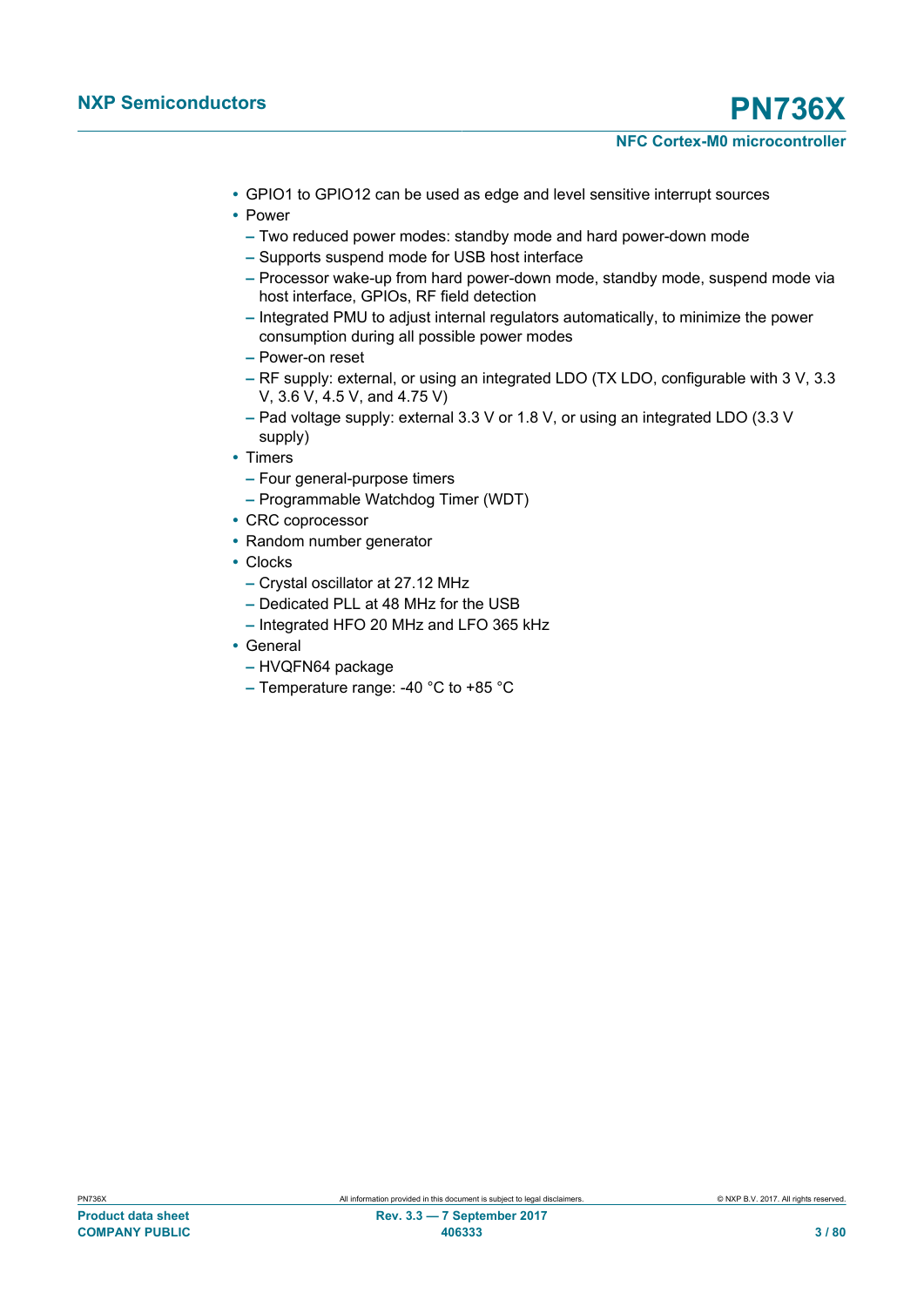# **3 Applications**

- **•** Physical access control
- **•** Gaming
- **•** USB NFC reader, including dual interface smart card readers
- **•** Home banking, payment readers EMVCo compliant
- **•** High integration devices
- **•** NFC applications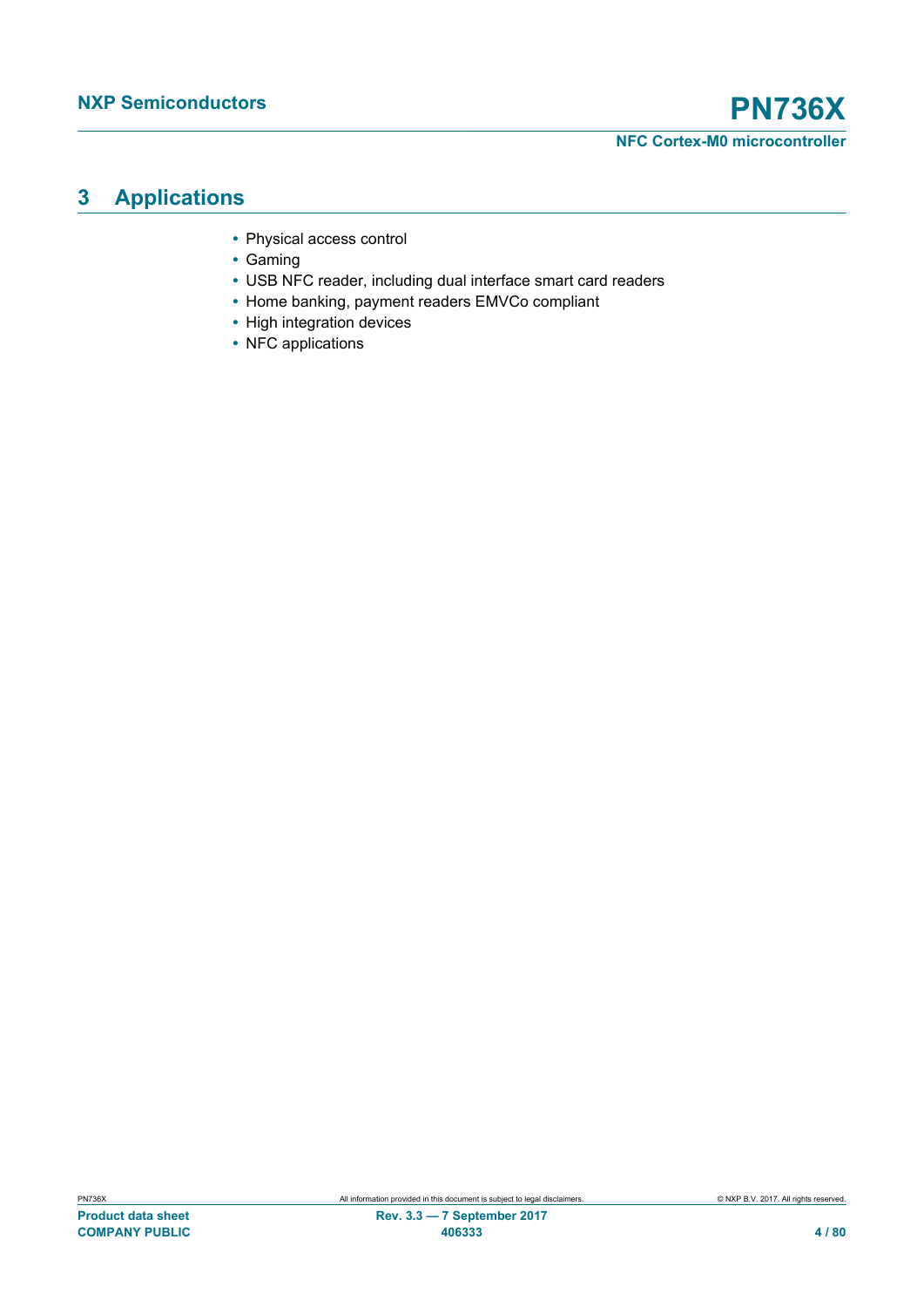# **4 Quick reference data**

## **Table 1. Quick reference data**

*Operating range: -40 °C to +85 °C unless specified; contactless interface: internal LDO not used*

| <b>Symbol</b>          | <b>Parameter</b>                    | <b>Conditions</b>                                                                              | <b>Min</b>     | <b>Typ</b> | <b>Max</b> | <b>Unit</b>  |
|------------------------|-------------------------------------|------------------------------------------------------------------------------------------------|----------------|------------|------------|--------------|
| V <sub>DDP(VBUS)</sub> | power supply voltage<br>on pin VBUS | card emulation, passive target<br>(PLM)                                                        | 2.3            |            | 5.5        | V            |
|                        |                                     | all RF modes                                                                                   | 2.7            |            | 5.5        | V            |
|                        |                                     | all RF modes                                                                                   | 3              |            | 5.5        | $\vee$       |
| $V_{DD(PVDD)}$         | PVDD supply voltage                 | 1.8V                                                                                           | 1.65           | 1.8        | 1.95       | $\vee$       |
|                        |                                     | 3.3V                                                                                           | 3              | 3.3        | 3.6        | V            |
| $I_{DDP(VBUS)}$        | power supply current<br>on pin VBUS | in hard power-down mode; T<br>= 25 °C; $V_{DDP(VBUS)}$ = 5.5 V;<br>$RST N = 0$                 |                | 12         | 18         | μA           |
|                        |                                     | stand by mode; $T = 25 °C$ ;<br>$V_{DDP(VBUS)} = 3.3 V$ ; external<br>PVDD LDO used            | $\overline{a}$ | 18         | Ξ.         | μA           |
|                        |                                     | stand by mode; $T = 25 °C$ ;<br>$V_{DDP(VBUS)} = 5.5 V$ ; internal<br>PVDD LDO used            |                | 55         |            | μA           |
|                        |                                     | suspend mode, USB interface;<br>$V_{DDP(VBUS)} = 5.5 V$ ; external<br>PVDD supply; $T = 25$ °C |                | 120        | 250        | μA           |
| $I_{DD(TVDD)}$         | <b>TVDD supply current</b>          | on pin TVDD_IN; maximum<br>supported current by the<br>contactless interface                   |                |            | 250        | mA           |
| $P_{\text{max}}$       | maximum power<br>dissipation        |                                                                                                |                |            | 1050       | mW           |
| $T_{\mathsf{amb}}$     | ambient temperature                 | <b>JEDEC PCB</b>                                                                               | $-40$          |            | $+85$      | $^{\circ}$ C |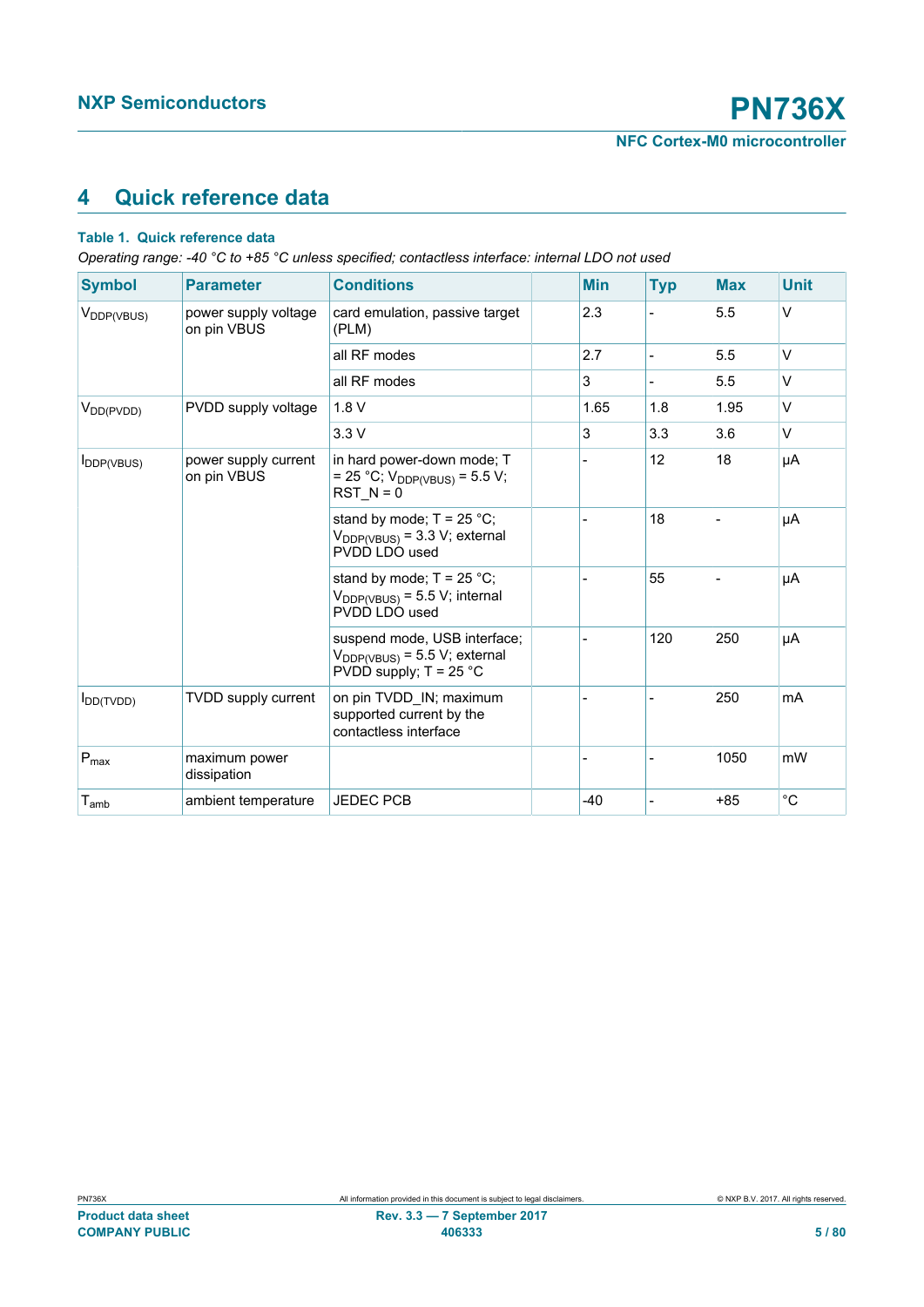# **5 Ordering information**

The PN736X family includes the following products:

PN7362AU: Full memory available, no contact interface, no Auxillary interface.

PN7360AU: Memory limited to 80 kB, and no contact interface, no Auxillary interface.

The table below lists the ordering information for these two products.

| <b>Type number</b> | <b>Package</b> |                                                                                                                   |                |  |  |
|--------------------|----------------|-------------------------------------------------------------------------------------------------------------------|----------------|--|--|
|                    | <b>Name</b>    | <b>Description</b>                                                                                                | <b>Version</b> |  |  |
| PN7360AUHN         | HVOFN64        | plastic thermal enhanced very thin quad flat package; no leads; 64<br>terminals; body $9 \times 9 \times 0.85$ mm | ⊦SOT804-4      |  |  |
| PN7362AUHN         | HVOFN64        | plastic thermal enhanced very thin quad flat package; no leads; 64<br>terminals; body $9 \times 9 \times 0.85$ mm | SOT804-4       |  |  |

## **Table 2. Ordering information**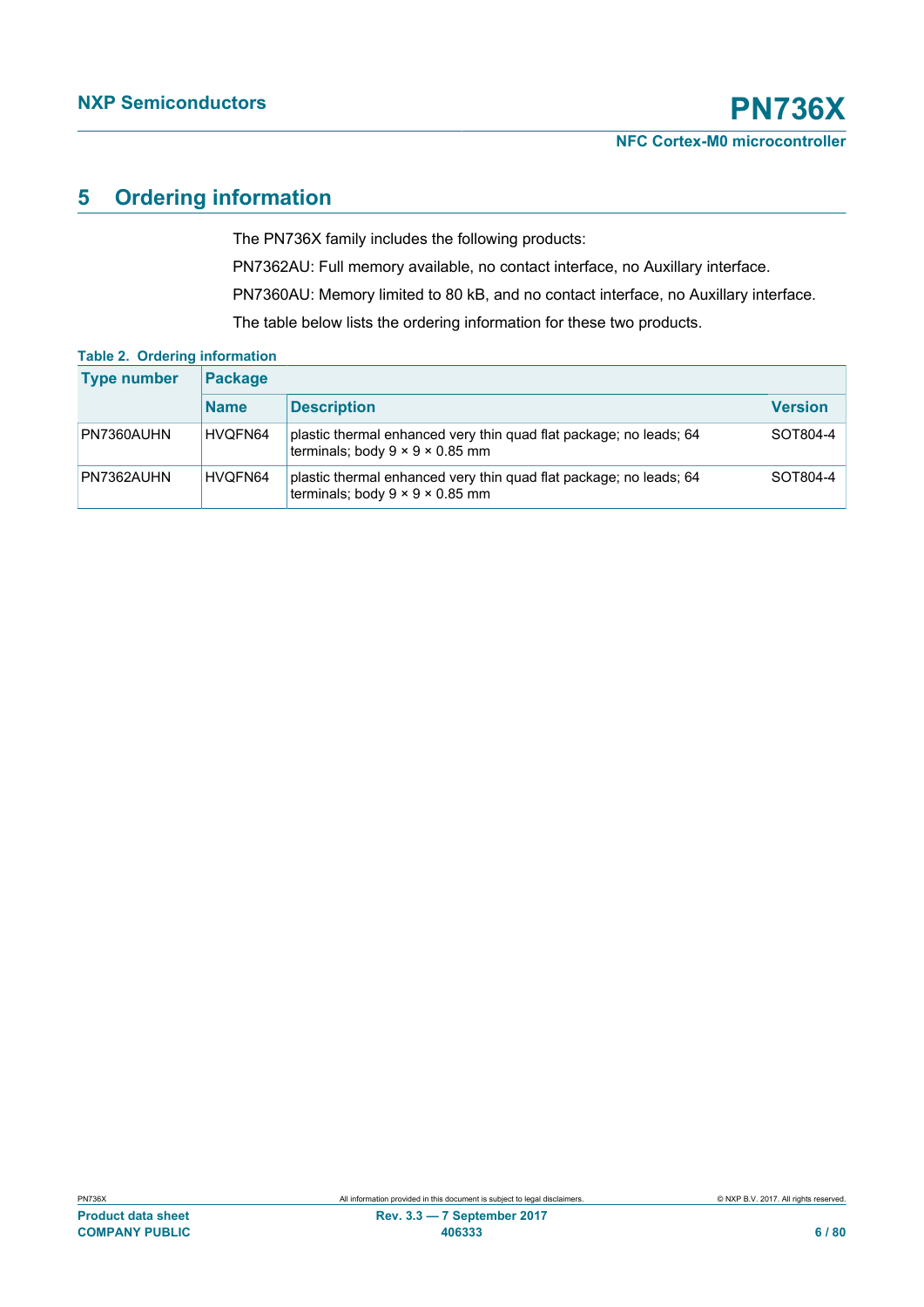# **6 Block diagram**

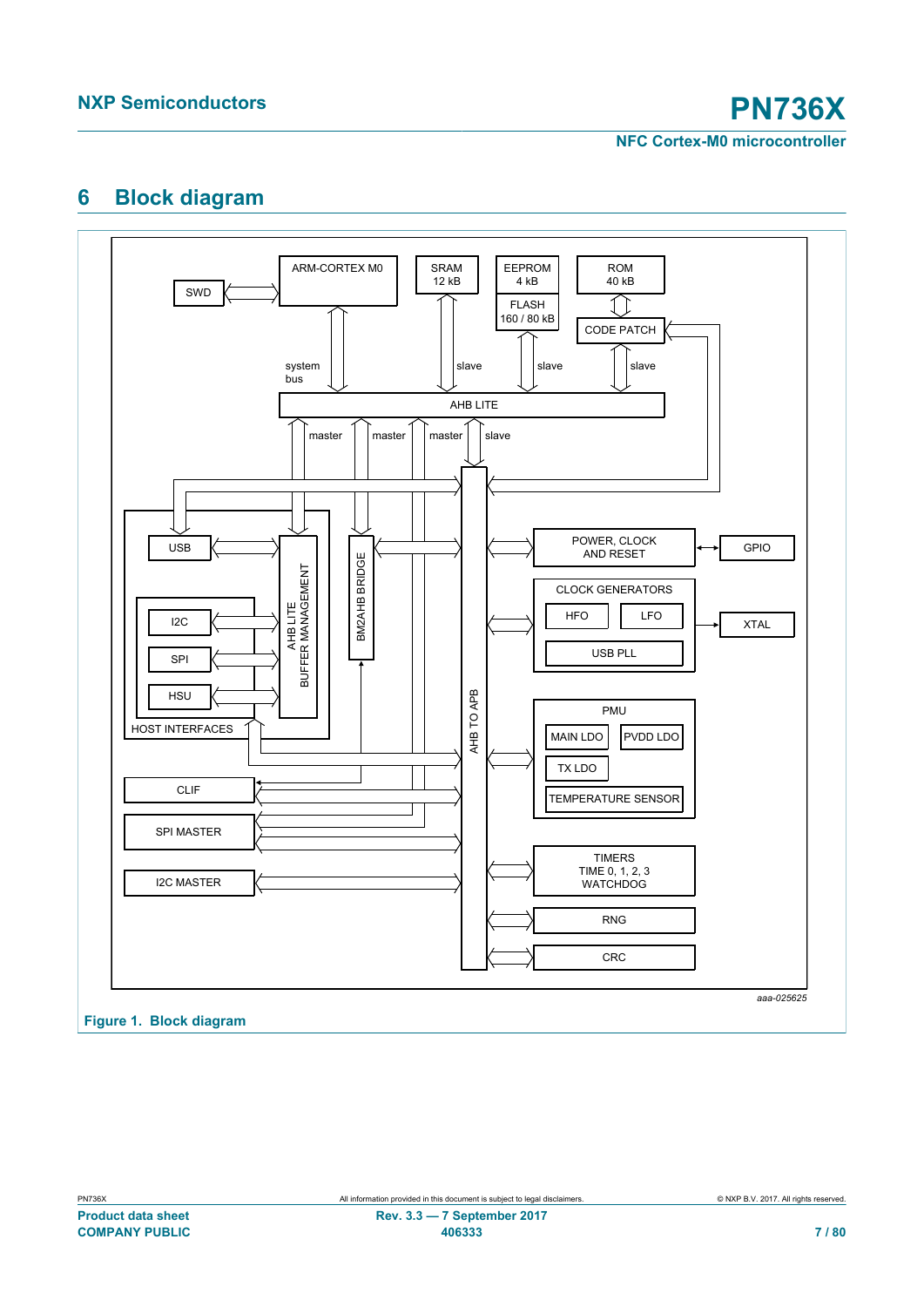# **7 Pinning information**

# **7.1 Pinning**



Important note: the inner leads below the package are internally connected to the PIN. Special care needs to be taken during the design so that no conductive part is present under these PINs, which could cause short cuts.

## **7.2 Pin description**

All IO pins can carry up to 4 alternate functions, but not every IO pins has 4 alternate functions assigned. The following table will provide an overview. On all pins where function rank is mentioned, the functionality is assigned to the first function.

| Table 3. Pin description |     |                                                     |  |  |
|--------------------------|-----|-----------------------------------------------------|--|--|
| <b>Symbol</b>            | Pin | <b>Description</b>                                  |  |  |
| <b>I2CM SDA</b>          |     | $\frac{1}{2}$ C-bus serial data I/O master / GPIO13 |  |  |
| $ GP$ $ O$ 14            |     | First function: NA<br>Second function: GPIO14       |  |  |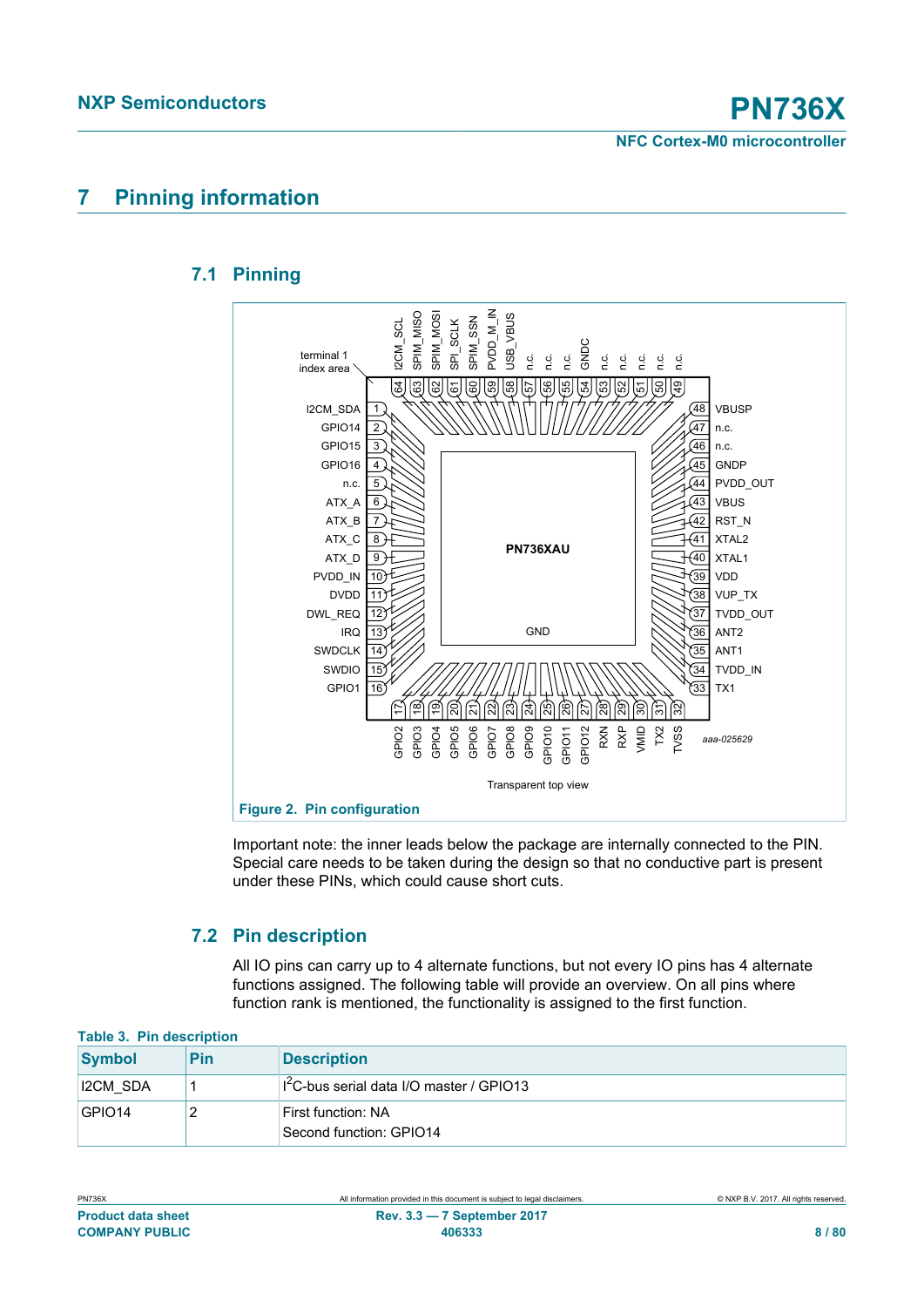| <b>Symbol</b>     | Pin | <b>Description</b>                                                                             |  |
|-------------------|-----|------------------------------------------------------------------------------------------------|--|
| GPIO15            | 3   | First function: NA<br>Second function: GPIO15                                                  |  |
| GPIO16            | 4   | First function: NA<br>Second function: GPIO16                                                  |  |
|                   | 5   | not connected                                                                                  |  |
| ATX_A             | 6   | SPI slave select input (NSS_S) / I <sup>2</sup> C-bus serial clock input (SCL_S) / HSUART RX   |  |
| ATX_B             | 7   | SPI slave data input (MOSI_S) / I <sup>2</sup> C-bus serial data I/O (SDA_S) / HSUART TX       |  |
| ATX_C             | 8   | USB D+ / SPI slave data output (MISO_S) / I <sup>2</sup> C-bus address bit0 input / HSUART RTS |  |
| ATX_D             | 9   | USB D- / SPI clock input (SCK S) / I <sup>2</sup> C-bus address bit1 input / HSUART CTS        |  |
| PVDD IN           | 10  | pad supply voltage input                                                                       |  |
| <b>DVDD</b>       | 11  | digital core logic supply voltage input                                                        |  |
| DWL_REQ           | 12  | entering in download mode                                                                      |  |
| <b>IRQ</b>        | 13  | interrupt request output                                                                       |  |
| <b>SWDCLK</b>     | 14  | SW serial debug line clock                                                                     |  |
| <b>SWDIO</b>      | 15  | SW serial debug line input/output                                                              |  |
| GPIO1             | 16  | general-purpose I/O / SPI master select2 output                                                |  |
| GPIO <sub>2</sub> | 17  | general-purpose I/O                                                                            |  |
| GPIO <sub>3</sub> | 18  | general-purpose I/O                                                                            |  |
| GPIO4             | 19  | general-purpose I/O                                                                            |  |
| GPIO <sub>5</sub> | 20  | general-purpose I/O                                                                            |  |
| GPIO6             | 21  | general-purpose I/O                                                                            |  |
| GPIO7             | 22  | general-purpose I/O                                                                            |  |
| GPIO8             | 23  | general-purpose I/O                                                                            |  |
| GPIO9             | 24  | general-purpose I/O                                                                            |  |
| GPIO10            | 25  | general-purpose I/O                                                                            |  |
| GPIO11            | 26  | general-purpose I/O                                                                            |  |
| GPIO12            | 27  | general-purpose I/O                                                                            |  |
| <b>RXN</b>        | 28  | receiver input                                                                                 |  |
| <b>RXP</b>        | 29  | receiver input                                                                                 |  |
| <b>VMID</b>       | 30  | receiver reference voltage input                                                               |  |
| TX <sub>2</sub>   | 31  | antenna driver output                                                                          |  |
| <b>TVSS</b>       | 32  | ground for antenna power supply                                                                |  |
| TX1               | 33  | antenna driver output                                                                          |  |
| TVDD_IN           | 34  | antenna driver supply voltage input                                                            |  |
| ANT1              | 35  | antenna connection for load modulation in card emulation and P2P passive target modes          |  |
| ANT <sub>2</sub>  | 36  | antenna connection for load modulation in card emulation and P2P passive target modes          |  |
| TVDD_OUT          | 37  | antenna driver supply, output of TX_LDO                                                        |  |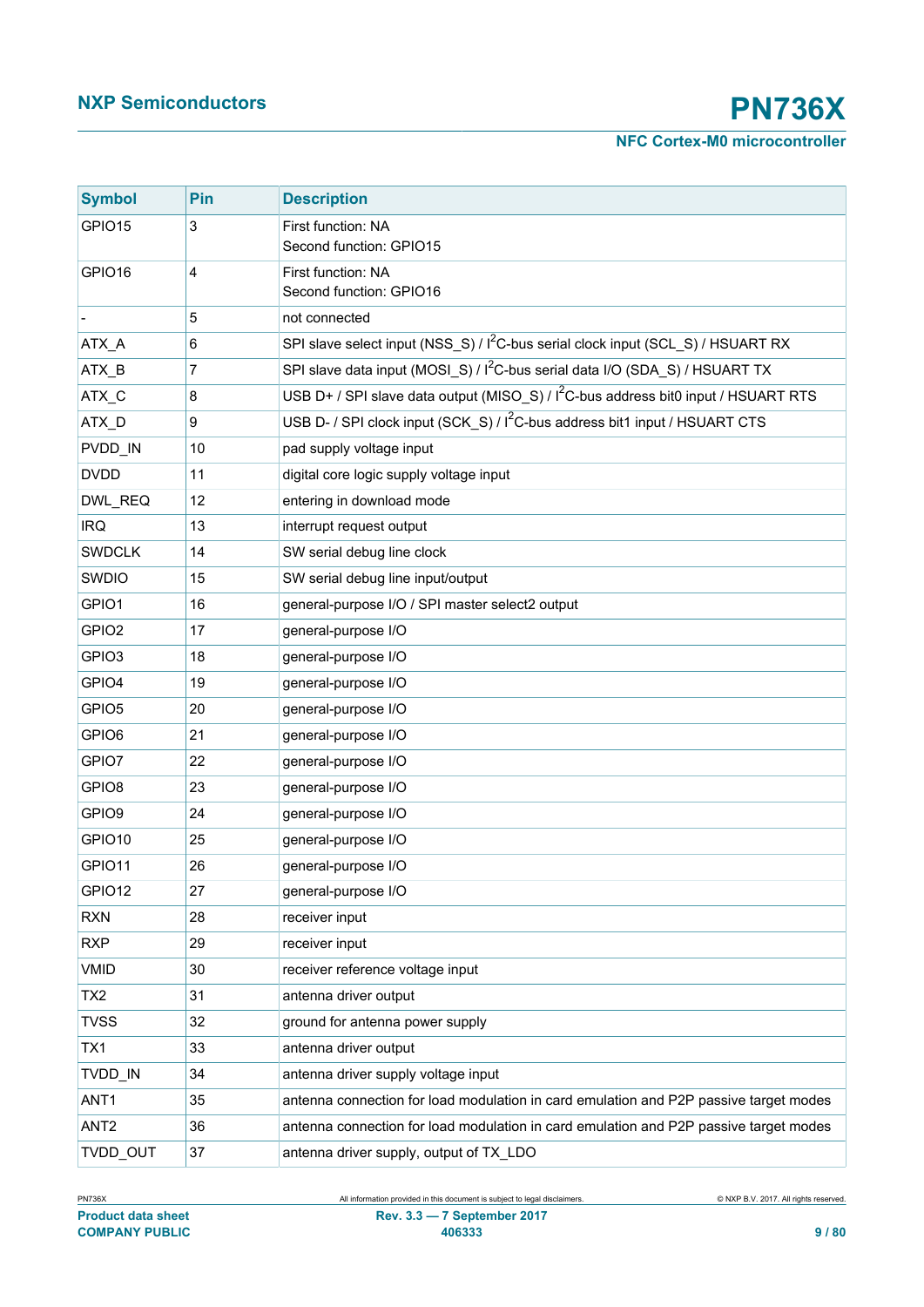# **NXP Semiconductors PN736X**

**NFC Cortex-M0 microcontroller**

| <b>Symbol</b>     | Pin     | <b>Description</b>                                       |  |  |
|-------------------|---------|----------------------------------------------------------|--|--|
| VUP_TX            | 38      | supply of the contactless TX_LDO                         |  |  |
| <b>VDD</b>        | 39      | 1.8 V regulator output for digital blocks                |  |  |
| XTAL1             | 40      | 27.12 MHz clock input for crystal                        |  |  |
| XTAL <sub>2</sub> | 41      | 27.12 MHz clock input for crystal                        |  |  |
| RST_N             | 42      | reset pin                                                |  |  |
| <b>VBUS</b>       | 43      | main supply voltage input of microcontroller             |  |  |
| PVDD OUT          | 44      | output of PVDD_LDO for pad voltage supply                |  |  |
| <b>GNDP</b>       | 45      | Ground                                                   |  |  |
|                   | 46      | not connected                                            |  |  |
|                   | 47      | not connected                                            |  |  |
| <b>VBUSP</b>      | 48      | Connected to VBUS                                        |  |  |
|                   | 49      | not connected                                            |  |  |
|                   | 50      | not connected                                            |  |  |
|                   | 51      | not connected                                            |  |  |
|                   | 52      | not connected                                            |  |  |
|                   | 53      | not connected                                            |  |  |
| <b>GNDC</b>       | 54      | connected to the ground                                  |  |  |
|                   | 55      | not connected                                            |  |  |
|                   | 56      | not connected                                            |  |  |
|                   | 57      | not connected                                            |  |  |
| USB_VBUS          | 58      | used for USB VBUS detection                              |  |  |
| PVDD M IN         | 59      | pad supply voltage input for master interfaces           |  |  |
| SPIM_SSN          | 60      | SPI master select 1 output / GPIO17                      |  |  |
| SPI_SCLK          | 61      | SPI master clock output / GPIO18                         |  |  |
| SPIM_MOSI         | 62      | SPI master data output / GPIO19                          |  |  |
| SPIM_MISO         | 63      | SPI master data input / GPIO20                           |  |  |
| I2CM_SCL          | 64      | I <sup>2</sup> C-bus serial clock output master / GPIO21 |  |  |
| <b>GND</b>        | Die pad | Ground                                                   |  |  |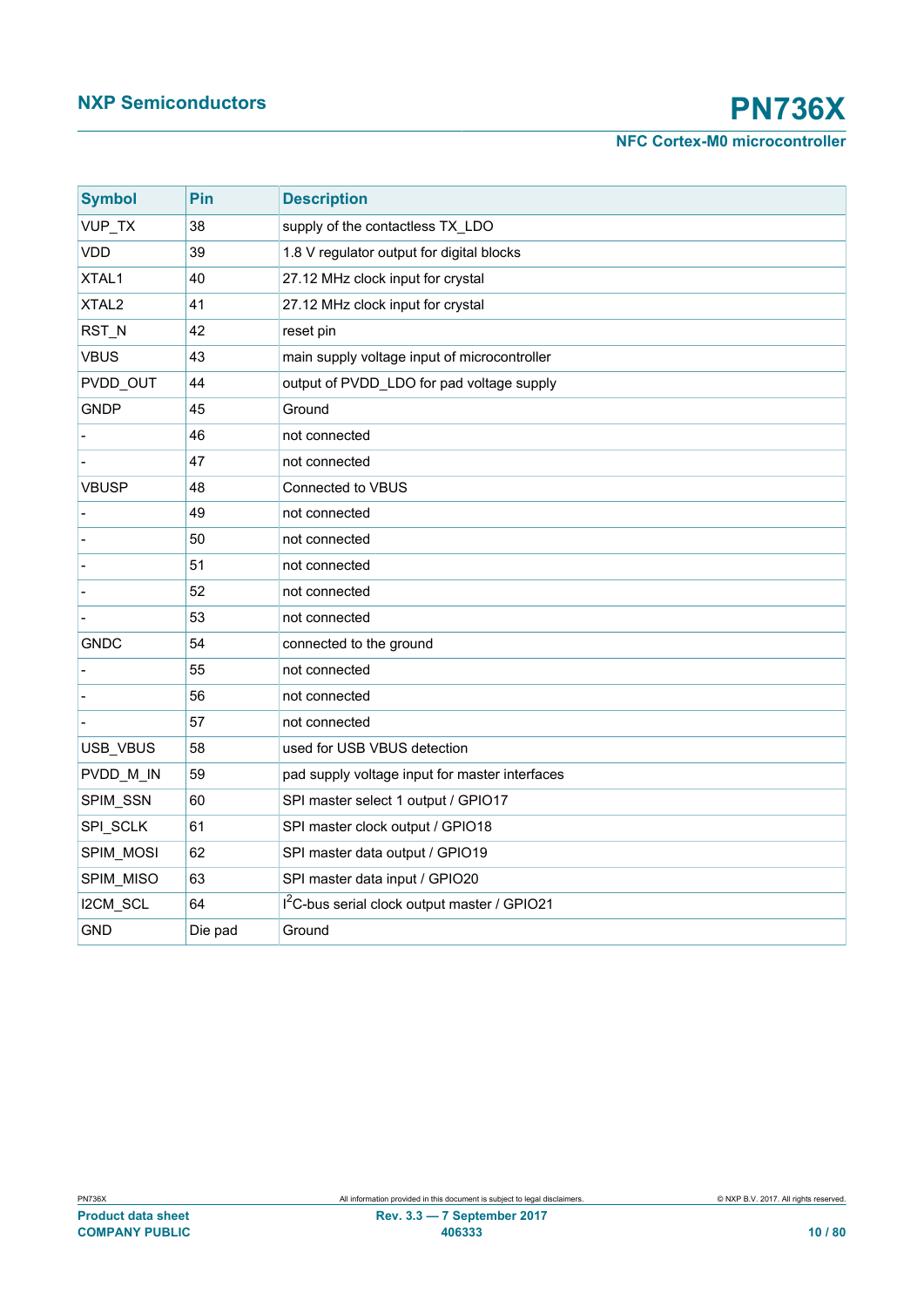# **8 Functional description**

## **8.1 ARM Cortex-M0 microcontroller**

The PN736X is an ARM Cortex-M0-based 32-bit microcontroller, optimized for low-cost designs, high energy efficiency, and simple instruction set.

The CPU operates on an internal clock, which can be configured to provide frequencies such as 20 MHz, 10 MHz, and 5 MHz.

The peripheral complement of the PN736X includes a 160 kB flash memory, a 12 kB SRAM, and a 4 kB EEPROM. It also includes one configurable host interface (Fast-mode Plus and high-speed I<sup>2</sup>C, SPI, HSUART, and USB), two master interfaces (Fast-mode Plus I<sup>2</sup>C, SPI), 4 timers, 12 general-purpose I/O pins, and one 13.56 MHz contactless interface.

## **8.2 Memories**

## **8.2.1 On-chip flash programming memory**

The PN736X contains160 / 80 kB on-chip flash program memory depending on the version. The flash can be programmed using In-System Programming (ISP) or In-Application Programming (IAP) via the on-chip boot loader software.

The flash memory is divided into two instances of 80 kB each, with each sector consisting of individual pages of 64 bytes.

#### **8.2.1.1 Memory mapping**

The flash memory mapping is described in **[Figure 3](#page-10-0).** 



<span id="page-10-0"></span>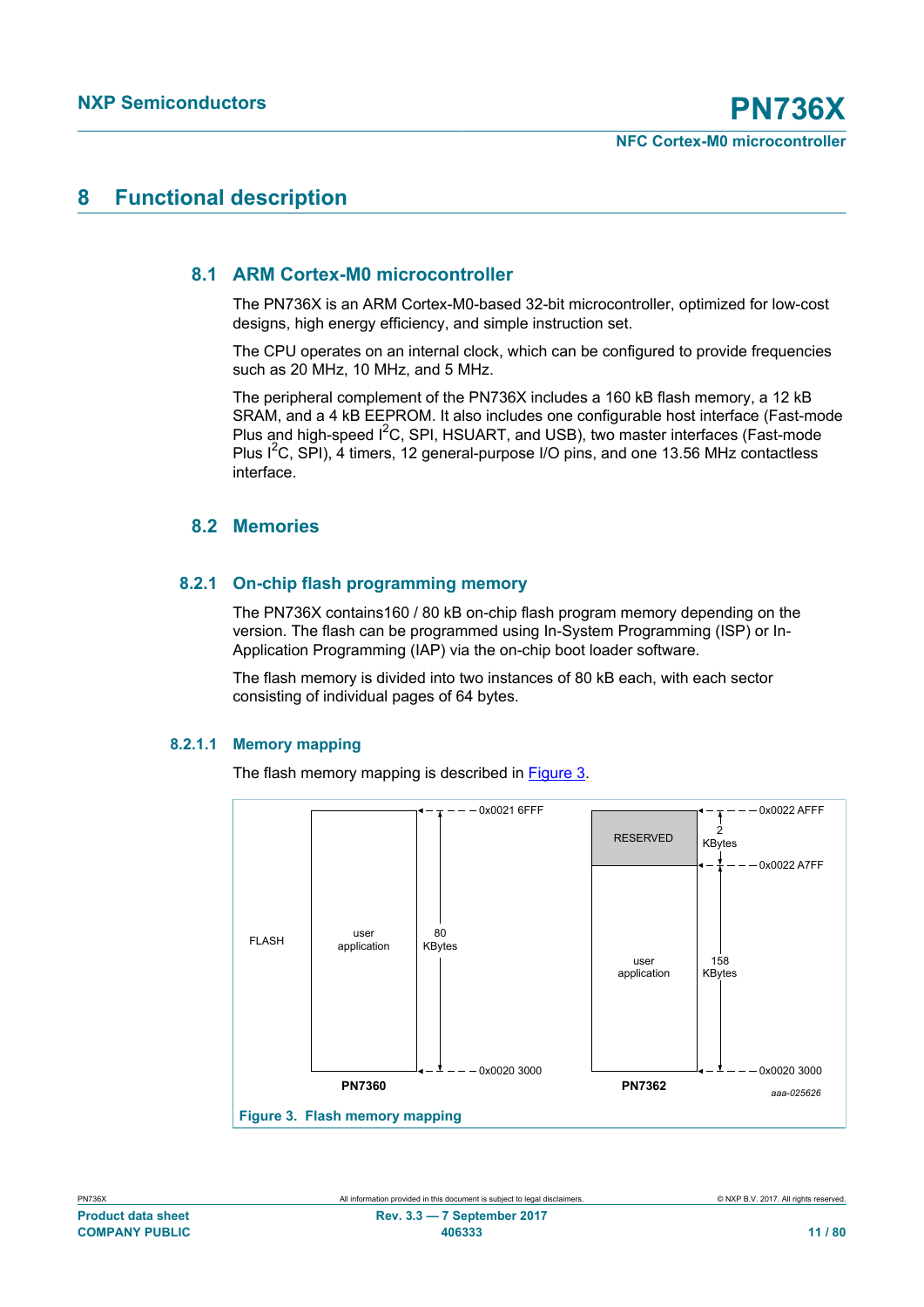## **8.2.2 EEPROM**

The PN736X embeds 4 kB of on-chip byte-erasable and byte-programmable EEPROM data memory.

The EEPROM can be programmed using In-System Programming (ISP).

## **8.2.2.1 Memory mapping**



### **8.2.3 SRAM**

The PN736X contains a total of 12 kB on-chip static RAM memory.

#### **8.2.3.1 Memory mapping**

The SRAM memory mapping is shown in **[Figure 5](#page-12-0).**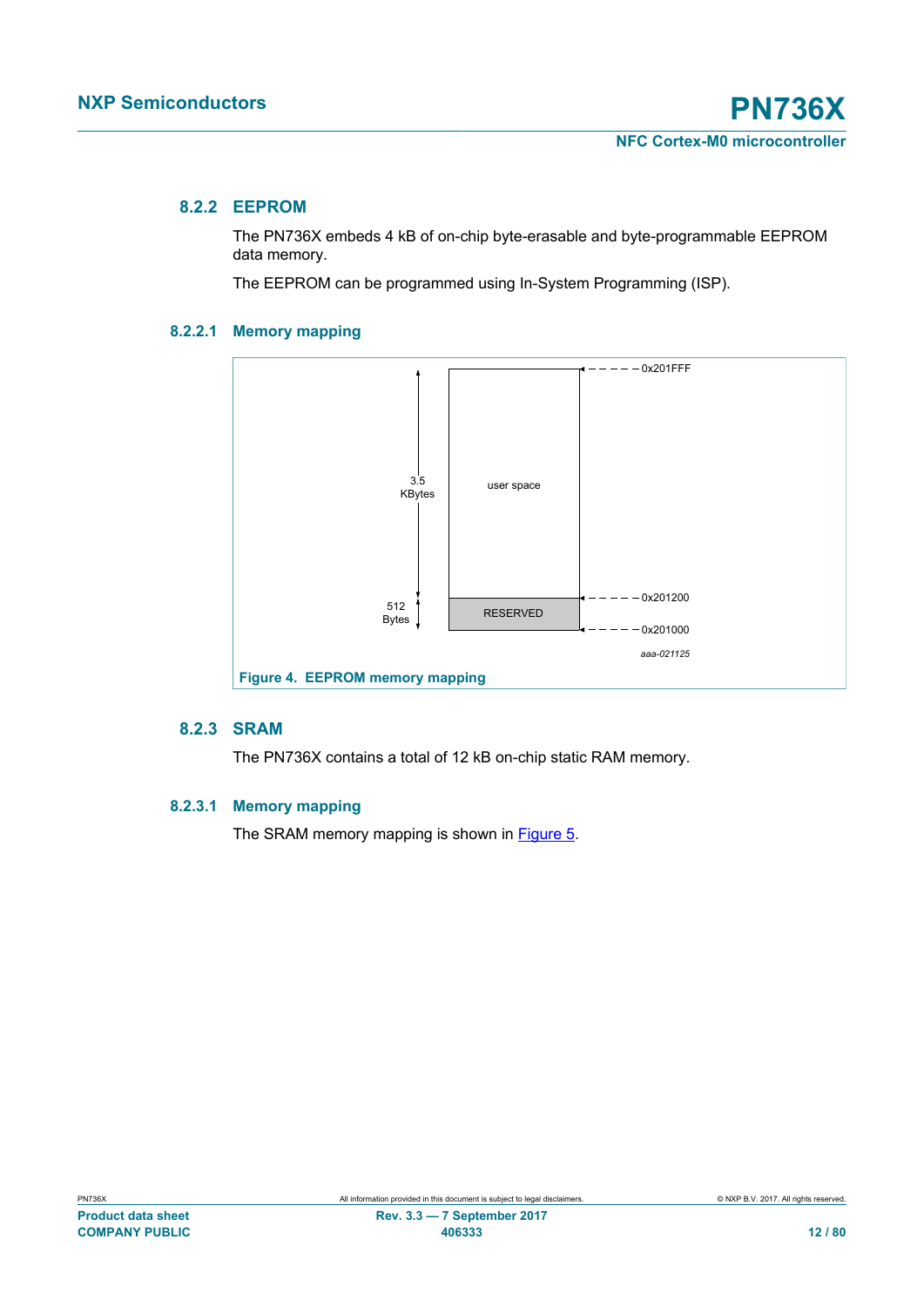

## **8.2.4 ROM**

<span id="page-12-0"></span>The PN736X contains 40 kB of on-chip ROM memory. The on-chip ROM contains boot loader, USB mass storage primary download and the following Application Programming Interfaces (APIs):

- **•** In-Application Programming (IAP) support for flash
- **•** Lifecycle management of debug interface, code write protection of flash memory and USB mass storage primary download
- **•** USB descriptor configuration
- **•** Configuration of timeout and source of pad supply

## **8.2.5 Memory map**

The PN736X incorporates several distinct memory regions. [Figure 6](#page-13-0) shows the PN736X memory map, from the user program perspective, following reset.

The APB peripheral area is 512 kB in size, and is divided to allow up to 32 peripherals. Only peripherals from 0 to 15 are accessible. Each peripheral is allocated 16 kB, which simplifies the address decoding for the peripherals. APB memory map is described in [Figure 7.](#page-14-0)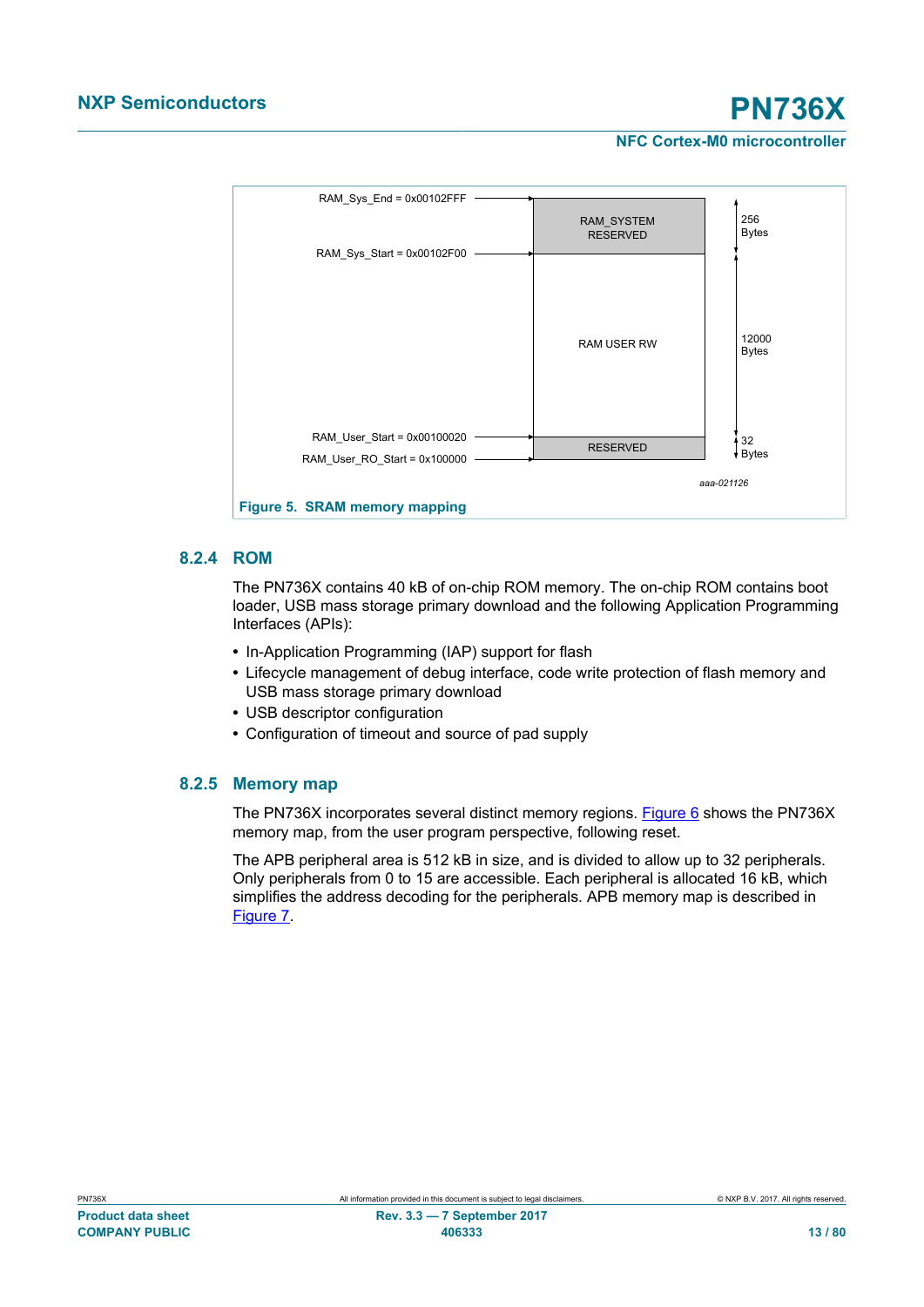<span id="page-13-0"></span>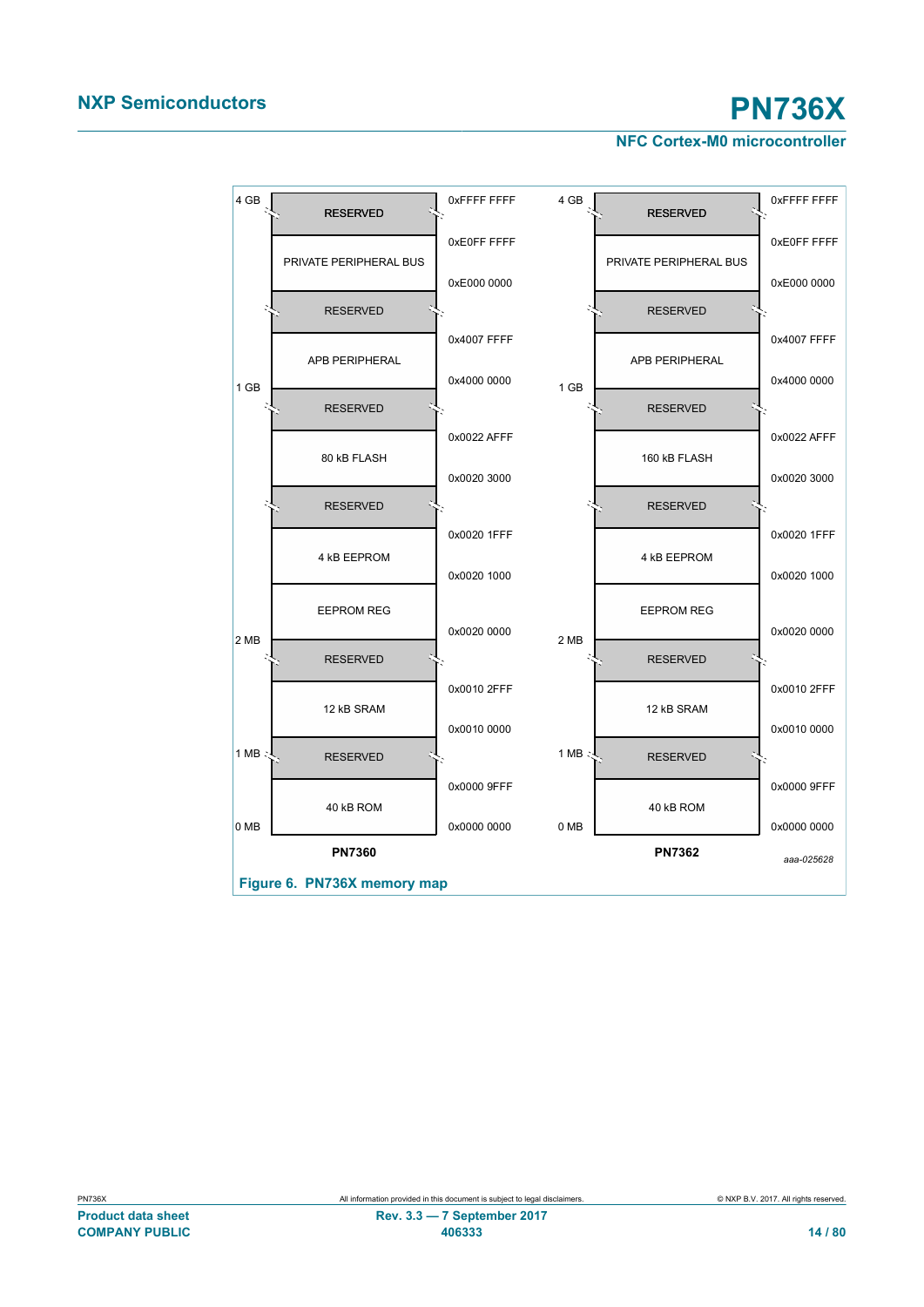| 16 to 31       |                     |                                |             |
|----------------|---------------------|--------------------------------|-------------|
|                |                     | Reserved                       | 0x4004 0000 |
| 15             |                     | Reserved                       | 0x4003 C000 |
| 14             |                     | Reserved                       | 0x40038000  |
| 13             | SPIMASTER APB       | SPI Master IF                  | 0x4003 4000 |
| 12             | I2CMASTER APB       | <b>I2C Master IF</b>           | 0x4003 0000 |
| 11             |                     | Reserved                       | 0x4002 C000 |
| 10             | USB APB             | HostIF (USB) IP                | 0x40028000  |
| 9              | PCR APB             | PowerClockResetModule IP       | 0x4002 4000 |
| 8              | HOST APB            | HostIF (I2C/SPI/HSU/BufMgt) IP | 0x4002 0000 |
| 7              | TIMERS APB          | Timer IP                       | 0x4001 C000 |
| 6              | RNG APB             | <b>RNG IP</b>                  | 0x4001 8000 |
| 5              | Reserved            |                                | 0x4001 4000 |
| 4              | <b>CLOCKGEN APB</b> | Clock Gen module               | 0x4001 0000 |
| 3              | CRC APB             | CRC IP                         | 0x4000 C000 |
| $\overline{2}$ | PMU APB             | PMU modules                    | 0x4000 8000 |
| 1              | CL APB              | Contactless IP                 | 0x4000 4000 |
| 0              | Reserved            |                                | 0x4000 0000 |

<span id="page-14-0"></span>**Figure 7. APB memory map** 

## **8.3 Nested Vectored Interrupt Controller (NVIC)**

Cortex-M0 includes a Nested Vectored Interrupt Controller (NVIC). The tight coupling to the CPU allows for low interrupt latency and efficient processing of late arriving interrupts.

## **8.3.1 NVIC features**

- **•** System exceptions and peripheral interrupts control
- **•** Support 32 vectored interrupts
- **•** Four interrupt priority levels with hardware priority level masking
- **•** One Non-Maskable Interrupt (NMI) connected to the watchdog interrupt
- **•** Software interrupt generation

#### **8.3.2 Interrupt sources**

The following table lists the interrupt sources available in the PN736X microcontroller.

|       | rapie 4. mierrupi suurces |                                                                |  |  |
|-------|---------------------------|----------------------------------------------------------------|--|--|
| EIRQ# | <b>Source</b>             | <b>Description</b>                                             |  |  |
| 0     | timer $0/1/2/3$           | general-purpose timer 0/1/2/3 interrupt                        |  |  |
|       |                           | reserved                                                       |  |  |
| 2     | <b>CLIF</b>               | contactless interface module interrupt                         |  |  |
| 3     | <b>EECTRL</b>             | <b>EEPROM</b> controller                                       |  |  |
| 4     | -                         | reserved                                                       |  |  |
| 5     |                           | reserved                                                       |  |  |
| 6     | host IF                   | TX or RX buffer from I <sup>2</sup> C, SPI, HSU, or USB module |  |  |

#### **Table 4. Interrupt sources**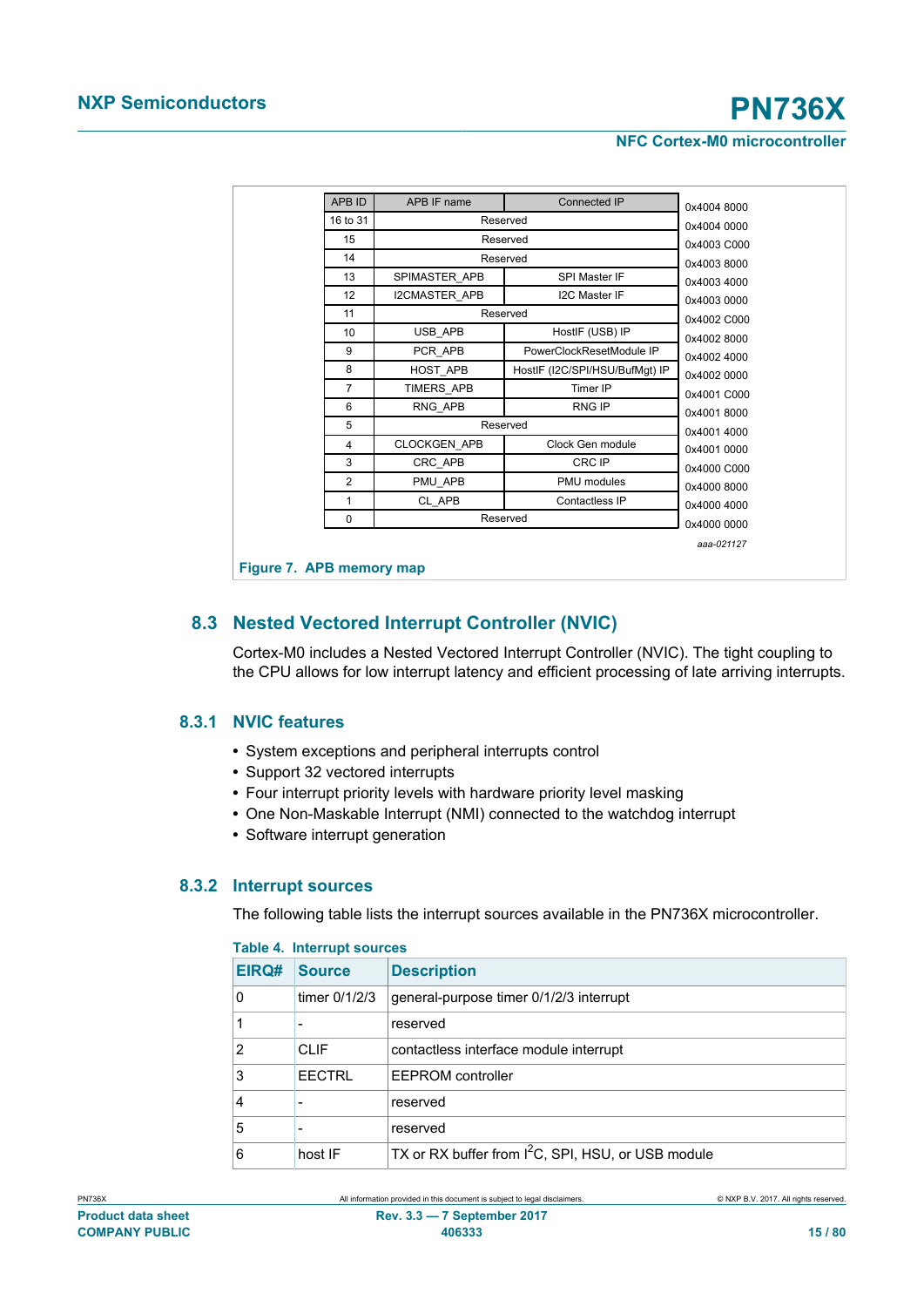| EIRQ#              | <b>Source</b> | <b>Description</b>                                                                                                                                                                           |  |  |
|--------------------|---------------|----------------------------------------------------------------------------------------------------------------------------------------------------------------------------------------------|--|--|
| 7                  |               | reserved                                                                                                                                                                                     |  |  |
| 8                  |               | reserved                                                                                                                                                                                     |  |  |
| 9                  | <b>PMU</b>    | power management unit (temperature sensor, over current, overload,<br>and VBUS level)                                                                                                        |  |  |
| 10                 | SPI master    | TX or RX buffer from SPI master module                                                                                                                                                       |  |  |
| 11                 | $I2C$ master  | TX or RX buffer from $I^2C$ master module                                                                                                                                                    |  |  |
| 12                 | <b>PCR</b>    | high temperature from temperature sensor 0 and 1; interrupt to CPU<br>from PCR to indicate wake-up from suspend mode; out of standby; out<br>of suspend; event on GPIOs configured as inputs |  |  |
| 13                 | <b>PCR</b>    | interrupt common GPIO1 to GPIO12                                                                                                                                                             |  |  |
| 14                 | <b>PCR</b>    | interrupt (rise/fall/both-edge/level-high/level-low interrupt as<br>programmed) GPIO1                                                                                                        |  |  |
| 15                 | <b>PCR</b>    | interrupt (rise/fall/both-edge/level-high/level-low interrupt as<br>programmed) GPIO2                                                                                                        |  |  |
| 16                 | <b>PCR</b>    | interrupt (rise/fall/both-edge/level-high/level-low interrupt as<br>programmed) GPIO3                                                                                                        |  |  |
| 17                 | <b>PCR</b>    | interrupt (rise/fall/both-edge/level-high/level-low interrupt as<br>programmed) GPIO4                                                                                                        |  |  |
| 18                 | <b>PCR</b>    | interrupt (rise/fall/both-edge/level-high/level-low interrupt as<br>programmed) GPIO5                                                                                                        |  |  |
| 19                 | <b>PCR</b>    | interrupt (rise/fall/both-edge/level-high/level-low interrupt as<br>programmed) GPIO6                                                                                                        |  |  |
| 20                 | <b>PCR</b>    | interrupt (rise/fall/both-edge/level-high/level-low interrupt as<br>programmed) GPIO7                                                                                                        |  |  |
| 21                 | <b>PCR</b>    | interrupt (rise/fall/both-edge/level-high/level-low interrupt as<br>programmed) GPIO8                                                                                                        |  |  |
| 22                 | <b>PCR</b>    | interrupt (rise/fall/both-edge/level-high/level-low interrupt as<br>programmed) GPIO9                                                                                                        |  |  |
| 23                 | <b>PCR</b>    | interrupt (rise/fall/both-edge/level-high/level-low interrupt as<br>programmed) GPIO10                                                                                                       |  |  |
| 24                 | <b>PCR</b>    | interrupt (rise/fall/both-edge/level-high/level-low interrupt as<br>programmed) GPIO11                                                                                                       |  |  |
| 25                 | <b>PCR</b>    | interrupt (rise/fall/both-edge/level-high/level-low interrupt as<br>programmed) GPIO12                                                                                                       |  |  |
| 26                 | -             | reserved                                                                                                                                                                                     |  |  |
| 27                 | -             | reserved                                                                                                                                                                                     |  |  |
| 28                 |               | reserved                                                                                                                                                                                     |  |  |
| 29                 |               | reserved                                                                                                                                                                                     |  |  |
| 30                 |               | reserved                                                                                                                                                                                     |  |  |
| 31                 |               | reserved                                                                                                                                                                                     |  |  |
| NMI <sup>[1]</sup> | <b>WDT</b>    | watchdog interrupt is connected to the non-maskable interrupt pin                                                                                                                            |  |  |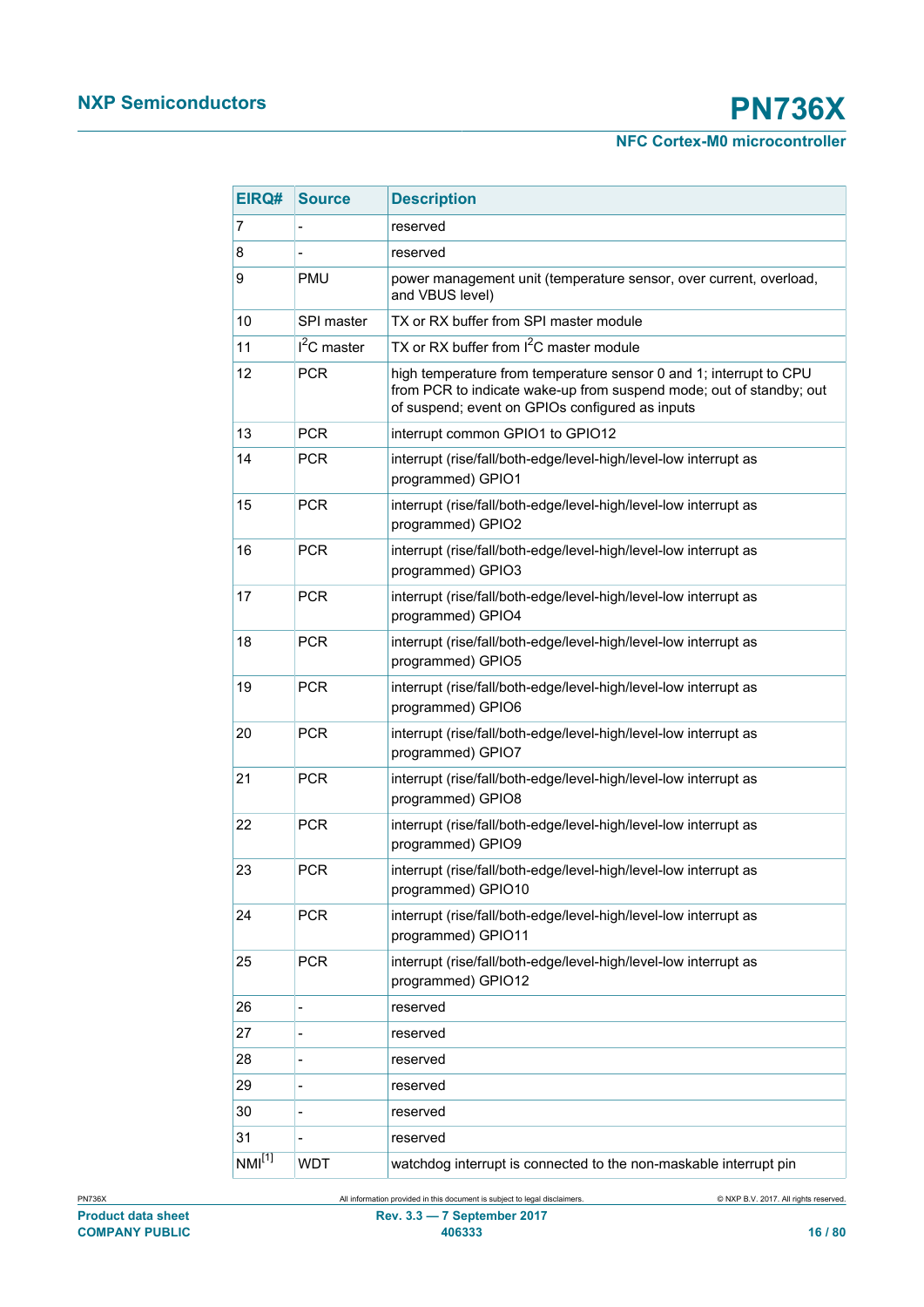<span id="page-16-0"></span>[1] The NMI is not available on an external pin.

## **8.4 GPIOs**

The PN736X has 12 general-purpose I/O (GPIO) with configurable pull-up and pull-down resistors, plus six additional GPIOs multiplexed with SPI master and  $I<sup>2</sup>C-bus master$ .

Pins can be dynamically configured as inputs or outputs. GPIO read/write are made by the FW using dedicated registers that allow reading, setting or clearing inputs. The value of the output register can be read back, as well as the current state of the input pins.

## **8.4.1 GPIO features**

- **•** Dynamic configuration as input or output
- **•** 3.3 V and 1.8 V signaling
- **•** Programmable weak pull-up and weak pull-down
- **•** Independent interrupts for GPIO1 to GPIO12
- **•** Interrupts: edge or level sensitive
- **•** GPIO1 to GPIO12 can be programmed as wake-up sources
- **•** Programmable spike filter (3 ns)
- **•** Programmable slew rate (3 ns and 10 ns)
- **•** Hysteresis receiver with disable option

#### **8.4.2 GPIO configuration**

The GPIO configuration is done through the PCR module (power, clock, and reset).

#### **8.4.3 GPIO interrupts**

GPIO1 to GPIO12 can be programmed to generate an interrupt on a level, a rising or falling edge or both.

## **8.5 CRC engine 16/32 bits**

The PN7362 has a configurable 16/32-bit parallel CRC coprocessor.

The 16-bit CRC is compliant to X.25 (CRC-CCITT, ISO/IEC 13239) standard with a generator polynome of:

$$
g(x) = x^{16} + x^{12} + x^{5} + 1
$$

The 32-bit CRC is compliant to the ethernet/AAL5 (IEEE 802.3) standard with a generator polynome of:

$$
g(x) = x^{32} + x^{26} + x^{23} + x^{22} + x^{16} + x^{12} + x^{11} + x^{10} + x^8 + x^7 + x^5 + x^4 + x^2 + x + 1
$$

CRC calculation is performed in parallel, meaning that one CRC calculation is performed in one clock cycle. The standard CRC 32 polynome is compliant with FIPS140-2.

**Note**: No final XOR calculation is performed*.*

| <b>PN736X</b>             | All information provided in this document is subject to legal disclaimers. | © NXP B.V. 2017. All rights reserved. |
|---------------------------|----------------------------------------------------------------------------|---------------------------------------|
| <b>Product data sheet</b> | $Rev. 3.3 - 7 September 2017$                                              |                                       |
| <b>COMPANY PUBLIC</b>     | 406333                                                                     | 17/80                                 |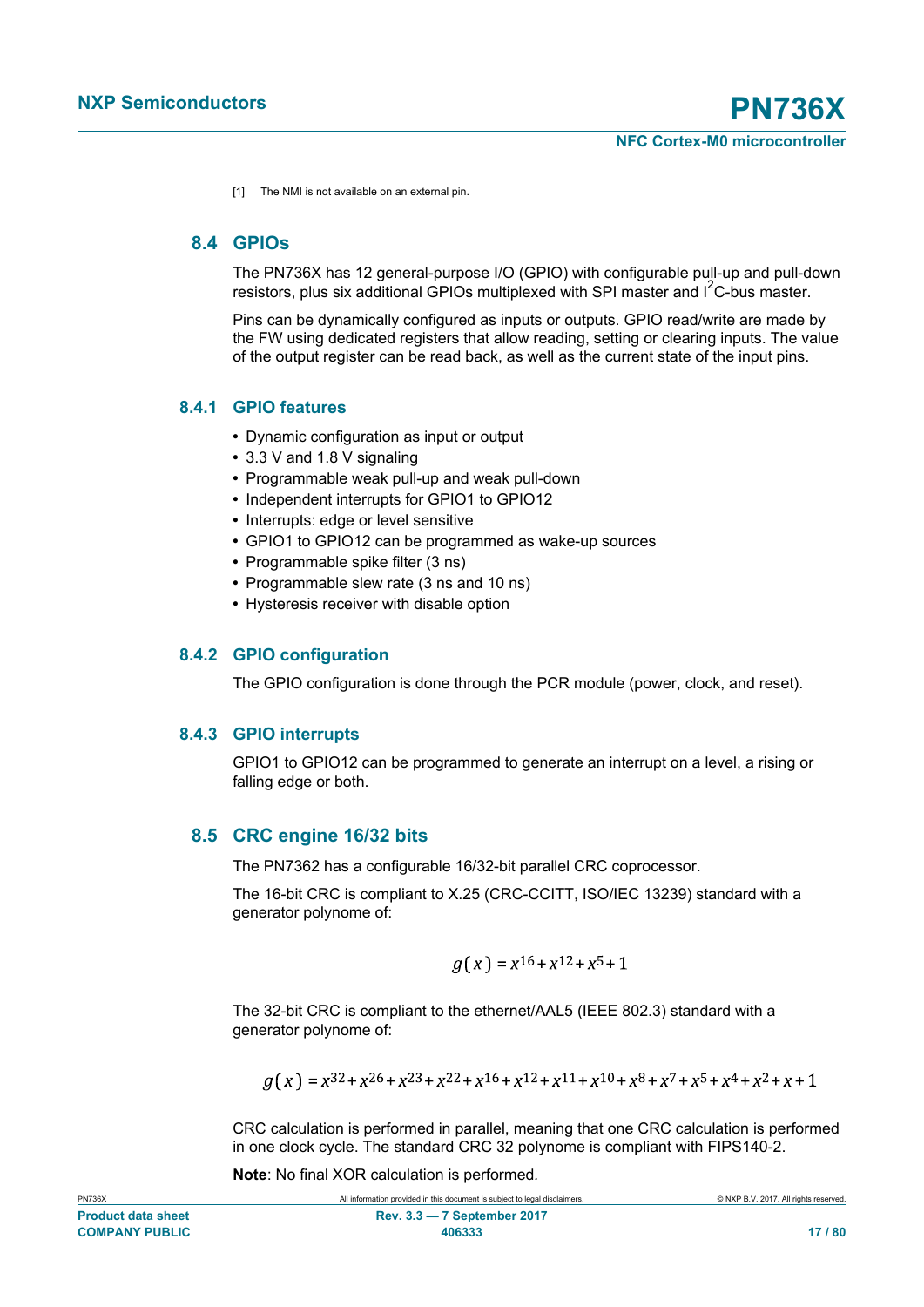**NXP Semiconductors PN736X NFC Cortex-M0 microcontroller**

Following are the CRC engine features:

- **•** Configurable CRC preset value
- **•** Selectable LSB or MSB first
- **•** CRC 32 calculation based on 32-bit, 16-bit, and 8-bit words
- **•** CRC16 calculation based on 32-bit, 16-bit, and 8-bit words
- **•** Supports bit order reverse

## **8.6 Random Number Generator (RNG)**

The PN736X integrates a random number generator. It consists of an analog True Random Number Generator (TRNG), and a digital Pseudo Random Number Generator (PRNG). The TRNG is used for loading a new seed in the PRNG.

The random number generator features:

- **•** 8-bit random number
- **•** Compliant with FIPS 140-2
- **•** Compliant with BSI AIS20 and SP800-22

## **8.7 Master interfaces**

## **8.7.1 I <sup>2</sup>C master interface**

<span id="page-17-0"></span>The PN736X contains one  $I^2C$  master and one  $I^2C$  slave controller. This chapter describes the master interface. For more information on the  $I^2C$  slave controller, refer to [Section 8.8.2](#page-19-0).

The  $I^2C$ -bus is bidirectional for inter-IC control using only two wires: a Serial Clock Line (SCL) and a Serial Data Line (SDA). Each device has a unique address. The device can operate either as a receive-only device (such as LCD driver) or a transmitter with the capability to both receive and send information (such as memory).

## **8.7.1.1 I <sup>2</sup>C features**

The  $I^2C$  master interface supports the following features:

- Standard I<sup>2</sup>C compliant bus interface with open-drain pins
- **•** Standard-mode, fast mode and fast mode plus (up to 1 Mbit/s).
- Support I<sup>2</sup>C master mode only.
- **•** Programmable clocks allowing versatile rate control.
- **•** Clock stretching
- 7-bit and 10-bit I<sup>2</sup>C slave addressing
- **•** LDM/STM instruction support
- **•** Maximum data frame size up to 1024 bytes

## **8.7.2 SPI interface**

The PN736X contains one SPI master controller and one SPI slave controller.

The SPI master controller transmits the data from the system RAM to the SPI external slaves. Similarly, it receives data from the SPI external slaves and stores them into the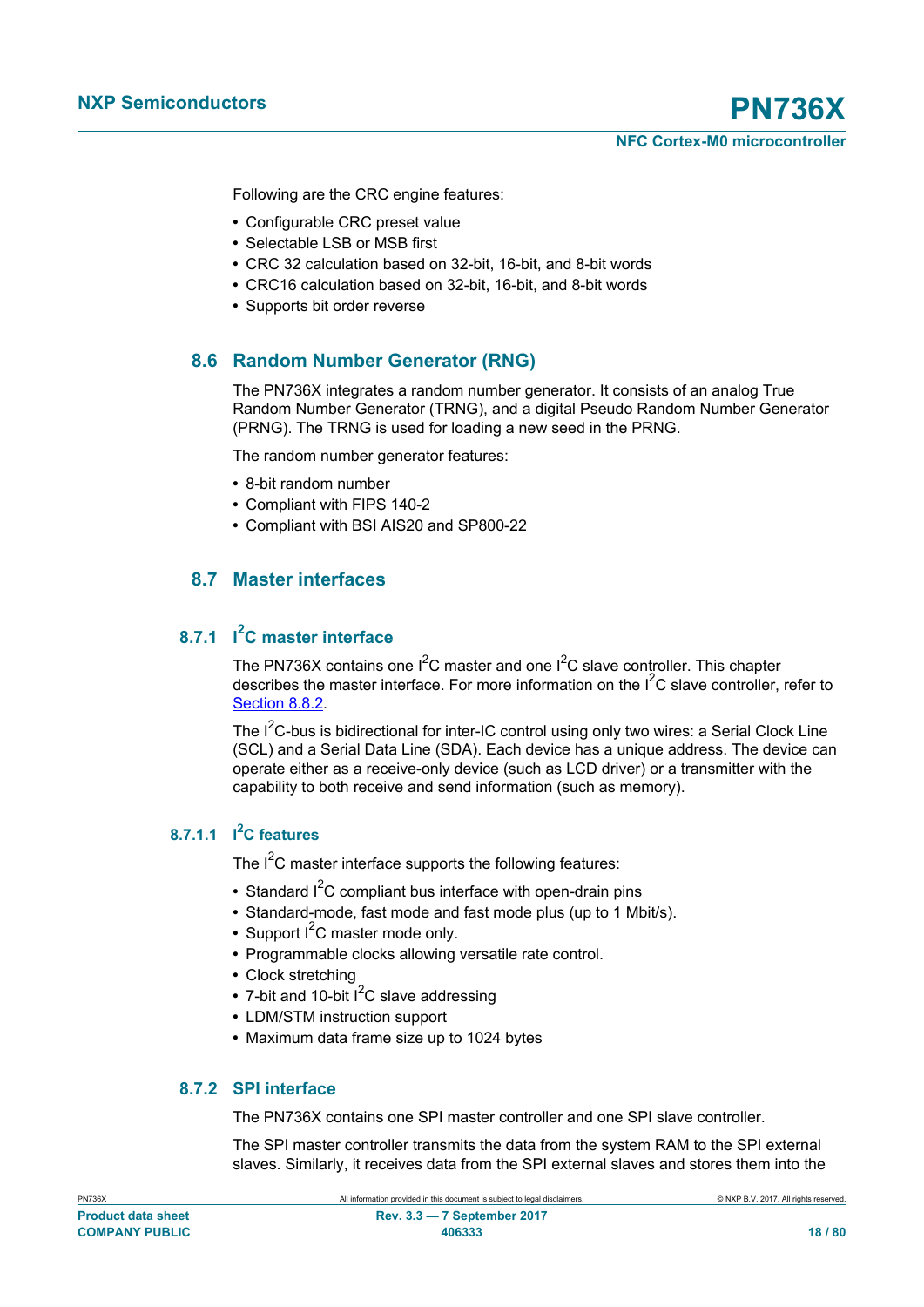system RAM. It can compute a CRC for received frames and automatically compute and append CRC for outgoing frames (optional feature).

## **8.7.2.1 SPI features**

The SPI master interface provides the following features:

- **•** SPI master interface: synchronous, half-duplex
- **•** Supports Motorola SPI frame formats only (SPI block guide V04.0114 (Freescale) specification)
- **•** Maximum SPI data rate of 6.78 Mbit/s
- **•** Multiple data rates such as 1, 1.51, 2.09, 2.47, 3.01, 4.52, 5.42 and 6.78 Mbit/s
- **•** Up to two slaves select with selectable polarity
- **•** Programmable clock polarity and phase
- **•** Supports 8-bit transfers only
- **•** Maximum frame size: 511 data bytes payload + 1 CRC byte
- **•** Optional 1 byte CRC calculation on all data of TX and RX buffer
- **•** AHB master interface for data transfer

## **8.8 Host interfaces**

The PN736X embeds four different interfaces for host connection: USB, HSUART,  $1^2C$ , and SPI.

The four interfaces share the buffer manager and the pins; see [Table 5](#page-18-0).

| <b>Name</b> | <b>SPI</b>        | $l^2C$      | <b>USB</b> | <b>HSU</b> |  |
|-------------|-------------------|-------------|------------|------------|--|
| ATX_A       | NSS S             | SCL S       |            | HSU_RX     |  |
| ATX B       | MOSI <sub>S</sub> | SDA S       |            | HSU TX     |  |
| ATX C       | MISO <sub>S</sub> | $I^2C$ ADR0 | DP         | HSU RTS N  |  |
| ATX D       | SCK_S             | $I^2C$ ADR1 | <b>DM</b>  | HSU_CTS_N  |  |

#### <span id="page-18-0"></span>**Table 5. Pin description for host interface**

The interface selection is done by configuring the Power Clock Reset (PCR) registers.

**Note:** The host interface pins should not be kept floating.

#### **8.8.1 High-speed UART**

The PN736X has a high-speed UART which can operate in slave mode only.

Following are the HSUART features:

- **•** Standard bit-rates are 9600, 19200, 38400, 57600, 115200, and up to 1.288 Mbit/s
- **•** Supports full duplex communication
- **•** Supports only one operational mode: start bit, 8 data bits (LSB), and stop bits
- **•** The number of "stop bits" programmable for RX and TX is 1 stop bit or 2 stop bits
- **•** Configurable length of EOF (1-bit to 122-bits)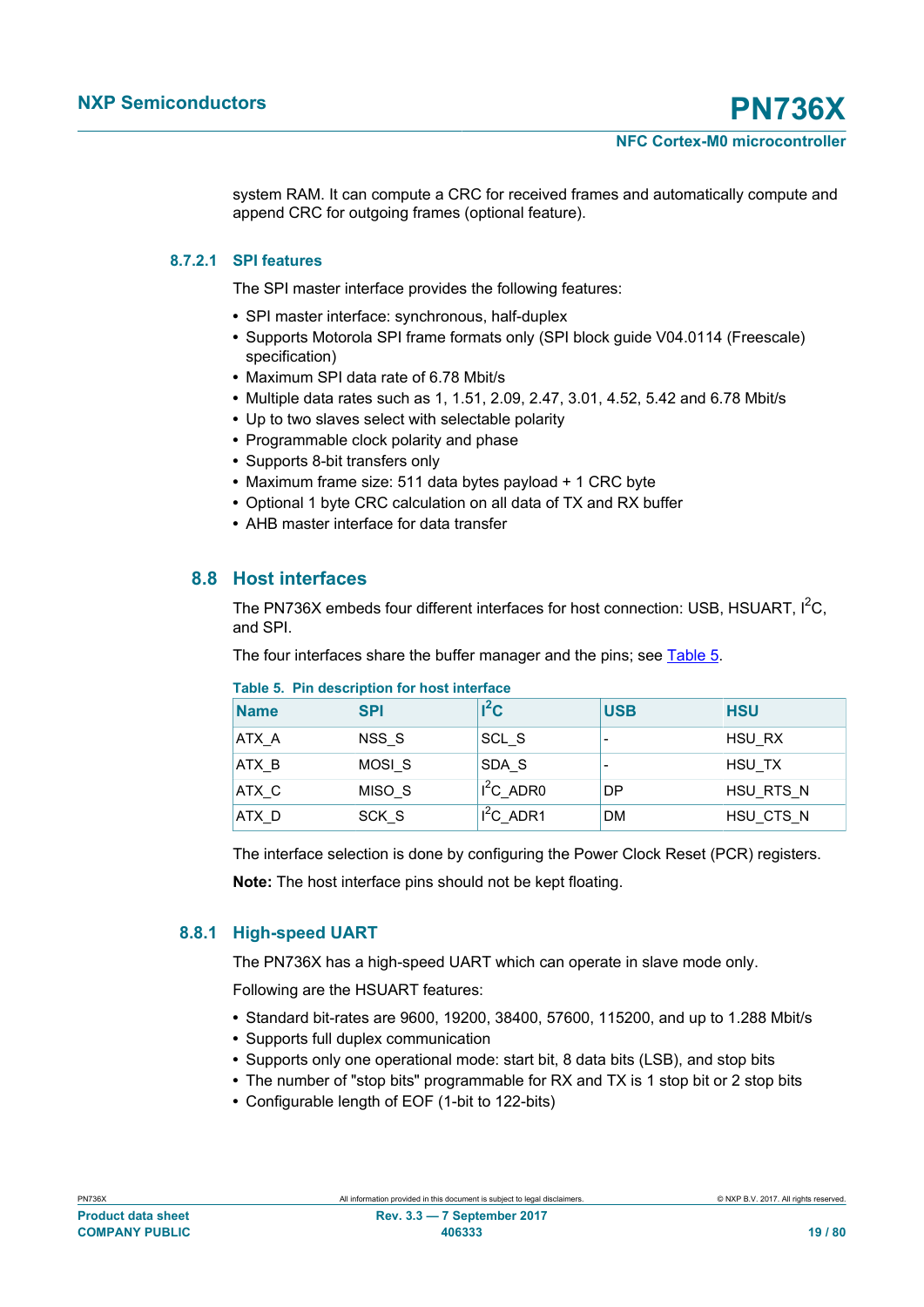| <b>Table 6. HSUART baudrates</b> |
|----------------------------------|
| <b>Bit rate (kBd)</b>            |
| 9.6                              |
| 19.2                             |
| 38.4                             |
| 57.6                             |
| 115.2                            |
| 230.4                            |
| 460.8                            |
| 921.6                            |
| 1288 K                           |

# **8.8.2 I <sup>2</sup>C host interface controller**

<span id="page-19-0"></span>The PN736X contains one  $I^2C$  master and one  $I^2C$  slave controller. This section describes the slave interface used for host communication. For more information on the <sup>2</sup>C master controller, refer to **Section 8.7.1**.

The  $I^2C$ -bus is bidirectional and uses only two wires: a Serial Clock Line (SCL) and a Serial Data Line (SDA).  $I^2C$  standard mode (100 kbit/s), fast mode (400 kbit/s and up to 1 Mbit/s), and high-speed mode (3.4 Mbit/s) are supported.

## **8.8.2.1 I <sup>2</sup>C host interface features**

The PN736X  $I^2C$  slave interface supports the following features:

- Support slave I<sup>2</sup>C bus
- **•** Standard mode, fast mode (extended to 1 Mbit/s support), and high-speed modes
- **•** Supports 7-bit addressing mode only
- Selection of the I<sup>2</sup>C address done by two pins
	- **–** It supports multiple addresses
	- **–** The upper bits of the I2C slave address are hard-coded. The value corresponds to the NXP identifier for  $I^2C$  blocks. The value is 0101 0XXb.
- **•** General call (software reset only)
- **•** Software reset (in standard mode and fast mode only)

### **Table 7. I2C interface addressing**

|  | $ 1^2C$ ADR1 $ 1^2C$ ADR0 $ 1^2C$ address (R/W = 0, write) | $I2C$ address (R/W = 0, read) |
|--|------------------------------------------------------------|-------------------------------|
|  | $0 \times 28$                                              | $0 \times 28$                 |
|  | $0 \times 29$                                              | $0 \times 29$                 |
|  | $0 \times 2A$                                              | $0 \times 2A$                 |
|  | $0 \times 2B$                                              | $0 \times 2B$                 |

## **8.8.3 SPI host/Slave interface**

The PN736X host interface can be used as SPI slave interface.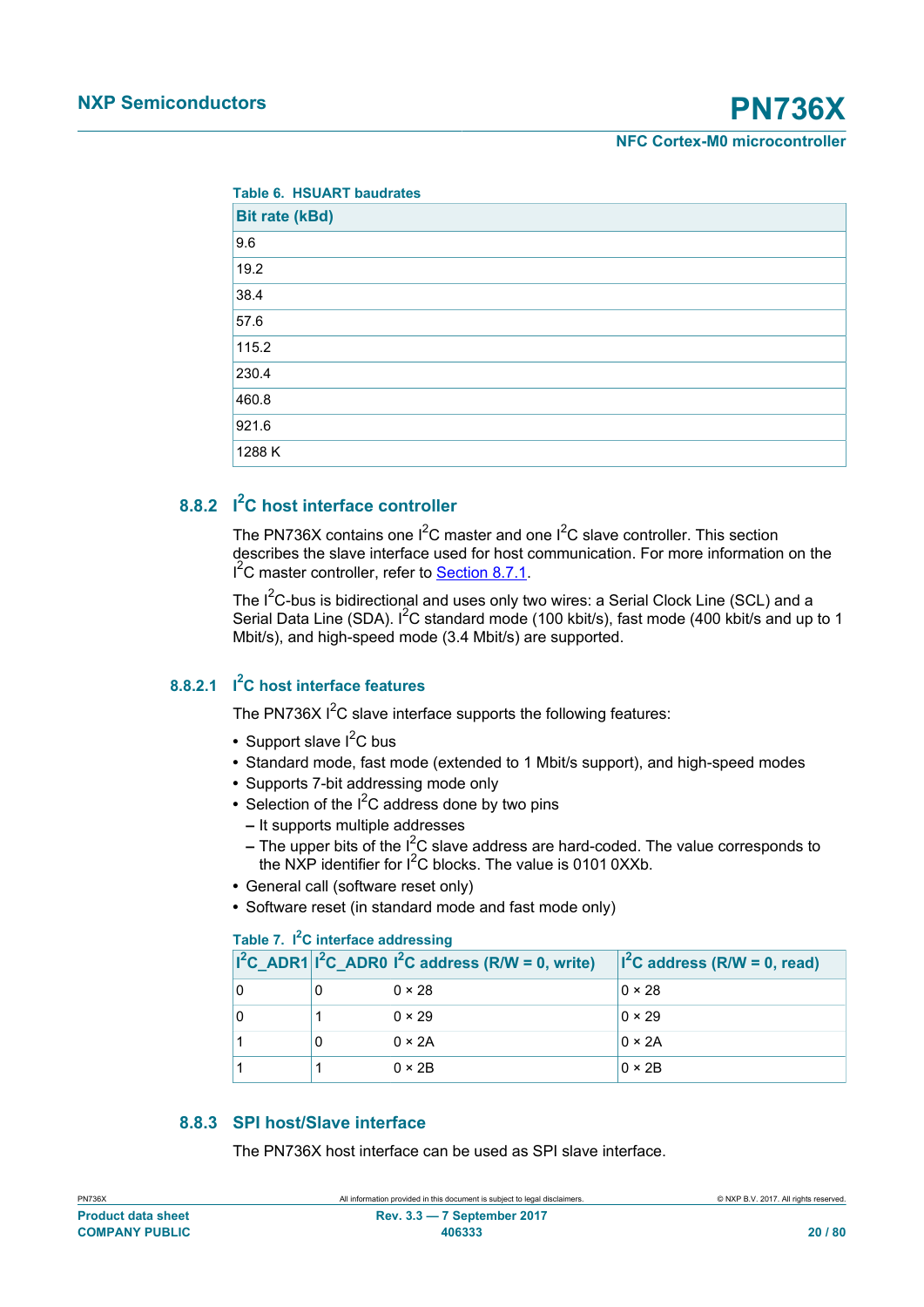The SPI slave controller operates on a four wire SSI: Master In Slave Out (MISO), Master Out Slave In (MOSI), Serial Clock (SCK), and Not Slave Select (NSS). The SPI slave select polarity is fixed to positive polarity.

## **8.8.3.1 SPI host interface features**

The SPI host/slave interface has the following features:

- **•** SPI speeds up to 7 Mbit/s
- **•** Slave operation only
- **•** 8-bit data format only
- **•** Programmable clock polarity and phase
- **•** SPI slave select polarity selection fixed to positive polarity
- **•** Half-duplex in HDLL mode
- **•** Full-duplex in native mode

If no data is available, the MISO line is kept idle by making all the bits high (0xFF). Toggling the NSS line indicates a new frame.

**Note**: Programmable echo-back operation is not supported.

#### **Table 8. SPI configuration**

## **connection**

CPHA switch: Clock phase: Defines the sampling edge of MOSI data

**•** CPHA = 1: Data are sampled on MOSI on the even clock edges of SCK, after NSS goes low

**•** CPHA = 0: Data are sampled on MOSI on the odd clock edges of SCK, after NSS goes low

CPOL switch: Clock polarity

- **•** IFSEL1 = 0: The clock is idle low, and the first valid edge of SCK is a rising one
- **•** IFSEL1 = 0: The clock is idle high, and the first valid edge of SCK is a falling one

## **8.8.4 USB interface**

The Universal Serial Bus (USB) is a 4-wire bus that supports communication between a host and up to 127 peripherals. The host controller allocates the USB bandwidth to attached devices through a token-based protocol. The bus supports hot-plugging and dynamic configuration of devices. The host controller initiates all transactions. The PN736X USB interface consists of a full-speed device controller with on-chip PHY (physical layer) for device functions.

#### **8.8.4.1 Full speed USB device controller**

The PN736X embeds a USB device peripheral, compliant with USB 2.0 specification, full speed. It is interoperable with USB 3.0 host devices.

The device controller enables 12 Mbit/s data exchange with a USB host controller. It consists of a register interface, serial interface engine, and endpoint buffer memory. The serial interface engine decodes the USB data stream and writes data to the appropriate endpoint buffer.

The status of a completed USB transfer or error condition is indicated via status registers. If enabled, an interrupt is generated.

Following are the USB interface features: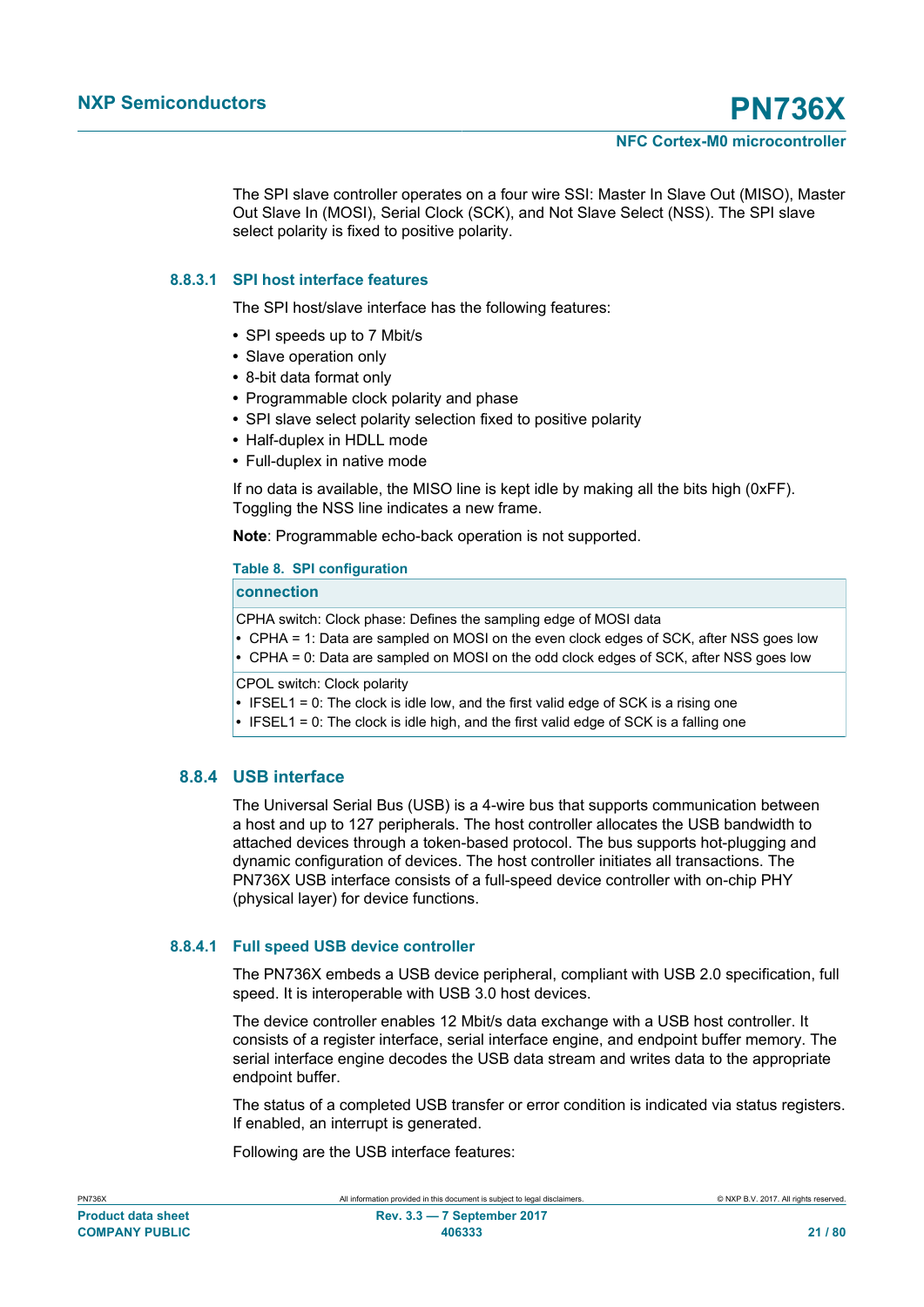- **•** Fully compliant with USB 2.0 specification (full speed)
- **•** Dedicated USB PLL available
- **•** Supports 14 physical (7 logical) endpoints including one control endpoint
- **•** Each non-control endpoint supports bulk, interrupt, or isochronous endpoint types
- **•** Single or double buffering allowed
- **•** Support wake-up from suspend mode on USB activity and remote wake-up
- **•** Soft-connect supported

## **8.9 Contactless interface - 13.56 MHz**

The PN736X embeds a high power 13.56 MHz RF frontend. The RF interface implements the RF functionality like antenna driving, the receiver circuitry, and all the low-level functionalities. It helps to realize an NFC forum or an EMVCo compliant reader.

The PN736X allows different voltages for the RF drivers. For information related to the RF interface supply, refer [Section 8.15](#page-35-0).

The PN736X uses an external oscillator, at 27.12 MHz. It is a clock source for generating RF field and its internal operation.

Key features of the RF interface are:

- **•** ISO/IEC 14443 type A & B compliant
- **•** MIFARE functionality, including MIFARE classic encryption in read/write mode
- **•** ISO/IEC 15693 compliant
- **•** NFC Forum NFCIP-1 & NFCIP-2 compliant
	- **–** P2P, active and passive mode
	- **–** reading of NFC forum tag types 1, 2, 3, 4, and 5
- **•** FeliCa
- **•** ISO/IEC 18000-3 mode 3
- **•** EMVCo contactless 2.3.1 and 2.5
	- **–** RF level can be achieved without the need of booster circuitry (for some antenna topologies the EMV RF-level compliance might physically not be achievable)
- **•** Card mode enabling the emulation of an ISO/IEC 14443 type A card **–** Supports Passive Load Modulation (PLM) and Active Load Modulation (ALM)
- **•** Low Power Card Detection (LPCD)
- **•** Adjustable RX-voltage level

A minimum voltage of 2.3 V helps to use card emulation, and P2P passive target functionality in passive load modulation.

A voltage above 2.7 V enables all contactless functionalities.

## **8.9.1 RF functionality**

#### **8.9.1.1 ISO/IEC14443 A/MIFARE functionality**

The physical level of the communication is shown in [Figure 8.](#page-22-0)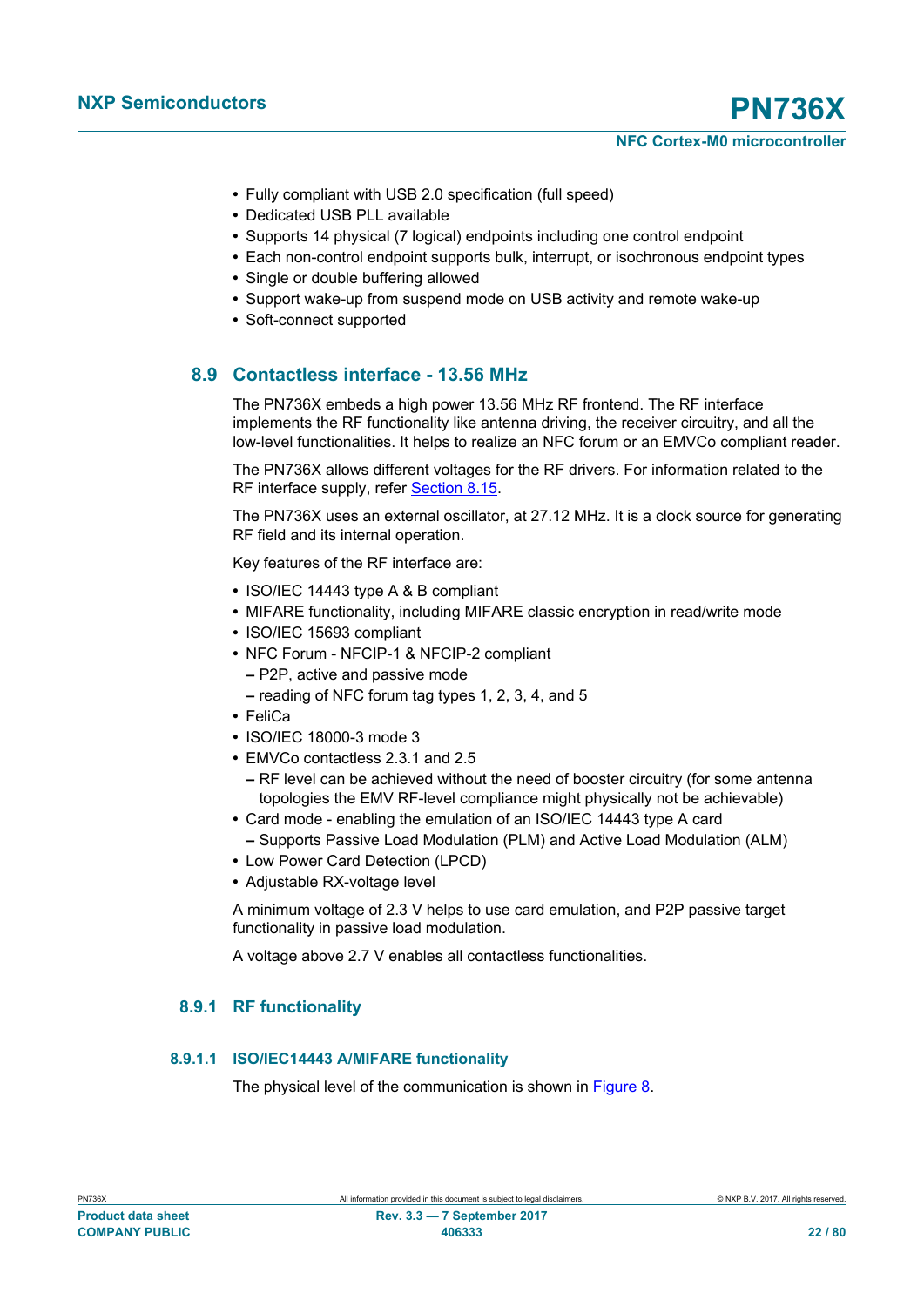

- - kbit/s to 848 kbit/s

<span id="page-22-0"></span>**Figure 8. ISO/IEC 14443 A/MIFARE read/write mode communication diagram**

The physical parameters are described in [Table 9](#page-22-1).

## <span id="page-22-1"></span>**Table 9. Communication overview for ISO/IEC 14443 A/MIFARE reader/writer**

| <b>Communication</b>                                                                    | <b>Signal type</b>        | <b>Transfer speed</b>          |                                |                                |                                |  |
|-----------------------------------------------------------------------------------------|---------------------------|--------------------------------|--------------------------------|--------------------------------|--------------------------------|--|
| direction                                                                               |                           | $106$ kbit/s                   | $212$ kbit/s                   | 424 kbit/s                     | 848 kbit/s                     |  |
| reader to card (send<br>data from the PN736X<br>to a card)<br>$f_c = 13.56 \text{ MHz}$ | reader side<br>modulation | 100 % ASK                      | 100 % ASK                      | 100 % ASK                      | 100 % ASK                      |  |
|                                                                                         | bit encoding              | modified miller<br>encoding    | modified miller<br>encoding    | modified miller<br>encoding    | modified miller<br>encoding    |  |
|                                                                                         | bit rate (kbit/s)         | $f_c/128$                      | $f_c/64$                       | $f_c/32$                       | $f_c/16$                       |  |
| card to reader (PN736X)<br>receives data from a<br>card)                                | card side<br>modulation   | sub carrier load<br>modulation | sub carrier load<br>modulation | sub carrier load<br>modulation | sub carrier load<br>modulation |  |
|                                                                                         | subcarrier<br>frequency   | $f_c/16$                       | $f_c/16$                       | $f_c/16$                       | $f_c/16$                       |  |
|                                                                                         | bit encoding              | Manchester<br>encoding         | <b>BPSK</b>                    | <b>BPSK</b>                    | <b>BPSK</b>                    |  |

[Figure 9](#page-22-2) shows the data coding and framing according to ISO/IEC 14443 A/MIFARE.



<span id="page-22-2"></span>The internal CRC coprocessor calculates the CRC value based on the selected protocol. In card mode for higher baudrates, the parity is automatically inverted as end of communication indicator.

| PN/3bX                    |  |
|---------------------------|--|
| <b>Product data sheet</b> |  |
| <b>COMPANY PUBLIC</b>     |  |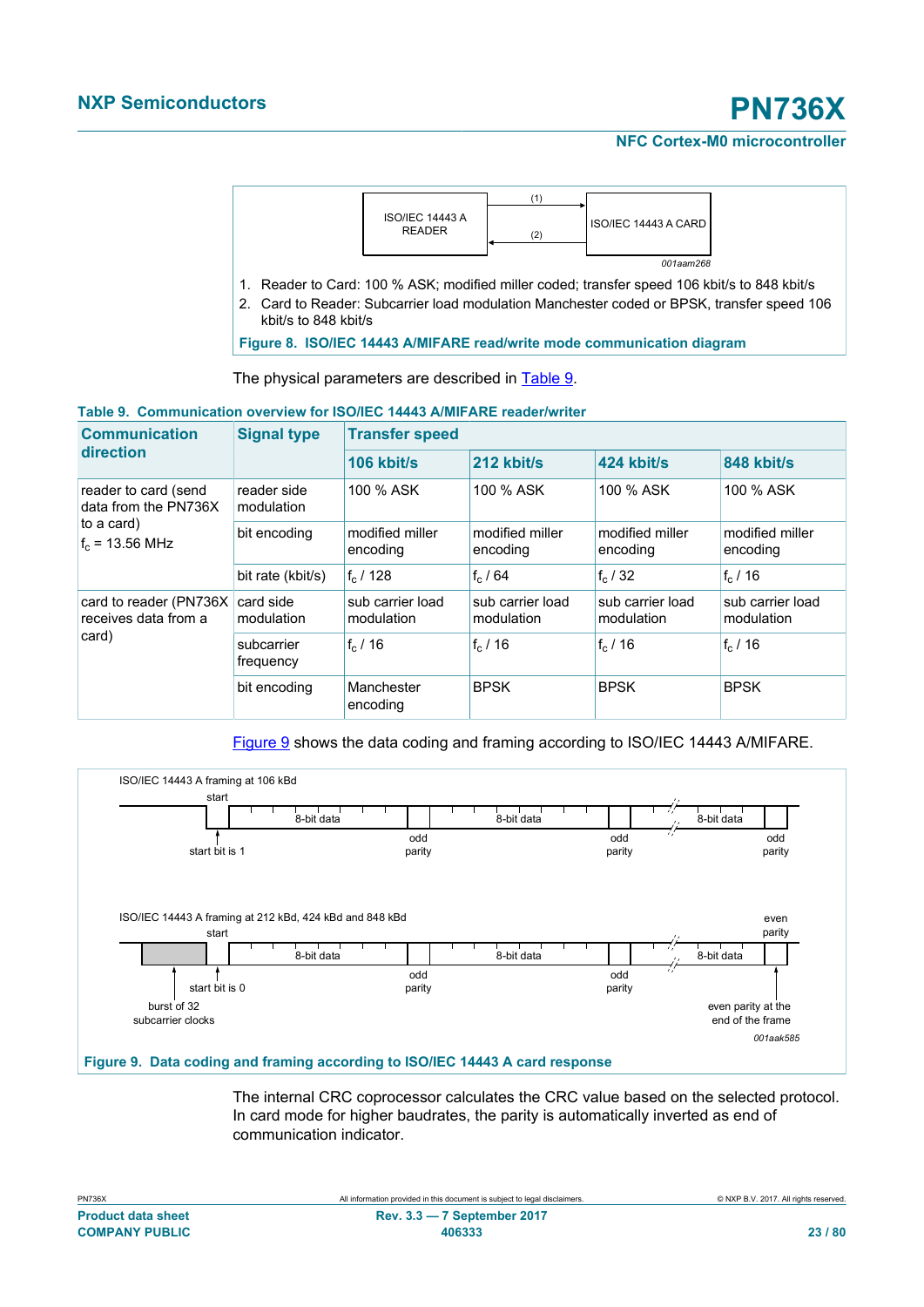### **8.9.1.2 ISO/IEC14443 B functionality**

The physical level of the communication is shown in **Figure 10**.



2. Card to reader: Subcarrier load modulation Manchester coded or BPSK, transfer speed 106 kbit/s to 848 kbit/s

<span id="page-23-0"></span>**Figure 10. ISO/IEC 14443 B read/write mode communication diagram**

The physical parameters are described in [Table 10.](#page-23-1)

#### <span id="page-23-1"></span>**Table 10. Communication overview for ISO/IEC 14443 B reader/writer**

| <b>Communication</b>                                                            | <b>Signal type</b>        | <b>Transfer speed</b>          |                                |                                |                                |
|---------------------------------------------------------------------------------|---------------------------|--------------------------------|--------------------------------|--------------------------------|--------------------------------|
| direction                                                                       |                           | $106$ kbit/s                   | 212 kbit/s                     | 424 kbit/s                     | 848 kbit/s                     |
| reader to card (send<br>data from the PN736X<br>to a card)<br>$f_c$ = 13.56 MHz | reader side<br>modulation | 10 % ASK                       | 10 % ASK                       | 10 % ASK                       | 10 % ASK                       |
|                                                                                 | bit encoding              | <b>NRZ</b>                     | <b>NRZ</b>                     | <b>NRZ</b>                     | <b>NRZ</b>                     |
|                                                                                 | bit rate [kbit/s]         | 128/f <sub>c</sub>             | 64/f <sub>c</sub>              | 32/f <sub>c</sub>              | 16/f <sub>c</sub>              |
| card to reader (PN736X)<br>receives data from a<br>card)                        | card side<br>modulation   | sub carrier load<br>modulation | sub carrier load<br>modulation | sub carrier load<br>modulation | sub carrier load<br>modulation |
|                                                                                 | sub carrier<br>frequency  | $f_c/16$                       | $f_c/16$                       | $f_c/16$                       | $f_c/16$                       |
|                                                                                 | bit encoding              | <b>BPSK</b>                    | <b>BPSK</b>                    | <b>BPSK</b>                    | <b>BPSK</b>                    |

## **8.9.1.3 FeliCa functionality**

The FeliCa mode is a general reader/writer to card communication scheme, according to the FeliCa specification. The communication on a physical level is shown in **Figure 11**.



<span id="page-23-2"></span>The physical parameters are described in [Table 11.](#page-24-0)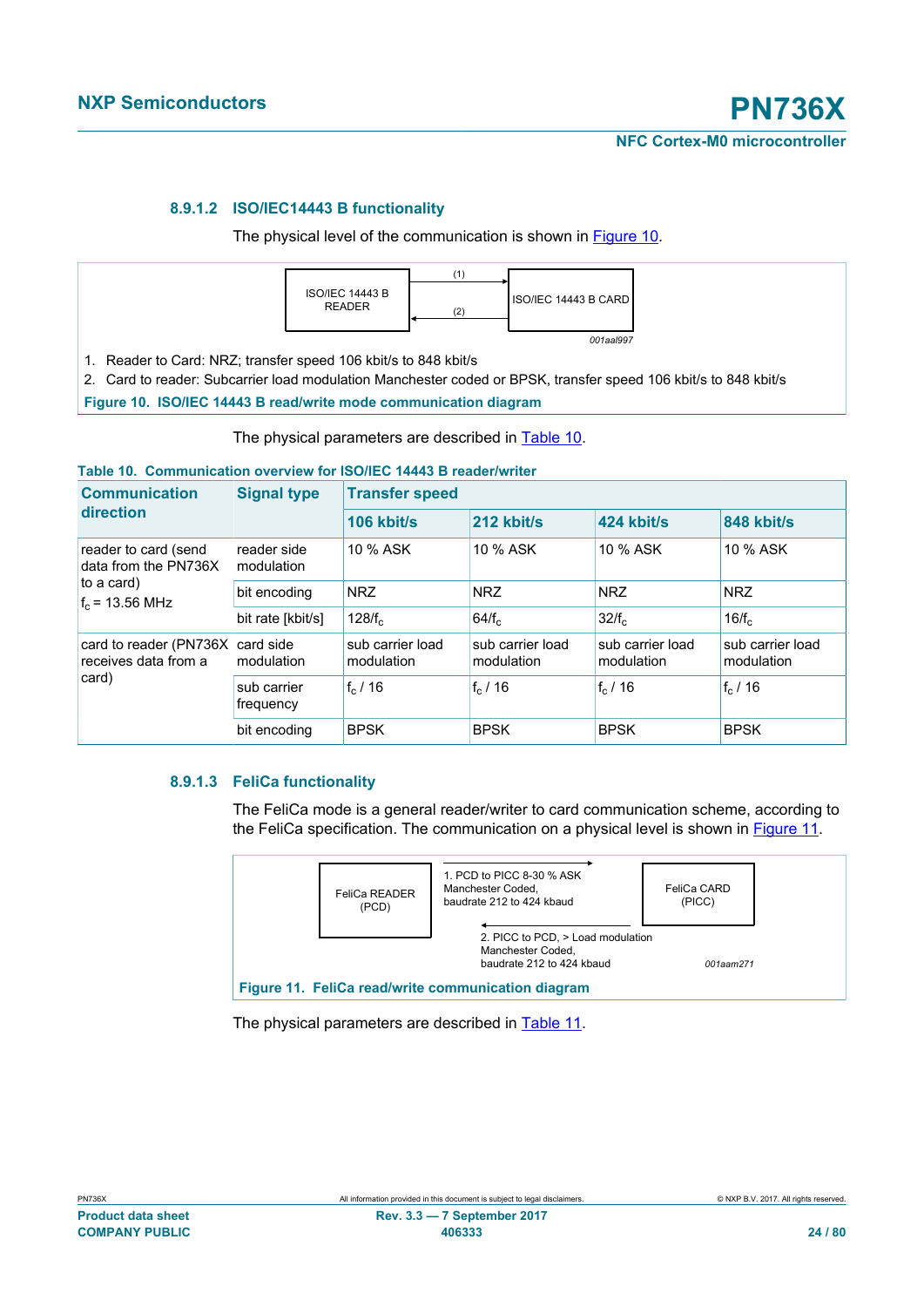<span id="page-24-0"></span>

| <b>Communication</b><br>direction                                            | <b>Signal type</b>     | <b>Transfer speed FeliCa</b> | <b>FeliCa higher transfer</b><br>speeds |
|------------------------------------------------------------------------------|------------------------|------------------------------|-----------------------------------------|
|                                                                              |                        | 212 kbit/s                   | 424 kbit/s                              |
| reader to card (send data<br>from the PN736X to a card)<br>$f_c$ = 13.56 MHz | reader side modulation | 8 % to 30 % ASK              | 8 % to 30 % ASK                         |
|                                                                              | bit encoding           | Manchester encoding          | Manchester encoding                     |
|                                                                              | bit rate               | $f_c/64$                     | $f_c/32$                                |
| card to reader (PN736X)<br>receives data from a card)                        | card side modulation   | load modulation              | load modulation                         |
|                                                                              | bit encoding           | Manchester encoding          | Manchester encoding                     |

#### **Table 11. Communication overview for FeliCa reader/writer**

#### **Note**: The PN736X does not manage FeliCa security aspects.

PN736X supports FeliCa multiple reception cycles.



## **8.9.1.4 ISO/IEC 15693 functionality**

The physical level of the communication is shown in **Figure 13**.

|                                                                | ISO / IEC 15693<br><b>READER</b>          | (1)<br>(2) | ISO / IEC 15693<br>CARD |  |
|----------------------------------------------------------------|-------------------------------------------|------------|-------------------------|--|
|                                                                |                                           |            | aaa-021138              |  |
|                                                                | 1. Reader to Card: 1/256 and 1/4 encoding |            |                         |  |
| 2. Card to Reader: Manchester coding                           |                                           |            |                         |  |
| Figure 13. ISO/IEC 15693 read/write mode communication diagram |                                           |            |                         |  |

<span id="page-24-1"></span>The physical parameters are described in **Table 12**.

#### <span id="page-24-2"></span>**Table 12. Communication overview for ISO/IEC 15693 reader to label**

| <b>Communication</b><br>direction                        | <b>Signal type</b>     | <b>Transfer speed</b>            |                                          |  |
|----------------------------------------------------------|------------------------|----------------------------------|------------------------------------------|--|
|                                                          |                        | $f_c$ / 8192 kbit/s              | $f_c$ / 512 kbit/s                       |  |
| reader to label (send data<br>from the PN736X to a card) | reader side modulation | 10 % to 30 % ASK or<br>100 % ASK | 10 % to 30 % ASK or 90 % to<br>100 % ASK |  |
|                                                          | bit encoding           | 1/256                            | 1/4                                      |  |
|                                                          | bit length             | $4.833 \,\mu s$                  | 302.08 us                                |  |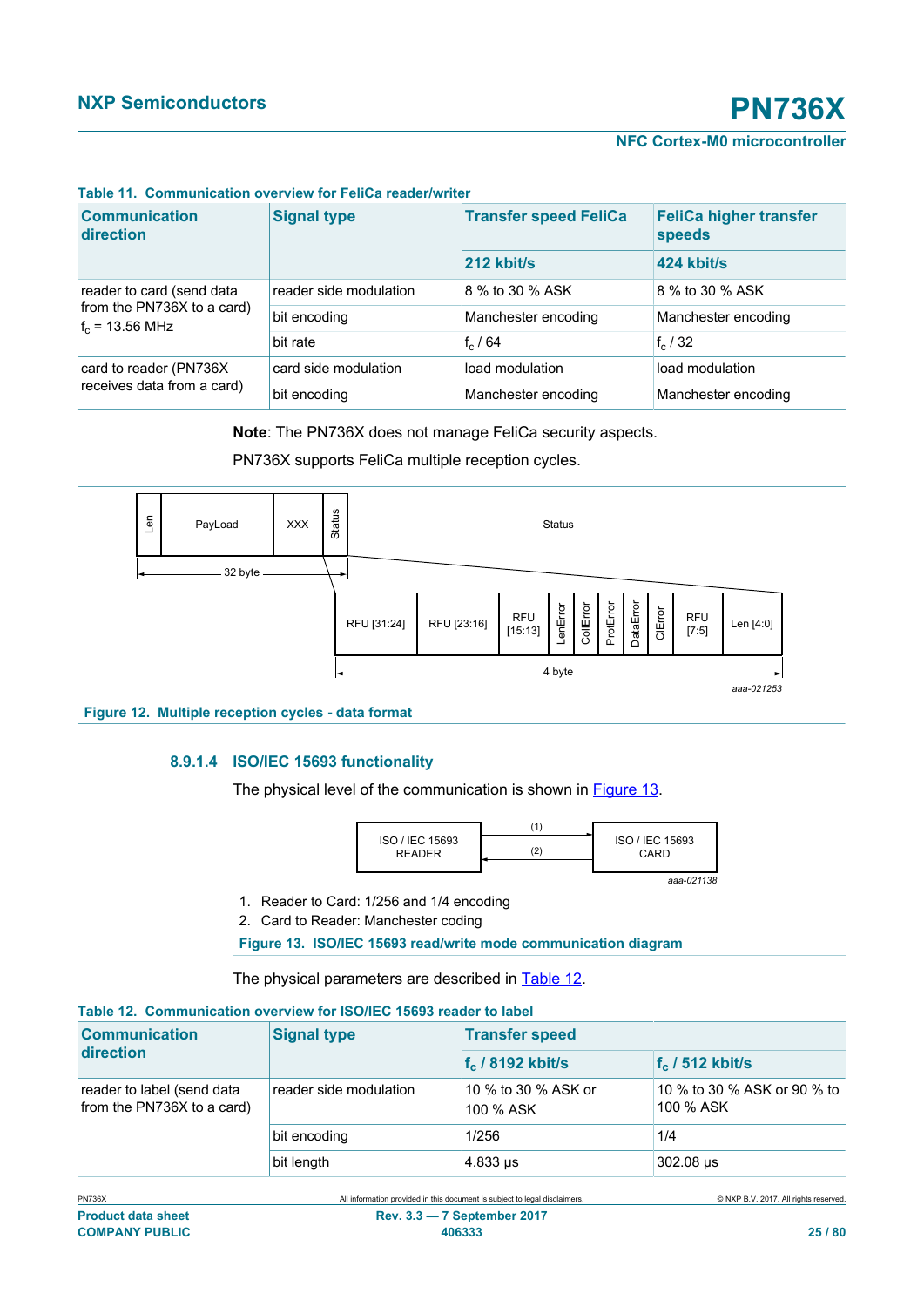<span id="page-25-0"></span>

| Table 13. Communication overview for ISO/IEC 15693 label to reader |  |  |
|--------------------------------------------------------------------|--|--|
|                                                                    |  |  |

| <b>Communication</b><br>direction                                                | <b>Signal type</b>            | <b>Transfer speed</b> |                             |                                                     |                                           |  |
|----------------------------------------------------------------------------------|-------------------------------|-----------------------|-----------------------------|-----------------------------------------------------|-------------------------------------------|--|
|                                                                                  |                               | $6.62$ kbit/s         | 13.24 kbit/s <sup>[1]</sup> | <b>26.48 kbit/s</b>                                 | 52.96 kbit/s                              |  |
| label to reader<br>(PN736X receives)<br>data from a card) $f_c$<br>$= 13.56$ MHz | card side<br>modulation       | not supported         | not supported               | single (dual)<br>sub carrier load<br>modulation ASK | single sub carrier<br>load modulation ASK |  |
|                                                                                  | bit length $(\mu s)$          |                       |                             | 37.76                                               | 18.88                                     |  |
|                                                                                  | bit encoding                  |                       |                             | Manchester coding                                   | Manchester coding                         |  |
|                                                                                  | subcarrier<br>frequency (MHz) |                       |                             | $f_c/32$                                            | $f_c/32$                                  |  |

[1] Fast inventory (page) read command only (ICODE proprietary command).



#### **8.9.1.5 ISO/IEC18000-3 mode 3 functionality**

The ISO/IEC 18000-3 mode 3 is not described in this document. For a detailed explanation of the protocol, refer to the ISO/IEC 18000-3 standard.

PN736X supports the following features:

- **•** TARI = 9.44 μs or 18.88 μs
- **•** Downlink: Four subcarrier pulse Manchester and two subcarrier pulse Manchester
- Subcarrier: 423 kHz (f<sub>c</sub> / 32) with DR = 0 kHz and 847 kHz (f<sub>c</sub> / 16) with DR = 1

#### **8.9.1.6 NFCIP-1 modes**

The NFCIP-1 communication differentiates between an active and a passive communication mode.

- **•** In active communication mode, both initiator and target use their own RF field to transmit data
- **•** In passive communication mode, the target answers to an initiator command in a load modulation scheme. The initiator is active in terms of generating the RF field
- **•** The initiator generates RF field at 13.56 MHz and starts the NFCIP-1 communication
- **•** In passive communication mode, the target responds to initiator command in load modulation scheme. In active communication mode, it uses a self-generated and selfmodulated RF field.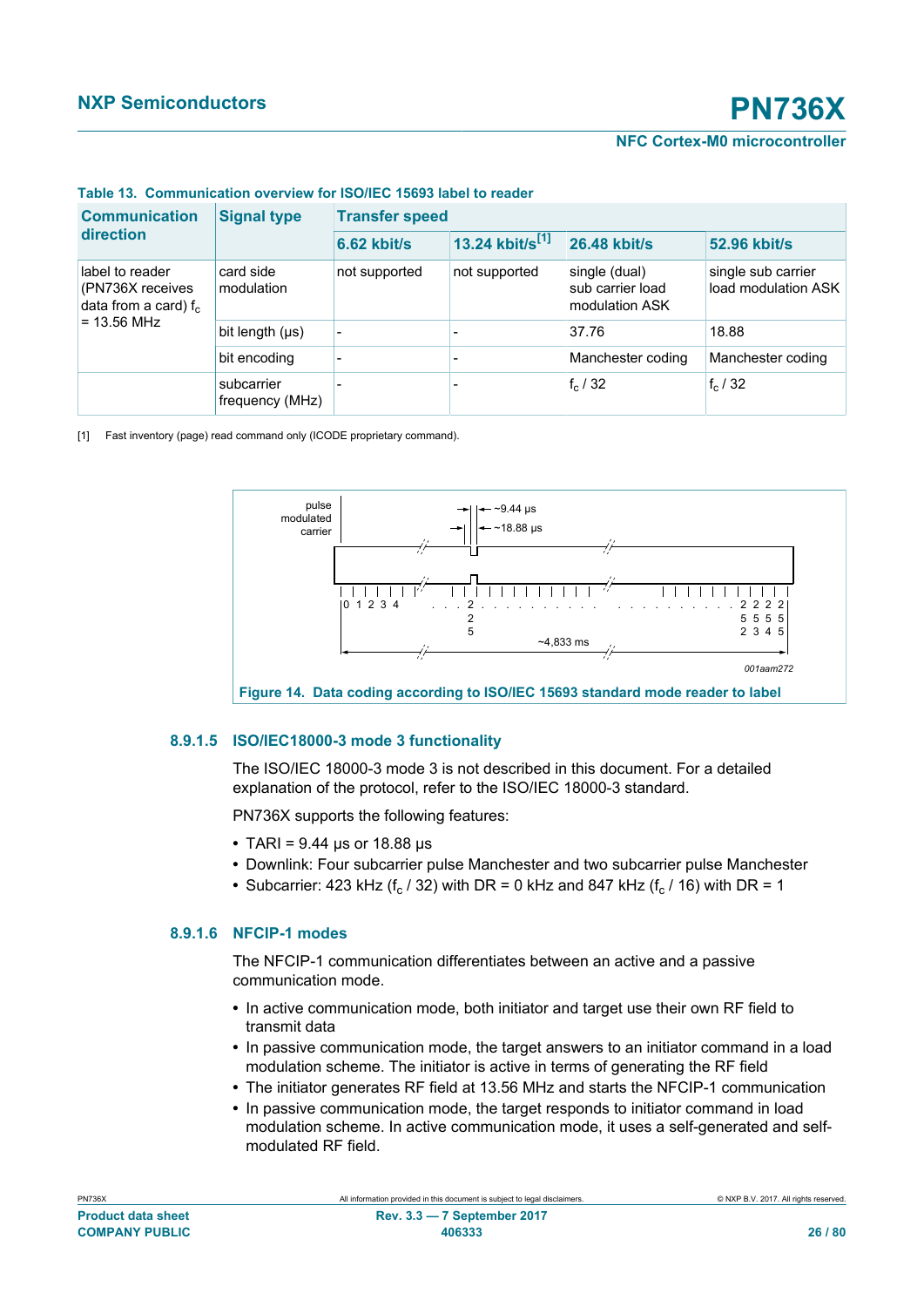PN736X supports NFCIP-1 standard. PN736X supports active and passive communication mode at transfer speeds of 106 kbit/s, 212 kbit/s, and 424 kbit/s, as defined in the NFCIP-1 standard.



#### **Table 14. Communication overview for active communication mode**

| <b>Communication</b> | <b>Transfer speed</b>                 |                                                  |                                                  |  |  |
|----------------------|---------------------------------------|--------------------------------------------------|--------------------------------------------------|--|--|
| direction            | 106 kbit/s                            | 212 kbit/s                                       | 424 kbit/s                                       |  |  |
| initiator to target  | according to ISO/IEC 14443            | according to                                     | according to                                     |  |  |
| target to initiator  | A 100 % ASK, modified miller<br>coded | FeliCa, 8-30 %<br><b>ASK Manchester</b><br>coded | FeliCa, 8-30 %<br><b>ASK Manchester</b><br>coded |  |  |

**Note**: Transfer speeds above 424 kbit/s are not defined in the NFCIP-1 standard.

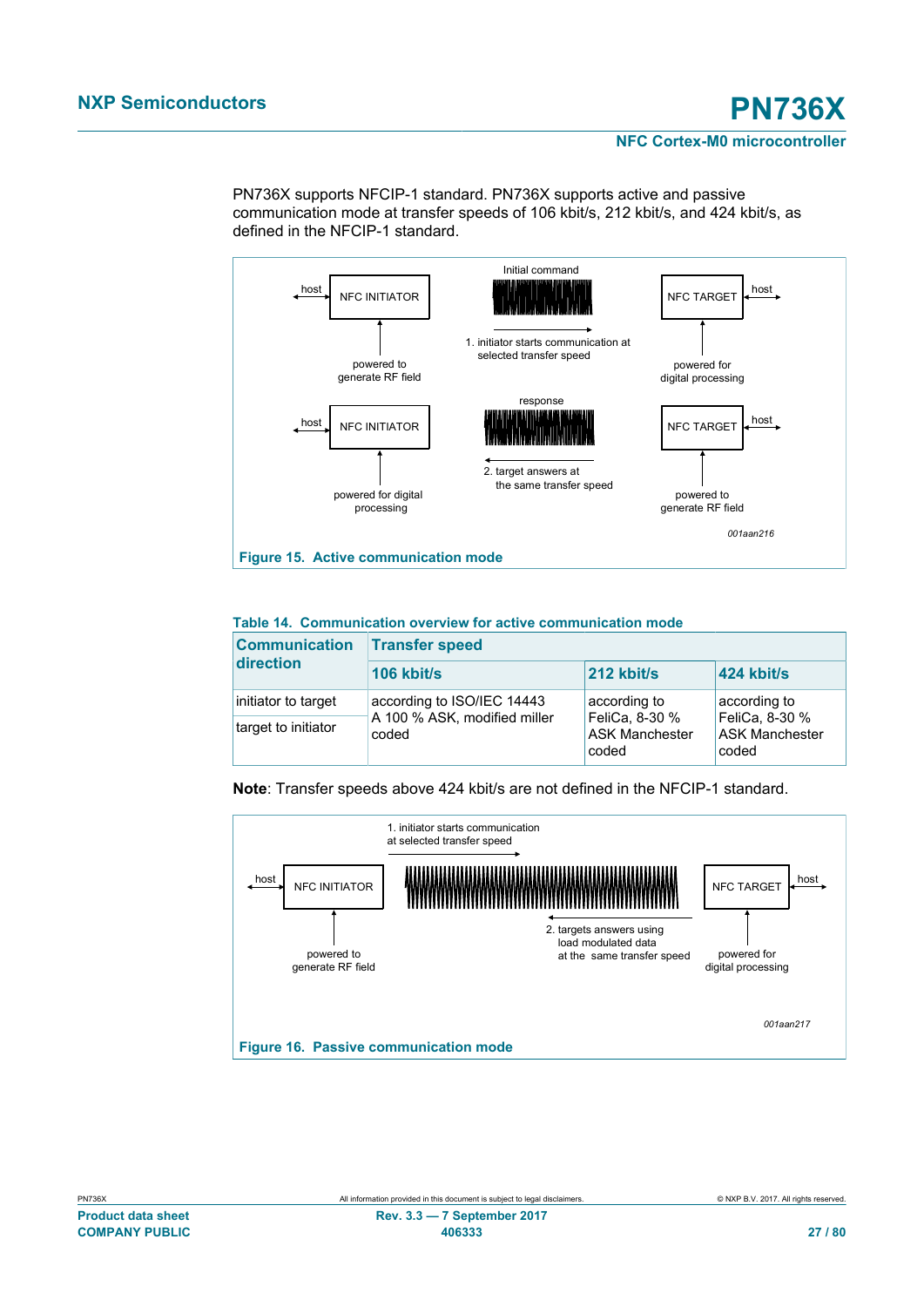#### **Table 15. Communication overview for passive communication mode**

| <b>Communication</b> | <b>Transfer speed</b> |                        |                        |  |  |
|----------------------|-----------------------|------------------------|------------------------|--|--|
| direction            | 106 kbit/s            | 212 kbit/s             | 424 kbit/s             |  |  |
| initiator to target  | according to ISO/IEC  | according to           | according to           |  |  |
|                      | 14443 A 100 % ASK,    | FeliCa, 8-30 % ASK     | FeliCa, 8-30 % ASK     |  |  |
|                      | modified miller coded | Manchester coded       | Manchester coded       |  |  |
| target to initiator  | according to ISO/IEC  | according to FeliCa, > | according to FeliCa, > |  |  |
|                      | 14443 A @106 kB       | 12 % ASK Manchester    | 12 % ASK Manchester    |  |  |
|                      | modified miller coded | coded                  | coded                  |  |  |

The NFCIP-1 protocol is managed in the PN736X customer application firmware.

**Note**: Transfer speeds above 424 kbit/s are not defined in the NFCIP-1 standard.

#### ISO/IEC14443 A card operation mode

PN736X can be addressed as a ISO/IEC 14443 A card. It means that PN736X can generate an answer in a load modulation scheme according to the ISO/IEC 14443 A interface description.

**Note**: PN736X components do not support a complete card protocol. The PN736X customer application firmware handles it.

The following table describes the physical layer of a ISO/IEC14443 A card mode:

| <b>Communication direction</b> | ISO/IEC 14443 A (transfer speed: 106 kbit per<br>second) |                             |
|--------------------------------|----------------------------------------------------------|-----------------------------|
| reader/writer to PN736X        | modulation on reader side                                | 100 % ASK                   |
|                                | bit coding                                               | modified miller             |
|                                | bit length                                               | $128/f_c$                   |
| PN736X to reader/writer        | modulation on PN736X side                                | sub carrier load modulation |
|                                | subcarrier frequency                                     | $f_c/16$                    |
|                                | bit coding                                               | Manchester coding           |

#### **Table 16. ISO/IEC14443 A card operation mode**

#### NFCIP-1 framing and coding

The NFCIP-1 framing and coding in active and passive communication mode is defined in the NFCIP-1 standard.

PN736X supports the following data rates:

#### **Table 17. Framing and coding overview**

| <b>Transfer speed</b> | <b>Framing and coding</b>                      |
|-----------------------|------------------------------------------------|
| 106 kbit/s            | according to the ISO/IEC 14443 A/MIFARE scheme |
| 212 kbit/s            | according to the FeliCa scheme                 |
| 424 kbit/s            | according to the FeliCa scheme                 |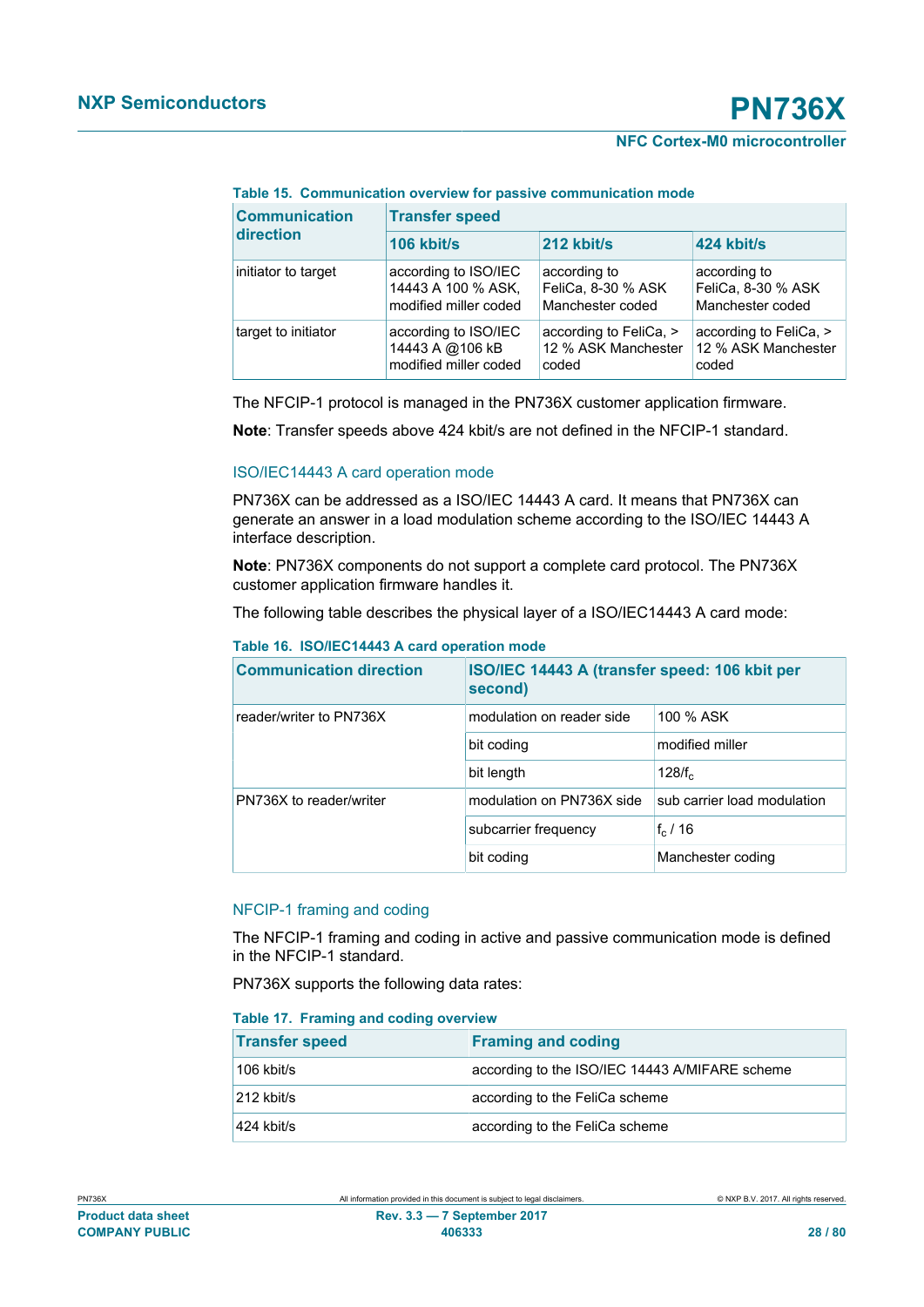#### NFCIP-1 protocol support

The NFCIP-1 protocol is not elaborated in this document. The PN736X component does not implement any of the high-level protocol functions. These high-level protocol functions are implemented in the microcontroller. For detailed explanation of the protocol, refer to the NFCIP-1 standard. However, the datalink layer is according to the following policy:

- **•** Speed shall not be changed while there is continuous data exchange in a transaction.
- **•** Transaction includes initialization, anticollision methods, and data exchange (in a continuous way means no interruption by another transaction).

In order not to disturb current infrastructure based on 13.56 MHz, the following general rules to start NFCIP-1 communication are defined:

- 1. By default, NFCIP-1 device is in target mode. It means that its RF field is switched off.
- 2. The RF level detector is active.
- 3. Only if the application requires, the NFCIP-1 device switches to initiator mode.
- 4. An initiator shall only switch on its RF field if the RF level detector does not detect external RF field during a time of  $T_{IDT}$ .
- 5. The initiator performs initialization according to the selected mode.

## **8.9.2 Contactless interface**

#### **8.9.2.1 Transmitter (TX)**

The transmitter is able to drive an antenna circuit connected to outputs TX1 and TX2 with a 13.56 MHz carrier signal. The signal delivered on pins TX1 and pin TX2 is a 13.56 MHz carrier, modulated by an envelope signal for energy and data transmission. It can be used to drive an antenna directly, using a few passive components for matching and filtering. For a differential antenna configuration, either TX1 or TX2 can be configured to put out an inverted clock.

100 % modulation and several levels of amplitude modulation on the carrier can be performed to support 13.56 MHz carrier-based RF-reader/writer protocols. The standards ISO/IEC14443 A and B, FeliCa and ISO/IEC18092 define the protocols.

The PN736X embeds an overshoot and undershoot protection. It is used to configure additional signals on the transmitter output, for controlling the signal shape at the antenna output.

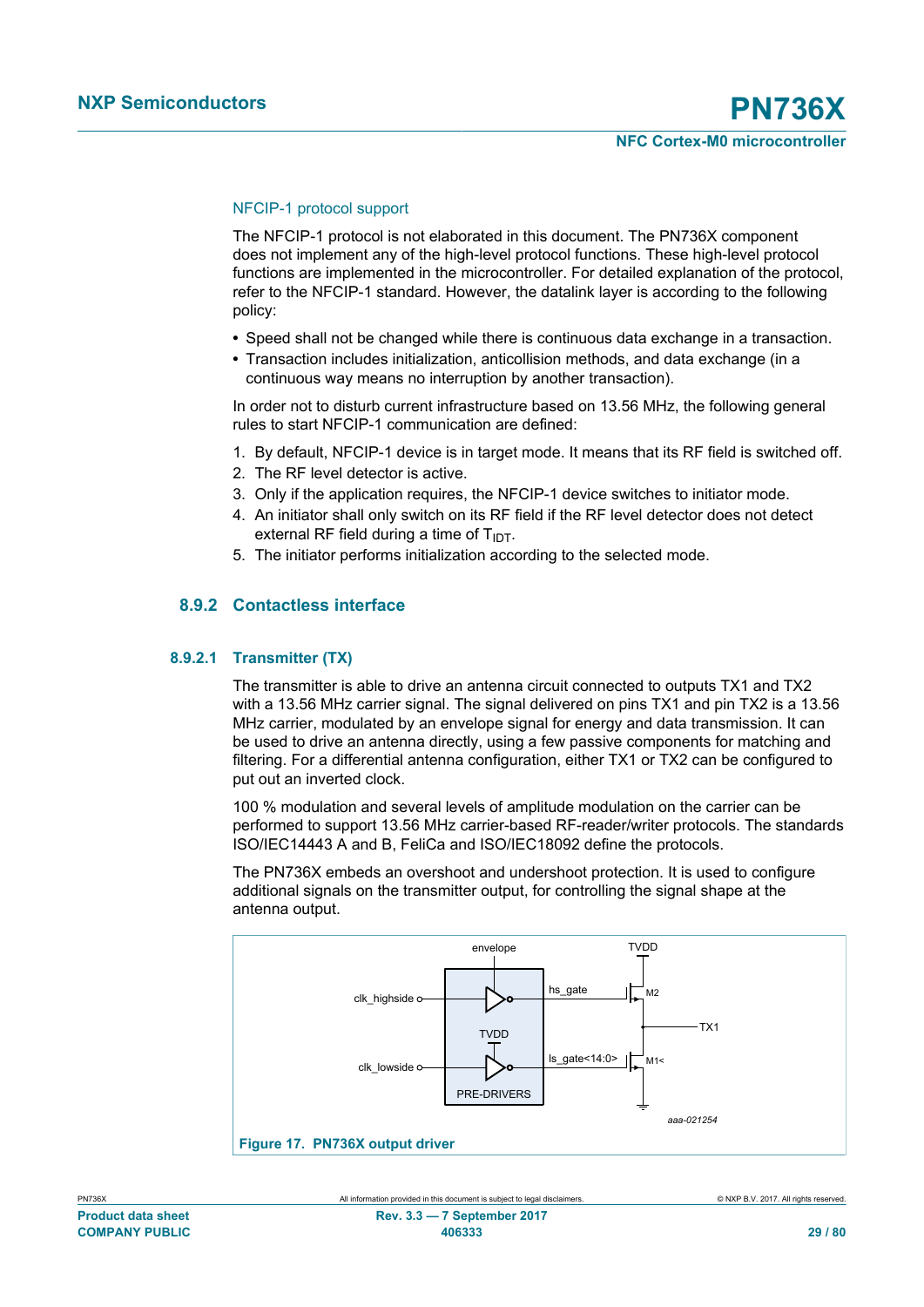#### **8.9.2.2 Receiver (RX)**

In reader mode, the response of the PICC device is coupled from the PCB antenna to the differential input RXP/RXN. The reader mode receiver extracts this signal by first removing the carrier in passive mixers (direct conversion for I and Q). It then filters and amplifies the baseband signal before converting to digital values. The conversion to digital values is done with two separate ADCs, for I and Q channels. Both I and Q channels have a differential structure, which improves the signal quality.

The I/Q mixer mixes the differential input RF-signal down to the baseband. The mixer has a bandwidth of 2 MHz.

The down-mixed differential RX input signals are passed to the BBA and a band-pass filter. For considering all the protocols (type A/B, FeliCa), the high-pass cut-off frequency of BBA is configured between 45 kHz and 250 kHz. The configuration is done in four different steps. The low-pass cut-off frequency is greater than 2 MHz.

The output of band-pass filter is further amplified with a gain factor which is configurable between 30 dB and 60 dB. The baseband amplifier (BBA)/ADC I-channel and Q-channel can be enabled separately. It is required for ADC-based card mode functionality as only the I-channel is used in this case.



#### VMID

A resistive divider between AVDD and GND generates VMID. The resistive divider is connected to the VMID pin. An external blocking capacitor of typical value 100 nF is connected.

#### Automatic Gain Control (AGC)

The contactless interface AGC is used to control the amplitude of 13.56 MHz sine-wave input signal received. The signal is received at the antenna connected between the pins RXP and RXN. A comparator is used to compare the peak value of the input signal with a reference voltage.

A voltage divider circuit is used to generate the reference voltage. An external resistor (typically 3.3 kΩ) is connected to the RX input, which forms a voltage divider with an onchip variable resistor. The voltage divider circuit so formed has a 10-bit resolution.

**Note:** The comparator monitors the RXP signal only.

By varying the on-chip resistor, the amplitude of the input signal can be modified. The value of on-chip resistor is increased or decreased, depending on the output of the sampled comparator. The on-chip resistor value is adjusted until the peak of the input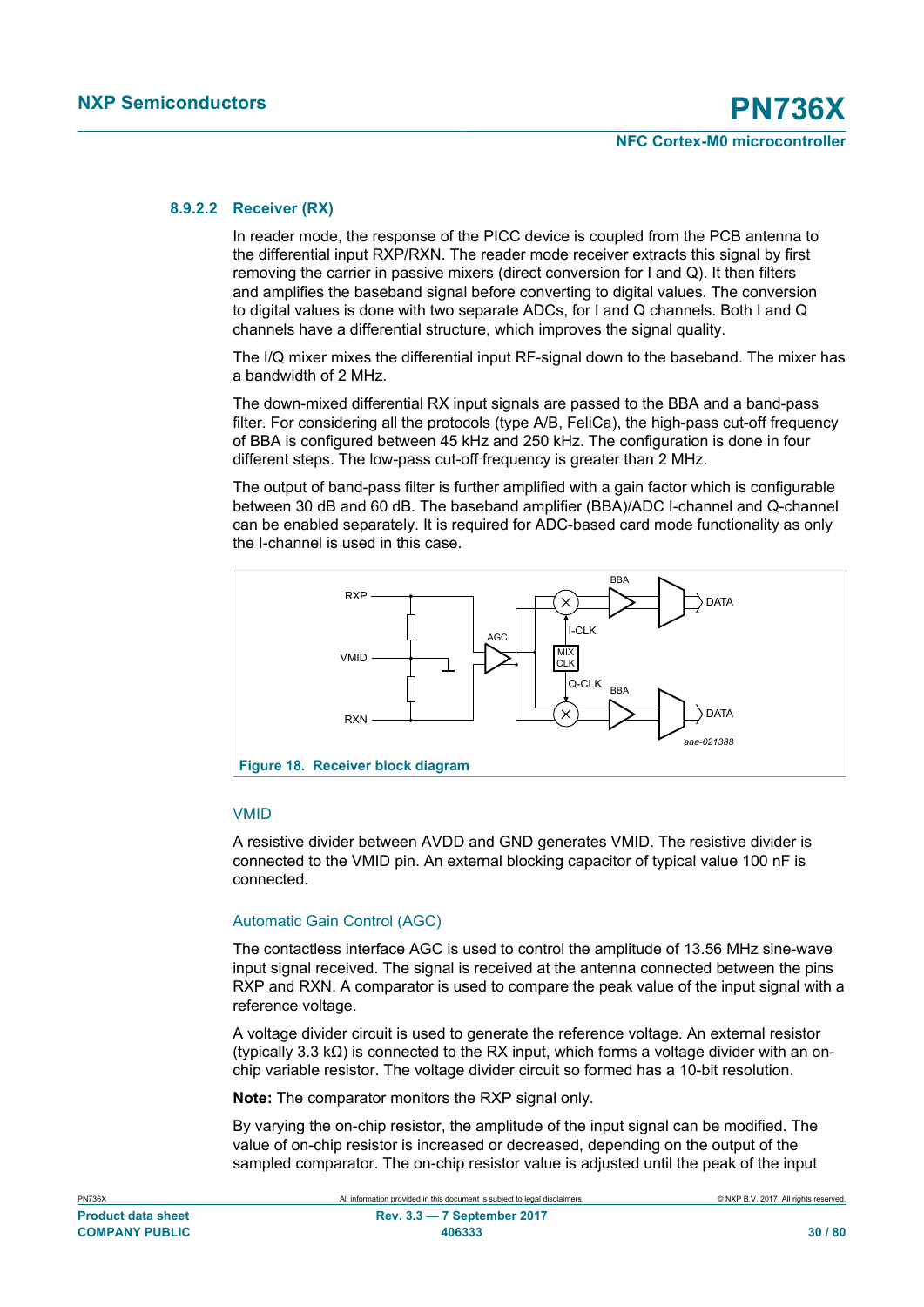signal matches the reference voltage. Thus, the AGC circuit automatically controls the amplitude of the RX input.

The internal amplitude controlling resistor in the AGC has a default value of 10 KΩ. It means that, when the resistor control bits in AGC\_VALUE\_REG <9:0> are all 0, the resistance is 10 KΩ. As the control bits are increased, resistors are switched in parallel to the 10 KΩ resistor. It lowers the resultant resistance value to 5 kΩ (AGC\_VALUE\_REG <9:0>, all bits set to 1).

#### Mode detector

The mode detector is a functional block of the PN736X which senses for an RF field generated by another device. The mode detector facilitates to distinguish between type A and FeliCa target mode. The host responds depending on the recognized protocol generated by an initiator peer device.

**Note**: The PN736X emulates type A cards and peer-to-peer active target modes according to ISO / IEC18092.

## **8.9.3 Low-Power Card Detection (LPCD)**

The low-power card detection is an energy saving feature of the PN736X. It detects the presence of a card without starting a communication. Communication requires more energy to power the card and takes time, increasing the energy consumption.

It is based on antenna detuning detection. When a card comes close to the reader, it affects the antenna tuning, which is detected by PN736X.

The sensitivity can be varied for adjusting to various environment and applications constraints.

Remark: Reader antenna detuning may have multiple sources such as cards and metal near the antenna. Hence it is important to adjust the sensitivity with care to optimize the detection and power consumption. As the generated field is limited, distance for card detection might be reduced compared to normal reader operation. Performances depend on the antenna and the sensitivity used.

## **8.9.4 Active Load Modulation (ALM)**

When PN736X is used in card emulation mode or P2P passive target mode, it modulates the field emitted by the external reader or NFC passive initiator.



1. Type A reader or NFC passive initiator generate the RF and sends commands

2. PN736X modulates the field of reader for sending its answer

**Figure 19. Communication in card emulation of NFC passive target**

To modulate the field, PN736X offers two possibilities:

**•** Passive Load Modulation (PLM): The PN736X modifies the antenna characteristics, which are detected by the reader through antenna coupling.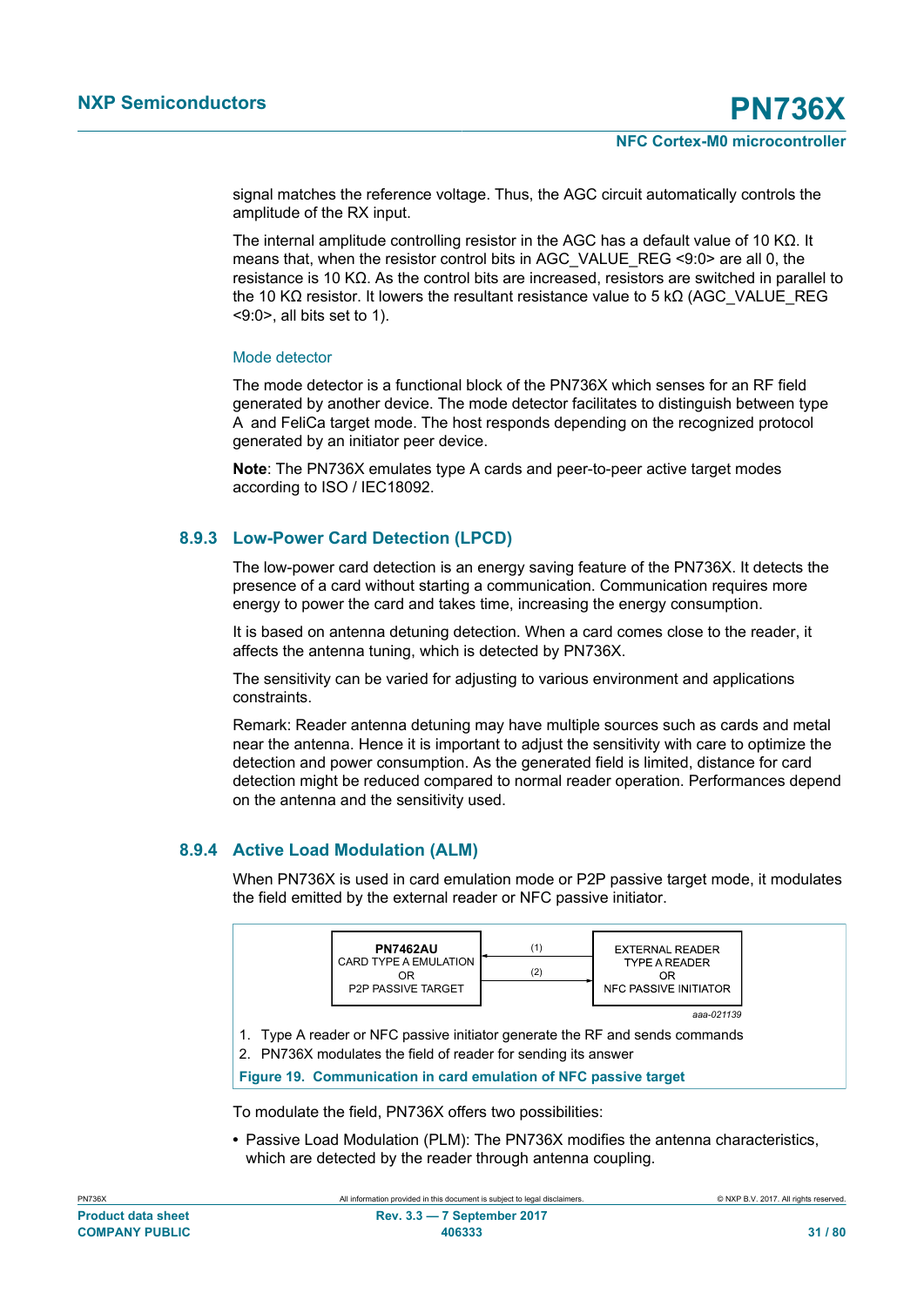**•** Active Load Modulation (ALM): The PN736X generates a small field, in phase opposition with the field emitted by the reader. This modulation is detected by the reader reception stage.

The modulation type to use depends on the external reader and the antenna of PN736X and the application.

## **8.9.5 Dynamic Power Control (DPC)**

The PN736X supports the Dynamic Power Control (DPC) feature.

A lookup table is used to configure the output voltage and to control the transmitter current. In addition to the control of the transmitter current, wave shaping settings can be controlled as well, depending on the selected protocol and the measured antenna load.

#### **8.9.5.1 RF output control**

The DPC controls the RF output current and output voltage depending on the loading condition of the antenna.

#### **8.9.5.2 Adaptive Waveform Control (AWC)**

The DPC includes the Adaptive Waveform Control (AWC) feature.

Depending on the level of detected detuning on the antenna, RF wave shaping related register settings can be automatically updated, according to the selected protocol. A lookup table is used to configure the modulation index, the rise time and the fall time.

## **8.10 Timers**

The PN736X includes two 12-bit general-purpose timers (on LFO clock domain) with match capabilities. It also includes two 32-bit general-purpose timers (on HFO clock domain) and a Watchdog Timer (WDT).

The timers and WDT can be configured through software via a 32-bit APB slave interface.

| <b>Name</b> | <b>Clock</b><br><b>source</b> | <b>Frequency</b> | <b>Counter</b><br>length | <b>Resolutio</b><br>n | <b>Maximum</b><br>delay | <b>Chaining</b> |
|-------------|-------------------------------|------------------|--------------------------|-----------------------|-------------------------|-----------------|
| Timer 0     | LFO/2                         | 182.5 kHz        | 12 bit                   | $300 \mu s$           | 1.2s                    | No              |
| Timer 1     | LFO/2                         | 182.5 kHz        | 12 bit                   | $300 \mu s$           | 1.2s                    | Yes             |
| Timer 2     | <b>HFO</b>                    | 20 MHz           | 32 bit                   | $50$ ns               | 214 s                   | No              |
| Timer 3     | <b>HFO</b>                    | 20 MHz           | 32 bit                   | $50$ ns               | 214 s                   | No              |
| Watchdog    | <b>LFO/128</b>                | 2.85 kHz         | 10 bit                   | $21.5$ ms             | 22 <sub>s</sub>         | No              |

**Table 18. Timer characteristics**

## **8.10.1 Features of timer 0 and timer 1**

- **•** 12-bit counters
- **•** One match register per timer, no capture registers and capture trigger pins are needed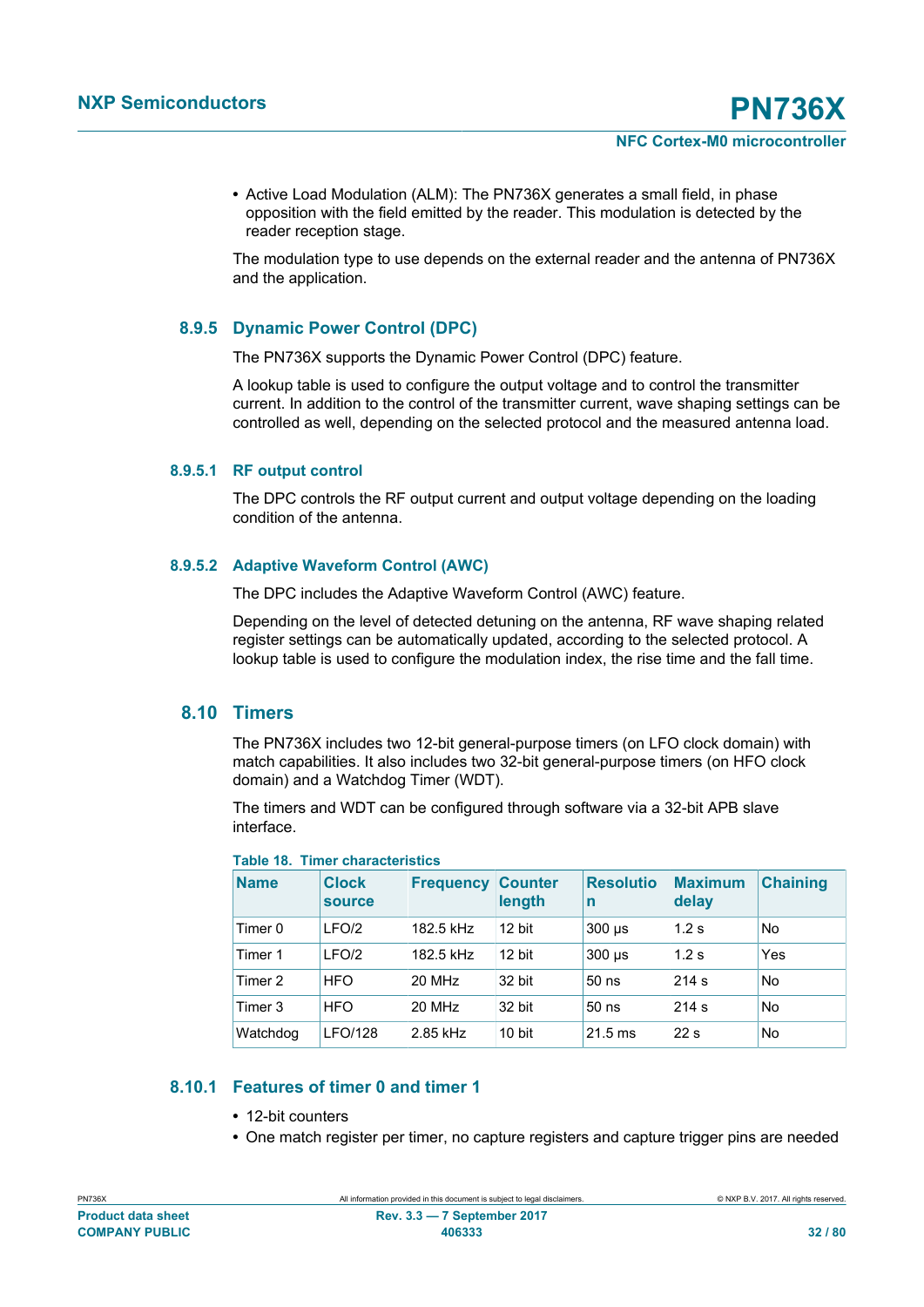- **•** One common output line gathering the four timers (Timer 0, Timer 1, Timer 2, and Timer 3)
- **•** Interrupts
- **•** Timer 0 and timer 1 can be concatenated (multiplied)
- **•** Timer 0 and timer 1 have two count modes: single-shot or free-running
- **•** Timer 0 and timer 1 timeout interrupts can be individually masked
- **•** Timer 0 and timer 1 clock source is LFO clock (LFO/2 = 182.5 kHz)

**Remark:** The timers are dedicated for RF communication.

## **8.10.2 Features of timer 2 and timer 3**

- **•** 32-bit counters
- **•** 1 match register per timer, no capture registers and capture trigger pins are needed
- 1 common output line gathering four timers (Timer 0, Timer 1, Timer 2, and Timer 3)
- **•** Interrupts
- **•** Timer 2 and timer 3 have two count modes: single-shot and free-running
- **•** Timer 2 and timer 3 timeout interrupts can be individually masked
- **•** Timer 2 and timer 3 clock source is the system clock

## **8.11 System tick timer**

The PN736X microcontroller includes a system tick timer (SYSTICK) that generates a dedicated SYSTICK exception at a fixed time interval (10 ms).

## **8.12 Watchdog timer**

If the microcontroller enters an erroneous state, the watchdog timer resets the microcontroller. When the watchdog timer is enabled, if the user program fails to "feed" (reload) the watchdog timer within a predetermined time, it generates a system reset.

The watchdog timer can be enabled through software. If there is a watchdog timeout leading to a system reset, the timer is disabled automatically.

- **•** 10-bit counter
- **•** Based on a 2.85 kHz clock
- **•** Triggers an interrupt when a predefined counter value is reached
- **•** Connected to the ARM subsystem NMI (non-maskable interrupt)
- **•** If the watchdog timer is not periodically loaded, it resets PN736X

## **8.13 Clocks**

The PN736X clocks are based on the following clock sources:

- **•** 27.12 MHz external quartz
- **•** 27.12 MHz crystal oscillator
- **•** Internal oscillator: 20 MHz High Frequency Oscillator (HFO)
- **•** Internal oscillator: 365 kHz Low Frequency Oscillator (LFO)
- **•** Internal PLL at 48 MHz for the USB interface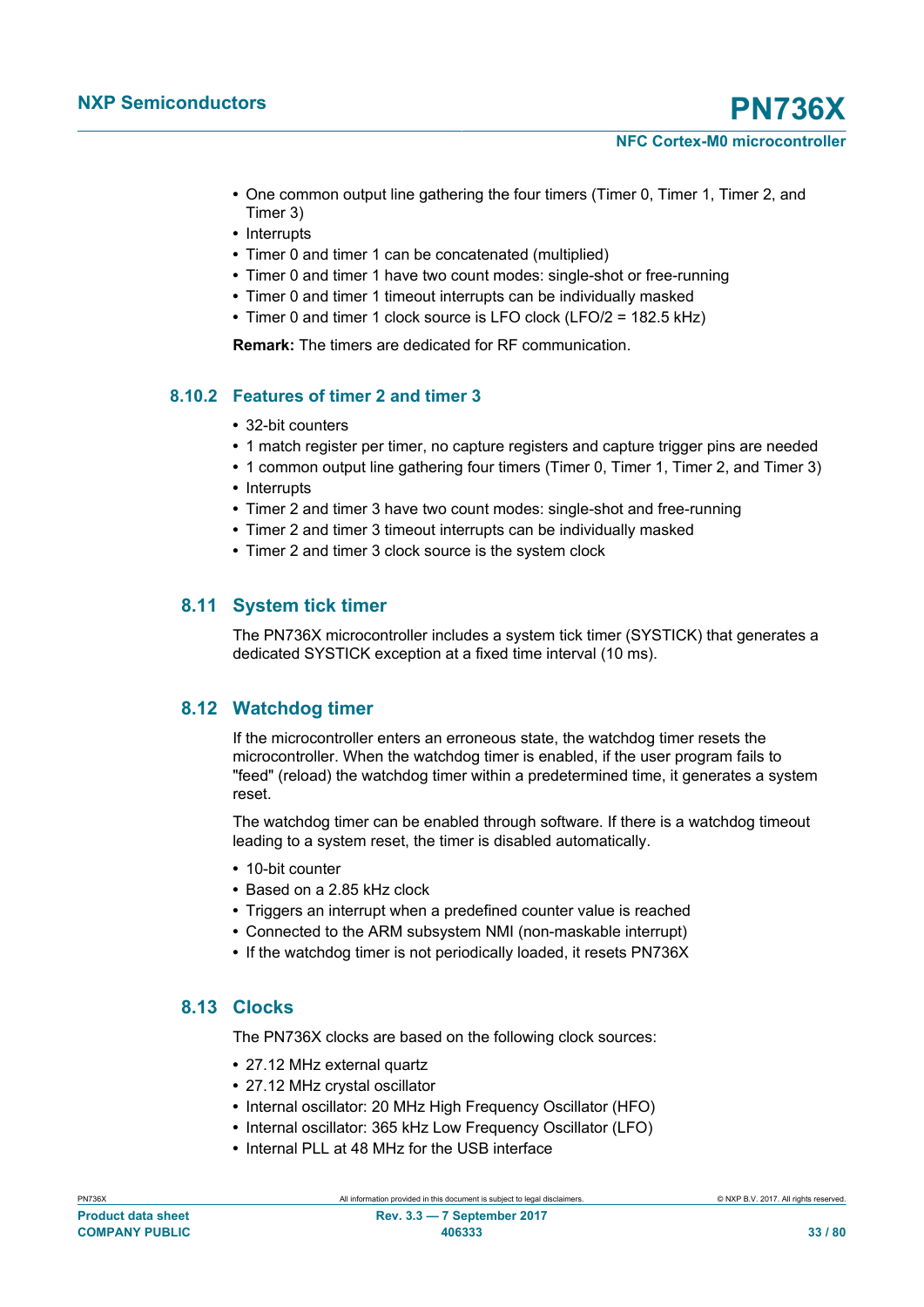

[Figure 20](#page-33-0) indicates the clocks used by each IP.

## <span id="page-33-0"></span>**8.13.1 Quartz oscillator (27.12 MHz)**

The 27.12 MHz quartz oscillator is used as a reference for all operations where the stability of the clock frequency is important for reliability. It includes contactless interface, SPI and  $I^2C$  master interfaces. USB PLL for the USB interface, and HSUART.

Regular and low-power crystals can be used. [Figure 21](#page-33-1) shows the circuit for generating stable clock frequency. The quartz and trimming capacitors are off-chip.



<span id="page-33-1"></span>[Table 19](#page-33-2) describes the levels of accuracy and stability required on the crystal.

<span id="page-33-2"></span>

| <b>Table 19. Crystal requirements</b> |                            |                                      |  |            |            |            |             |  |
|---------------------------------------|----------------------------|--------------------------------------|--|------------|------------|------------|-------------|--|
| <b>Symbol</b>                         | Parameter                  | <b>Conditions</b>                    |  | <b>Min</b> | <b>Typ</b> | <b>Max</b> | <b>Unit</b> |  |
| T <sub>xtal</sub>                     | crystal frequency          | <b>ISO/IEC and FCC</b><br>compliancy |  |            | 27.12      |            | <b>MHz</b>  |  |
| $\Delta f_{xtal}$                     | crystal frequency accuracy |                                      |  | $-50$      |            | $+50$      | ppm         |  |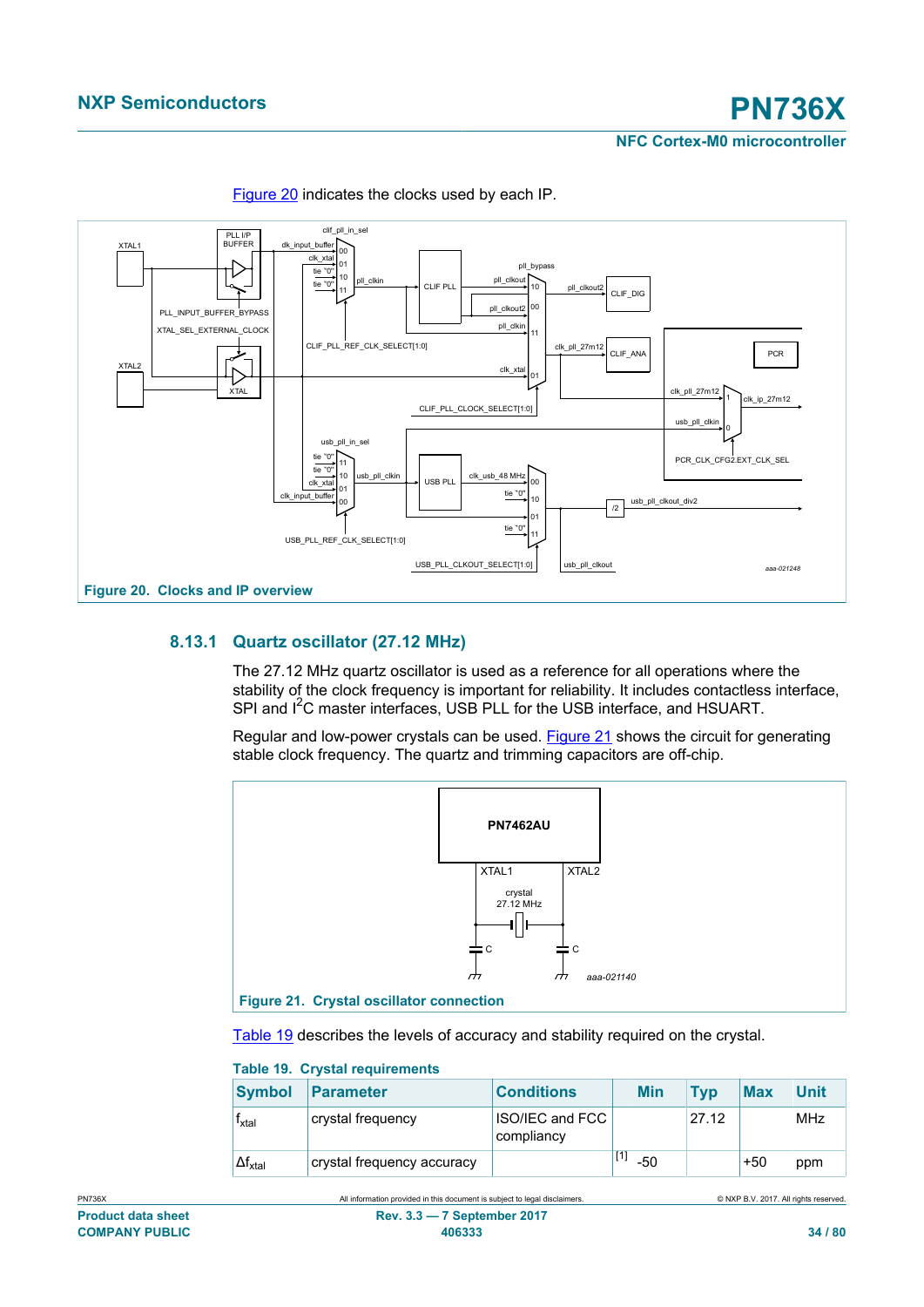**NXP Semiconductors PN736X**

**NFC Cortex-M0 microcontroller**

<span id="page-34-0"></span>

| <b>Symbol</b>      | <b>Parameter</b>             | <b>Conditions</b> | <b>Min</b> | <b>Typ</b> | <b>Max</b> | <b>Unit</b> |
|--------------------|------------------------------|-------------------|------------|------------|------------|-------------|
| <b>ESR</b>         | equivalent series resistance |                   |            | 50         | 100        | Ω           |
| $C_{1}$            | load capacitance             |                   |            | 10         |            | рF          |
| $P_{\text{drive}}$ | ⊦drive power                 |                   |            |            | 100        | μW          |

[1] This requirement is according to FCC regulations requirements. The frequency should be +/- 14 kHz to meet ISO/IEC 14443 and ISO/IEC 18092.

## **8.13.2 USB PLL**

The PN736X integrates a dedicated PLL to generate a low-noise 48 MHz clock, by using the 27.12 MHz from the external crystal. The 48 MHz clock generated is used as the USB main clock.

Following are the USB PLL features:

- **•** Low-skew, peak-to-peak cycle-to-cycle jitter, 48 MHz output clock
- **•** Low power in active mode, low power-down current
- **•** On-chip loop filter, external RC components not needed

## **8.13.3 High Frequency Oscillator (HFO)**

The PN736X has an internal low-power High Frequency Oscillator (HFO) that generates a 20 MHz clock. The HFO is used to generate the system clock. The system clock default value is 20 MHz, and it can be configured to 10 MHz and 5 MHz for reducing power consumption.

## **8.13.4 Low Frequency Oscillator (LFO)**

The PN736X has an internal low-power Low Frequency Oscillator (LFO) that generates a 365 kHz clock. The LFO is used by EEPROM, POR sequencer, contactless interface, timers, and watchdog.

## **8.13.5 Clock configuration and clock gating**

In order to reduce the overall power consumption, the PN736X facilitates adjustment of system clock. It integrates clock gating mechanisms.

The system clock can be configured to the following values: 20 MHz, 10 MHz, and 5 MH<sub>z</sub>

The clock of the following blocks can be activated or deactivated, depending on the peripherals used:

- **•** Contactless interface
- **•** Host interfaces
- **•** I <sup>2</sup>C master interface
- **•** SPI master interface
- **•** CRC engine
- **•** Timers
- **•** Random generator
- **•** System clock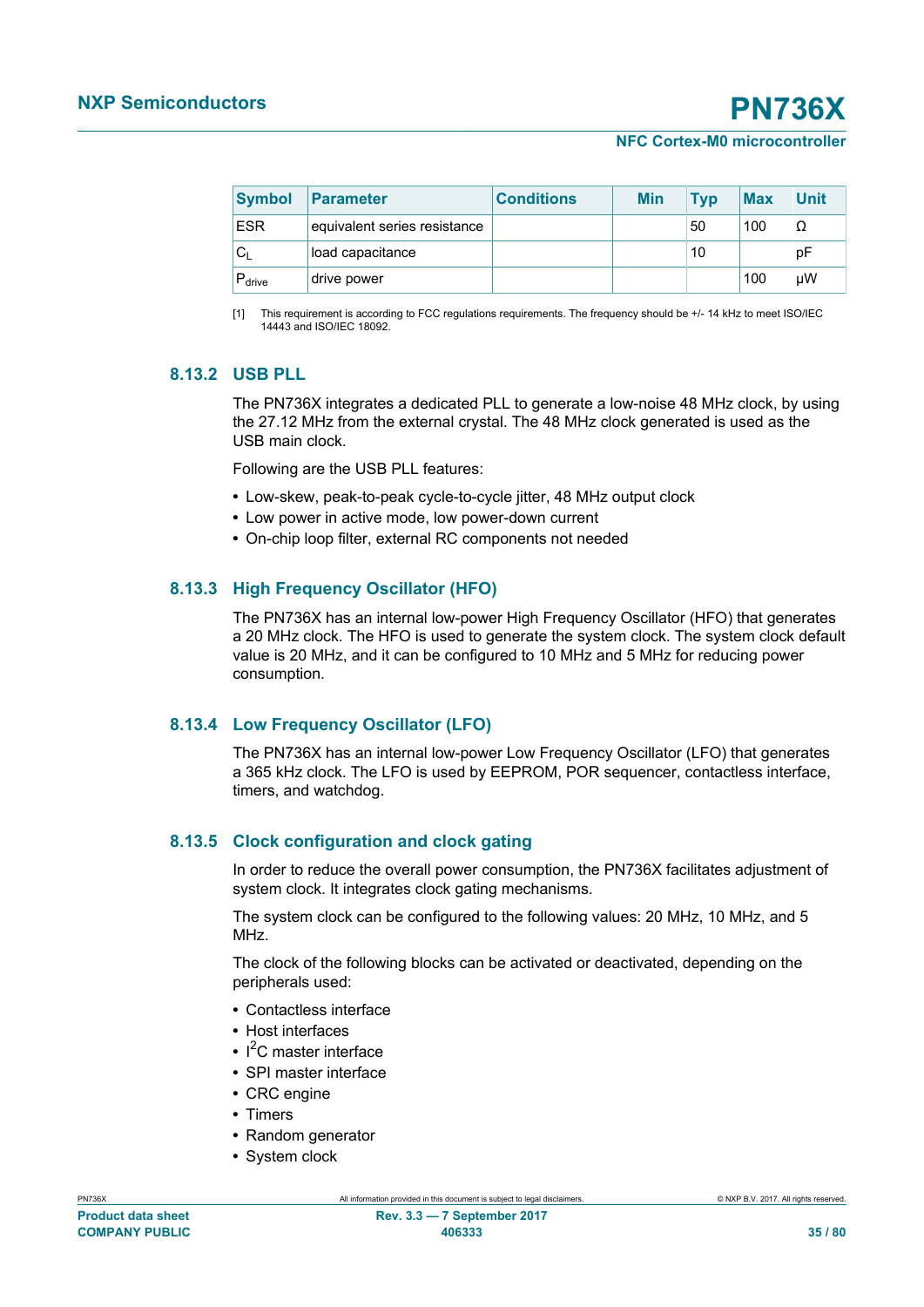- **•** EEPROM
- <span id="page-35-0"></span>**•** Flash memory

## **8.14 Power management**

#### **8.14.1 Power supply sources**

The PN736X is powered using the following supply inputs:

- **•** VBUS: main supply voltage for internal analog modules, digital logic and memories
- **•** TVDD\_IN: supply for the contactless interface
- PVDD IN: pad voltage reference and supply of the host interface (HSU, USB, I<sup>2</sup>C, and SPI) and the GPIOs
- PVDD M IN: pad voltage reference and supply for the master interface (SPI and I<sup>2</sup>C)
- **•** DVDD: supply for the internal digital blocks

## **8.14.2 PN736X Power Management Unit (PMU)**

The integrated Power Management Unit (PMU) provides supply for internal analog modules, internal digital logic and memories, pads. It also provides supply voltages for the contactless interface.

It automatically adjusts internal regulators to minimize power consumption during all possible power states.

The power management unit embeds a mechanism to prevent the IC from overheat, overconsumption, or overloading the DC-to-DC converter:

- **•** TXLDO 5 V monitoring
- **•** Temperature sensor



PN736X embeds five Low Drop-Out regulators (LDO) for ensuring the stability of power supply, while the application is running.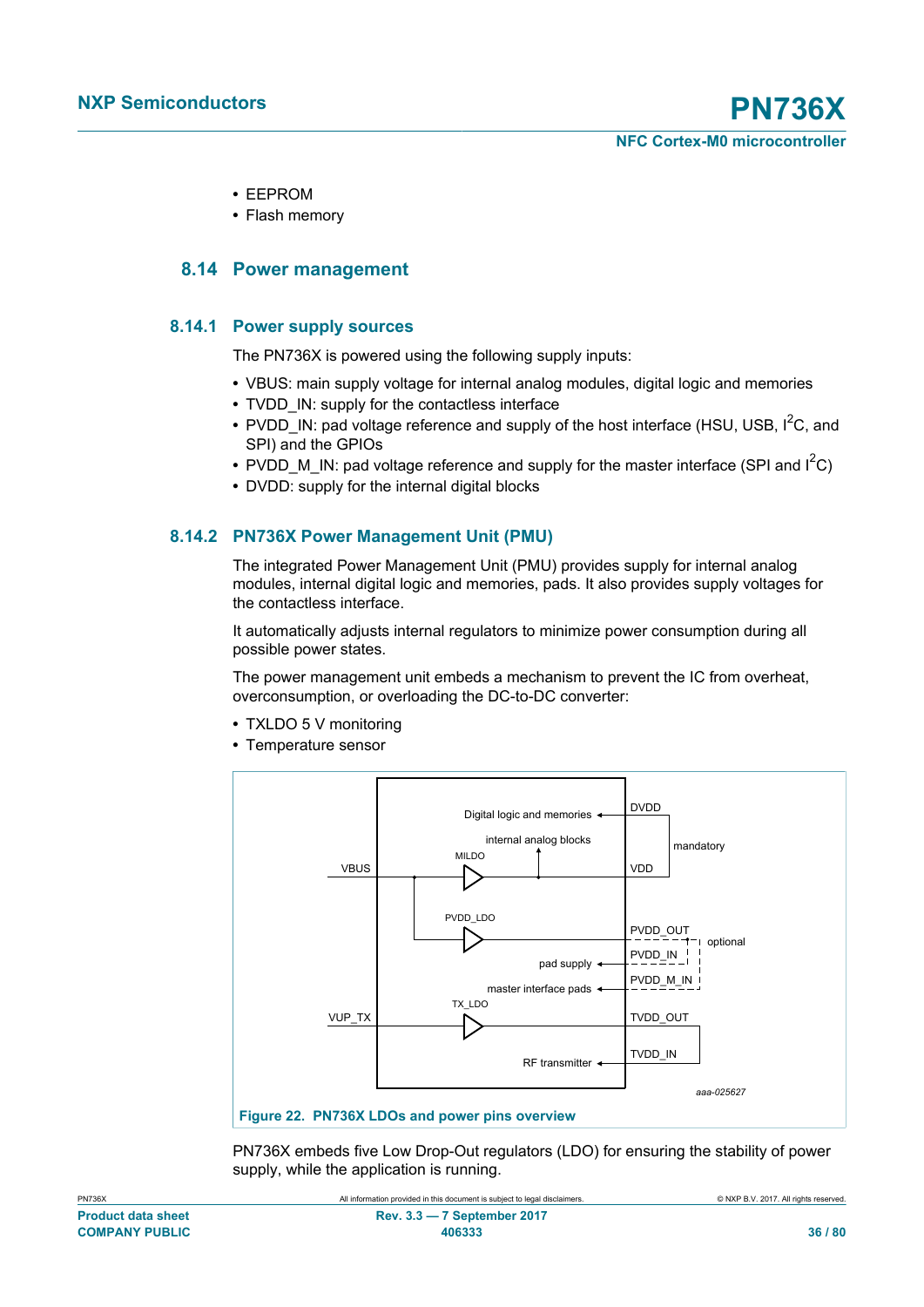- **•** MLDO (main LDO): It provides1.8 V supply for internal analog, digital and memory modules
- **•** TXLDO: This LDO can be used to supply the RF transmitter
- **•** PVDD\_LDO: PVDD\_LDO provides 3.3 V that can be used for all pads supply

Some are used while some are optional, like the TX\_LDO which is proposed for the RF interface. It is up to the application designer to decide whether LDOs should be used.

#### **8.14.2.1 Main LDO**

The Main LDO (MLDO) provides a 1.8 V supply for all internal, digital and memory modules. It takes input from VBUS. MLDO includes a current limiter that avoids damage to the output transistors.

Output supply is available on VDD pin which must be connected externally to the DVDD pin.

Following are the main LDO features:

- **•** Main Low-Drop-Out (MLDO) voltage regulator powered by VBUS (external supply)
- **•** Current limiter to avoid damaging the output transistors

#### **8.14.2.2 PVDD\_LDO**

The PVDD LDO provides 3.3 V supply, that can be used for all digital pads. It may also be used to provide 3.3 V power to external components, avoiding an external LDO. It is supplied by VBUS, and requires a minimum voltage of 4 V to be functional. It delivers a maximum of 30 mA.

The output pin for PVDD\_LDO is PVDD\_OUT.

PVDD\_LDO is used to provide the necessary supply to PVDD\_IN and PVDD\_M\_IN (pad supply for master interfaces).

When an external supply is used, PVDD\_OUT must be connected to the ground. When the LDO output is connected to the ground, the PN736X chip switches off the PVDD\_LDO.

The PVDD LDO has a low-power mode, which is used automatically by the PN736X when the chip is in standby mode or suspend mode. It facilitates supply to HOST pads and GPIOS, and to detect wake-up signals coming from these interfaces.

Following are the PVDD\_LDO features:

- Low-Drop-Out voltage regulator powered by V<sub>DDP(VBUS)</sub> (external supply)
- **•** Supports soft-start mode to limit inrush current during the initial charge of the external capacitance when the LDO is powered up
- **•** Current limiter to avoid damaging the output transistors

**Note**: When PVDD\_LDO is used, there must not be any load current drawn from PVDD\_LDO during the soft start of the PVDD\_LDO.

#### **8.14.2.3 TXLDO**

The PN736X consists of an internal transmitter supply LDO. The TXLDO can be used to maintain a constant output voltage for the RF interface.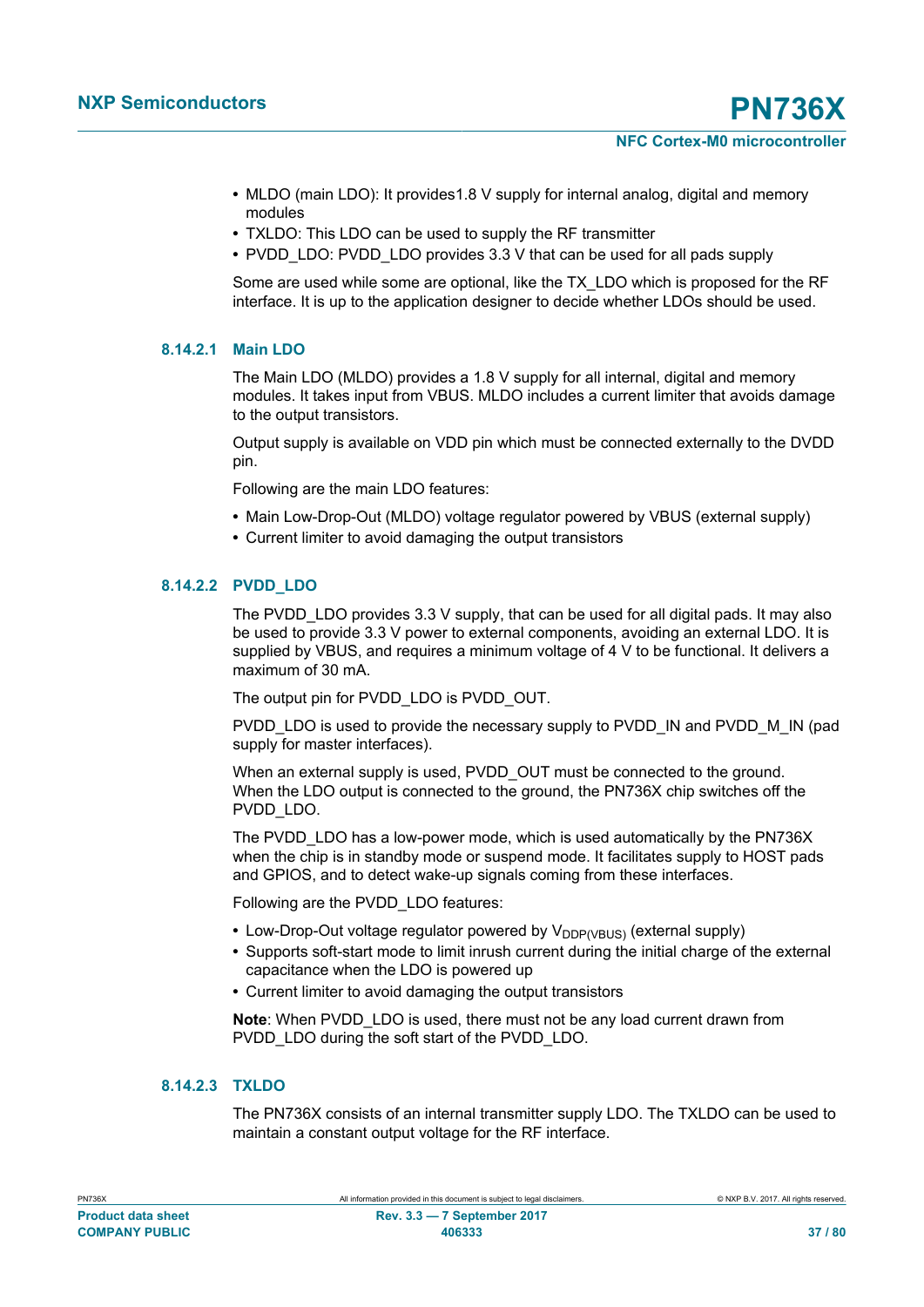The TXLDO is designed to protect the chip from voltage ripple introduced by the power supply on the pin VUP\_TX. It is powered through the pin VUP\_TX.

The programmable output voltages are: 3.0 V, 3.3 V, 3.6 V, 4.5 V, and 4.75 V.

For a given output voltage, VUP\_TX shall always be higher than 0.3 V. In other words, to supply a 3 V output, the minimum voltage to be applied on VUP\_TX is 3.3 V. If the voltage is not sufficient, then the voltage at the pin TVDD\_OUT follows the voltage at the pin VUP TX, lowered of 0.3 V.

When it is not used, TVDD\_OUT shall be connected to TVDD\_IN, and TX\_LDO shall be turned off.

Following are the TXLDO features:

- **•** Low-Drop-Out (TXLDO) voltage regulator
- **•** Current load up to 180 mA
- **•** Supports soft-start mode to limit inrush current during the initial charge of the external capacitance
- **•** Current limiter to avoid damaging the output transistors

#### **8.14.3 Power modes**

The PN736X offers four different power modes, that enable the user to optimize its energy consumption. They are:

- **•** Hard power-down mode
- **•** Standby mode
- **•** USB suspend mode
- **•** Active mode

#### **8.14.3.1 Active mode**

In active mode, all functionalities are available and all IPs can be accessed. It is possible to configure the various clocks (IP clock, system clock) using register settings so that chip consumption is reduced. If IPs are not used, they can be disabled.

#### **8.14.3.2 Standby mode**

In standby mode, only a reduced part of the digital and the analog is active. It reduces the chip power consumption. The possible wake-up sources are still powered.

The LFO clock is used to lower the energy needs.

**Active part in standby mode**: Main LDO is active, in a low-power mode, plus all configured wake-up sources.

Depending on the application requirements, it is possible to configure PVDD\_LDO in active mode, low-power mode or shut down mode when PN736X is going to standby mode. PVDD LDO is active in a low-power mode by default.

**Entering in standby mode**: The application code triggers standby mode.

The PN736X has two internal temperature sensors. If these sensors detect an overheat, the PN736X is put into standby mode by the application firmware. The chip leaves the standby mode when both temperature sensors indicate that the temperature has come below the configured limit.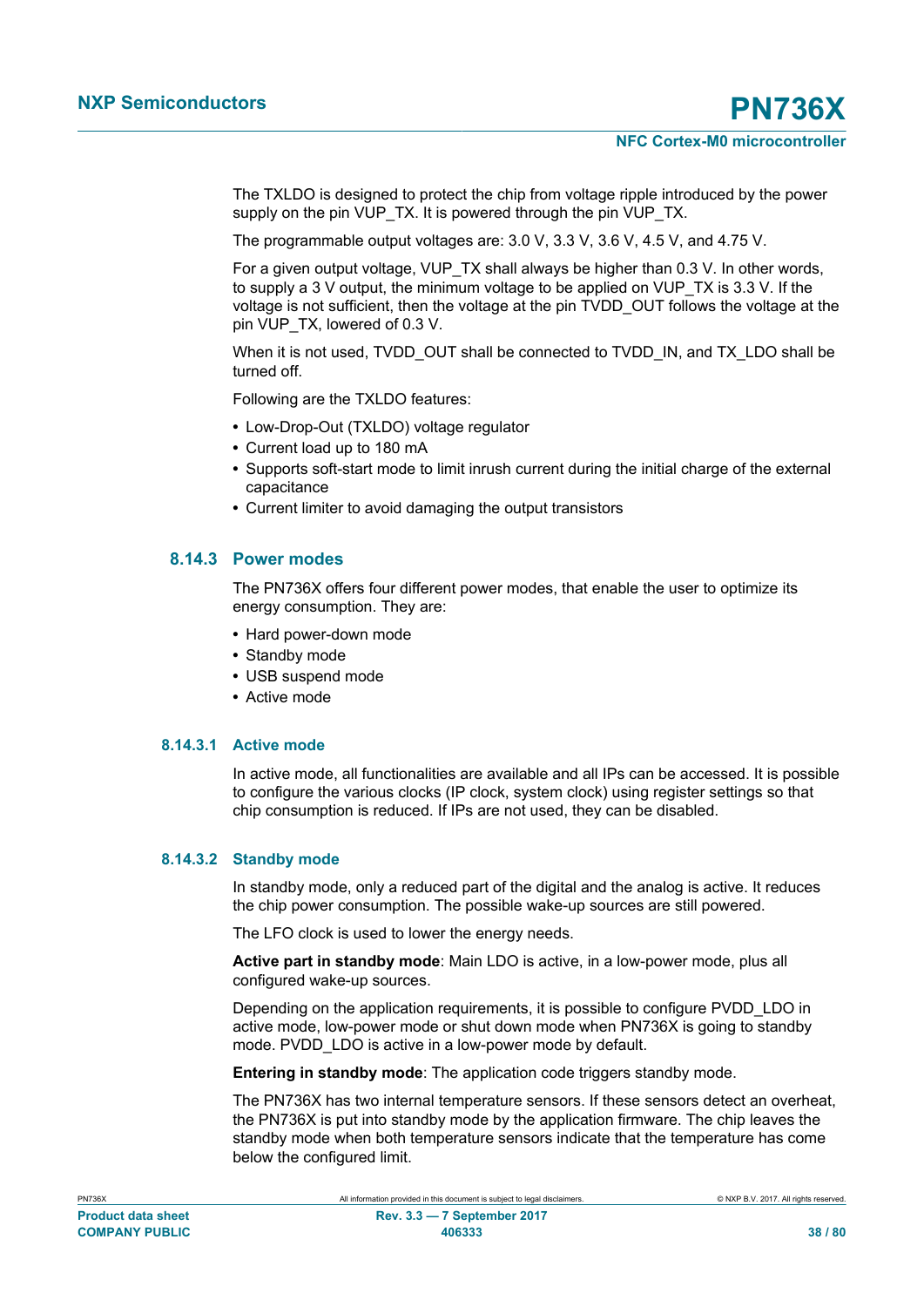**Limitations**: Standby mode is not possible in the following cases:

- **•** A host communication is in progress
- **•** A wake-up condition is fulfilled. For example, external RF field presence is a wake-up source, and PN736X detects a field
- **•** The RF field detector is a possible wake-up source, and the RF field detector is disabled
- **•** PVDD is **not** present

#### **8.14.3.3 Suspend mode**

In suspend mode, clock sources are stopped except LFO. It reduces the chip power consumption.

**Entering in suspend mode**: An interrupt indicates to the application firmware when no activity has been detected on the USB port for more that 3 ms. The application code triggers the suspend mode.

**Limitations**: Suspend mode is prevented in the following cases:

- **•** A host communication is in progress
- **•** A wake-up condition is fulfilled. For example, external RF field presence is a wake-up source, and PN736X detects a field
- **•** The RF field detector is a possible wake-up source, and the RF field detector is disabled
- **•** No voltage at pin PVDD

#### **8.14.3.4 Wake-up from standby mode and suspend mode**

PN736X can be woken-up from standby mode, and suspend mode, using the following means:

- Host Interface: SPI, HSUART,  $I^2C$ , and USB if already selected before standby mode (SPI, HSUART, and  $I^2C$ ) or suspend mode (USB).
- **•** RF field detection (presence of a reader or an NFC device in reader mode or P2P initiator)
- **•** GPIO
- **•** Wake-up counter, for example to timely check for the presence of any contactless card
- **•** Current overconsumption on the PVDD\_OUT, voltage above 5 V on TVDD\_IN
- **•** Temperature sensor: When the PN736X goes in to standby mode because of overheating, and when the temperature goes below the sensor configured value, PN736X wakes-up automatically. Each temperature sensor can be configured separately.

It is possible to configure the sources as enabled or disabled.

### **8.14.3.5 Hard Power-Down (HPD) mode**

The PN736X Hard Power-Down (HPD), reduces the chip power consumption, by powering down most of the chip blocks. All clocks and LDOs are turned off, except the main LDO which is set in low-power mode.

**Entering in HPD mode**: If the RST\_N pin is set to low, the PN736X enters in to Hard Power Down (HPD) mode. It also enters in to HPD mode if the  $V_{DDPVBUS}$  goes below the critical voltage necessary for the chip to work (2.3 V) and the auto HPD feature is enabled.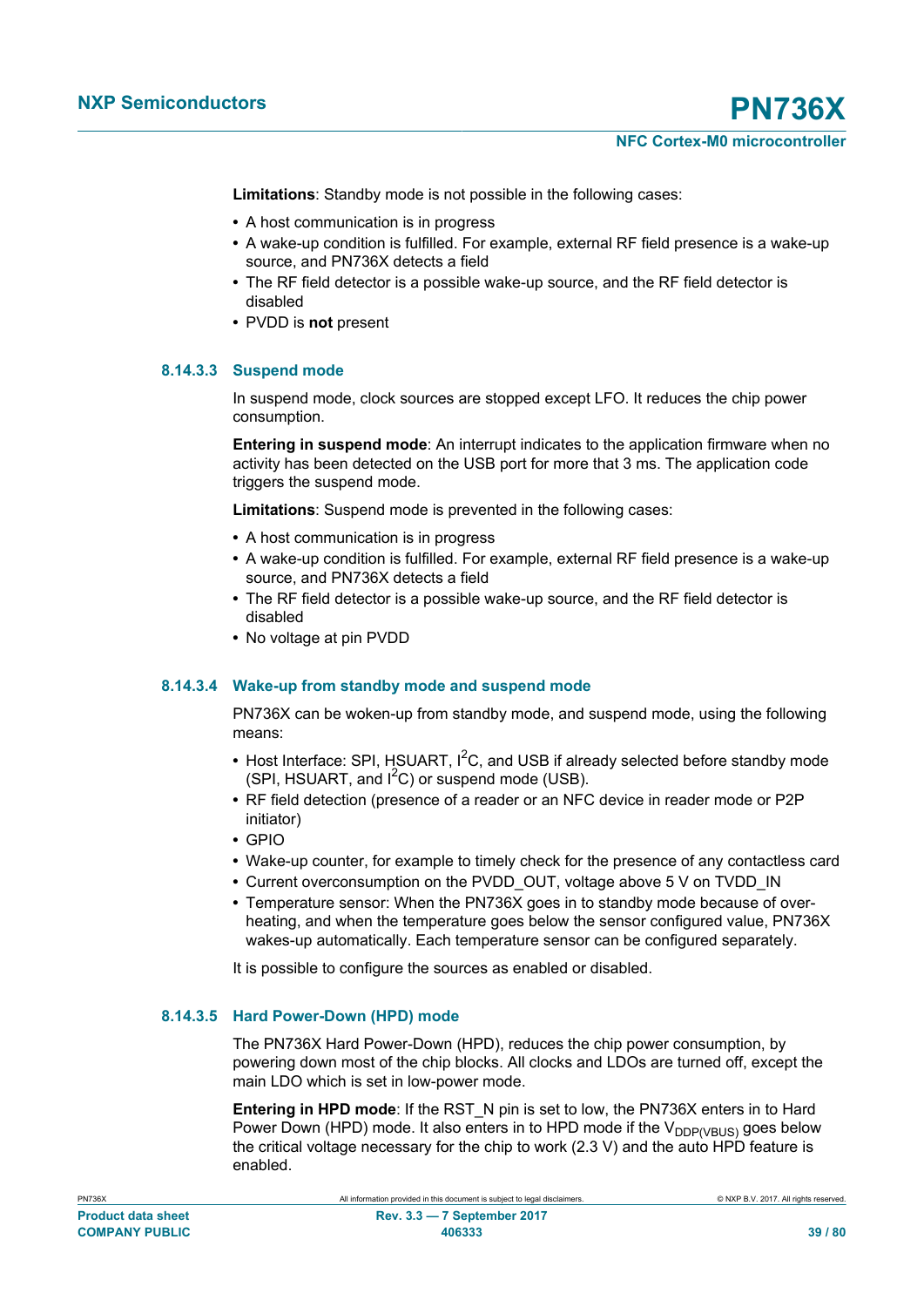<span id="page-39-0"></span>**Exiting the HPD mode**: The PN736X leaves the HPD mode, when both RST\_N pin is set to high level and the  $V_{\text{DDP/VRUS}}$  voltage is above 2.3 V.

### **8.14.4 Voltage monitoring**

The voltage monitoring mode detects whether the voltage is within the operational conditions to enable a proper operation of the RF interface. The following power supplies are monitored: VBUS (two voltage monitors), VBUS\_P (one voltage monitor).

[Section 9.1.2](#page-43-0) discusses about the minimum voltages necessary for contactless interface operation.

| <b>Voltage monitor</b> | <b>Threshold 1</b> | <b>Threshold 2</b> | Threshold 3           |
|------------------------|--------------------|--------------------|-----------------------|
| <b>VBUSMON1</b>        | 2.3V               | 2.7 V              | $n.a.$ <sup>[1]</sup> |
| <b>VBUSMON2</b>        | 12.7V              | 4.0 V              | $n.a.$ <sup>[1]</sup> |
| <b>VBUSP</b>           | 2.7 V              | 3.0V               | 3.9V                  |

#### **Table 20. Threshold configuration for voltage monitor**

[1] n.a. means not applicable.

#### **8.14.4.1 VBUS monitor**

The PN736X includes up to two levels (2.3 V or 2.7 V) for monitoring the voltage on the VBUS pin. If this voltage falls below one of the selected levels, the BOD asserts an interrupt signal to the PCR. This signal may be enabled for interrupt in the interrupt enable register in the PCR, to cause a CPU interrupt. Alternatively, software can monitor the signal by reading a dedicated status register. Two threshold levels (2.3 V or 2.7 V) can be selected to cause a forced Hard Power-Down (HPD) of chip.

#### **8.14.4.2 VBUSP monitor**

The PN736X includes three levels (2.7 V, 3.0 V, and 3.9 V) for monitoring the voltage on the VBUSP pin.

#### **8.14.4.3 PVDD LDO supply monitor**

The PN736X includes up to two levels (VBUSMON2: 2.7 V or 4.0 V) for monitoring the voltage on the PVDD LDO input supply. If supply voltage is 4.0 V or above, PVDD LDO can be enabled. The software has to check whether the voltage is sufficient before enabling the LDO.

### **8.14.5 Temperature sensor**

The PN736X power management unit provides temperature sensors, associated to the TX\_LDO. It detects problems that would result in high power consumption and heating, which could damage the chip and the user device.

Triggering levels are configurable. Following temperatures can be chosen: 135 °C, 130 °C, 125 °C, and 120 °C. By default, the temperature sensor is set to 120 °C.

When one of the temperature sensors detects an increase in temperature above the configured level, an interrupt is generated. The application can then decide to go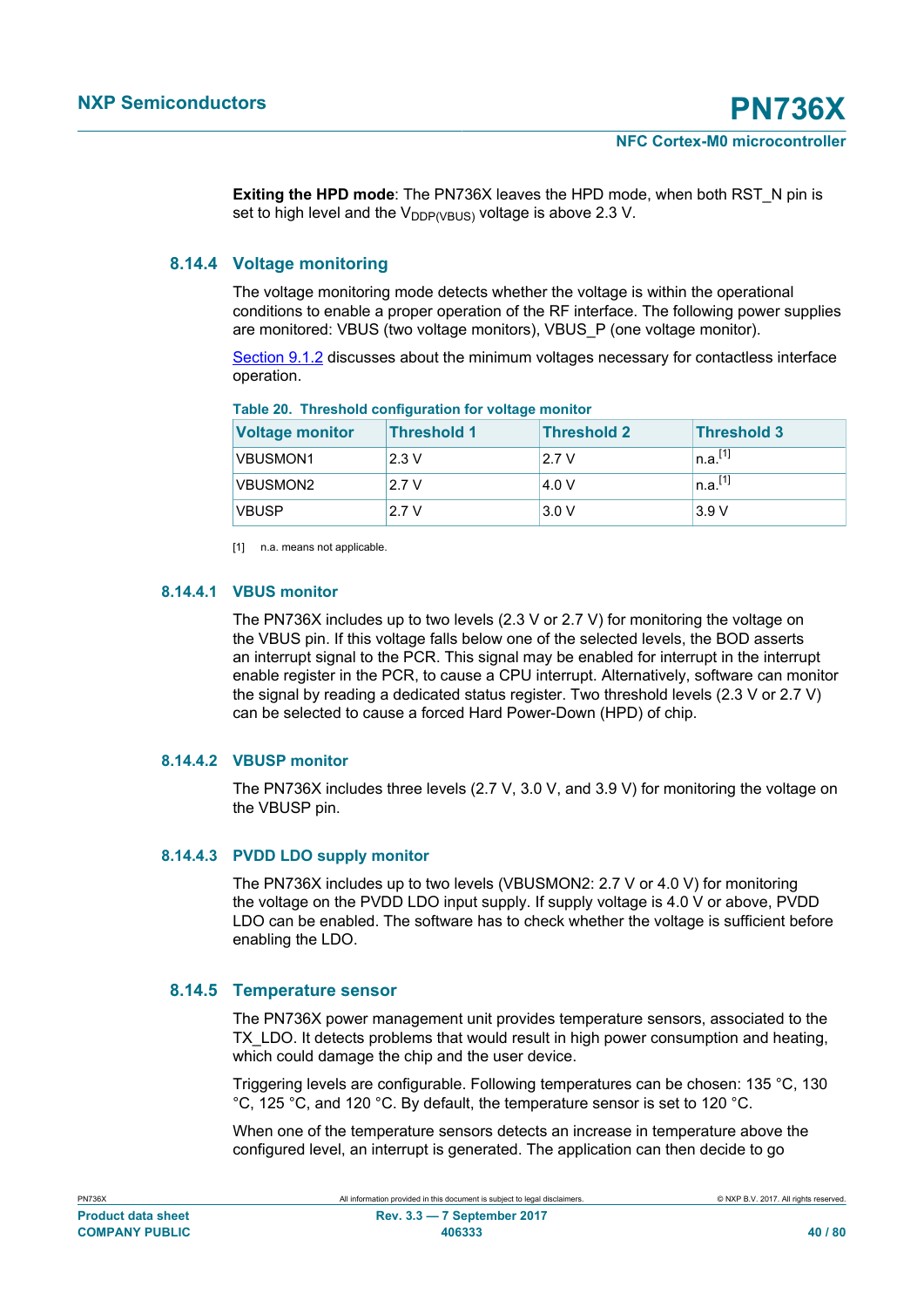<span id="page-40-1"></span>into standby or suspend mode. The PN registers indicate which temperature sensor generated the interrupt.

When the temperature goes below the configured threshold temperature, PN736X wakes up automatically.

# **8.15 System control**

#### **8.15.1 Reset**

PN736X has six possible sources for reset. The list of sources is described in [Table 21.](#page-40-0)

| <b>Source</b>               | <b>Description</b>                                                                            |
|-----------------------------|-----------------------------------------------------------------------------------------------|
| software - PCR              | soft reset from the PCR peripheral                                                            |
| software - ARM              | software reset form the ARM processor                                                         |
| ⊦l <sup>2</sup> C interface | $1^2$ C Standard 3.0 defines a method to reset the chip via an $1^2$ C command <sup>[1]</sup> |
| watchdog                    | reset the chip if the watchdog threshold is not periodically reloaded                         |
| <b>VBUS</b> voltage         | power-on reset sequence; if the voltage is above 2.3 V, reset the chip                        |

# <span id="page-40-0"></span>**Table 21. Reset sources**

[1] This feature can be disabled.

The watchdog reset,  $I^2C$  reset and soft resets from PCR and ARM processor resets the chip except the PCR and the ARM debug interface. The Power-On Reset (POR) resets the complete chip including the PCR and ARM debug interface.

Upon reset, the processor executes the first instruction at address 0, which is initially the reset vector mapped from the boot block. At that point, all the processor and peripheral registers are initialized to predetermined values.

### **8.15.2 Brown-Out Detection (BOD)**

The PN736X includes up to two levels for monitoring the voltage on the VBUS pin. If this voltage falls below one of the selected voltages (2.3 V or 2.7 V), the BOD asserts an interrupt signal to the PCR. This signal can be enabled for interrupt in the interrupt enable register in the PCR, to cause a CPU interrupt. Alternatively, software can monitor the signal by reading a dedicated status register. Two threshold levels (2.3 V and 2.7 V) can be selected to cause a forced Hard Power-Down (HPD) of the chip.

#### **8.15.3 APB interface and AHB-Lite**

All APB peripherals are connected to one APB bus.

The AHB-Lite connects the AHB masters. The AHB masters include the CPU bus of the ARM Cortex-M0, host interface, contactless interface, SPI interface to the flash memory. It also includes EEPROM memory, SRAM, ROM, and AHB to APB bridge.

### **8.15.4 External interrupts**

PN736X enables the use of 12 GPIOs as edge or level sensitive inputs (GPIO1 to GPIO12).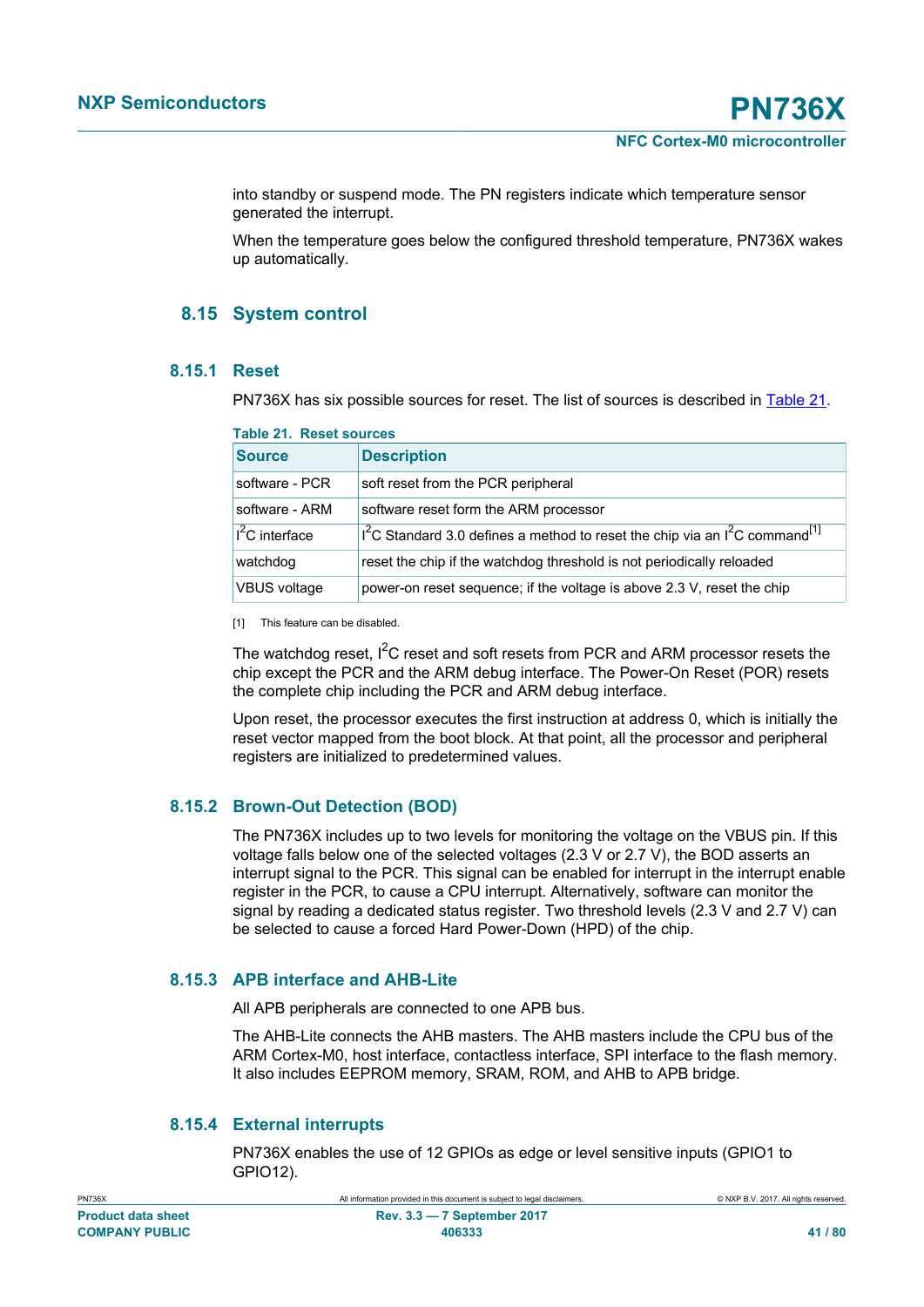# **8.16 SWD debug interface**

The Cortex-M0 processor-based devices use serial wire ARM CoreSight<sup>TM</sup> Debug technology. The PN736X is configured to support four break points and two watch points.

The SWD interface can be disabled for having code (or data) read/write access protection. A dedicated SWD disable bit is available in the protected area of the EEPROM memory. Once the SWD interface is disabled, it is not possible to enable it anymore.

### **8.16.1 SWD interface features**

- **•** Run control of the processor allowing to start and stop programs
- **•** Single step one source or assembler line
- **•** Set breakpoints while the processor is running
- **•** Read/write memory contents and peripheral registers on-the-fly
- **•** "Printf" like debug messages through the SWD interface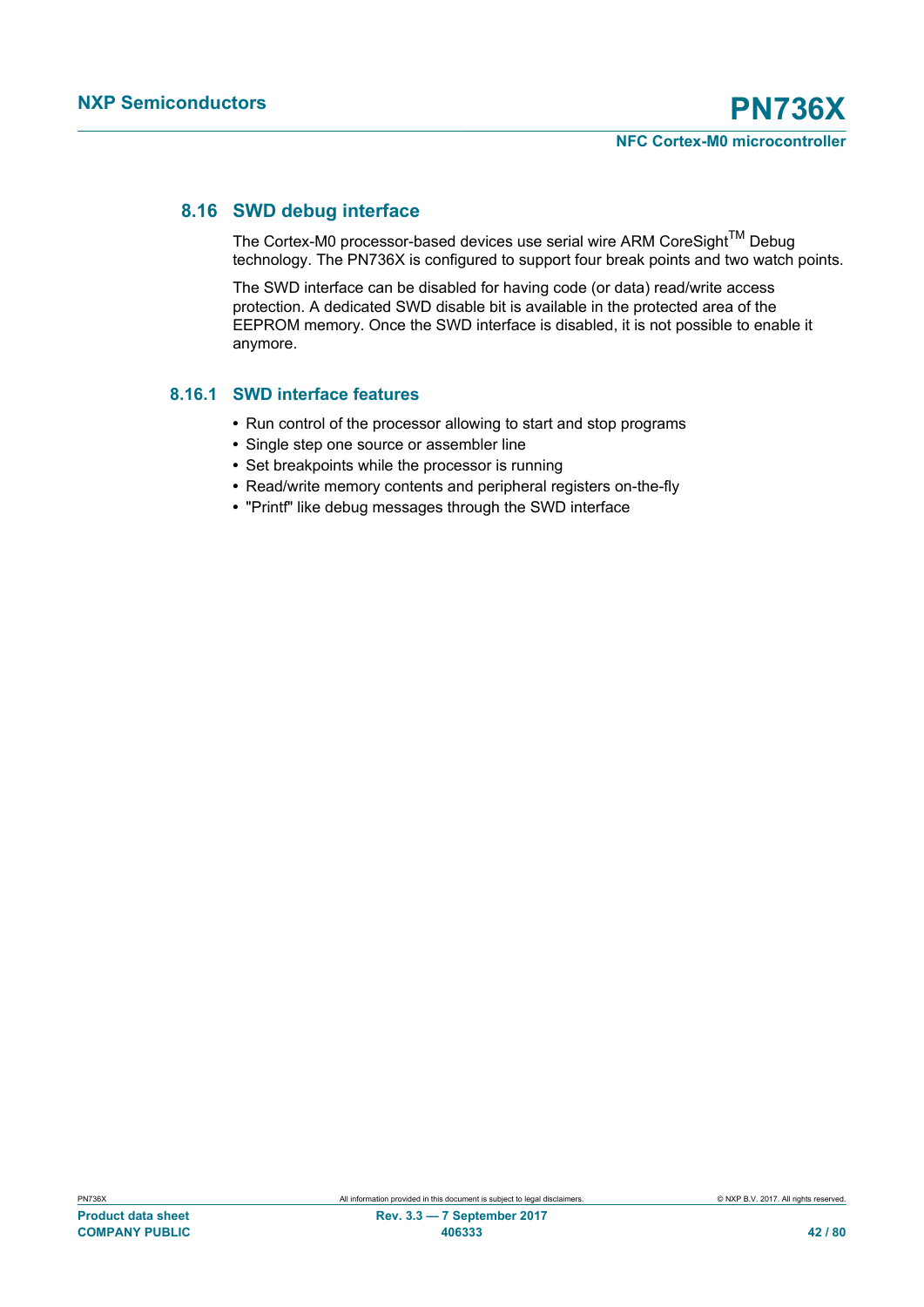# **9 Application design-in information**

# **9.1 Power supply connection**

The following table indicates the power sources for all the PN736X power inputs.

| Table 22. Power supply connection |  |
|-----------------------------------|--|
|-----------------------------------|--|

| <b>Power</b><br>inputs | <b>Power sources</b>                   | <b>Comment</b>                                                                                                                                                                  |
|------------------------|----------------------------------------|---------------------------------------------------------------------------------------------------------------------------------------------------------------------------------|
| <b>VBUS</b>            | external source                        | chosen according to the expected performances<br>(RF power when TX LDO is used, global power<br>consumption)                                                                    |
| <b>VBUSP</b>           | external source; connected to<br>VBUS  | VBUSP is connected to VBUS, with the addition<br>of a decoupling capacitor                                                                                                      |
| TVDD IN                | external supply or using the<br>TX LDO | external supply can be used (up to 5.5 V) to<br>increase RF power                                                                                                               |
| PVDD IN                | external supply or using<br>PVDD LDO   | PVDD_LDO can be used, when $V_{DDP(VBUS)} > 4$<br>V. It makes a regulated 3.3 V supply available<br>to GPIO and host interface pads, without the<br>addition of an external LDO |
|                        |                                        | for 1.8 V, external supply is used                                                                                                                                              |
| PVDD M IN              | external supply or using<br>PVDD LDO   | PVDD_LDO can be used, when $V_{DDP(VBUS)} > 4$<br>V. It makes a regulated 3.3 V supply available<br>to GPIO and host interface pads, without the<br>addition of an external LDO |
|                        |                                        | external supply is used for 1.8 V                                                                                                                                               |
| <b>DVDD</b>            | connected to the VDD output            | VDD provides 1.8 V stabilized supply, out of the<br>MAIN_LDO                                                                                                                    |

1. When external supply and PVDD\_OUT are not used, PVDD\_OUT must be connected to the ground, with a ground resistance of less than 10 Ω.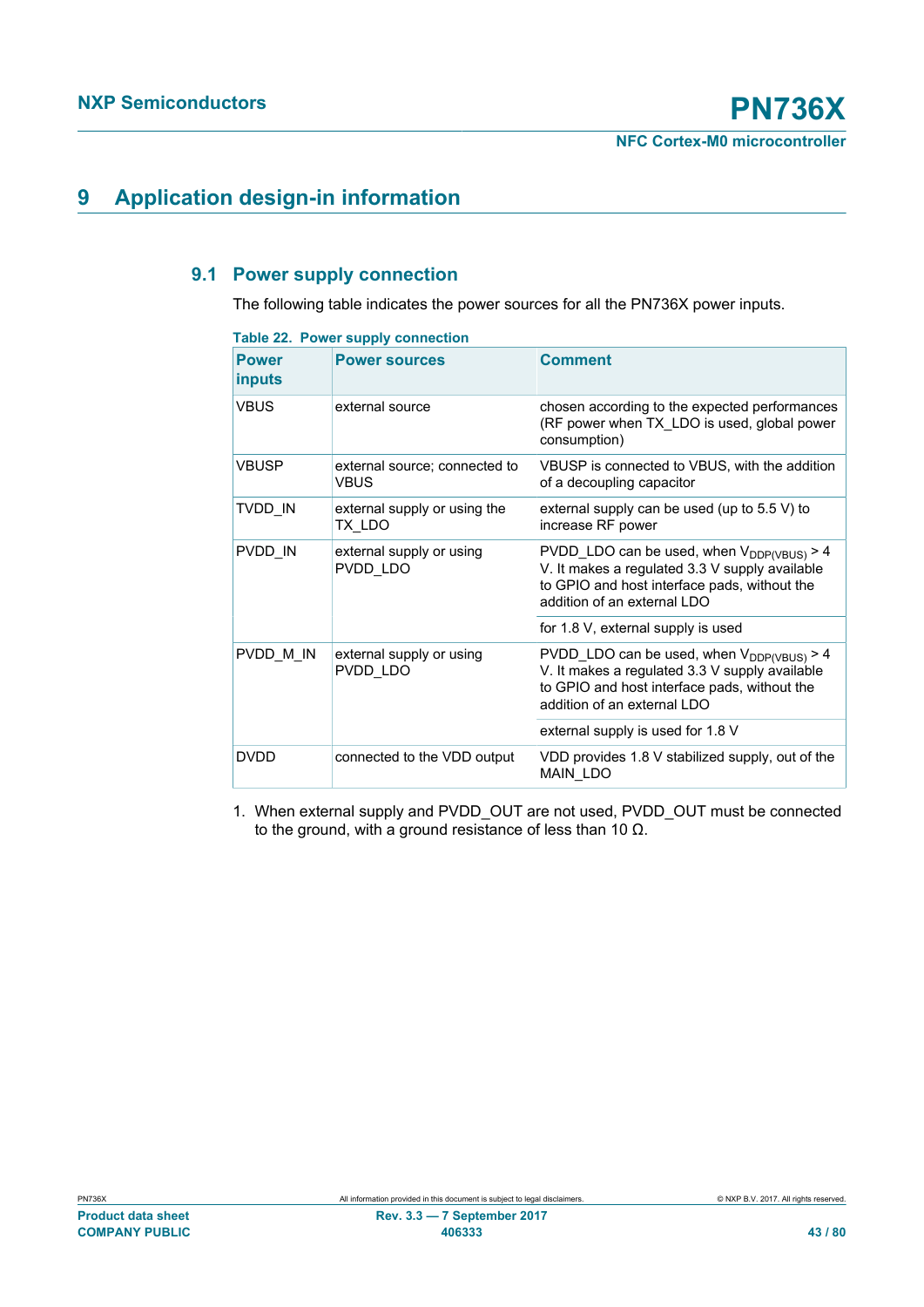

## **9.1.1 Powering up the microcontroller**

<span id="page-43-1"></span>**Figure 23. Powering up the PN736X microcontroller**

The schematics in [Figure 23](#page-43-1) describe the power supply of the chip ( $V_{\text{DDPVRUS}}$ ), including the digital blocks supply (DVDD). It indicates two possibilities to supply the pads, using the internal LDO, or using an external supply. The internal LDO requires that  $V_{\text{DDP(VBUS)}} > 4$  V. It avoids the requirement of a separate LDO when  $V_{\text{DDP(VBUS)}}$  has a sufficient voltage.

Power supply is available to pads through PVDD IN (host interface). Similarly, power supply is available to master interface pads through PVDD\_M\_IN. When PVVD LDO is used, maximum total current available from PVDD OUT for the pads supply is 30 mA.

When an external source is used for PVDD\_IN and PVDD\_M\_IN, PVDD\_OUT must be connected to the ground, with a ground resistance of less than 10  $Ω$ .

# **9.1.2 Powering up the contactless interface**

<span id="page-43-0"></span>Powering of contactless interface is done though TVDD\_IN. Internal LDO (TXLDO) or external supply can be used.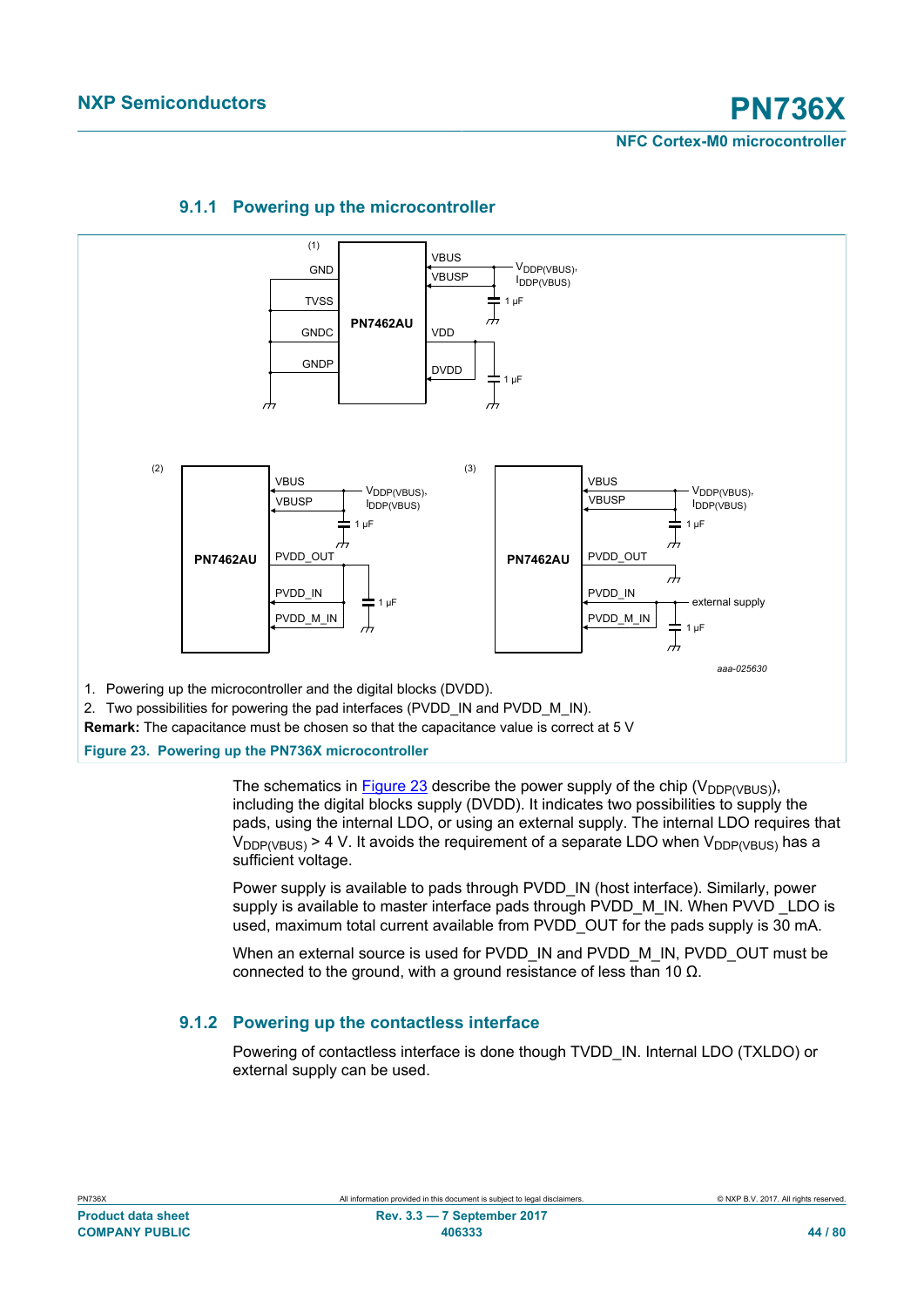### **NFC Cortex-M0 microcontroller**



2. Without using TXLDO

**Figure 24. Powering up the contactless interface using a single power supply**



2. Without using TXLDO.

**Figure 25. Powering up the contactless interface using an external RF transmitter supply**

**Note:** The TVDD OUT pin must not be left floating. It should be at the same voltage as the TVDD IN pin.

The power design must be designed properly to be able to deliver a clean power supply voltage.

In any case (external TVDD or internal TX\_LDO internal supply), TVDD\_IN supply must be stable before turning on the RF field. The capacitor shall be 6.8 μF or higher (up to 10 μF)

Every noise level on top of the supply voltage can disturb the RF communication performance of the PN736X. Therefore, special attention must be paid to the filtering circuit.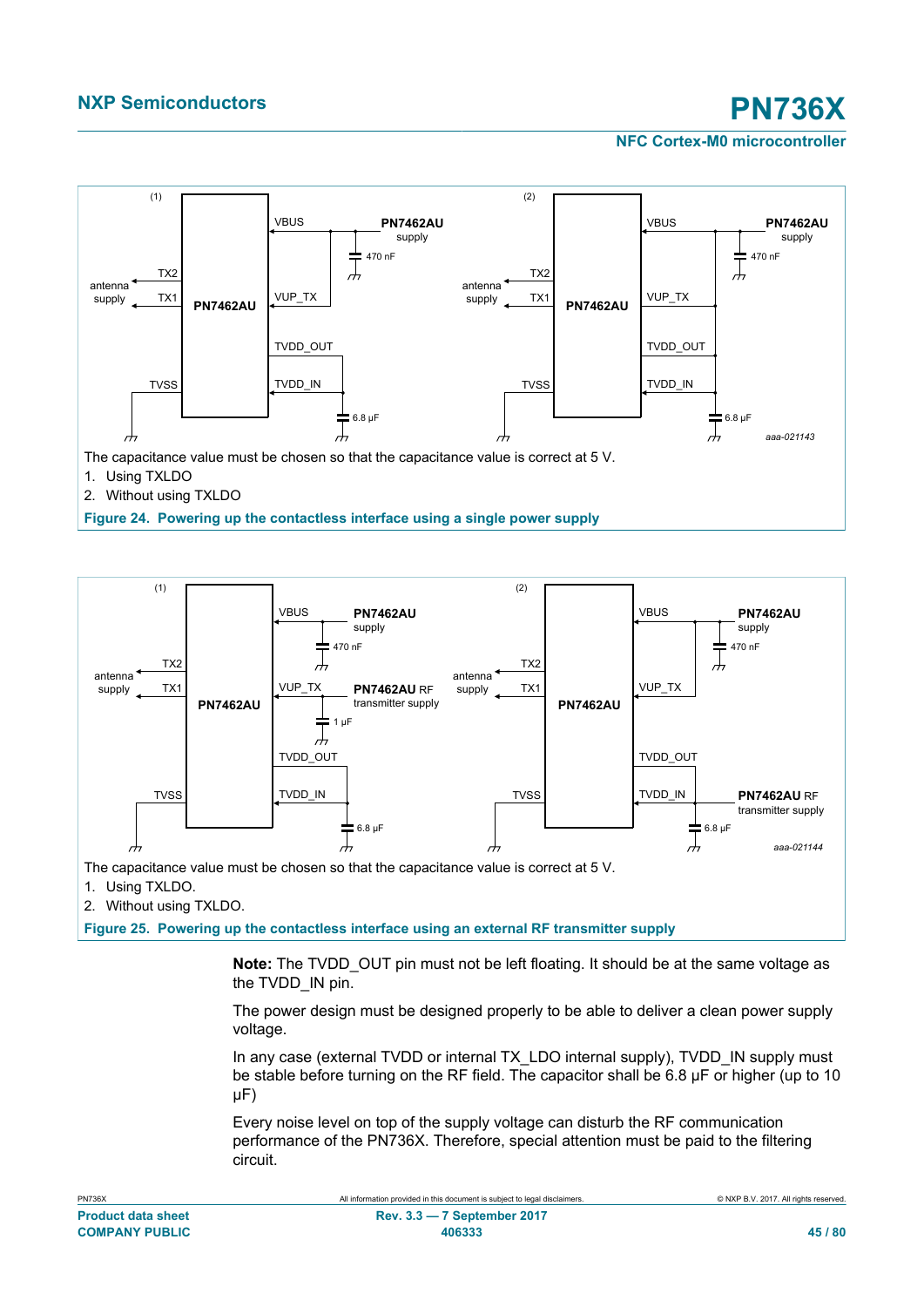When powering up the device through the USB interface, TVDD capacitor value shall be chosen so that the maximum capacitance on VBUS remains as per the USB specification.

# **9.2 Connecting the USB interface**



When the USB interface is not used, the USB\_VBUS pin shall be connected to the ground.

# **9.3 Connecting the RF interface**



# **9.4 Unconnected I/Os**

When not used, the following pins need to be "not connected":

- **•** I2C Master interface: I2CM\_SDA, I2CM\_SCL
- **•** SPI Master interface: SPIM\_SSN, SPIM\_SCLK, SPIM\_MOSI, SPIM\_MISO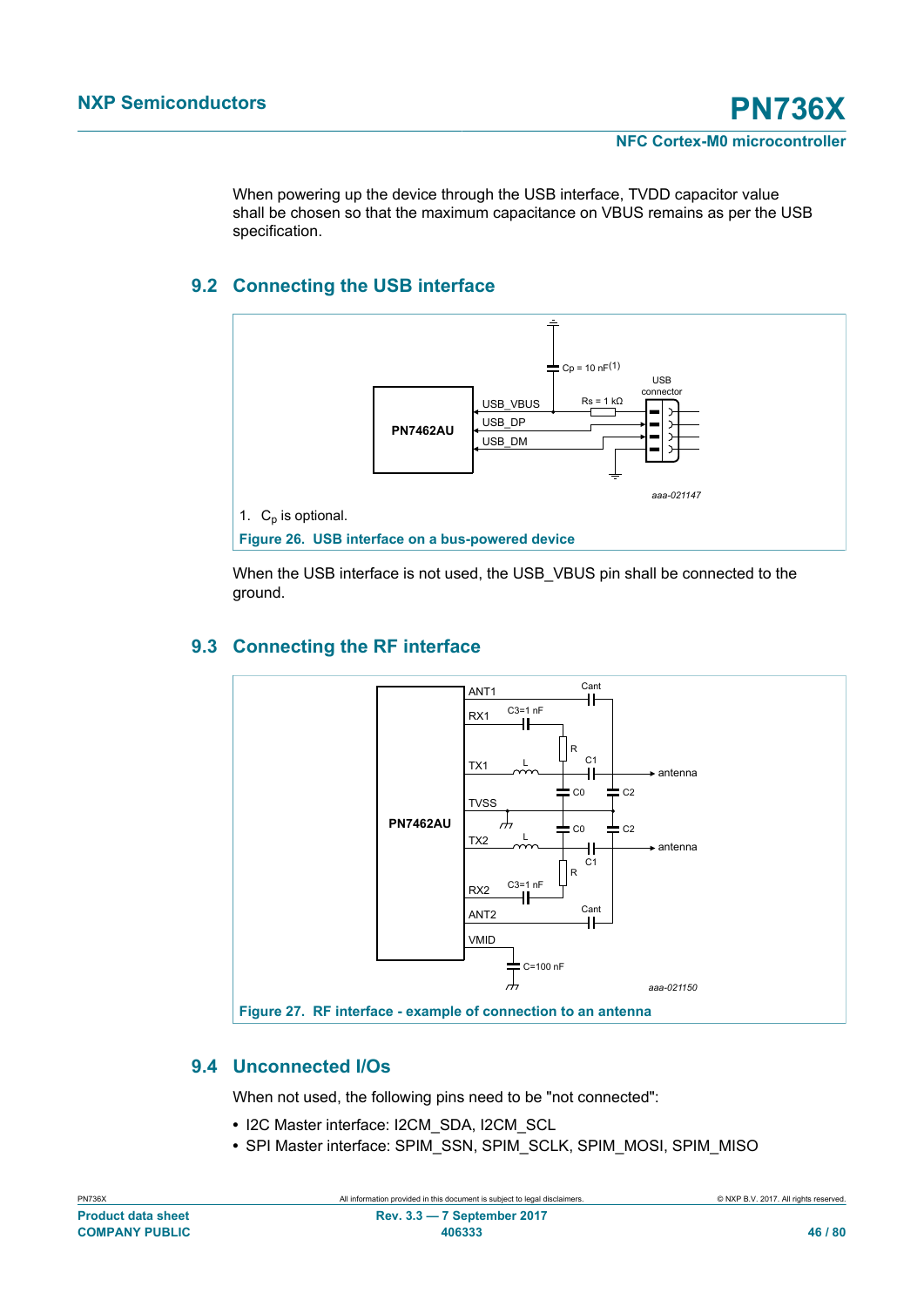

Pads have to be configured in GPIO mode, pad input and out put driver need to be disabled.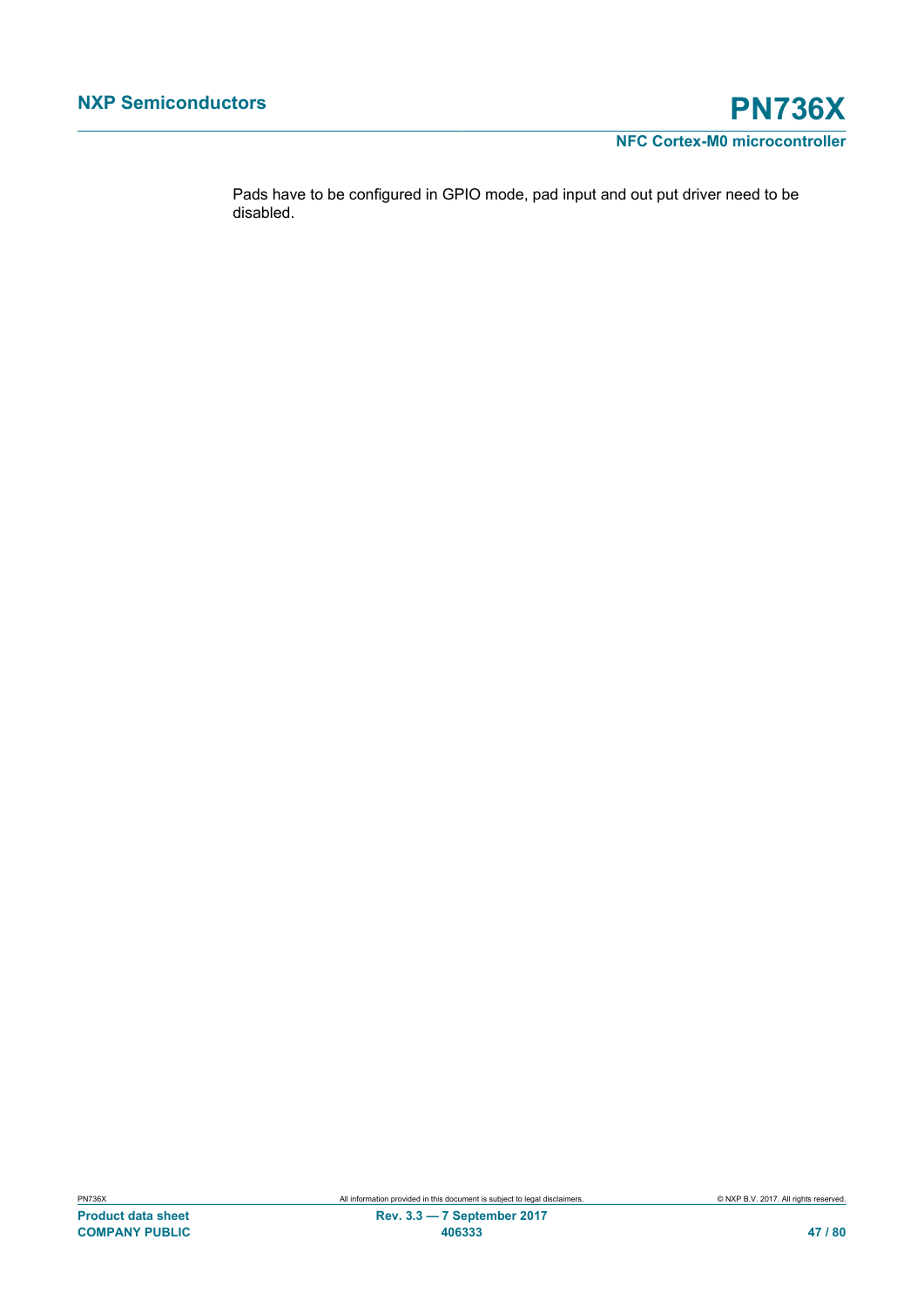# <span id="page-47-0"></span>**10 Limiting values**

#### **Table 23. Limiting values**

*In accordance with the Absolute Maximum Rating System (IEC 60134).*

| <b>Symbol</b>    | <b>Parameter</b>                | <b>Conditions</b>                    |                          | <b>Min</b>                                                                               | <b>Max</b> | <b>Unit</b> |
|------------------|---------------------------------|--------------------------------------|--------------------------|------------------------------------------------------------------------------------------|------------|-------------|
| $V_{ESD}$        | electrostatic discharge voltage | Human Body Model (HBM)               |                          |                                                                                          |            |             |
|                  |                                 | on all pins                          |                          | $\begin{array}{c c c c c} \hline \end{array}$ [1] $\begin{array}{c c c c} 2 \end{array}$ | $+2$       | kV          |
|                  |                                 | Charged Device Model (CDM)           |                          |                                                                                          |            |             |
|                  |                                 | on all pins                          | $\boxed{11}$ $\boxed{1}$ |                                                                                          | $+1$       | kV          |
| $T_{\text{stg}}$ | storage temperature             | non-operating                        |                          | $-55$                                                                                    | $+150$     | $^{\circ}C$ |
| $I_{j(max)}$     | maximum junction temperature    |                                      |                          |                                                                                          | $+125$     | $^{\circ}C$ |
| $P_{\text{tot}}$ | total power dissipation         | reader mode; $V_{DDP(VBUS)} = 5.5 V$ |                          |                                                                                          | 1050       | mW          |

[1] EIA/JESD22-A114-D.

#### **Table 24. Limiting values for GPIO1 to GPIO12**

| <b>Symbol</b> | <b>Parameter</b> | <b>Conditions</b> | Min    | <b>Max</b>          | <b>Unit</b> |
|---------------|------------------|-------------------|--------|---------------------|-------------|
| 'Vi           | input voltage    |                   | $-0.3$ | $.4\degree$<br>т. д |             |

# **Table 25. Limiting values for I2C master pins (i2cm\_sda, i2cm\_scl)**

| Symbol | <b>Parameter</b> | <b>Conditions</b> | Min    | <b>Max</b> | Unit |
|--------|------------------|-------------------|--------|------------|------|
| 'Vi    | input voltage    |                   | $-0.3$ | 4.2        |      |

#### Table 26. Limiting values for SPI master pins ( spim\_nss, spim\_miso, spim\_mosi and spi\_clk)

| <b>Symbol</b> | <b>Parameter</b> | <b>Conditions</b> | <b>Min</b> | <b>Max</b> | Unit |
|---------------|------------------|-------------------|------------|------------|------|
| W.            | input voltage    |                   | $-0.3$     | 4.2        |      |

#### **Table 27. Limiting values for host interfaces atx\_a, atx\_b, atx\_c, atx\_d in all configurations (USB, HSUART, SPI and I <sup>2</sup>C)**

| <b>Symbol</b> | <b>Parameter</b> | <b>Conditions</b> | Min  | <b>Max</b> | Unit |
|---------------|------------------|-------------------|------|------------|------|
| 'V.           | input voltage    |                   | -0.3 | 4.2        |      |

#### **Table 28. Limiting values for crystal oscillator**

*In accordance with the Absolute Maximum Rating System (IEC 60134).*

| <b>Symbol</b>    | <b>Parameter</b>         | <b>Conditions</b> | Min | <b>Max</b>    | Unit |
|------------------|--------------------------|-------------------|-----|---------------|------|
| 'V <sub>IH</sub> | high-level input voltage | XTAL1, XTAL2      |     | $\sim$<br>ے.۔ |      |

| <b>PN736X</b>             | All information provided in this document is subject to legal disclaimers. | © NXP B.V. 2017. All rights reserved. |
|---------------------------|----------------------------------------------------------------------------|---------------------------------------|
| <b>Product data sheet</b> | <b>Rev. 3.3 – 7 September 2017</b>                                         |                                       |
| <b>COMPANY PUBLIC</b>     | 406333                                                                     | 48 / 80                               |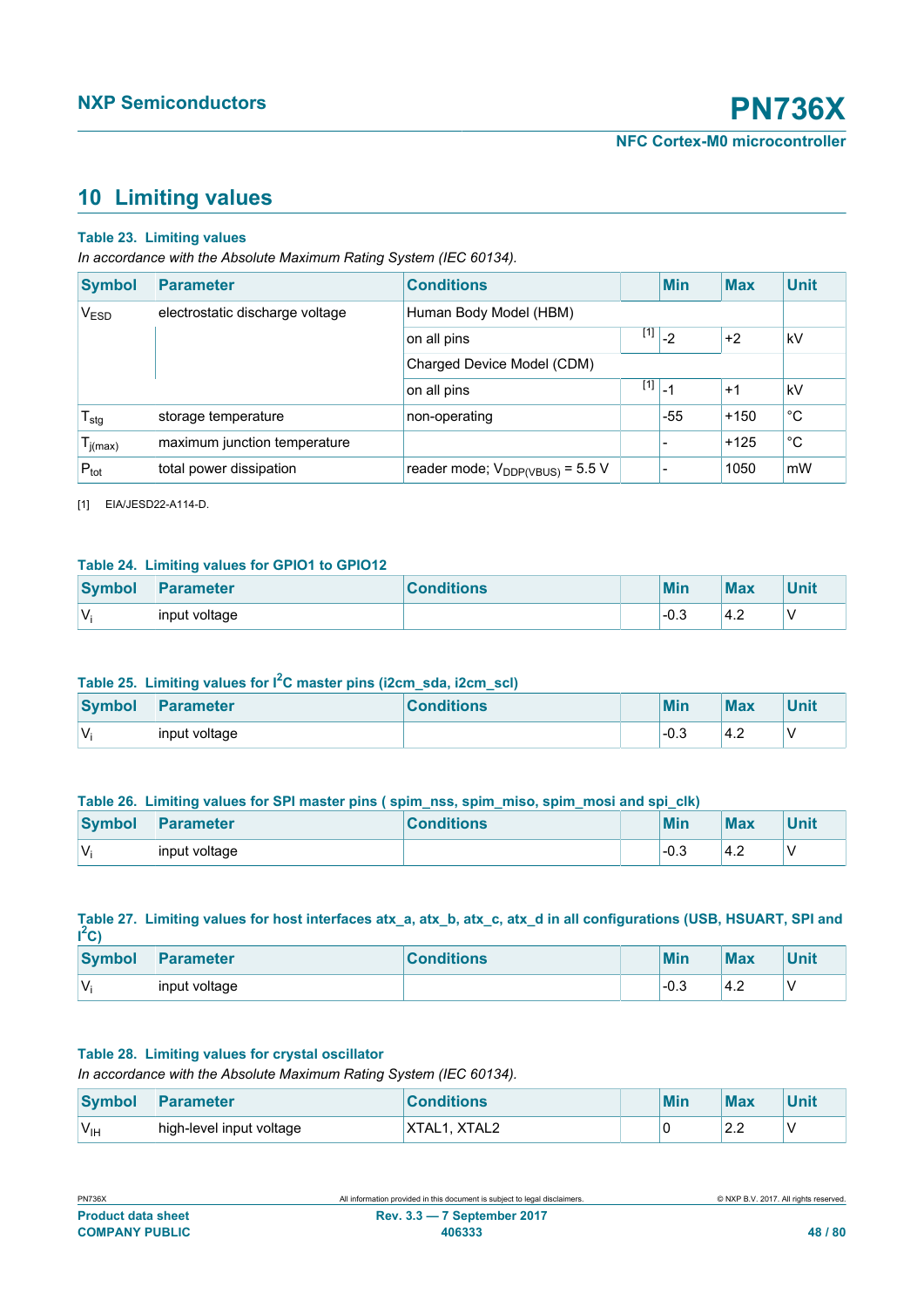#### <span id="page-48-0"></span>**Table 29. Limiting values for power supply**

*In accordance with the Absolute Maximum Rating System (IEC 60134).*

| <b>Symbol</b>           | <b>Parameter</b>                                                 | <b>Conditions</b>                                             |       | <b>Min</b>                                                                 | <b>Max</b> | <b>Unit</b> |  |  |
|-------------------------|------------------------------------------------------------------|---------------------------------------------------------------|-------|----------------------------------------------------------------------------|------------|-------------|--|--|
| V <sub>DDP(VBUS)</sub>  | power supply voltage on pin VBUS                                 |                                                               |       | $\sqrt{11}$ -0.3                                                           | 6          | V           |  |  |
| V <sub>DDP(VBUSP)</sub> | power supply voltage on pin VBUSP                                |                                                               | $[1]$ | $-0.3$                                                                     | 6          | V           |  |  |
|                         | pin supply voltage for host interface and GPIOs (on pin PVDD_IN) |                                                               |       |                                                                            |            |             |  |  |
| $V_{DD(PVDD)}$          | PVDD supply voltage                                              | on pin PVDD_IN; power supply<br>for host interfaces and GPIOs |       | $^{[1]}$ -0.3                                                              | 4.2        | V           |  |  |
|                         | pin supply voltage for master interfaces (on pin PVDD_M_IN)      |                                                               |       |                                                                            |            |             |  |  |
| $V_{DD(PVDD)}$          | PVDD supply voltage                                              | on pin PVDD M IN; power<br>supply for master interfaces       | $[1]$ | $-0.3$                                                                     | 4.2        | V           |  |  |
|                         | <b>RF interface LDO (pin VUP_TX)</b>                             |                                                               |       |                                                                            |            |             |  |  |
| $V_{I(LDO)}$            | LDO input voltage                                                | for RF interface LDO                                          |       | $\left  \begin{smallmatrix} 1 & 1 \\ 1 & 1 \end{smallmatrix} \right $ -0.3 | 6          | V           |  |  |
|                         | <b>RF transmitter (pin TVDD_IN)</b>                              |                                                               |       |                                                                            |            |             |  |  |
| $V_{DD(TVDD)}$          | <b>TVDD</b> supply voltage                                       | for RF interface transmitter                                  |       | $\overline{[1]}$ -0.3                                                      | 6          | V           |  |  |

[1] Maximum/minimum voltage above the maximum operating range and below ground that can be applied for a short time (< 10 ms) to a device without leading to irrecoverable failure. Failure includes the loss of reliability and shorter life time of the device.

#### **Table 30. Limiting values for RF interface**

*In accordance with the Absolute Maximum Rating System (IEC 60134).*

| <b>Symbol</b> | <b>Parameter</b> | <b>Conditions</b>   |  | Min | <b>Max</b> | Unit |
|---------------|------------------|---------------------|--|-----|------------|------|
| V.            | input voltage    | on pins RXN and RXP |  |     | n n<br>ے ۔ |      |

1. Maximum/minimum voltage above the maximum operating range and below ground that can be applied for a short time (< 10 ms) to a device without leading to irrecoverable failure. Failure includes the loss of reliability and shorter life time of the device.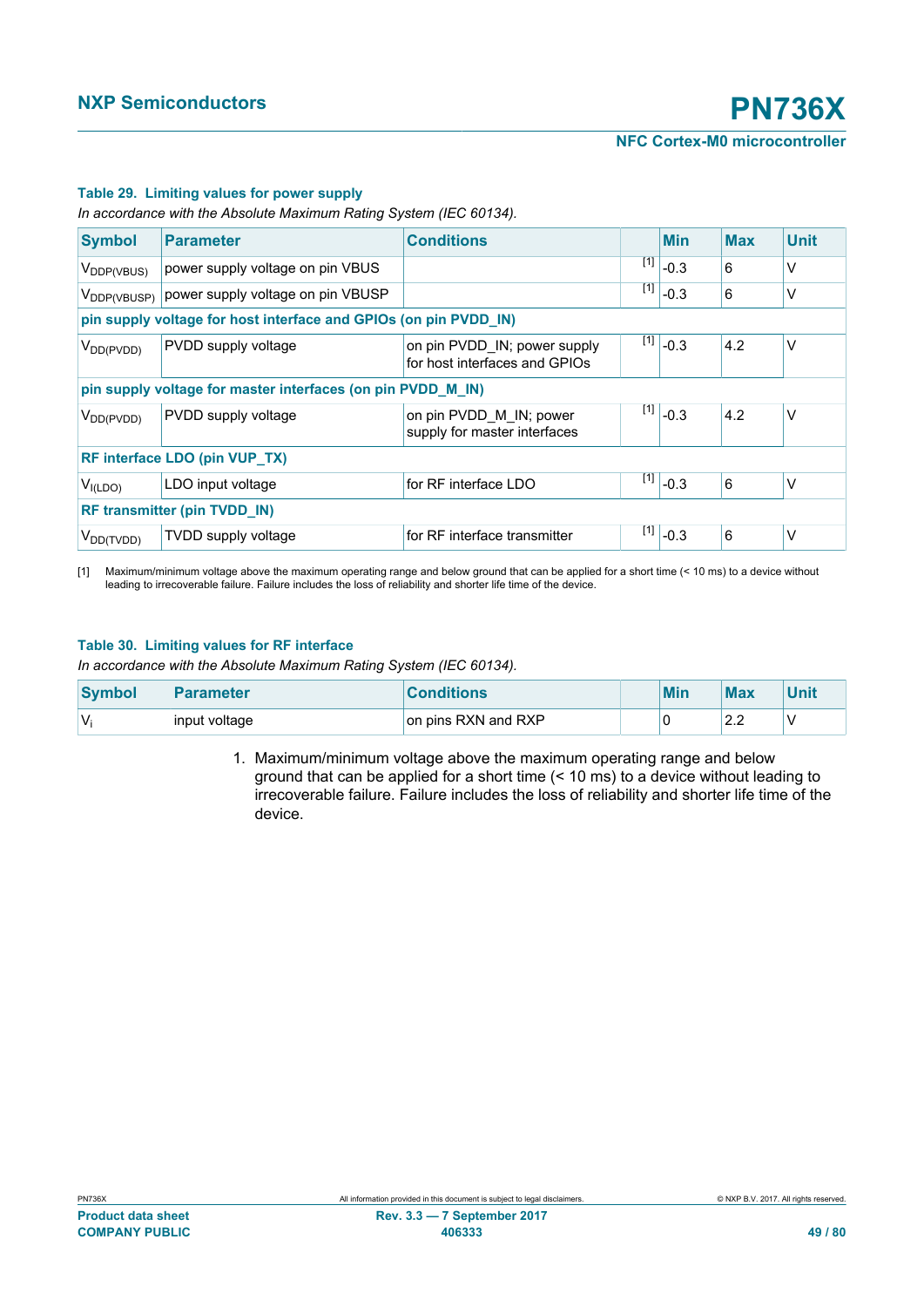# **11 Recommended operating conditions**

| <b>Parameter</b><br><b>Conditions</b><br><b>Min</b><br><b>Max</b><br><b>Unit</b><br><b>Typ</b><br>$^{\circ}C$<br>25<br>85<br>$T_{amb}$<br>ambient temperature<br>JDEC PCB - 0.5<br>$-40$<br>V<br>5.5<br>power supply voltage on pin VBUS<br>external PVDD supply, card<br>2.3<br>V <sub>DDP(VBUS)</sub><br>emulation and passive target<br>(PLM)<br>2.7<br>5.5<br>$\vee$<br>external PVDD supply, reader<br>mode, NFC initiator and passive/<br>active target mode (ALM and<br>PLM)<br>5.5<br>$\vee$<br>$\overline{4}$<br>internal PVDD_LDO supply,<br>reader mode, NFC initiator and<br>passive/active target mode (ALM<br>and PLM)<br>host interface and GPIOs pin power supply (pin PVDD_IN)<br>PVDD supply voltage<br>for digital pins<br>V <sub>DD(PVDD)</sub><br>V<br>1.65<br>1.8<br>1.95<br>1.8 V pin supply<br>3<br>V<br>3.3<br>3.6<br>3.3 V pin supply<br>SPI master and I <sup>2</sup> C master interfaces pin power supply (on pin PVDD_M_IN)<br>PVDD supply voltage<br>for master pins<br>V <sub>DD(PVDD)</sub><br>1.65<br>1.8<br>1.95<br>V<br>1.8 V pin supply<br>3<br>V<br>3.3<br>3.6<br>3.3 V pin supply<br>RF interface LDO (pin VUP_TX)<br>3<br>5<br>5.5<br>V<br>LDO input voltage<br>TX LDO supply for powering up<br>V <sub>I(LDO</sub><br>RF interface<br><b>RF</b> interface transmitter<br>250<br>on pin TVDD IN<br><b>TVDD supply current</b><br>mA<br>$\blacksquare$<br>$I_{DD(TVDD)}$<br>$\overline{a}$ |               | <b>Table 31. Operating conditions</b> |  |  |  |  |  |  |  |
|----------------------------------------------------------------------------------------------------------------------------------------------------------------------------------------------------------------------------------------------------------------------------------------------------------------------------------------------------------------------------------------------------------------------------------------------------------------------------------------------------------------------------------------------------------------------------------------------------------------------------------------------------------------------------------------------------------------------------------------------------------------------------------------------------------------------------------------------------------------------------------------------------------------------------------------------------------------------------------------------------------------------------------------------------------------------------------------------------------------------------------------------------------------------------------------------------------------------------------------------------------------------------------------------------------------------------------------------------------------------------------------------------------------------------------|---------------|---------------------------------------|--|--|--|--|--|--|--|
|                                                                                                                                                                                                                                                                                                                                                                                                                                                                                                                                                                                                                                                                                                                                                                                                                                                                                                                                                                                                                                                                                                                                                                                                                                                                                                                                                                                                                                  | <b>Symbol</b> |                                       |  |  |  |  |  |  |  |
|                                                                                                                                                                                                                                                                                                                                                                                                                                                                                                                                                                                                                                                                                                                                                                                                                                                                                                                                                                                                                                                                                                                                                                                                                                                                                                                                                                                                                                  |               |                                       |  |  |  |  |  |  |  |
|                                                                                                                                                                                                                                                                                                                                                                                                                                                                                                                                                                                                                                                                                                                                                                                                                                                                                                                                                                                                                                                                                                                                                                                                                                                                                                                                                                                                                                  |               |                                       |  |  |  |  |  |  |  |
|                                                                                                                                                                                                                                                                                                                                                                                                                                                                                                                                                                                                                                                                                                                                                                                                                                                                                                                                                                                                                                                                                                                                                                                                                                                                                                                                                                                                                                  |               |                                       |  |  |  |  |  |  |  |
|                                                                                                                                                                                                                                                                                                                                                                                                                                                                                                                                                                                                                                                                                                                                                                                                                                                                                                                                                                                                                                                                                                                                                                                                                                                                                                                                                                                                                                  |               |                                       |  |  |  |  |  |  |  |
|                                                                                                                                                                                                                                                                                                                                                                                                                                                                                                                                                                                                                                                                                                                                                                                                                                                                                                                                                                                                                                                                                                                                                                                                                                                                                                                                                                                                                                  |               |                                       |  |  |  |  |  |  |  |
|                                                                                                                                                                                                                                                                                                                                                                                                                                                                                                                                                                                                                                                                                                                                                                                                                                                                                                                                                                                                                                                                                                                                                                                                                                                                                                                                                                                                                                  |               |                                       |  |  |  |  |  |  |  |
|                                                                                                                                                                                                                                                                                                                                                                                                                                                                                                                                                                                                                                                                                                                                                                                                                                                                                                                                                                                                                                                                                                                                                                                                                                                                                                                                                                                                                                  |               |                                       |  |  |  |  |  |  |  |
|                                                                                                                                                                                                                                                                                                                                                                                                                                                                                                                                                                                                                                                                                                                                                                                                                                                                                                                                                                                                                                                                                                                                                                                                                                                                                                                                                                                                                                  |               |                                       |  |  |  |  |  |  |  |
|                                                                                                                                                                                                                                                                                                                                                                                                                                                                                                                                                                                                                                                                                                                                                                                                                                                                                                                                                                                                                                                                                                                                                                                                                                                                                                                                                                                                                                  |               |                                       |  |  |  |  |  |  |  |
|                                                                                                                                                                                                                                                                                                                                                                                                                                                                                                                                                                                                                                                                                                                                                                                                                                                                                                                                                                                                                                                                                                                                                                                                                                                                                                                                                                                                                                  |               |                                       |  |  |  |  |  |  |  |
|                                                                                                                                                                                                                                                                                                                                                                                                                                                                                                                                                                                                                                                                                                                                                                                                                                                                                                                                                                                                                                                                                                                                                                                                                                                                                                                                                                                                                                  |               |                                       |  |  |  |  |  |  |  |
|                                                                                                                                                                                                                                                                                                                                                                                                                                                                                                                                                                                                                                                                                                                                                                                                                                                                                                                                                                                                                                                                                                                                                                                                                                                                                                                                                                                                                                  |               |                                       |  |  |  |  |  |  |  |
|                                                                                                                                                                                                                                                                                                                                                                                                                                                                                                                                                                                                                                                                                                                                                                                                                                                                                                                                                                                                                                                                                                                                                                                                                                                                                                                                                                                                                                  |               |                                       |  |  |  |  |  |  |  |
|                                                                                                                                                                                                                                                                                                                                                                                                                                                                                                                                                                                                                                                                                                                                                                                                                                                                                                                                                                                                                                                                                                                                                                                                                                                                                                                                                                                                                                  |               |                                       |  |  |  |  |  |  |  |
|                                                                                                                                                                                                                                                                                                                                                                                                                                                                                                                                                                                                                                                                                                                                                                                                                                                                                                                                                                                                                                                                                                                                                                                                                                                                                                                                                                                                                                  |               |                                       |  |  |  |  |  |  |  |
|                                                                                                                                                                                                                                                                                                                                                                                                                                                                                                                                                                                                                                                                                                                                                                                                                                                                                                                                                                                                                                                                                                                                                                                                                                                                                                                                                                                                                                  |               |                                       |  |  |  |  |  |  |  |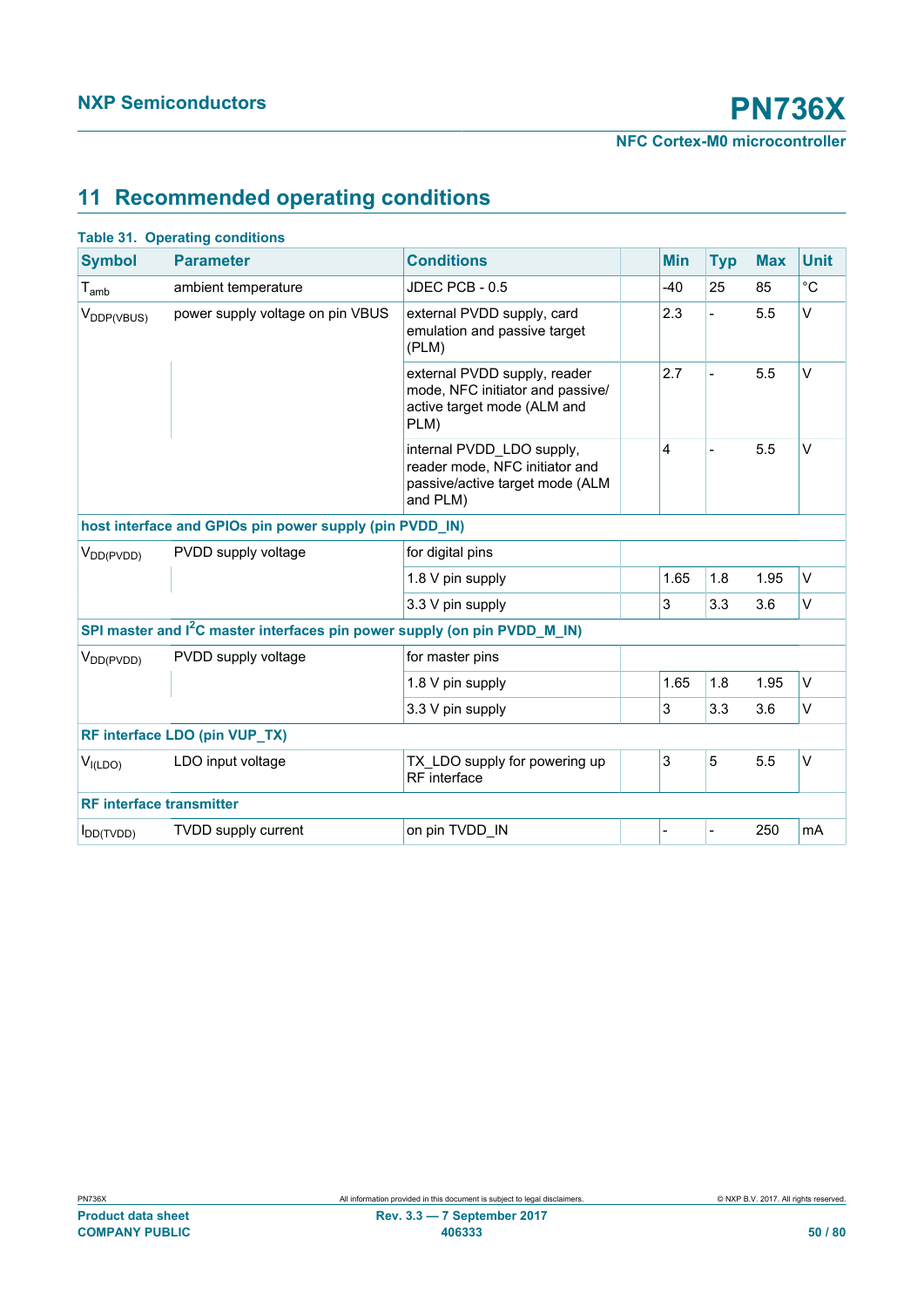# **12 Thermal characteristics**

|  |  | <b>Table 32. Thermal characteristics</b> |
|--|--|------------------------------------------|
|--|--|------------------------------------------|

| <b>Symbol</b> | <b>Parameter</b>                               | <b>Conditions</b>                                                  | Tvr | <b>Unit</b> |
|---------------|------------------------------------------------|--------------------------------------------------------------------|-----|-------------|
| $R_{th(i-a)}$ | thermal resistance from junction to<br>ambient | in free air with exposed pad soldered on a<br>four-layer JEDEC PCB | 40  | °K/W        |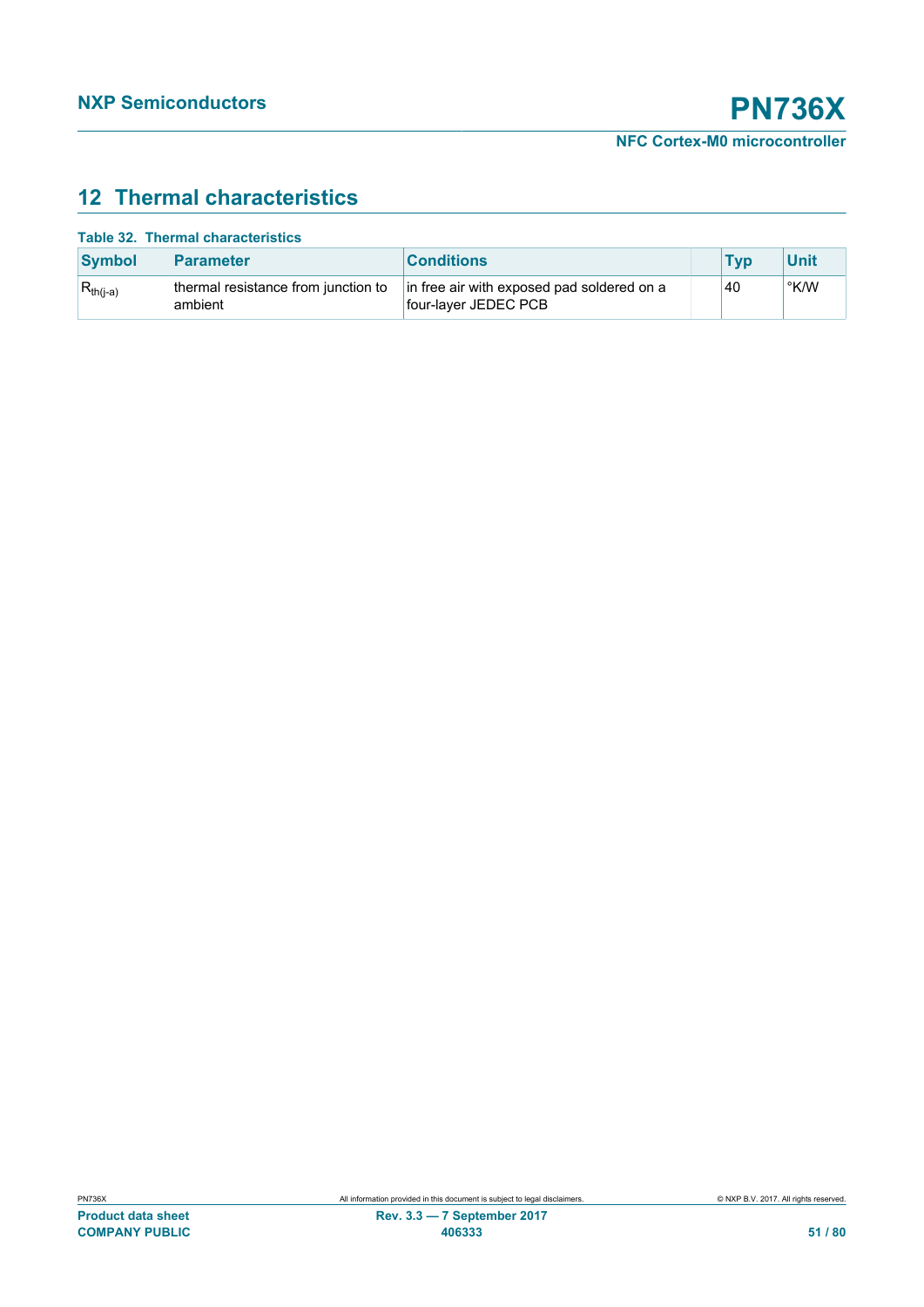# **13 Characteristics**

# **13.1 Static characteristics**

#### **Table 33. Static characteristics for RST\_N input pin**

#### *Data are given for T<sub>amb</sub>* = -40 °C to +85 °C; unless otherwise specified

| <b>Symbol</b> | Parameter                                        | <b>Conditions</b> | <b>Min</b> | Typ | <b>Max</b>             | <b>Unit</b> |
|---------------|--------------------------------------------------|-------------------|------------|-----|------------------------|-------------|
| $V_{IH}$      | high-level input voltage                         |                   | 1.1        |     | V <sub>DDP(VBUS)</sub> | V           |
| $V_{IL}$      | low-level input voltage                          |                   | 0          |     | 0.4                    |             |
| Īщ            | high-level input current $ V_i = V_{DDP(VBUS)} $ |                   |            |     |                        | μA          |
| ٠ı            | low-level input current                          | $V_i = 0 V$       | ٠.         |     |                        | μA          |
| $C_{in}$      | input capacitance                                |                   |            | 5   |                        | pF          |

#### **Table 34. Static characteristics for IRQ output pin**

### *Data are given for T<sub>amb</sub>* = -40 °C to +85 °C; unless otherwise specified

| <b>Symbol</b>          | <b>Parameter</b>             | <b>Conditions</b>                      | <b>Min</b>                      | <b>Typ</b> | <b>Max</b>           | <b>Unit</b> |
|------------------------|------------------------------|----------------------------------------|---------------------------------|------------|----------------------|-------------|
| $V_{OH}$               | high-level output<br>voltage | I <sub>OH</sub> < 3 mA                 | ∣ V <sub>PVDD_IN</sub> -<br>0.4 |            | V <sub>PVDD</sub> IN | v           |
| V <sub>OL</sub>        | low-level output<br>voltage  | $I_{OL}$ < 3 mA                        | 0                               |            | 0.4                  | v           |
| $C_L$                  | load capacitance             |                                        |                                 |            | 20                   | pF          |
| $R_{\text{pull-down}}$ | extra pull down              | extra pull-down is<br>activated in HDP | 0.45                            |            | 0.8                  | MΩ          |

#### **Table 35. Static characteristics for DWL\_REQ**

| <b>Symbol</b>    | <b>Parameter</b>                                                    | <b>Conditions</b> | <b>Min</b>                            | <b>Typ</b> | <b>Max</b>                            | <b>Unit</b> |
|------------------|---------------------------------------------------------------------|-------------------|---------------------------------------|------------|---------------------------------------|-------------|
| V <sub>IH</sub>  | high-level input voltage   VV <sub>PVDD IN</sub> = 1.8 V            |                   | $0.65 \times$<br>V <sub>PVDD</sub> IN |            |                                       | V           |
| 'V <sub>IL</sub> | high-level input voltage $\sqrt{V_{\text{PVDD N}}}=1.8 \text{ V}$   |                   |                                       |            | $0.35 \times$<br>V <sub>PVDD_IN</sub> | V           |
| V <sub>IH</sub>  | high-level input voltage $ VV_{\text{PVDD IN}}  = 3.3 V$            |                   | 2                                     |            |                                       | V           |
| $V_{IL}$         | high-level input voltage $\sqrt{V_{\text{PVDD N}}} = 3.3 \text{ V}$ |                   |                                       |            | 0.8                                   | V           |
| Īщ               | high-level input current $ V_1 $ = PVDD IN                          |                   |                                       |            |                                       | μA          |
| $ I_{\rm IL} $   | low-level input current                                             | $V_1 = 0 V$       | $-1$                                  |            |                                       | μA          |
| $C_{L}$          | load capacitance                                                    |                   |                                       | 5          |                                       | pF          |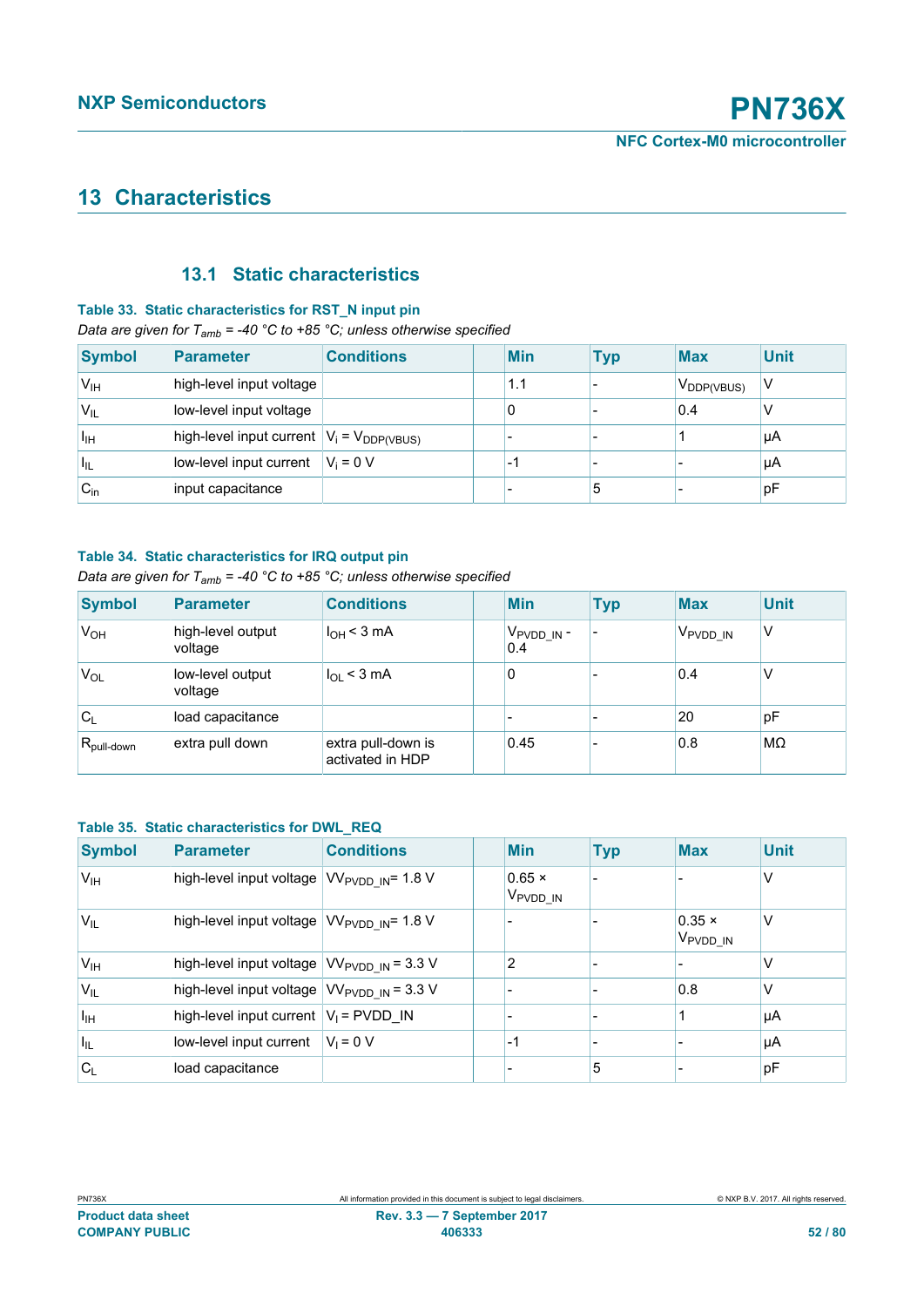# **13.1.1 GPIO static characteristics**

| <b>Symbol</b>     | <b>Parameter</b>                                      | <b>Conditions</b>                                                                                   | <b>Min</b>                           | <b>Typ</b>               | <b>Max</b>                            | <b>Unit</b> |
|-------------------|-------------------------------------------------------|-----------------------------------------------------------------------------------------------------|--------------------------------------|--------------------------|---------------------------------------|-------------|
| $V_{OH}$          | high-level output<br>voltage                          | $I_{OH}$ < 3 mA                                                                                     | V <sub>PVDD</sub> IN-<br>0.4         |                          | V <sub>PVDD IN</sub>                  | $\vee$      |
| $V_{OL}$          | low-level output<br>voltage                           | $I_{OH}$ < 3 mA                                                                                     | $\pmb{0}$                            |                          | 0.4                                   | $\vee$      |
| V <sub>IH</sub>   | high-level input voltage $V_{\text{PVDD IN}} = 3.3 V$ |                                                                                                     | $\overline{2}$                       | $\overline{a}$           | $\overline{\phantom{0}}$              | V           |
|                   | $V_{\text{PVDD IN}}$ = 1.8 V                          | $0.65 \times$<br>V <sub>PVDD</sub> IN                                                               | $\overline{a}$                       |                          | $\vee$                                |             |
| $V_{IL}$          | low-level input voltage                               | $V_{\text{PVDD IN}} = 3.3 \text{ V}$                                                                | $\blacksquare$                       | $\overline{a}$           | 0.8                                   | V           |
|                   |                                                       | $V_{\text{PVDD IN}}$ = 1.8 V                                                                        |                                      |                          | $0.35 \times$<br>V <sub>PVDD_IN</sub> | $\vee$      |
| $V_{\text{hys}}$  | hysteresis voltage                                    | $V_{\text{PVDD IN}}$ = 1.8 V and<br>$V_{\text{PVDD}\_ \text{IN}} = 3.3 \text{ V}$                   | $0.1 \times$<br>V <sub>PVDD_IN</sub> | $\overline{a}$           |                                       | V           |
| $I_{OZ}$          | OFF-state output<br>current                           | $V_O = 0 V$ ; $V_O =$<br>V <sub>PVDD IN</sub> ; on-chip pull-<br>up/pull-down resistors<br>disabled | $\frac{1}{2}$                        |                          | 1000                                  | nA          |
| $R_{pd}$          | pull-down resistance                                  | $V_{\text{PVDD IN}}$ = 3.3 V                                                                        | 65                                   | 90                       | 120                                   | $k\Omega$   |
|                   |                                                       | $V_{\text{PVDD IN}} = 1.8 \text{ V}$                                                                | 65                                   | 90                       | 120                                   | kΩ          |
| $R_{\text{pu}}$   | pull-up resistance                                    | $V_{\text{PVDD IN}} = 3.3 \text{ V}$                                                                | 65                                   | 90                       | 120                                   | kΩ          |
|                   |                                                       | $V_{\text{PVDD IN}}$ = 1.8 V                                                                        | 65                                   | 90                       | 120                                   | kΩ          |
| $I_{\text{OSH}}$  | short circuit current<br>output high                  | Drive high; cell<br>connected to ground;<br>$V_{\text{PVDD IN}}$ = 3.3 V                            |                                      |                          | 58                                    | mA          |
|                   |                                                       | Drive low; cell<br>connected to<br>$PVDD$ _IN; $V_{PVDD}$ IN =<br>1.8V                              |                                      |                          | 30                                    | mA          |
| $I_{OSL}$         | short circuit current<br>output low                   | $V_{OH} = V_{PVDD IN} = 3.3$<br>V                                                                   | $\overline{a}$                       |                          | 54                                    | mA          |
|                   |                                                       | $V_{OH} = V_{PVDD IN} = 1.8$<br>V                                                                   |                                      |                          | 37                                    | mA          |
| $I_{IL}$          | low-level input current                               | $V_1 = 0 V$                                                                                         | $-1$                                 |                          |                                       | μA          |
| Iн                | high-level input current $ V_1 = V_{\text{PVDD IN}}$  |                                                                                                     |                                      |                          | 1                                     | μA          |
| $I_{\mathsf{OH}}$ | high-level output<br>current                          | $V_{OH} = V_{PVDD\_IN}$                                                                             |                                      |                          | 3                                     | mA          |
| $I_{OL}$          | low-level output<br>current                           | $V_{OL} = 0 V$                                                                                      | $\overline{\phantom{a}}$             | $\overline{\phantom{0}}$ | 3                                     | mA          |

# **Table 36. Static characteristics for GPIO1 to GPIO21**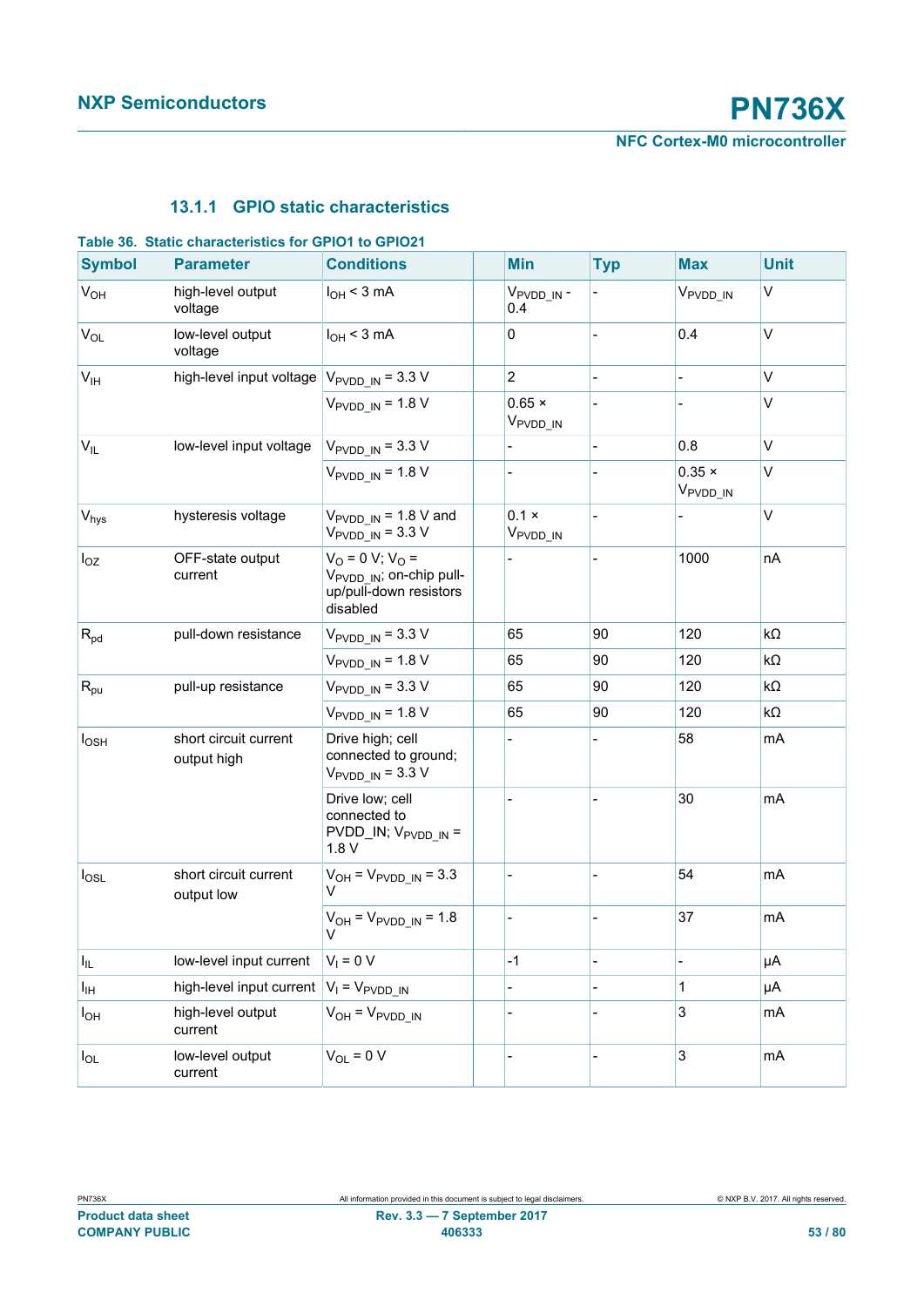| <b>Symbol</b>   | <b>Parameter</b>                                          | <b>Conditions</b> | <b>Min</b>                             | <b>Typ</b>               | <b>Max</b>                             | <b>Unit</b> |
|-----------------|-----------------------------------------------------------|-------------------|----------------------------------------|--------------------------|----------------------------------------|-------------|
| $V_{OH}$        | high-level output<br>voltage                              | $I_{OH}$ < 3 mA   | $0.7 \times$<br>V <sub>PVDD_M_IN</sub> |                          | V <sub>PVDD_M_IN</sub>                 | V           |
| $V_{OL}$        | low-level output<br>voltage                               | $I_{OL}$ < 3 mA   | 0                                      |                          | 0.4                                    | V           |
| $C_L$           | load capacitance                                          |                   |                                        | $\overline{\phantom{a}}$ | 10                                     | pF          |
| V <sub>IH</sub> | High-level input<br>voltage                               |                   | $0.7 \times$<br>V <sub>PVDD_M_IN</sub> |                          |                                        | v           |
| $V_{IL}$        | low-level input voltage                                   |                   |                                        |                          | $0.3 \times$<br>V <sub>PVDD_M_IN</sub> | V           |
| $I_{\text{IH}}$ | high-level input current $ V_1 = V_{\text{PVDD\_M\_IN}} $ |                   |                                        | $\overline{\phantom{a}}$ |                                        | μA          |
| $ I_{\rm IL} $  | low-level input current                                   | $V_1 = 0 V$       | $-1$                                   | $\overline{\phantom{a}}$ |                                        | μA          |
| $C_{in}$        | input capacitance                                         |                   |                                        | 5                        |                                        | pF          |

# **13.1.2 Static characteristics for I2C master**

### **Table 37. Static characteristics for I2CM\_SDA, I2CM\_SCL - S**

# **13.1.3 Static characteristics for SPI master**

#### **Table 38. Static characteristics for SPIM\_MOSI**

| Symbol           | Parameter                 | <b>Conditions</b> | <b>Min</b>                     | <b>Tvp</b> | <b>Max</b>             | Unit |
|------------------|---------------------------|-------------------|--------------------------------|------------|------------------------|------|
| V <sub>OH</sub>  | high-level output voltage | $I_{OH}$ < 3 mA   | $V_{\text{PVDD\_M\_IN}}$ - 0.4 |            | V <sub>PVDD</sub> M IN |      |
| 'V <sub>OL</sub> | low-level output voltage  | $I_{OL}$ < 3 mA   |                                |            | 0.4                    |      |
| 'Cı              | load Capacitance          |                   |                                |            | 20                     | рF   |

#### **Table 39. Static characteristics for SPIM\_NSS**

| <b>Symbol</b>   | Parameter                 | <b>Conditions</b>     | <b>Min</b>                    | <b>Tvp</b> | <b>Max</b>             | <b>Unit</b> |
|-----------------|---------------------------|-----------------------|-------------------------------|------------|------------------------|-------------|
| $V_{OH}$        | high-level output voltage | $I_{\Omega H}$ < 3 mA | ⊺V <sub>PVDD_M_IN</sub> - 0.4 |            | V <sub>PVDD</sub> M IN |             |
| V <sub>OL</sub> | low-level output voltage  | $I_{OL}$ < 3 mA       |                               |            | 0.4                    |             |
| $C_1$           | load Capacitance          |                       |                               |            | 20                     | рF          |

### **Table 40. Static characteristics for SPIM\_MISO**

| <b>Symbol</b>   | Parameter                | <b>Conditions</b>                      | <b>Min</b>                              | <b>Typ</b> | <b>Max</b>                           | <b>Unit</b> |
|-----------------|--------------------------|----------------------------------------|-----------------------------------------|------------|--------------------------------------|-------------|
| V <sub>IH</sub> | high-level input voltage | $V_{\text{PVDD M IN}} = 1.8 \text{ V}$ | $10.65 \times V_{\text{PVDD\_M\_IN}}$ - |            |                                      |             |
| $V_{IL}$        | low-level input voltage  | $V_{\text{PVDD M IN}}$ = 1.8 V         |                                         |            | $0.35 \times V_{\text{PVDD} M IN} V$ |             |
| $V_{\text{IH}}$ | high-level input voltage | $V_{\text{PVDD M IN}}$ = 3.3 V         | 2                                       |            |                                      |             |
| $V_{IL}$        | low-level input voltage  | $V_{\text{PVDD\_M\_IN}}$ = 3.3 V       |                                         |            | 0.8                                  |             |
| Īщ              | high-level input current | $V_i = V_{PVDD\_M\_IN}$                |                                         |            |                                      | μA          |
| ЧL,             | low-level input current  | $V_i = 0 V$                            | -1                                      |            |                                      | μA          |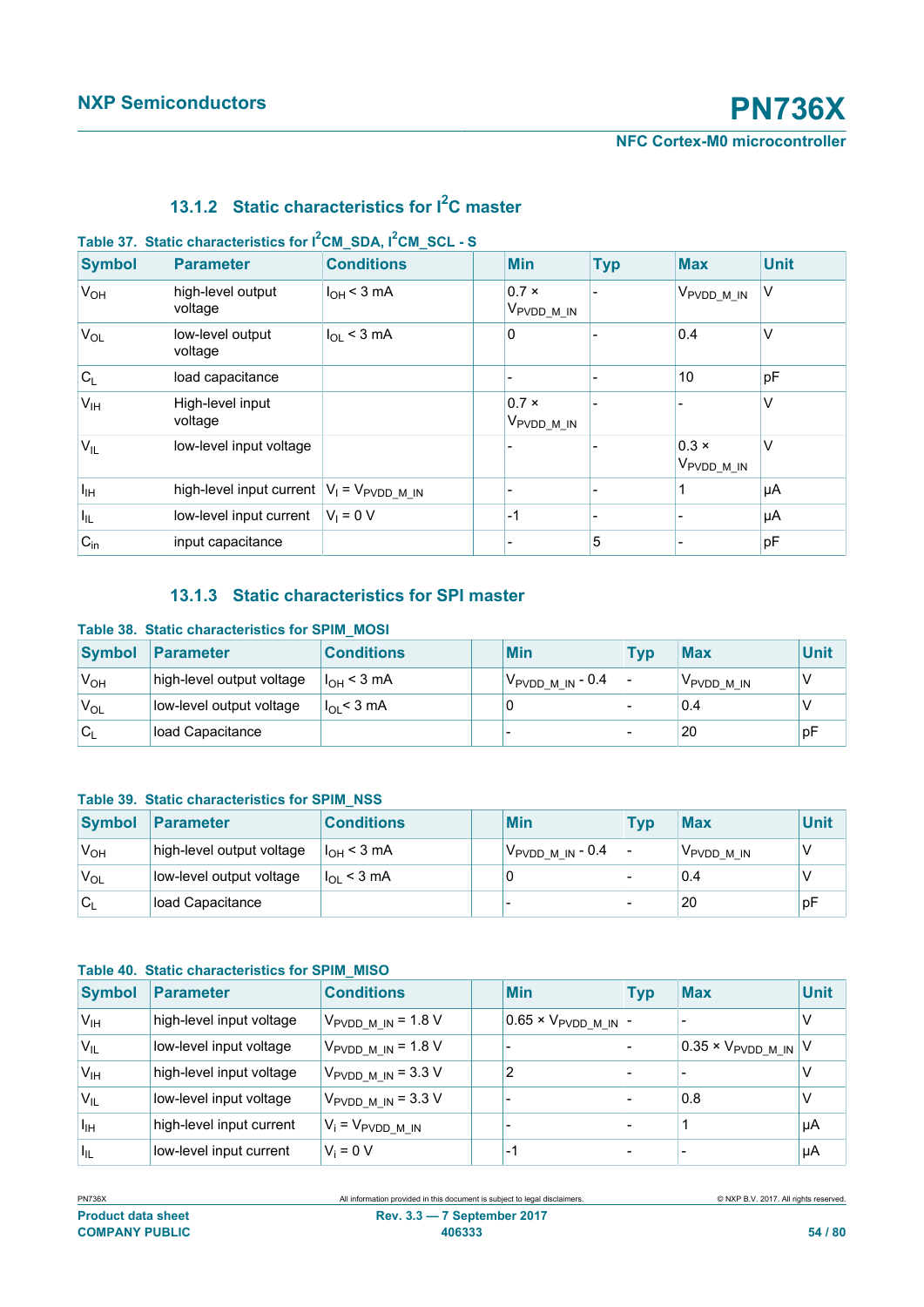**NFC Cortex-M0 microcontroller**

| <b>Symbol</b>                        | <b>Parameter</b>  | <b>Conditions</b> | <b>Min</b> | <b>Typ</b> | <b>Max</b> |    |
|--------------------------------------|-------------------|-------------------|------------|------------|------------|----|
| $\sim$<br>$\mathsf{v}_{\mathsf{in}}$ | input capacitance |                   |            |            |            | рŀ |

#### **Table 41. Static characteristics for SPI\_SCLK**

| <b>Symbol</b>    | Parameter                 | <b>Conditions</b> | <b>Min</b>                   | Tvp | <b>Max</b>             | Unit |
|------------------|---------------------------|-------------------|------------------------------|-----|------------------------|------|
| $V_{OH}$         | high-level output voltage | $I_{OH}$ < 3 mA   | $V_{\text{PVDD M IN}}$ - 0.4 |     | V <sub>PVDD</sub> M IN |      |
| 'V <sub>OL</sub> | low-level output voltage  | $I_{OL}$ < 3 mA   |                              |     | 0.4                    |      |
| $C_{L}$          | load capacitance          |                   |                              |     | 20                     | рF   |

# **13.1.4 Static characteristics for host interface**

#### **Table 42. Static characteristics for ATX\_ used as SPI\_NSS, ATX\_ used as I2CADR0, ATX\_ used as SPI\_SCK, ATX\_ used as SPI\_MOSI**

| <b>Symbol</b>              | <b>Parameter</b>         | <b>Conditions</b>                    | <b>Min</b>                              | <b>Typ</b> | <b>Max</b>                           | <b>Unit</b> |
|----------------------------|--------------------------|--------------------------------------|-----------------------------------------|------------|--------------------------------------|-------------|
| V <sub>IH</sub>            | high-level input voltage | $V_{\text{PVDD IN}}$ = 1.8 V         | $10.65 \times V_{\text{PVDD\_M\_IN}}$ - |            |                                      | v           |
| $V_{IL}$                   | low-level input voltage  | $V_{PVDD IN}$ = 1.8 V                |                                         |            | $0.35 \times V_{\text{PVDD} M IN}$ V |             |
| V <sub>IH</sub>            | high-level input voltage | $V_{\text{PVDD IN}} = 3.3 \text{ V}$ | 2                                       |            |                                      |             |
| 'V <sub>IL</sub>           | low-level input voltage  | $V_{\text{PVDD IN}}$ = 3.3 V         |                                         |            | 0.8                                  | v           |
| $I_{\text{IH}}$            | high-level input current | $V_i = V_{PVDD IN}$                  |                                         |            |                                      | μA          |
| $\mathsf{H}_{\mathsf{IL}}$ | low-level input current  | $V_i = 0 V$                          | $-1$                                    |            |                                      | μA          |
| $C_{in}$                   | input capacitance        |                                      |                                         | 5          |                                      | pF          |

## **Table 43. Static characteristics of ATX\_ used as I2CSDA, ATX\_ used as I2CSCL**

| <b>Symbol</b>   | <b>Parameter</b>          | <b>Conditions</b>           | <b>Min</b>                        | <b>Typ</b> | <b>Max</b>                        | <b>Unit</b> |
|-----------------|---------------------------|-----------------------------|-----------------------------------|------------|-----------------------------------|-------------|
| V <sub>OH</sub> | high-level output voltage | $I_{OH}$ < 3 mA             | $0.7 \times V_{\text{PVDD\_IN}}$  |            | Vpvdd_in                          | V           |
| $V_{OL}$        | low-level output voltage  | $I_{OL}$ < 3 mA             | 0                                 |            | 0.4                               | V           |
| $C_{L}$         | load capacitance          |                             |                                   |            | 10                                | pF          |
| $V_{IH}$        | high-level input voltage  |                             | $10.7 \times V_{\text{PVDD\_IN}}$ |            |                                   | v           |
| $V_{IL}$        | low-level input voltage   |                             |                                   |            | $10.3 \times V_{\text{PVDD\_IN}}$ | ٧           |
| I <sub>IH</sub> | high-level input current  | $V_i = V_{\text{PVDD\_IN}}$ |                                   |            |                                   | μA          |
| Ιıμ             | low-level input current   | $V_i = 0 V$                 | $-1$                              |            |                                   | μA          |
| $C_{in}$        | Input capacitance         |                             |                                   | 5          |                                   | pF          |

#### **Table 44. Static characteristics of ATX\_ used as SPIMISO**

| Symbol           | <b>Parameter</b>                           | <b>Conditions</b>       | <b>Min</b>                 | <b>Typ</b> | <b>Max</b> | Unit |
|------------------|--------------------------------------------|-------------------------|----------------------------|------------|------------|------|
| 'V <sub>OH</sub> | high-level output voltage $ I_{OH}$ < 3 mA |                         | $V_{\text{PVDD IN}}$ - 0.4 |            | VPVDD IN   |      |
| 'V <sub>OL</sub> | low-level output voltage                   | ∣I <sub>OL</sub> < 3 mA |                            |            | 0.4        |      |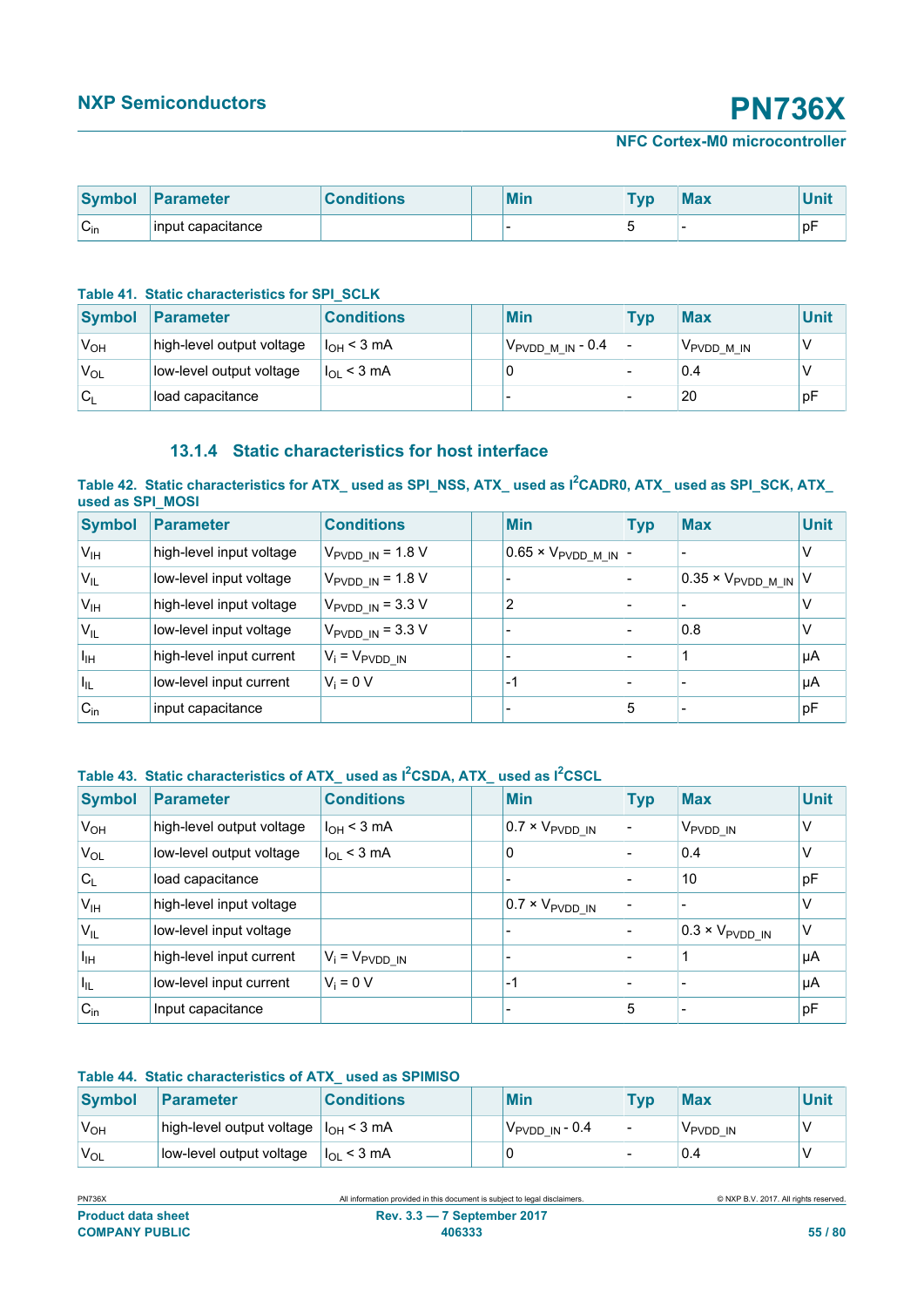| <b>Symbol</b> | <b>Parameter</b> | <b>Conditions</b> | <b>Min</b> | T <sub>VD</sub> | <b>Max</b> | din M<br>vm. |
|---------------|------------------|-------------------|------------|-----------------|------------|--------------|
| ັ             | load capacitance |                   |            |                 | 20         | рF           |

#### **Table 45. USB characteristics**

*Data are given for T<sub>amb</sub>* = -40 °C to +85 °C; unless otherwise specified

| <b>Symbol</b>          | <b>Parameter</b>                                                         | <b>Conditions</b>                                                         | <b>Min</b> | <b>Typ</b> | <b>Max</b>           | <b>Unit</b> |
|------------------------|--------------------------------------------------------------------------|---------------------------------------------------------------------------|------------|------------|----------------------|-------------|
| $I_{OZ}$               | OFF-state output current $0 \text{ V} < V_i < 3.3 \text{ V}$             |                                                                           | $-10$      |            | 10                   | μA          |
| V <sub>DDP(VBUS)</sub> | power supply voltage on<br>pin VBUS                                      |                                                                           | 4          |            | 5.5                  | V           |
| $V_{DI}$               | differential input<br>sensitivity voltage                                | $(D+) - (D-)$                                                             | 0.2        |            |                      | $\vee$      |
| $V_{CM}$               | differential common<br>mode voltage range                                | includes V <sub>DI</sub> range                                            | 0.8        |            | 2.5                  | $\vee$      |
| $V_{th(rs)se}$         | single-ended receiver<br>switching threshold<br>voltage                  |                                                                           | 0.8        |            | $\overline{2}$       | $\vee$      |
| $V_{OL}$               | low-level output voltage                                                 | for low-speed or full-<br>speed; $R_L$ of 1.5 k $\Omega$ to<br>3.6 V      |            |            | 0.3                  | $\vee$      |
| $V_{OH}$               | high-level output voltage                                                | driven; for low- speed<br>or full-speed;<br>$R_L$ of 15 k $\Omega$ to GND | 2.8        |            | V <sub>PVDD_IN</sub> | V           |
| C <sub>trans</sub>     | transceiver capacitance                                                  | pin to GND                                                                |            | 15         |                      | pF          |
| $Z_{DRV}$              | driver output impedance<br>for driver which is not<br>high-speed capable | with 33 $\Omega$ series<br>resistor; steady state<br>drive                | 28         |            | 44                   | Ω           |
| <b>V<sub>CRS</sub></b> | output signal crossover<br>voltage                                       |                                                                           | 1.3        |            | $\overline{2}$       | $\vee$      |

#### **Table 46. Static characteristics of HSU\_TX and HSU RTS pin**

*Data are given for Tamb = -40 °C to +85 °C; unless otherwise specified*

| Symbol           | <b>Parameter</b>                           | <b>Conditions</b>       | <b>Min</b>                  | Tvn | <b>Max</b>           | <b>Unit</b> |
|------------------|--------------------------------------------|-------------------------|-----------------------------|-----|----------------------|-------------|
| $V_{OH}$         | high-level output voltage $ I_{OH} < 3$ mA |                         | 'V <sub>PVDD IN</sub> - 0.4 |     | V <sub>PVDD</sub> IN |             |
| 'V <sub>OL</sub> | low-level output voltage                   | $ I_{\Omega} \leq 3$ mA | 0                           |     | 0.4                  |             |
| $C_{l}$          | load capacitance                           |                         |                             |     | 20                   | рF          |

#### **Table 47. Static characteristics of HSU\_RX, HSU\_CTS**

*Data are given for T<sub>amb</sub>* = -40 °C to +85 °C; unless otherwise specified

| Symbol           | <b>Parameter</b>         | <b>Conditions</b>              | <b>Min</b>                       | Tvp | <b>Max</b>                       | Unit |
|------------------|--------------------------|--------------------------------|----------------------------------|-----|----------------------------------|------|
| 'V <sub>IH</sub> | high-level input voltage | $V_{\text{PVDD M IN}}$ = 1.8 V | $0.65 \times V_{\text{PVDD IN}}$ |     |                                  |      |
| $V_{IL}$         | low-level input voltage  | $V_{\text{PVDD M IN}}$ = 1.8 V |                                  |     | $0.35 \times V_{\text{PVDD IN}}$ |      |

PN736X All information provided in this document is subject to legal disclaimers. © NXP B.V. 2017. All rights reserved.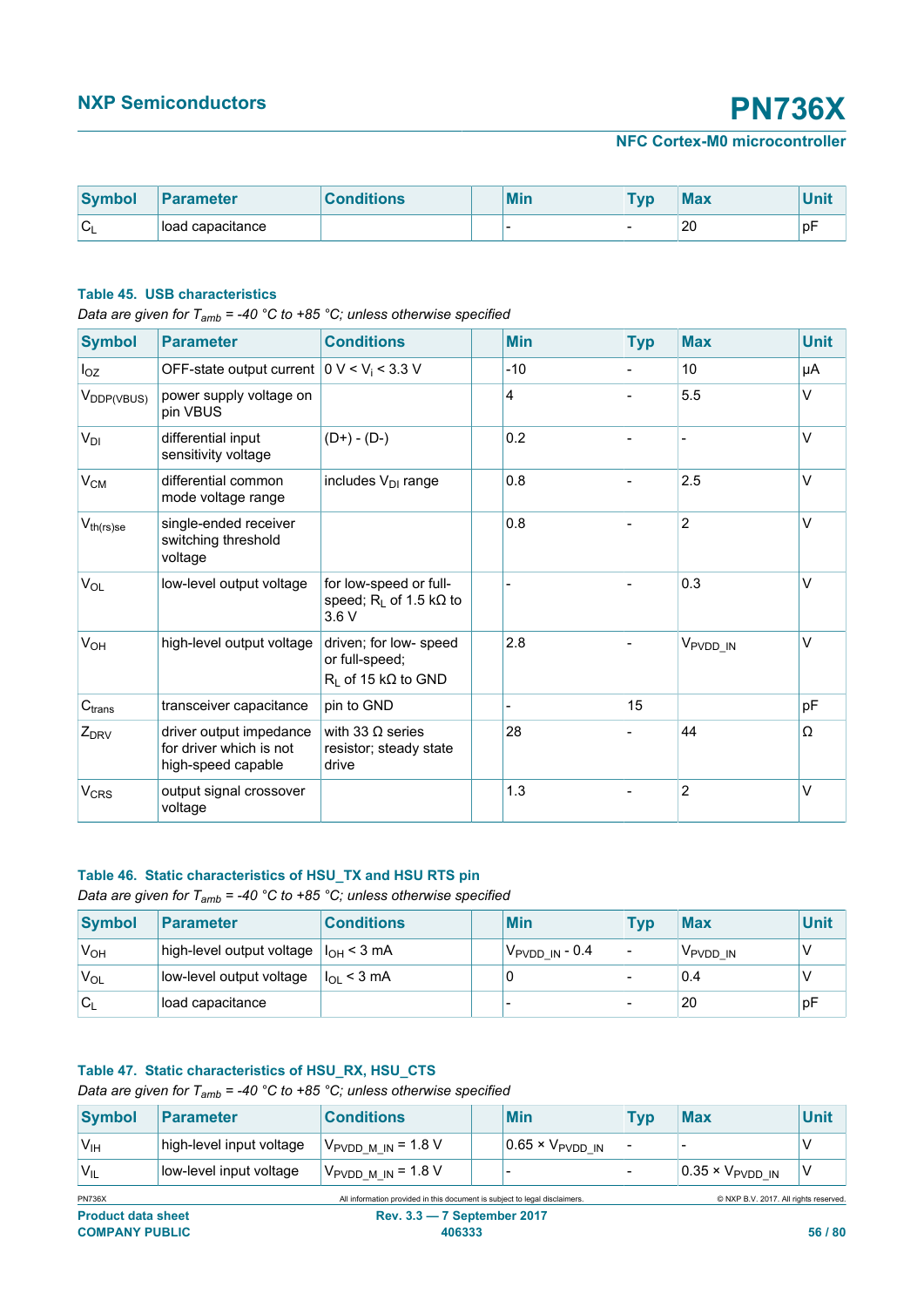#### **NFC Cortex-M0 microcontroller**

<span id="page-56-1"></span><span id="page-56-0"></span>

| <b>Symbol</b>              | <b>Parameter</b>         | <b>Conditions</b>              | <b>Min</b> | <b>Typ</b> | <b>Max</b> | <b>Unit</b> |
|----------------------------|--------------------------|--------------------------------|------------|------------|------------|-------------|
| $V_{\text{IH}}$            | high-level input voltage | $V_{\text{PVDD M IN}}$ = 3.3 V | າ          |            |            |             |
| V <sub>IL</sub>            | low-level input voltage  | $V_{\text{PVDD M IN}}$ = 3.3 V |            |            | 0.8        |             |
| Iщ                         | high-level input current |                                |            |            |            | μA          |
| $\mathsf{H}_{\mathsf{IL}}$ | low-level input current  |                                | -1         |            |            | μA          |
| $C_{1}$                    | load capacitance         |                                |            | 5          |            | ∣pF         |

### **13.1.5 Clock static characteristics**

#### **Table 48. Static characteristics of XTAL pin (XTAL1, XTAL2)**

 $T_{amb}$  = -40 °C to +85°C

| <b>Symbol</b>            | Parameter <sup>[1]</sup>                             | <b>Conditions</b> | <b>Min</b> | $Typ^{[2]}$ | <b>Max</b>      | <b>Unit</b> |  |  |  |  |
|--------------------------|------------------------------------------------------|-------------------|------------|-------------|-----------------|-------------|--|--|--|--|
|                          | Input clock characteristics on XTAL1 when using PLL  |                   |            |             |                 |             |  |  |  |  |
| $V_{i(p-p)}$             | peak-to-peak input<br>voltage                        |                   | 0.2        |             | 1.65            | V           |  |  |  |  |
|                          | XTAL pin characteristics XTAL PLL input              |                   |            |             |                 |             |  |  |  |  |
| Īщ                       | high-level input current                             | $V_i = V_{DD}$    |            |             |                 | μA          |  |  |  |  |
| $\vert I_{\sf IL} \vert$ | low-level input current                              | $V_i = 0 V$       | $-1$       |             |                 | μA          |  |  |  |  |
| $V_i$                    | input voltage                                        |                   |            |             | V <sub>DD</sub> | V           |  |  |  |  |
| $V_{AL}$                 | input voltage amplitude                              |                   | 200        |             |                 | mV          |  |  |  |  |
| $C_{in}$                 | input capacitance                                    | all power modes   |            | 2           |                 | pF          |  |  |  |  |
|                          | Pin characteristics for 27.12 MHz crystal oscillator |                   |            |             |                 |             |  |  |  |  |
| $C_{in}$                 | input capacitance                                    | pin XTAL1         |            | 2           |                 | pF          |  |  |  |  |
| $C_{in}$                 | input capacitance                                    | pin XTAL2         |            | 2           |                 | pF          |  |  |  |  |

[1] Parameters are valid over operating temperature range unless otherwise specified.

[2] Typical ratings are not guaranteed. The values listed are at room temperature (25 °C) with nominal supply voltages.

# **13.1.6 Static characteristics - power supply**

#### **Table 49. Static characteristics for power supply**

*Data are given for T<sub>amb</sub>* = -40 °C to +85 °C; unless otherwise specified

| <b>Symbol</b>        | <b>Parameter</b>                                         | <b>Conditions</b>                                            | <b>Min</b> | <b>Typ</b> | <b>Max</b> | <b>Unit</b> |
|----------------------|----------------------------------------------------------|--------------------------------------------------------------|------------|------------|------------|-------------|
| pin supply: PVDD_LDO |                                                          |                                                              |            |            |            |             |
| $V_{O(LDO)}$         | LDO output voltage                                       | $V_{DDP(VBUS)}$ >= 4.0 V, $I_{PVDDOUT}$<br>$= 30 \text{ mA}$ | 3          | 3.3        | 3.6        | ٧           |
| IDD(PVDD_OUT)        | maximum supply<br>current                                | for pin PVDD OUT                                             |            |            | 30         | mA          |
|                      | pin supply for host interface and GPIOs (on pin PVDD_IN) |                                                              |            |            |            |             |
| DD(PVDD)             | PVDD supply current                                      |                                                              |            |            | 25         | mA          |
|                      | pin supply for master interfaces (on pin PVDD_M_IN)      |                                                              |            |            |            |             |
| DD(PVDD)             | PVDD supply current                                      |                                                              |            |            | 25         | mA          |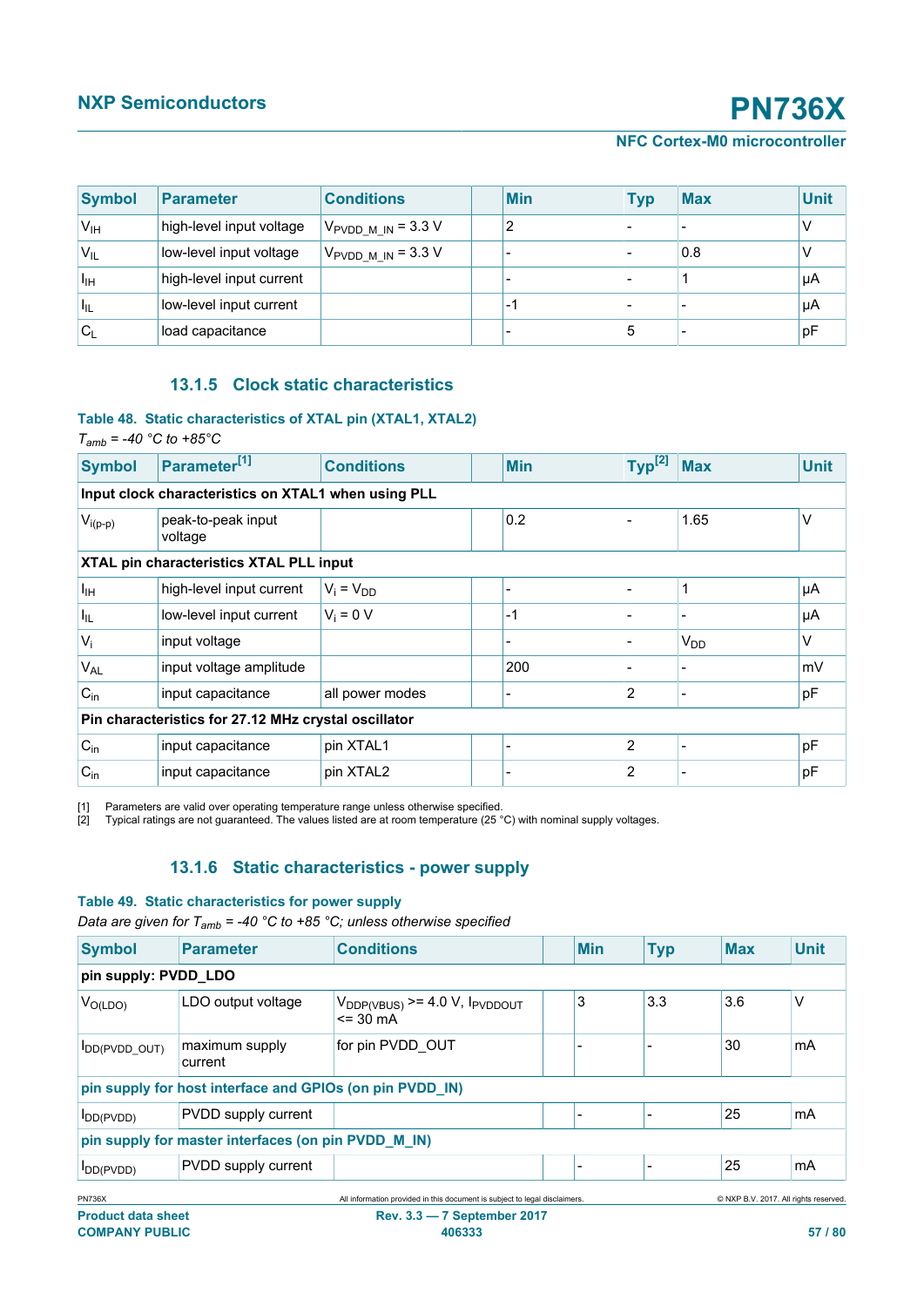# **NFC Cortex-M0 microcontroller**

| <b>Symbol</b>      | <b>Parameter</b>                                       | <b>Conditions</b>                                                        |  | <b>Min</b> | <b>Typ</b>                         | <b>Max</b> | <b>Unit</b> |  |  |  |
|--------------------|--------------------------------------------------------|--------------------------------------------------------------------------|--|------------|------------------------------------|------------|-------------|--|--|--|
|                    | contactless interface: TX_LDO (pins VUP_TX, TVDD_OUT)  |                                                                          |  |            |                                    |            |             |  |  |  |
| V <sub>I(LDO</sub> | LDO input voltage                                      |                                                                          |  | 3          |                                    | 5.5        | V           |  |  |  |
| $I_{L(LDO)(max)}$  | maximum LDO load<br>current                            |                                                                          |  |            |                                    | 180        | mA          |  |  |  |
| $V_{O(LDO)}$       | LDO output voltage                                     | DC output voltage (target: 3.0 V)<br>5.5 V > $V_{I(LDO)}$ > 3.3 V        |  | 2.8        | 3                                  | 3.25       | V           |  |  |  |
|                    |                                                        | DC output voltage (target: 3.0 V)<br>3.3 V > $V_{I(LDO)}$ > 2.7 V        |  |            | $VI(LDO)$ -<br>$0.\overline{3}$    |            | V           |  |  |  |
|                    |                                                        | DC output voltage (target: 3.3 V)<br>5.5 V > V <sub>I(LDO)</sub> > 3.6 V |  | 3.1        | 3.3                                | 3.55       | V           |  |  |  |
|                    |                                                        | DC output voltage (target: 3.3 V)<br>3.6 V > $V_{I(LDO)}$ > 2.7 V        |  |            | $V_{I(LDO)}$ -<br>$0.\overline{3}$ |            | V           |  |  |  |
|                    |                                                        | DC output voltage (target: 3.6 V)<br>5.5 V > $V_{I(LDO)}$ > 3.9 V        |  | 3.4        | 3.6                                | 3.95       | $\vee$      |  |  |  |
|                    |                                                        | DC output voltage (target: 3.6 V)<br>3.9 V > $V_{I(LDO)}$ > 2.7 V        |  |            | $V_{I(LDO)}$ -<br>$0.\overline{3}$ |            | $\vee$      |  |  |  |
|                    |                                                        | DC output voltage (target: 4.5 V)<br>5.5 V > V <sub>I(LDO</sub> > 5.0 V  |  | 4.3        | 4.5                                | 4.9        | V           |  |  |  |
|                    |                                                        | DC output voltage (target: 4.7 V)<br>5.5 V > V <sub>I(LDO</sub> > 5.0 V  |  | 4.55       | 4.75                               | $5.2\,$    | V           |  |  |  |
| $I_{O(LDO)}$       | LDO output current                                     | $V_{I(LDO)} = 5.5 V$                                                     |  |            |                                    | 180        | mA          |  |  |  |
|                    | Contactless interface: RF transmitter (on pin TVDD_IN) |                                                                          |  |            |                                    |            |             |  |  |  |
| $I_{DD(TVDD)}$     | <b>TVDD supply current</b>                             | maximum current supported by<br>the RF transmitter                       |  |            |                                    | 250        | mA          |  |  |  |

### **Table 50. Static characteristics for voltage monitors**

*Tamb = -40 °C to +85 °C*

| <b>Symbol</b>    | <b>Parameter</b>   | <b>Conditions</b>    | <b>Min</b> | <b>Typ</b> | <b>Max</b> | <b>Unit</b> |
|------------------|--------------------|----------------------|------------|------------|------------|-------------|
| $V_{(th)HL}$     | negative-going     | <b>VBUS monitor:</b> |            |            |            |             |
|                  | threshold voltage  | set to 2.3 V         | 2.15       | 2.3        | 2.45       | ٧           |
|                  |                    | set to 2.7 V         | 2.6        | 2.75       | 2.95       | V           |
|                  |                    | set to 4.0 V         | 3.6        | 3.8        | 3.9        | V           |
| V <sub>hys</sub> | hysteresis voltage | <b>VBUS monitor</b>  |            |            |            |             |
|                  |                    | set to 2.3 V         | 100        | 150        | 200        | mV          |
|                  |                    | set to 2.7 V         | 100        | 150        | 200        | mV          |
|                  |                    | set to $4.0 V$       | 40         | 80         | 100        | mV          |
| $V_{(th)HL}$     | negative-going     | <b>VBUSP</b> monitor |            |            |            |             |
|                  | threshold voltage  | set to 2.7 V         | 2.45       | 2.56       | 2.65       | V           |
|                  |                    | set to 3.0 V         | 2.68       | 2.825      | 2.95       | ٧           |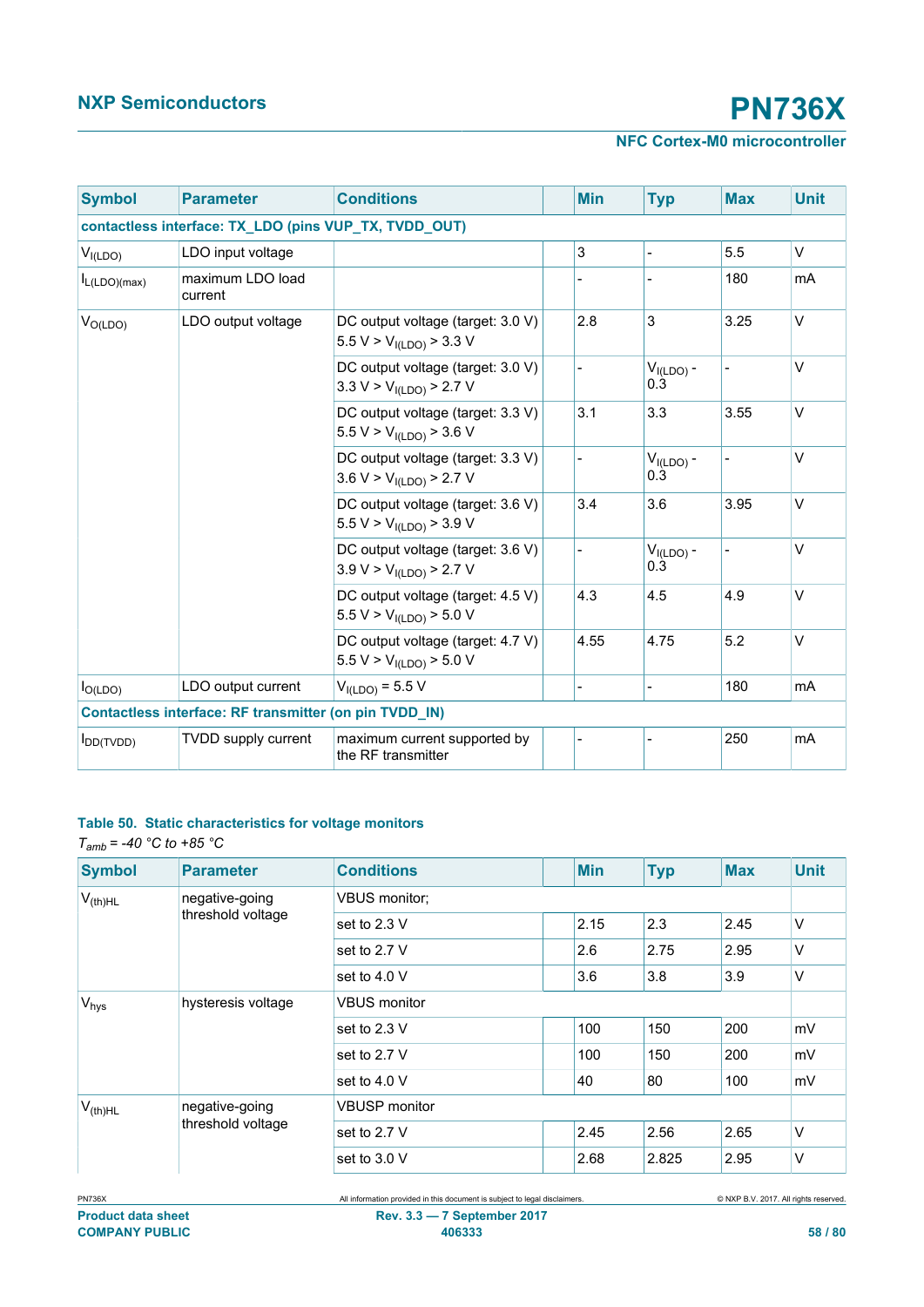### **NFC Cortex-M0 microcontroller**

| <b>Symbol</b>    | <b>Parameter</b>   | <b>Conditions</b>    |  | <b>Min</b> | <b>Typ</b> | <b>Max</b> | <b>Unit</b> |
|------------------|--------------------|----------------------|--|------------|------------|------------|-------------|
|                  |                    | set to 3.9 V         |  | 3.7        | 3.9        | 4.1        | $\vee$      |
| V <sub>hys</sub> | hysteresis voltage | <b>VBUSP</b> monitor |  |            |            |            |             |
|                  |                    | set to 2.7 V         |  | 12         | 25         | 35         | mV          |
|                  |                    | set to 3.0 V         |  | 14         | 30         | 40         | mV          |
|                  |                    | set to 3.9 V         |  | 20         | 35         | 55         | mV          |

# **13.1.7 Static characteristics for power modes**

#### **Table 51. Static characteristics for power modes**

*Tamb = -40 °C to +85 °C; unless otherwise specified*

| <b>Symbol</b>                      | <b>Parameter</b>        | <b>Conditions</b>                                                                                                                                     | <b>Min</b> | <b>Typ</b> | <b>Max</b> | <b>Unit</b> |
|------------------------------------|-------------------------|-------------------------------------------------------------------------------------------------------------------------------------------------------|------------|------------|------------|-------------|
| $I_{\text{DDP(VBUS)}}$<br>pin VBUS | power supply current on | active mode; $V_{DDP(VBUS)} = 5.5 V$ ,<br>external PVDD, external TVDD, all<br>IP clocks disabled<br>code<br>while $(1)$ $\}$<br>executed from flash; |            | 6.5        |            | mA          |
|                                    |                         | active mode; $V_{DDP(VBUS)} = 5.5 V$ ,<br>external PVDD, external TVDD, all<br>IP clocks enabled<br>code<br>while $(1)$ $\}$<br>executed from flash;  |            | 8.5        |            | mA          |
|                                    |                         | suspend mode; $V_{DDP(VBUS)} = 5.5 V$ ,<br>external PVDD, $T = 25 °C$                                                                                 |            | 120        | 250        | μA          |
|                                    |                         | $V_{\text{RUS}}$ = 5.5 V, T = 25 °C, internal<br>PVDD LDO, including D+ and D-<br>pull-up                                                             |            | 360        | 440        | μA          |
|                                    |                         | standby mode; $V_{DDP(VBUS)} = 3.3 V$ ;<br>external PVDD supply; $T_{amb}$ = 25 °C                                                                    |            | 18         |            | μA          |
|                                    |                         | standby mode; $V_{DDP(VBUS)} = 5.5 V$ ;<br>$V_{\text{internal}}$ PVDD supply; T <sub>amb</sub> = 25 °C                                                |            | 55         |            | μA          |
|                                    |                         | hard power down; $V_{DDP(VBUS)} =$<br>5.5 V; RST_N = 0 V; T <sub>amb</sub> = 25 °C                                                                    |            | 12         | 18         | μA          |

# **13.1.8 Static characteristics RF interface**

#### **Table 52. Static characteristics for RF interface**

*Data are given for T<sub>amb</sub>* = -40 °C to +85 °C; unless otherwise specified

| Symbol             | Parameter | <b>Conditions</b>                       |  | <b>Min</b> | <b>Typ</b> | <b>Max</b> | <b>Unit</b> |
|--------------------|-----------|-----------------------------------------|--|------------|------------|------------|-------------|
| pins ANT1 and ANT2 |           |                                         |  |            |            |            |             |
|                    | impedance | between ANT1 and ANT2;<br>low impedance |  |            | 10         | 17         | Ω           |
| pins RXN and RXP   |           |                                         |  |            |            |            |             |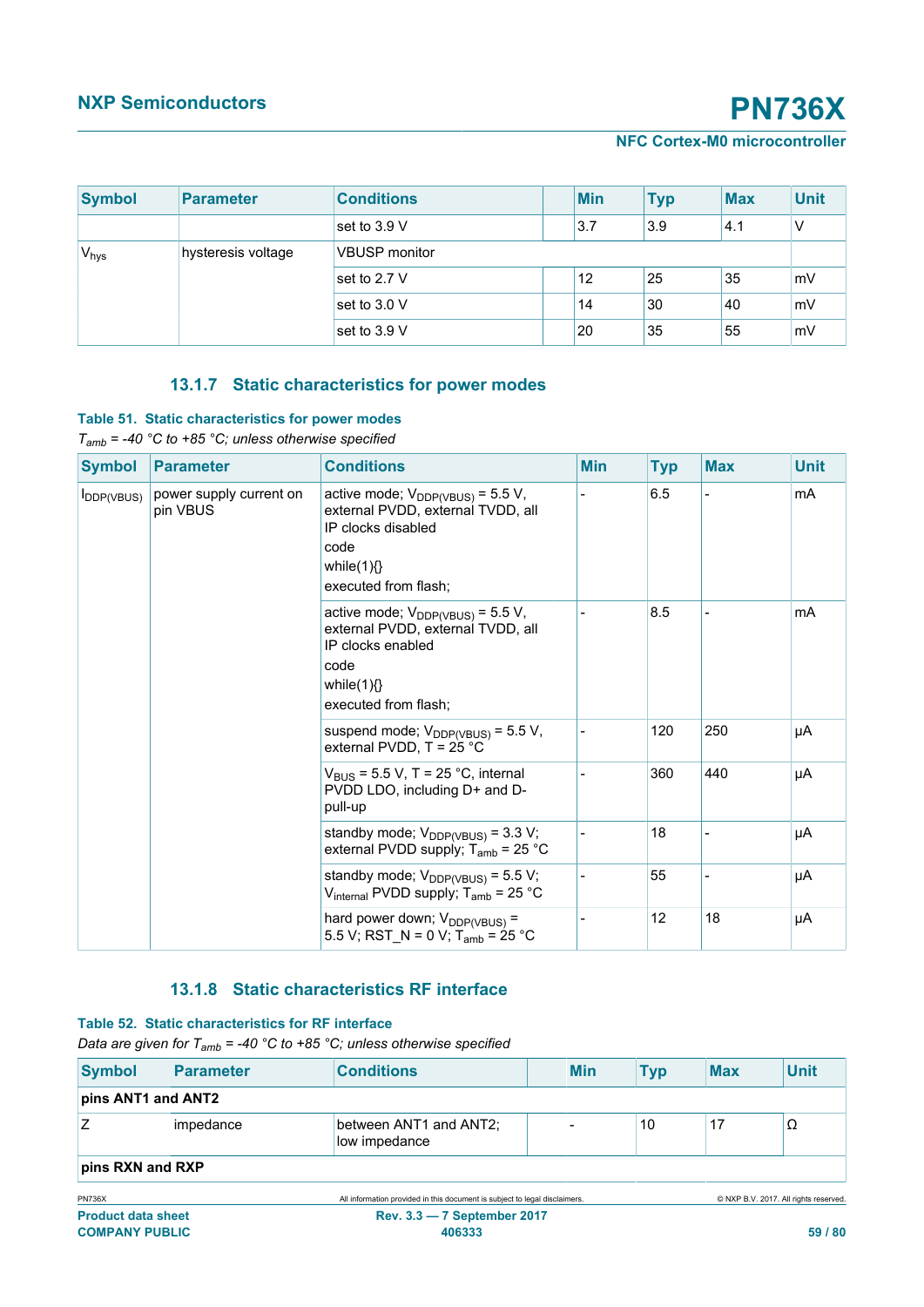# **NFC Cortex-M0 microcontroller**

| <b>Symbol</b>    | <b>Parameter</b>                | <b>Conditions</b>                                                                | <b>Min</b>                    | <b>Typ</b>      | <b>Max</b>      | <b>Unit</b>  |
|------------------|---------------------------------|----------------------------------------------------------------------------------|-------------------------------|-----------------|-----------------|--------------|
| $V_{i(dyn)}$     | dynamic input voltage           | on pins RXN and RXP                                                              |                               |                 | $V_{DD}$ - 0.05 | $\vee$       |
| $C_{in}$         | input pin capacitance           | on pins RXN and RXP                                                              |                               | 12 <sup>2</sup> |                 | pF           |
| Z                | impedance                       | between pins RX to VMID;<br>reader, card emulation and<br>P <sub>2</sub> P modes | 0                             |                 | 15              | $k\Omega$    |
| $V_{\text{det}}$ | detection voltage               | card emulation and target<br>modes; configuration for 19<br>mV threshold         |                               |                 | 30              | $mV_{(p-p)}$ |
| pins TX1 and TX2 |                                 |                                                                                  |                               |                 |                 |              |
| $V_{OH}$         | high-level output voltage       | pins TX1 and TX2; $T_{VDD IN}$ =<br>3.1 V and $I_{OH}$ = 30 mA                   | V <sub>TVDD_IN</sub><br>- 150 |                 |                 | mV           |
| $V_{OL}$         | low-level output voltage        | pins TX1 and TX2; $T_{VDD IN}$ =<br>3.1; $I_{TX}$ = 30 mA                        |                               |                 | 200             | mV           |
| $R_{OL}$         | low-level output<br>resistance  | $V_{TX}$ = $V_{TVDD}$ - 100 mV;<br>$CWGsN = 01h$                                 |                               |                 | 80              | Ω            |
|                  |                                 | $V_{TX} = V_{TVDD} - 100$ mV;<br>$CWGsN = 0Fh$                                   |                               |                 | 10              | Ω            |
| R <sub>OH</sub>  | high-level output<br>resistance | $V_{TX}$ = $V_{TVDD}$ - 100 mV                                                   |                               |                 | 10              | Ω            |

# **13.2 Dynamic characteristics**

### **Table 53. Dynamic characteristics for IRQ output pin**

*Data are given for Tamb = -40 °C to +85 °C; unless otherwise specified*

| <b>Symbol</b> | <b>Parameter</b> | <b>Conditions</b>                                                  | <b>Min</b> | <b>Typ</b> | <b>Max</b> | <b>Unit</b> |
|---------------|------------------|--------------------------------------------------------------------|------------|------------|------------|-------------|
| $ t_f $       | fall time        | high speed; $C_L$ = 12 pF;<br>$V_{\text{PVDD IN}} = 3.3 \text{ V}$ | 1          |            | 3.5        | ns          |
|               |                  | high speed; $C_L = 12$ pF;<br>$V_{\text{PVDD IN}}$ = 1.8 V         | 1          |            | 3.5        | ns          |
| $ t_{f} $     | fall time        | slow speed; $C_1 = 12$ pF;<br>$V_{\text{PVDD IN}} = 3.3 \text{ V}$ | 3          |            | 10         | ns          |
|               |                  | slow speed; $C_L$ = 12 pF;<br>$V_{\text{PVDD IN}}$ = 1.8 V         | 2          |            | 10         | ns          |
| $t_{r}$       | rise time        | high speed: $C_L$ = 12 pF;<br>$V_{\text{PVDD IN}} = 3.3 \text{ V}$ | 1          |            | 3.5        | ns          |
|               |                  | high speed: $C_L$ = 12 pF;<br>$V_{\text{PVDD IN}}$ = 1.8 V         | 1          |            | 3.5        | ns          |
| $ t_r $       | rise time        | slow speed: $C_1 = 12$ pF;<br>$V_{\text{PVDD}IN}$ = 3.3 V          | 3          |            | 10         | ns          |
|               |                  | slow speed: $C_L$ = 12 pF;<br>$V_{\text{PVDD IN}}$ = 1.8 V         | 2          |            | 10         | ns          |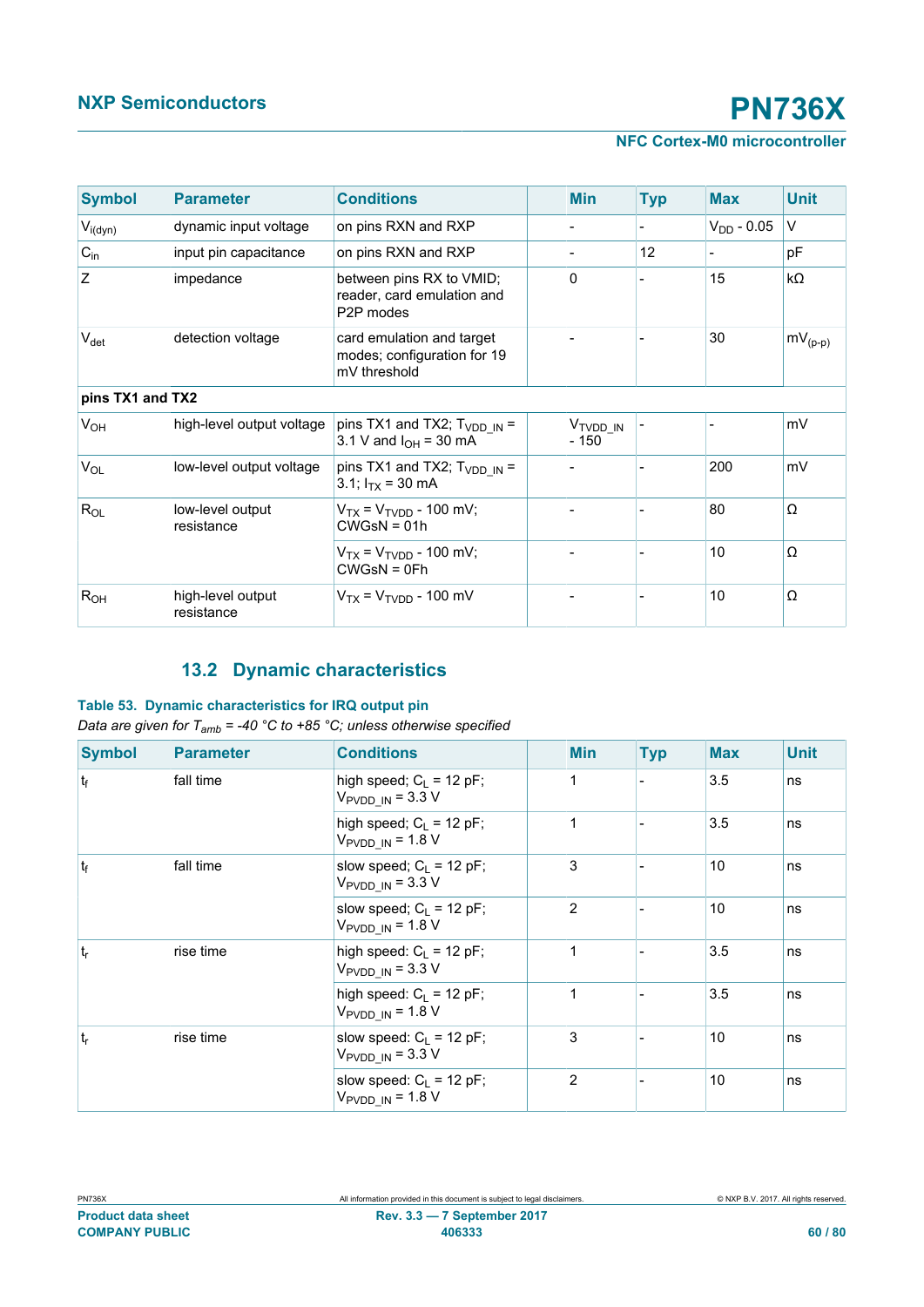## **13.2.1 Flash memory dynamic characteristics**

| Table 54. Dynamic characteristics for flash memory |                  |                             |  |            |            |            |             |  |
|----------------------------------------------------|------------------|-----------------------------|--|------------|------------|------------|-------------|--|
| <b>Symbol</b>                                      | Parameter        | <b>Conditions</b>           |  | <b>Min</b> | <b>Typ</b> | <b>Max</b> | <b>Unit</b> |  |
| L <sub>prog</sub>                                  | programming time | page (64 bytes); slow clock |  |            |            | 2.5        | ms          |  |
| $N_{Endu}$                                         | endurance        |                             |  | 200        | 500        |            | kcycles     |  |
| $t_{\rm ret}$                                      | retention time   |                             |  |            | 20         |            | vears       |  |

### **13.2.2 EEPROM dynamic characteristics**

| <b>Table 55. Dynamic characteristics for EEPROM</b> |                  |                   |  |            |            |            |             |  |
|-----------------------------------------------------|------------------|-------------------|--|------------|------------|------------|-------------|--|
| <b>Symbol</b>                                       | <b>Parameter</b> | <b>Conditions</b> |  | <b>Min</b> | <b>Typ</b> | <b>Max</b> | <b>Unit</b> |  |
| Lprog                                               | programming time | page (64 bytes)   |  |            | 2.8        |            | ms          |  |
| $N_{\text{End}u}$                                   | endurance        |                   |  | 300        | 500        |            | Kcycles     |  |
| ˈt <sub>ret</sub>                                   | retention time   |                   |  |            | 20         |            | vears       |  |

# **13.2.3 GPIO dynamic characteristics**



### **Table 56. Dynamic characteristics for GPIO1 to GPIO21** *Tamb = -40 °C to +85 °C*

| <b>Symbol</b>  | <b>Parameter</b> | <b>Conditions</b>                          | <b>Min</b> | <b>Max</b> | <b>Unit</b> |
|----------------|------------------|--------------------------------------------|------------|------------|-------------|
| $ t_r $        | rise time        | $C_1$ = 12 pF; PVDD = 1.8 V; slow<br>speed | 2.0        | 10.0       | ns          |
|                |                  | $C_1$ = 12 pF; PVDD = 1.8 V; fast speed    | 1.0        | 3.5        | ns          |
|                |                  | $C_1$ = 12 pF; PVDD = 3.3 V; slow<br>speed | 3.0        | 10.0       | ns          |
|                |                  | $C_1$ = 12 pF; PVDD = 3.3 V; fast speed    | 1.0        | 3.5        | ns          |
| t <sub>f</sub> | fall time        | $C_1$ = 12 pF; PVDD = 1.8 V; slow<br>speed | 2.0        | 10.0       | ns          |
|                |                  | $C_1$ = 12 pF; PVDD = 1.8 V; fast speed    | 1.0        | 3.5        | ns          |
|                |                  | $C_1$ = 12 pF; PVDD = 3.3 V; slow<br>speed | 3.0        | 10.0       | ns          |
|                |                  | $C_1$ = 12 pF; PVDD = 3.3 V; fast speed    | 1.0        | 3.5        | ns          |

| $1.1$ $1.117$             |  |
|---------------------------|--|
| <b>Product data sheet</b> |  |
| <b>COMPANY PUBLIC</b>     |  |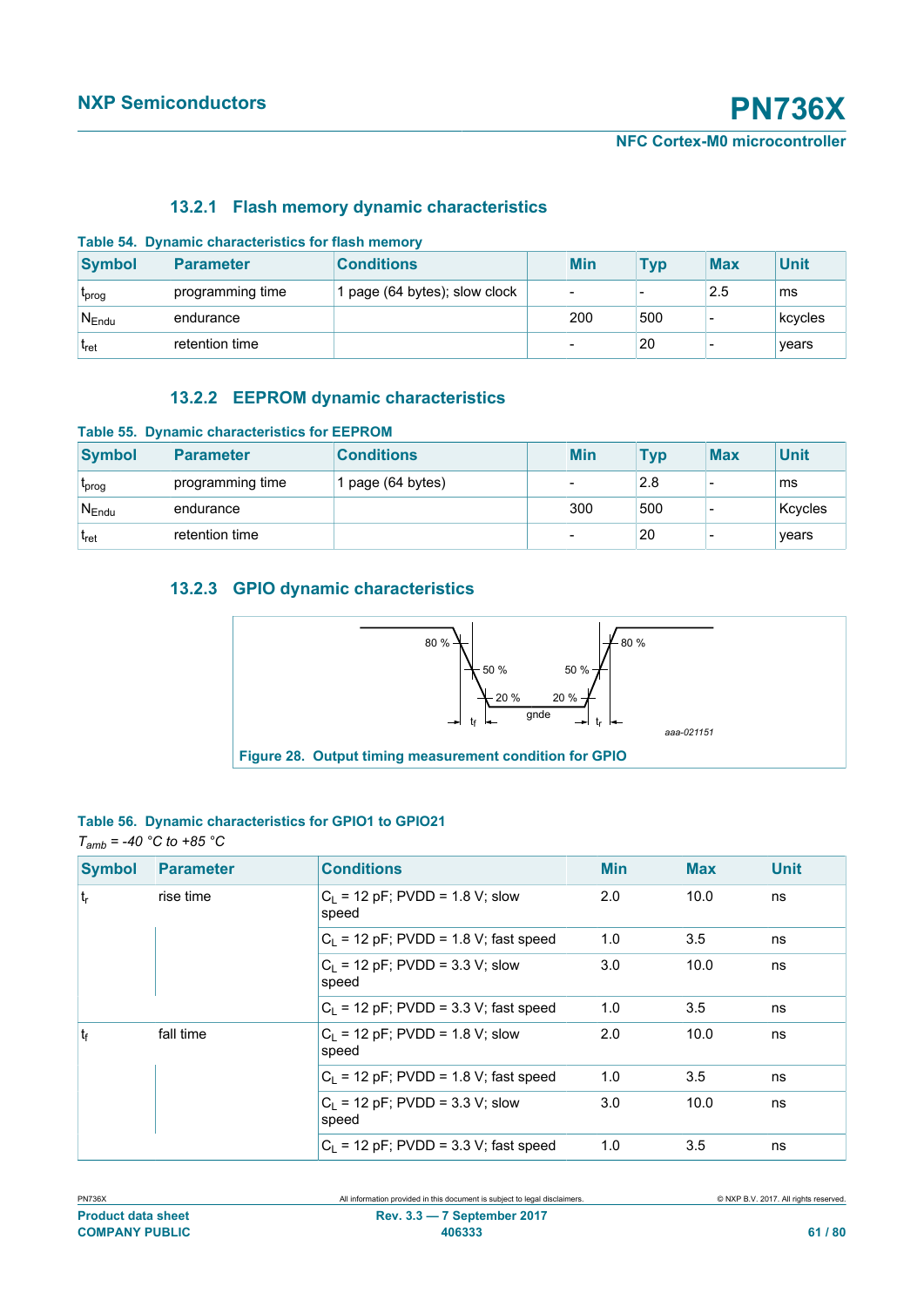# *aaa-021152* SDA **SCL** tHD;DAT  $t$ SU;STA  $t$ HD;STA  $t$ HIGH tSU;DAT t<sub>LOW</sub>  $t_{DA}$   $t_{DA}$ **Figure 29. I²C-bus pins clock timing**

# **13.2.4 Dynamic characteristics for I2C master**

# **Table 57. Timing specification for fast mode plus I2C**

*Tamb = -40 °C to +85 °C*

| <b>Symbol</b>               | <b>Parameter</b>                                   | <b>Conditions</b>              | <b>Min</b>                             | <b>Max</b> | <b>Unit</b> |
|-----------------------------|----------------------------------------------------|--------------------------------|----------------------------------------|------------|-------------|
| $f_{\rm SCL}$               | SCL clock frequency                                | fast mode plus; $C_h$ < 100 pF | $\mathbf{0}$                           | 1          | MHz         |
| $t_{\text{SU;STA}}$         | set-up time for a<br>(repeated) START<br>condition | fast mode plus; $C_h$ < 100 pF | 260                                    |            | ns          |
| t <sub>HD;STA</sub>         | hold time (repeated)<br><b>START</b> condition     | fast mode plus; $C_h$ < 100 pF | 260                                    |            | ns          |
| $\mathsf{t}_{\mathsf{LOW}}$ | low period of the SCL<br>clock                     | fast mode plus; $C_b$ < 100 pF | 500                                    |            | ns          |
| t <sub>HIGH</sub>           | high period of the SCL<br>clock                    | fast mode plus; $C_b$ < 100 pF | 260                                    |            | ns          |
| t <sub>SU;DAT</sub>         | data set-up time                                   | fast mode plus; $C_h$ < 100 pF | 50                                     |            | ns          |
| t <sub>HD;DAT</sub>         | data hold time                                     | fast mode plus; $C_h$ < 100 pF | 0                                      |            | ns          |
| $t_{r(SDA)}$                | SDA rise time                                      | fast mode plus; $C_b$ < 100 pF |                                        | 120        | ns          |
| $t_{f(SDA)}$                | SDA fall time                                      | fast mode plus; $C_b$ < 100 pF |                                        | 120        | ns          |
| V <sub>hys</sub>            | hysteresis of Schmitt<br>trigger inputs            | fast mode plus; $C_b$ < 100 pF | $0.1 \times$<br>V <sub>PVDD_M_IN</sub> |            | V           |

# **Table 58. Timing specification for fast mode I2C**

*Tamb = -40 °C to +85 °C*

| <b>Symbol</b>       | Parameter                                       | <b>Conditions</b>         | <b>Min</b> | <b>Max</b> | <b>Unit</b> |
|---------------------|-------------------------------------------------|---------------------------|------------|------------|-------------|
| $f_{\rm SCL}$       | <b>SCL clock frequency</b>                      | fast mode; $C_h$ < 400 pF |            | 400        | kHz         |
| ISU:STA             | set-up time for a (repeated) START<br>condition | fast mode; $C_h$ < 400 pF | 600        |            | ns          |
| t <sub>HD:STA</sub> | hold time (repeated) START<br>condition         | fast mode; $C_b$ < 400 pF | 600        |            | ns          |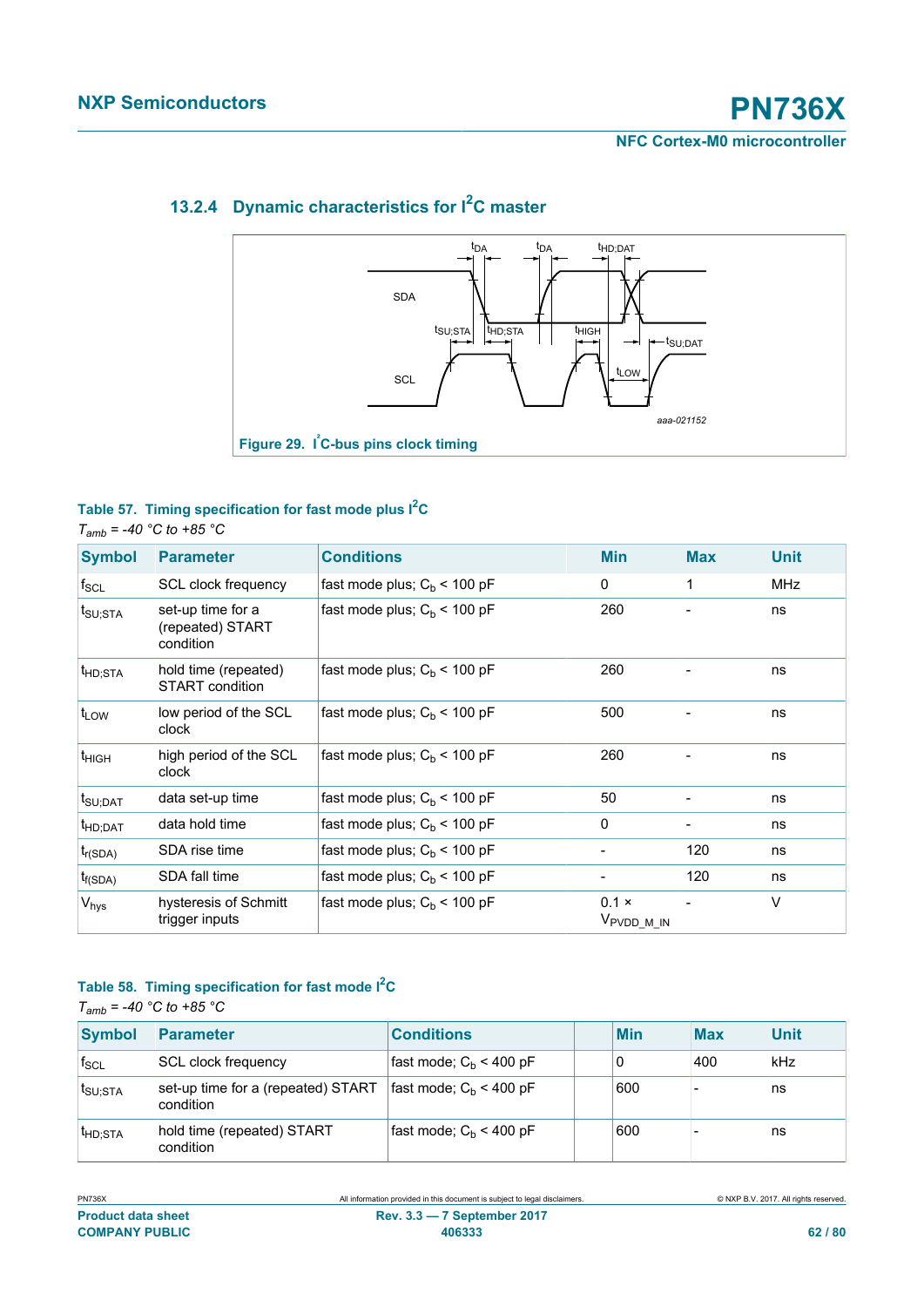### **NFC Cortex-M0 microcontroller**

| <b>Symbol</b>       | <b>Parameter</b>                     | <b>Conditions</b>              | <b>Min</b>                           | <b>Max</b> | <b>Unit</b> |
|---------------------|--------------------------------------|--------------------------------|--------------------------------------|------------|-------------|
| $t_{LOW}$           | low period of the SCL clock          | fast mode; $C_h$ < 400 pF      | 1.3                                  |            | μs          |
| t <sub>HIGH</sub>   | high period of the SCL clock         | fast mode; $C_b$ < 400 pF      | 600                                  |            | ns          |
| $t_{\text{SU;DAT}}$ | data set-up time                     | fast mode; $C_h$ < 400 pF      | 100                                  |            | l ns        |
| t <sub>HD;DAT</sub> | data hold time                       | fast mode; $C_h$ < 400 pF      | $\Omega$                             | 900        | ns          |
| $t_{r(SDA)}$        | SDA rise time                        | fast mode plus; $C_h$ < 100 pF | 30                                   | 250        | ns          |
| $t_{f(SDA)}$        | SDA fall time                        | fast mode plus; $C_h$ < 100 pF | 30                                   | 250        | l ns        |
| V <sub>hys</sub>    | hysteresis of Schmitt trigger inputs | fast mode; $C_b$ < 400 pF      | $0.1 \times$<br>V <sub>PVDD</sub> IN |            | V           |

# **13.2.5 Dynamic characteristics for SPI**



#### **Table 59. Dynamic characteristics and Timing specification for SPI master interface**

| <b>Symbol</b>                                             | Parameter              | <b>Conditions</b>      |  | <b>Min</b> | <b>Max</b>               | <b>Unit</b> |  |
|-----------------------------------------------------------|------------------------|------------------------|--|------------|--------------------------|-------------|--|
| $f_{SCK}$                                                 | <b>SCK frequency</b>   | controlled by the host |  | 0          | 6.78                     | <b>MHz</b>  |  |
| $t_{DS}$                                                  | data set-up time       |                        |  | 25         | $\overline{\phantom{a}}$ | ns          |  |
| $t_{DH}$                                                  | data hold time         |                        |  | 25         |                          | ns          |  |
| $t_{v(Q)}$                                                | data output valid time |                        |  |            | 25                       | ns          |  |
| $t_{h(Q)}$                                                | data output hold time  |                        |  |            | 25                       | ns          |  |
| Dynamic characteristics for SPI SCLK, SPIM NSS, SPIM MOSI |                        |                        |  |            |                          |             |  |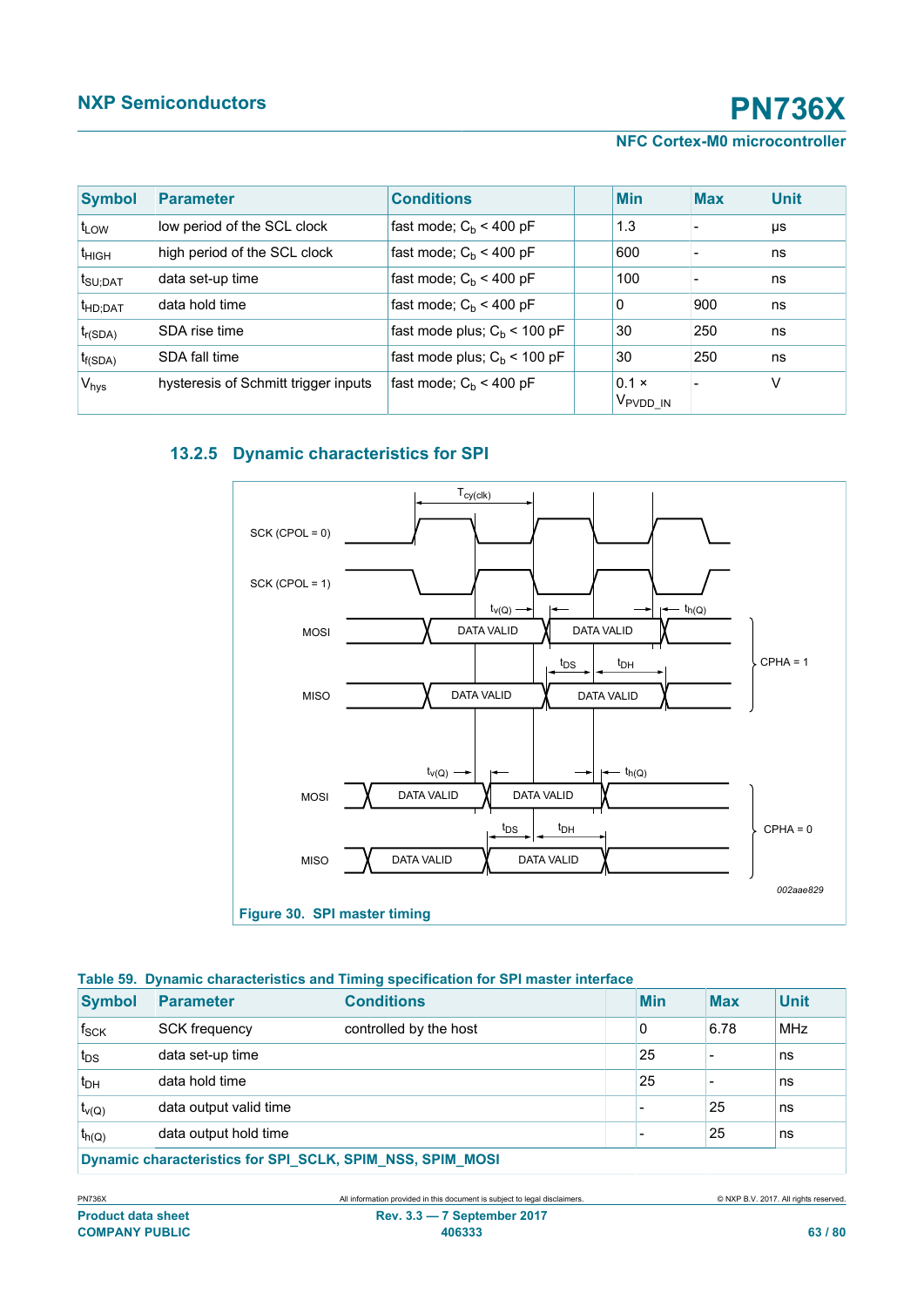### **NFC Cortex-M0 microcontroller**

| <b>Symbol</b>  | <b>Parameter</b> | <b>Conditions</b>                                                  | <b>Min</b> | <b>Max</b> | <b>Unit</b> |
|----------------|------------------|--------------------------------------------------------------------|------------|------------|-------------|
| t <sub>f</sub> | fall time        | $C_1$ = 12 pF; high speed; $V_{\text{PVDD}}$ <sub>IN</sub> = 3.3 V |            | 3.5        | ns          |
|                |                  | $C_L$ = 12 pF; slow speed; $V_{\text{PVDD IN}}$ = 3.3              | 3          | 10         | ns          |
| $t_{r}$        | rise time        | $C_L$ = 12 pF; high speed; $V_{\text{PVDD\_IN}}$ = 3.3 V           |            | 3.5        | ns          |
|                |                  | $C_L$ = 12 pF; slow speed; $V_{\text{PVDD IN}}$ = 3.3              | 3          | 10         | ns          |
| t <sub>f</sub> | fall time        | $C_L$ = 12 pF; high speed; $V_{\text{PVDD}IN}$ = 1.8 V             |            | 3.5        | ns          |
|                |                  | $C_L$ = 12 pF; slow speed; $V_{\text{PVDD IN}}$ = 1.8              | 2          | 10         | ns          |
| $t_{r}$        | rise time        | $C_L$ = 12 pF; high speed; $V_{\text{PVDD\_IN}}$ = 1.8 V           |            | 3.5        | ns          |
|                |                  | $C_L$ = 12 pF; slow speed; $V_{\text{PVDD IN}}$ = 1.8              | 2          | 10         | ns          |

# **13.2.6 Dynamic characteristics of host interface**



### **Table 60. Timing specification for I2C high speed**

#### *Tamb = -40 °C to +85 °C*

| <b>Symbol</b>       | <b>Parameter</b>                                | <b>Conditions</b>          | <b>Min</b> | <b>Max</b>               | <b>Unit</b> |
|---------------------|-------------------------------------------------|----------------------------|------------|--------------------------|-------------|
| $f_{\rm scl}$       | clock frequency                                 | high speed; $C_h$ < 100 pF | 0          | 3.4                      | <b>MHz</b>  |
| $t_{\text{SU;STA}}$ | set-up time for a (repeated)<br>START condition | high speed; $C_h$ < 100 pF | 160        | $\overline{\phantom{a}}$ | ns          |
| t <sub>HD;STA</sub> | hold time (repeated) START<br>condition         | high speed; $C_h$ < 100 pF | 160        |                          | ns          |
| $t_{LOW}$           | low period of the SCL clock                     | high speed; $C_h$ < 100 pF | 160        |                          | ns          |
| $t_{HIGH}$          | high period of the SCL clock                    | high speed; $C_h$ < 100 pF | 60         |                          | ns          |
| t <sub>SU;DAT</sub> | data set-up time                                | high speed; $C_h$ < 100 pF | 10         |                          | ns          |
| t <sub>HD;DAT</sub> | data hold time                                  | high speed; $C_b$ < 100 pF | 0          |                          | μs          |
| $t_{r(SDA)}$        | SDA rise time                                   | high speed; $C_h$ < 100 pF | 10         | 80                       | ns          |
| $t_{f(SDA)}$        | SDA fall time                                   | high speed; $C_h$ < 100 pF | 10         | 80                       | ns          |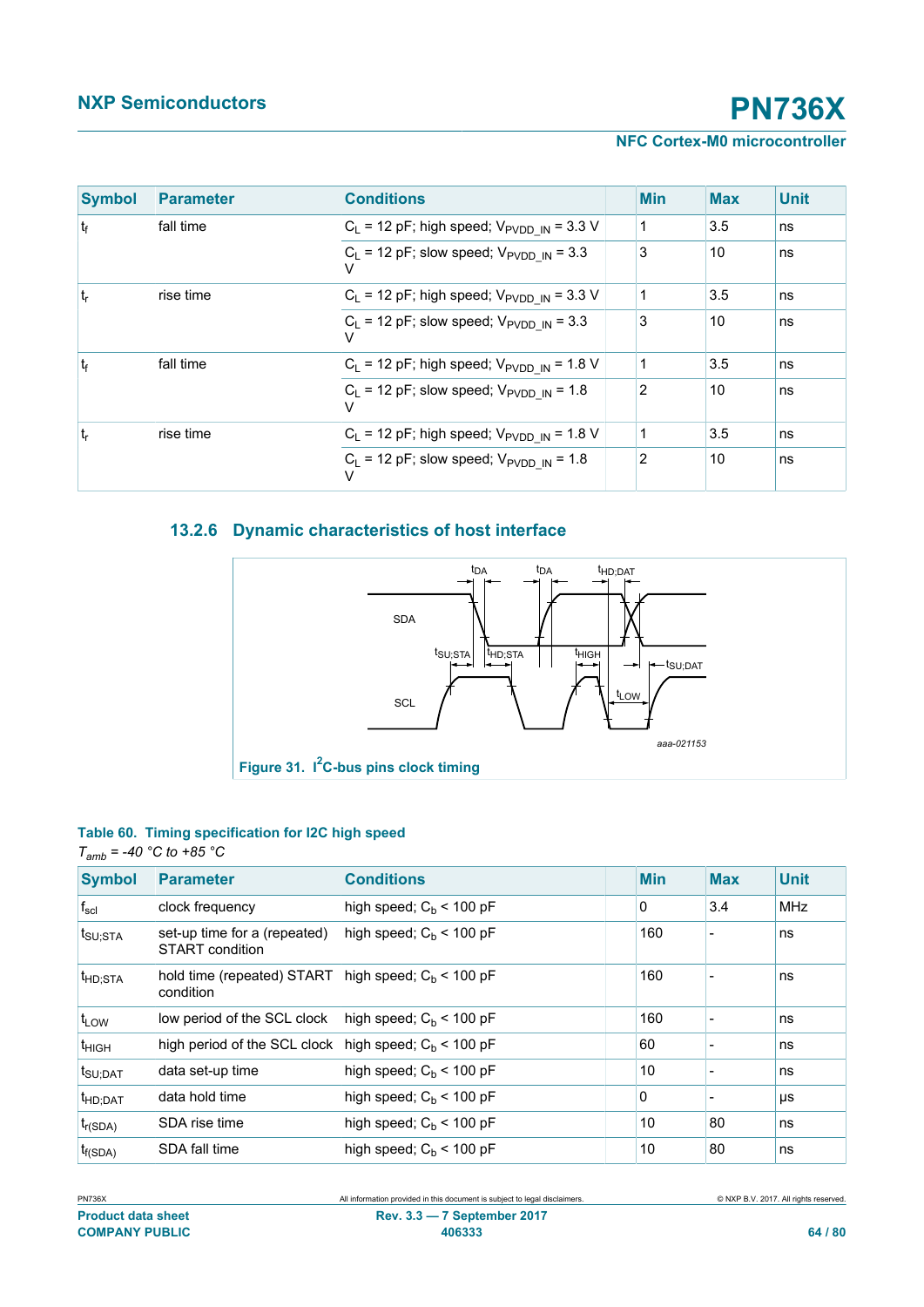### **NFC Cortex-M0 microcontroller**

| Symbol            | <b>Parameter</b>                        | <b>Conditions</b>          | <b>Min</b>                           | <b>Max</b> | Unit |
|-------------------|-----------------------------------------|----------------------------|--------------------------------------|------------|------|
| 'V <sub>hys</sub> | hysteresis of Schmitt trigger<br>inputs | high speed; $C_h$ < 100 pF | $0.1 \times$<br>V <sub>PVDD</sub> IN | -          |      |

# **Table 61. Dynamic characteristics for the I2C slave interface: ATX\_B used as I2C\_SDA, ATX\_A used as I2C\_SCL**

| <b>Symbol</b> | <b>Parameter</b> | <b>Conditions</b>                                              | Min | <b>Typ</b> | <b>Max</b> | <b>Unit</b> |
|---------------|------------------|----------------------------------------------------------------|-----|------------|------------|-------------|
| $ t_f $       | fall time        | $C_L$ = 100 pF, $R_{pull-up}$ = 2 K,<br>standard and fast mode | 30  |            | 250        | ns          |
|               |                  | $C_L$ = 100 pF, $R_{pull-up}$ = 1 K, high<br>speed             | 10  |            | 80         | ns          |
| ۱t،           | rise time        | $C_L = 100$ pF, $R_{pull-up} = 2$ K,<br>standard and fast mode | 30  |            | 250        | ns          |
|               |                  | $C_L$ = 100 pF, $R_{pull-up}$ = 1 K, high<br>speed             | 10  |            | 100        | ns          |



#### **Table 62. Dynamic characteristics for SPI slave interface**

| Symbol      | <b>Parameter</b>     | <b>Conditions</b>      | Min | <b>Max</b> | Unit |
|-------------|----------------------|------------------------|-----|------------|------|
| <b>ISCK</b> | <b>SCK frequency</b> | controlled by the host |     |            | MHz  |

| <b>PN736X</b>             | All information provided in this document is subject to legal disclaimers. | © NXP B.V. 2017. All rights reserved |
|---------------------------|----------------------------------------------------------------------------|--------------------------------------|
| <b>Product data sheet</b> | <b>Rev. 3.3 – 7 September 2017</b>                                         |                                      |
| <b>COMPANY PUBLIC</b>     | 406333                                                                     | 65/80                                |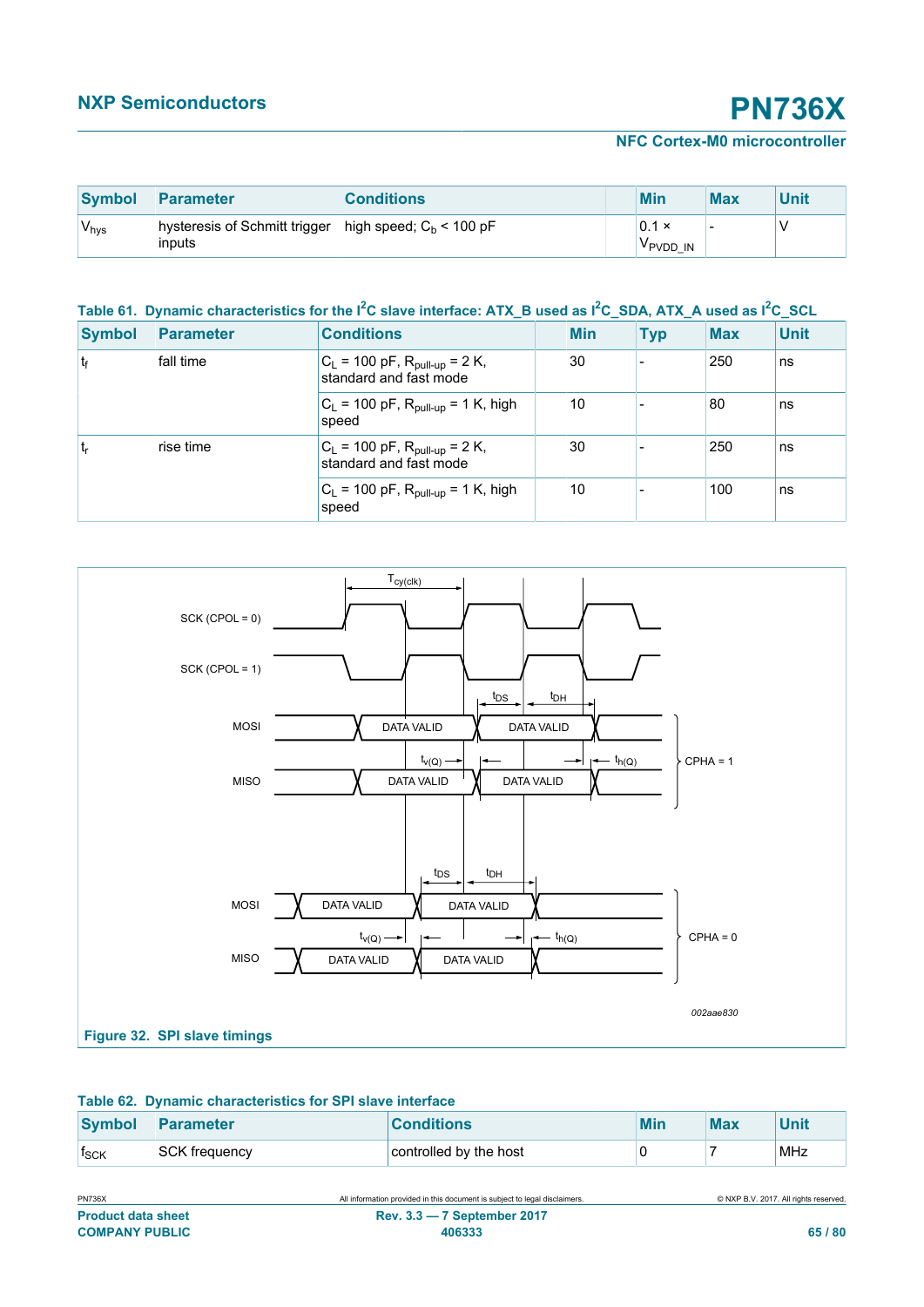# **NFC Cortex-M0 microcontroller**

<span id="page-65-0"></span>

| Symbol          | Parameter              | <b>Conditions</b> | <b>Min</b>               | <b>Max</b> | <b>Unit</b> |
|-----------------|------------------------|-------------------|--------------------------|------------|-------------|
| $t_{DS}$        | data set-up time       |                   | 25                       |            | ns          |
| t <sub>DH</sub> | data hold time         |                   | 25                       |            | ns          |
| $t_{v(Q)}$      | data output valid time |                   |                          | 25         | ns          |
| $t_{h(Q)}$      | data output hold time  |                   | $\overline{\phantom{0}}$ | 25         | ns          |

#### **Table 63. Dynamic characteristics for SPI slave interface: ATX\_C as SPI\_MISO**

| <b>Symbol</b> | <b>Parameter</b> | <b>Conditions</b>                                                  | <b>Min</b> | <b>Typ</b> | <b>Max</b> | <b>Unit</b> |
|---------------|------------------|--------------------------------------------------------------------|------------|------------|------------|-------------|
| $ t_f $       | fall time        | $C_1$ = 12 pF; high speed;<br>$V_{\text{PVDD IN}} = 3.3 \text{ V}$ | 1          |            | 3.5        | ns          |
|               |                  | $C_L$ = 12 pF; slow speed;<br>$V_{\text{PVDD IN}} = 3.3 \text{ V}$ | 3          |            | 10         | ns          |
| $t_{r}$       | rise time        | $C_1$ = 12 pF; high speed;<br>$V_{\text{PVDD IN}}$ = 3.3 V         | 1          |            | 3.5        | ns          |
|               |                  | $C_1$ = 12 pF; slow speed;<br>$V_{\text{PVDD IN}} = 3.3 \text{ V}$ | 3          |            | 10         | ns          |
| $ t_f $       | fall time        | $C_L$ = 12 pF; high speed;<br>$V_{\text{PVDD IN}}$ = 1.8 V         | 1          |            | 3.5        | ns          |
|               |                  | $C_1$ = 12 pF; slow speed;<br>$V_{\text{PVDD IN}}$ = 1.8 V         | 2          |            | 10         | ns          |
| $t_{r}$       | rise time        | $C_1$ = 12 pF; high speed;<br>$V_{\text{PVDD IN}}$ = 1.8 V         | 1          |            | 3.5        | ns          |
|               |                  | $C_1$ = 12 pF; slow speed;<br>$V_{\text{PVDD IN}}$ = 1.8 V         | 2          |            | 10         | ns          |

### **Table 64. Dynamic characteristics for HSUART ATX\_ as HSU\_TX, ATX\_ as HSU\_RTS**

| <b>Symbol</b>  | <b>Parameter</b> | Conditions <sup>[1]</sup>                                  | <b>Min</b>     | <b>Typ</b> | <b>Max</b> | <b>Unit</b> |
|----------------|------------------|------------------------------------------------------------|----------------|------------|------------|-------------|
| $ t_f $        | fall time        | high speed; $V_{\text{PVDD IN}} = 3.3 \text{ V}$           |                |            | 3.5        | ns          |
|                |                  | slow speed; $V_{\text{PVDD IN}} = 3.3 \text{ V}$           | 3              |            | 10         | ns          |
| $ t_r $        | rise time        | high speed; $V_{\text{PVDD IN}} = 3.3 \text{ V}$           |                |            | 3.5        | ns          |
|                |                  | slow speed; $V_{\text{PVDD IN}} = 3.3 \text{ V}$           | 3              |            | 10         | ns          |
| t <sub>f</sub> | fall time        | high speed; $V_{\text{PVDD IN}} = 1.8 \text{ V}$           |                |            | 3.5        | ns          |
|                |                  | slow speed; $V_{\text{PVDD} \_ \text{IN}} = 1.8 \text{ V}$ | $\overline{2}$ |            | 10         | ns          |
| $ t_r$         | rise time        | high speed; $V_{\text{PVDD IN}} = 1.8 \text{ V}$           |                |            | 3.5        | ns          |
|                |                  | slow speed; $V_{\text{PVDD IN}} = 1.8 \text{ V}$           | 2              |            | 10         | ns          |

[1]  $C_L = 12$  pF maximum.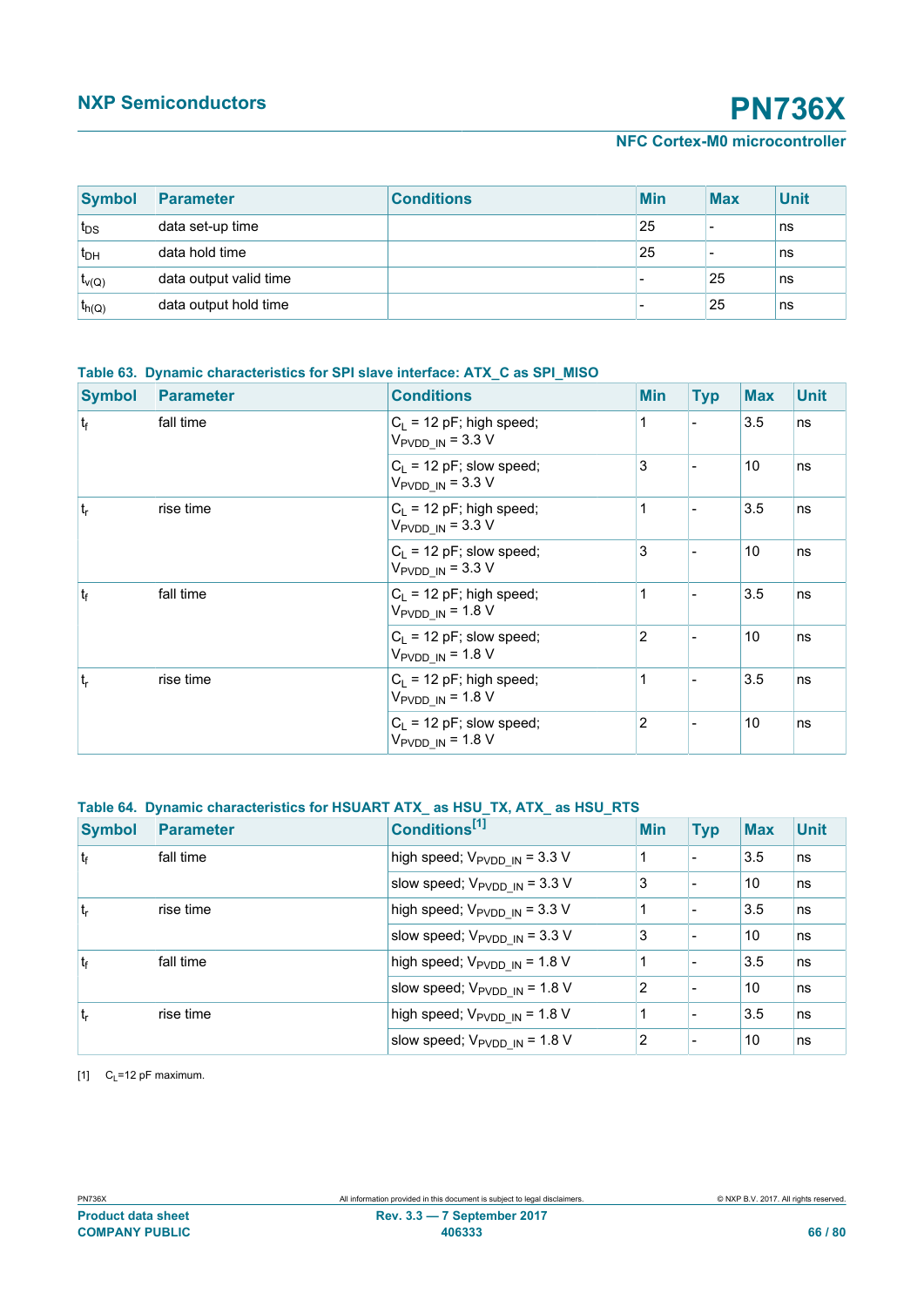#### <span id="page-66-1"></span>**Table 65. Dynamic characteristics for USB interface**

<span id="page-66-2"></span>*CL = 50 pF; Rpu = 1.5 kΩ on D+ to VBUS*

| <b>Symbol</b>          | <b>Parameter</b>                                               | <b>Conditions</b>                    | <b>Min</b> | <b>Typ</b> | <b>Max</b> | <b>Unit</b>   |
|------------------------|----------------------------------------------------------------|--------------------------------------|------------|------------|------------|---------------|
| $ t_r $                | rise time                                                      | 10 % to 90 %                         | 4          |            | 20         | ns            |
| $ t_f $                | fall time                                                      | 10 % to 90 %                         | 4          |            | 20         | ns            |
| $ t_{\sf FRFM} $       | differential rise and fall time<br>matching                    | $t_r / t_f$                          |            |            | 109        | $\frac{0}{0}$ |
| <b>V<sub>CRS</sub></b> | output signal crossover voltage                                |                                      | 1.3        |            | 2          | V             |
| <b>IFEOPT</b>          | source SE0 interval of EOP                                     | T = 25 °C; see Figure 33             | 160        |            | 175        | ns            |
| <b>IFDEOP</b>          | source jitter for differential transition<br>to SE0 transition | $T = 25$ °C; see Figure 33           | $-2$       |            | $+5$       | ns            |
| $t_{JR1}$              | receiver jitter to next transition                             | $T = 25 °C$                          | $-18.5$    |            | $+18.5$    | ns            |
| $t_{JR2}$              | receiver jitter for paired transitions                         | 10 % to 90 %; T = 25 °C              | -9         |            | +9         | ns            |
| <b>IFEOPR</b>          | receiver SE0 interval of EOP                                   | must accept as EOP; see Figure<br>33 | 82         |            |            | ns            |



#### <span id="page-66-0"></span>**13.2.7 Clock dynamic characteristics**

#### **Table 66. Dynamic characteristics for internal oscillators**

*Tamb = -40 °C to +85 °C*

| <b>Symbol</b>             | Parameter <sup>[1]</sup>      | <b>Conditions</b>       |  | Min | Type <sup>[2]</sup> | <b>Max</b> | <b>Unit</b> |
|---------------------------|-------------------------------|-------------------------|--|-----|---------------------|------------|-------------|
| low frequency oscillator  |                               |                         |  |     |                     |            |             |
| I <sub>osc(int)</sub>     | internal oscillator frequency | $V_{DDP(VBUS)} = 3.3 V$ |  | 300 | 365                 | 400        | kHz         |
| high frequency oscillator |                               |                         |  |     |                     |            |             |
| T <sub>osc(int)</sub>     | internal oscillator frequency | $V_{DDP(VBUS)} = 3.3 V$ |  | 18  | 20                  | 22         | MHz         |

[1] Parameters are valid over operating temperature range unless otherwise specified.<br>[2] Typical ratings are not guaranteed. The values listed are at room temperature (25 °

Typical ratings are not guaranteed. The values listed are at room temperature (25  $^{\circ}$ C) with nominal supply voltages.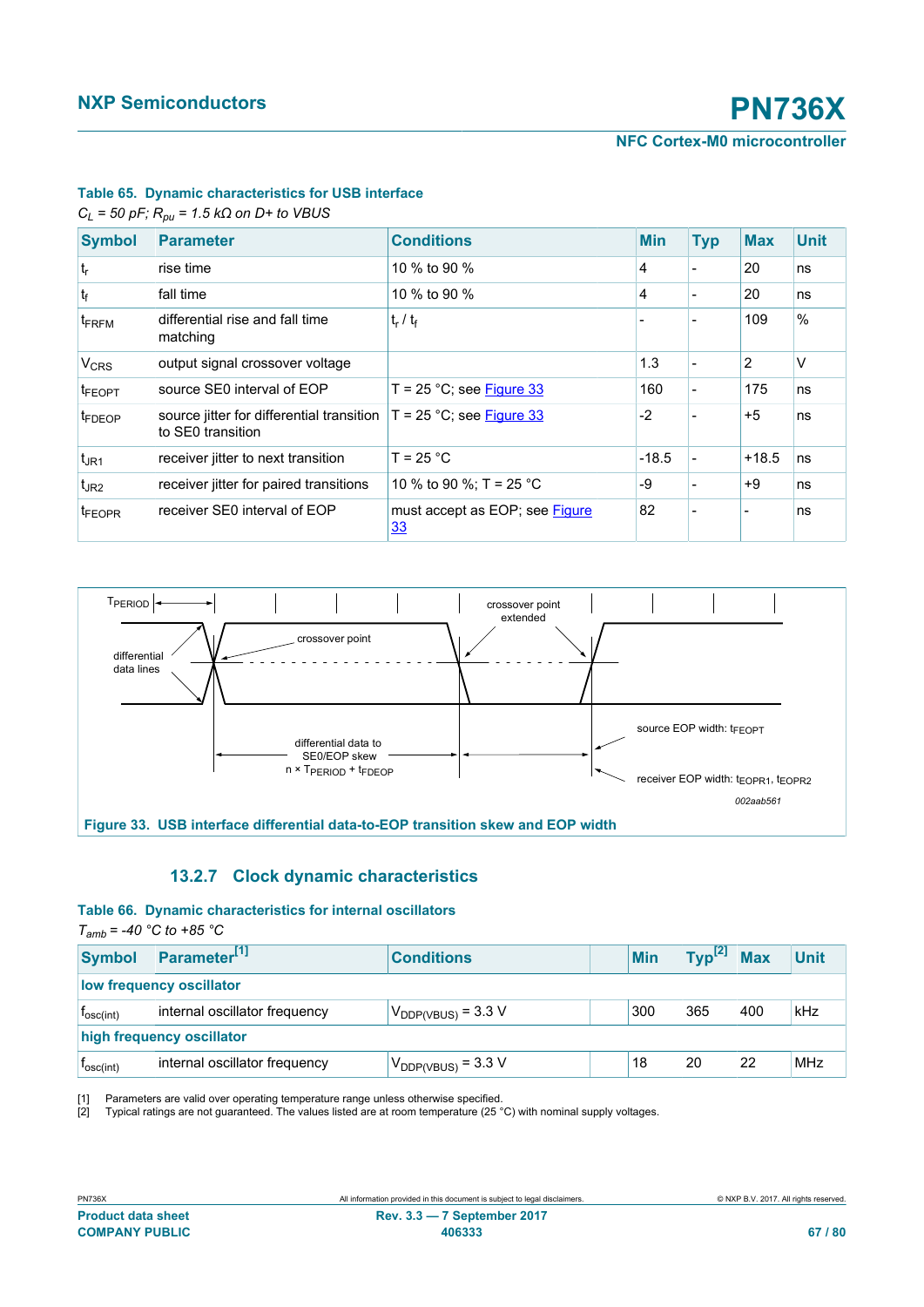#### <span id="page-67-0"></span>**Table 67. Dynamic characteristics for PLL**

<span id="page-67-1"></span>*Tamb = -40 °C to +85°C*

| <b>Symbol</b> | Parameter <sup>[1]</sup> | <b>Conditions</b>                                                                   | <b>Min</b> | $\mathbf{Typ}^{[2]}$ Max |    | <b>Unit</b> |
|---------------|--------------------------|-------------------------------------------------------------------------------------|------------|--------------------------|----|-------------|
| ιΔf           | Ifrequency deviation     | deviation added to<br>CLK XTAL1 frequency on RF<br>frequency generated using<br>PLL | -50        | -                        | 50 | ppm         |

[1] Parameters are valid over operating temperature range unless otherwise specified.

[2] Typical ratings are not guaranteed. The values listed are at room temperature (25 °C) with nominal supply voltages.

### **13.2.8 Dynamic characteristics for power supply**

| Table 68. Dynamic characteristics for power supply                                        |                               |                    |  |  |      |  |     |
|-------------------------------------------------------------------------------------------|-------------------------------|--------------------|--|--|------|--|-----|
| <b>Min</b><br><b>Symbol</b><br><b>Max</b><br><b>Conditions</b><br>Parameter<br><b>Tvp</b> |                               | <b>Unit</b>        |  |  |      |  |     |
|                                                                                           | DC-to-DC internal oscillator  |                    |  |  |      |  |     |
| T <sub>osc(int)</sub>                                                                     | internal oscillator frequency | DC-to-DC converter |  |  | 3.39 |  | MHz |

# **13.2.9 Dynamic characteristics for boot and reset**

#### **Table 69. Dynamic characteristics for boot and reset**

| <b>Symbol</b>   | <b>Parameter</b>           | <b>Conditions</b>                                      | <b>Min</b> | <b>Typ</b> | <b>Max</b> | <b>Unit</b> |
|-----------------|----------------------------|--------------------------------------------------------|------------|------------|------------|-------------|
| $t_{wL(RST_N)}$ | RST N Low pulse width time |                                                        | 10         | -          |            | μs          |
| $t_{boot}$      | boot time                  | external PVDD supply; supply<br>is stable at reset     |            | -          | 320        | μs          |
|                 |                            | internal PVDD_LDO supply;<br>supply is stable at reset |            |            | 2.2        | ms          |

#### **13.2.10 Dynamics characteristics for power mode**

#### **Table 70. Power modes - wake-up timings**

| <b>Symbol</b> | Parameter    | <b>Conditions</b> |     | Min | <b>Typ</b>               | <b>Max</b> | <b>Unit</b> |
|---------------|--------------|-------------------|-----|-----|--------------------------|------------|-------------|
| <b>L</b> wake | wake-up time | standby mode      | [1] |     | -                        | 500        | <b>US</b>   |
|               |              | suspend mode      | [1] |     | $\overline{\phantom{0}}$ | 150        | μs          |

[1] Wake-up timings are measured from the wake-up event to the point in which the user application code reads the first instruction.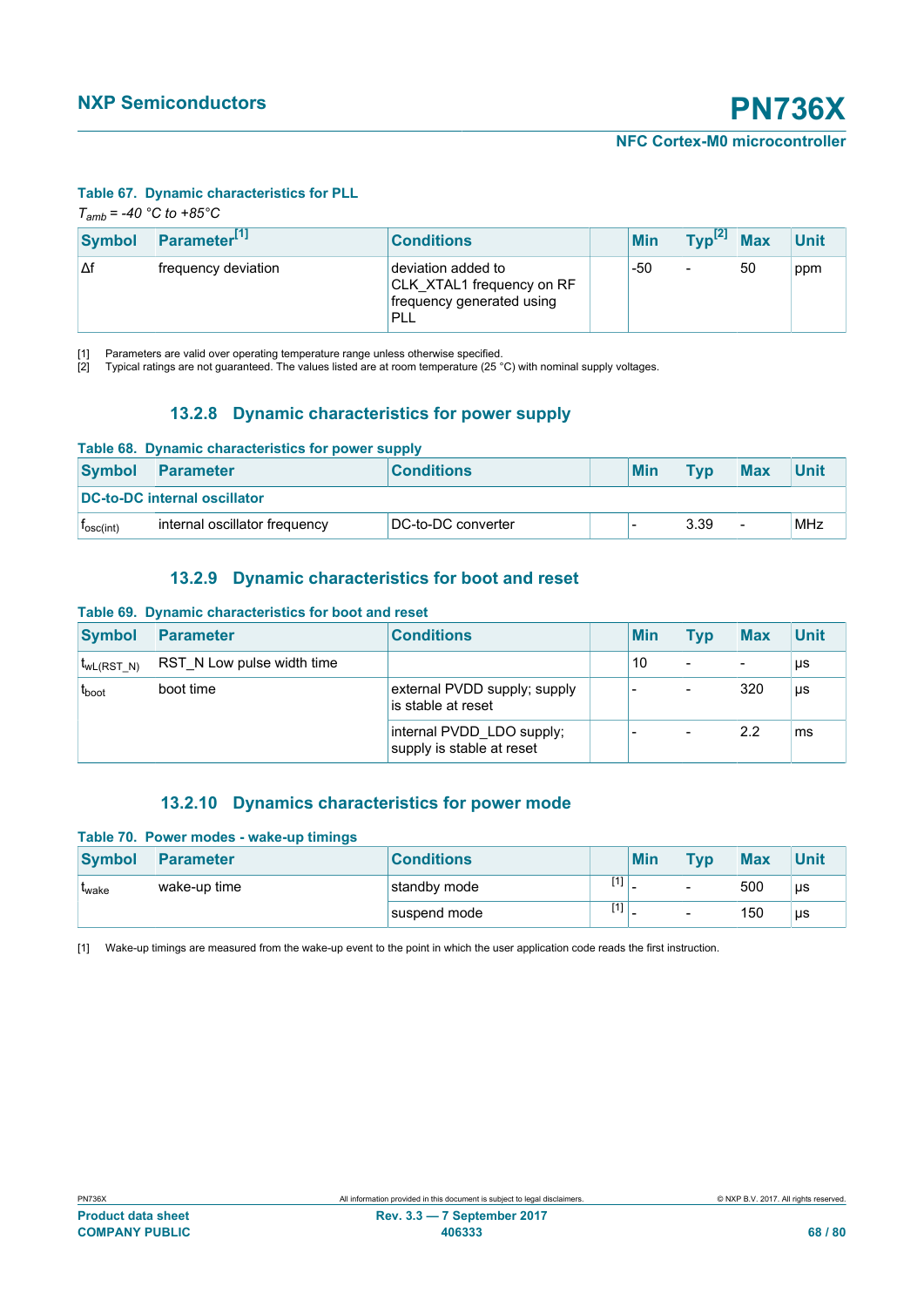# **14 Marking**

|                    | <b>Table 71. Marking codes</b>                                                                                                                                                                                                                                                                                                                                                                                 |  |  |  |  |  |
|--------------------|----------------------------------------------------------------------------------------------------------------------------------------------------------------------------------------------------------------------------------------------------------------------------------------------------------------------------------------------------------------------------------------------------------------|--|--|--|--|--|
| <b>Type number</b> | <b>Marking code</b>                                                                                                                                                                                                                                                                                                                                                                                            |  |  |  |  |  |
| <b>PN736X</b>      |                                                                                                                                                                                                                                                                                                                                                                                                                |  |  |  |  |  |
| I ine A            | PN7362AU-00                                                                                                                                                                                                                                                                                                                                                                                                    |  |  |  |  |  |
| Line B             | Diffusion Batch ID, Assembly Sequence ID                                                                                                                                                                                                                                                                                                                                                                       |  |  |  |  |  |
| Line C             | Characters: Diffusion and assembly location, date code, product version<br>(indicated by mask version), product life cycle status. This line includes the<br>following elements at 8 positions:<br>1. Diffusion center code: Z<br>2. Assembly center code: S<br>3. RHF-2006 indicator: D "Dark Green"<br>4. Year code (Y) 1<br>5. Year code (Y) 2<br>6. Week code (W) 1<br>7. Week code (W) 2<br>8. HW version |  |  |  |  |  |
| Line D             | Empty                                                                                                                                                                                                                                                                                                                                                                                                          |  |  |  |  |  |
| Line E             | Empty                                                                                                                                                                                                                                                                                                                                                                                                          |  |  |  |  |  |

# **14.1 Package marking drawing**

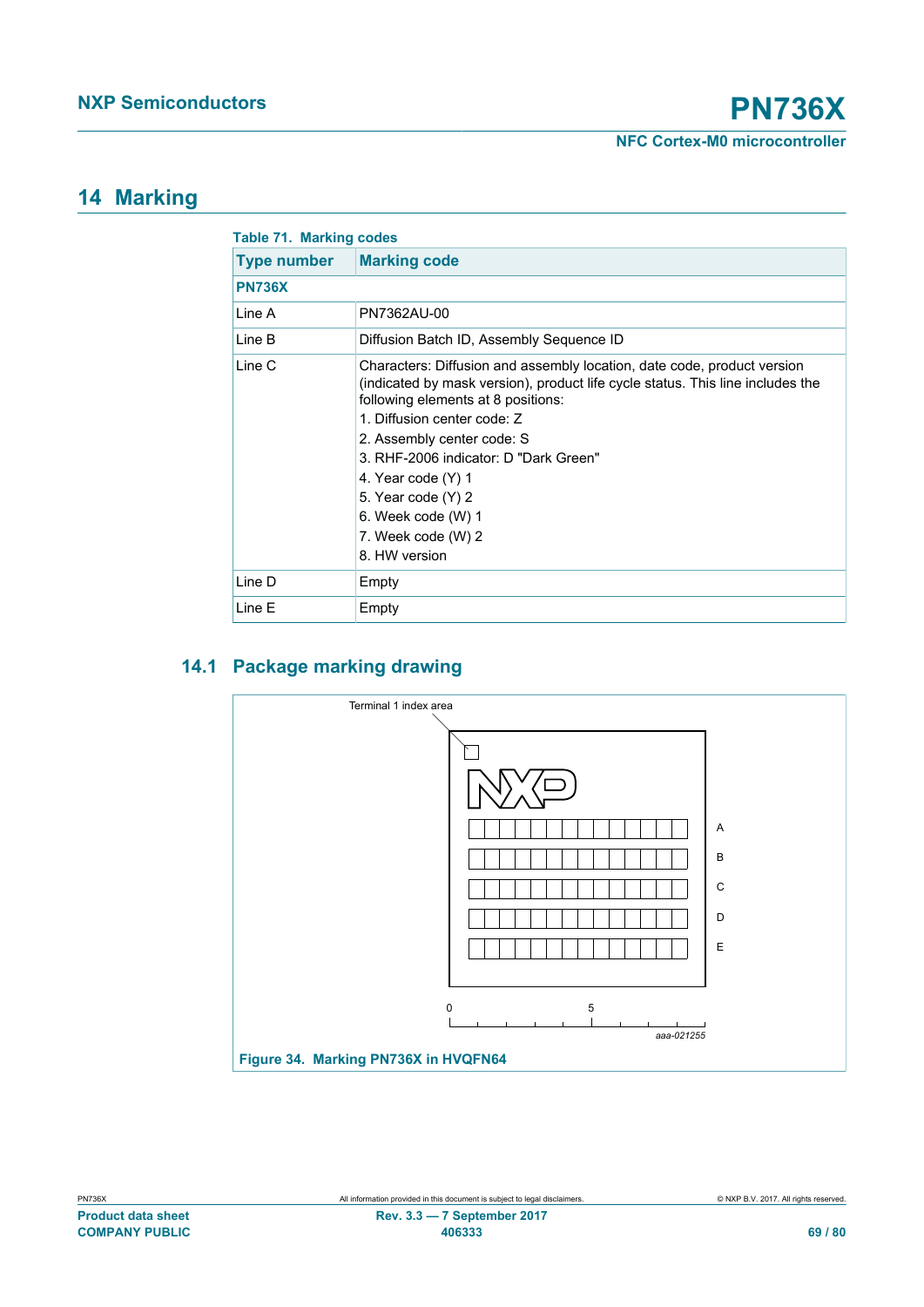# **15 Package outline**



**Figure 35. Package outline HVQFN64**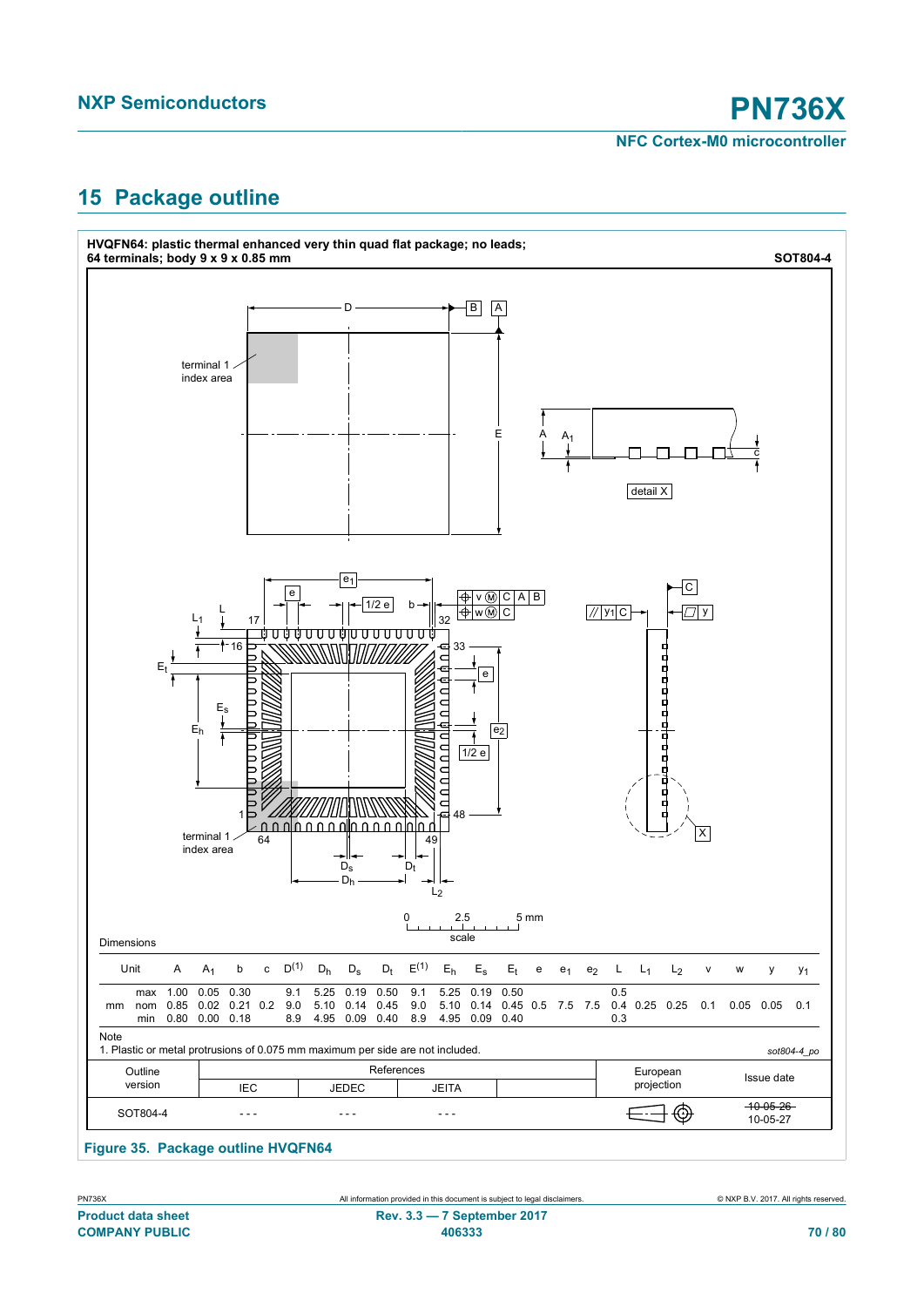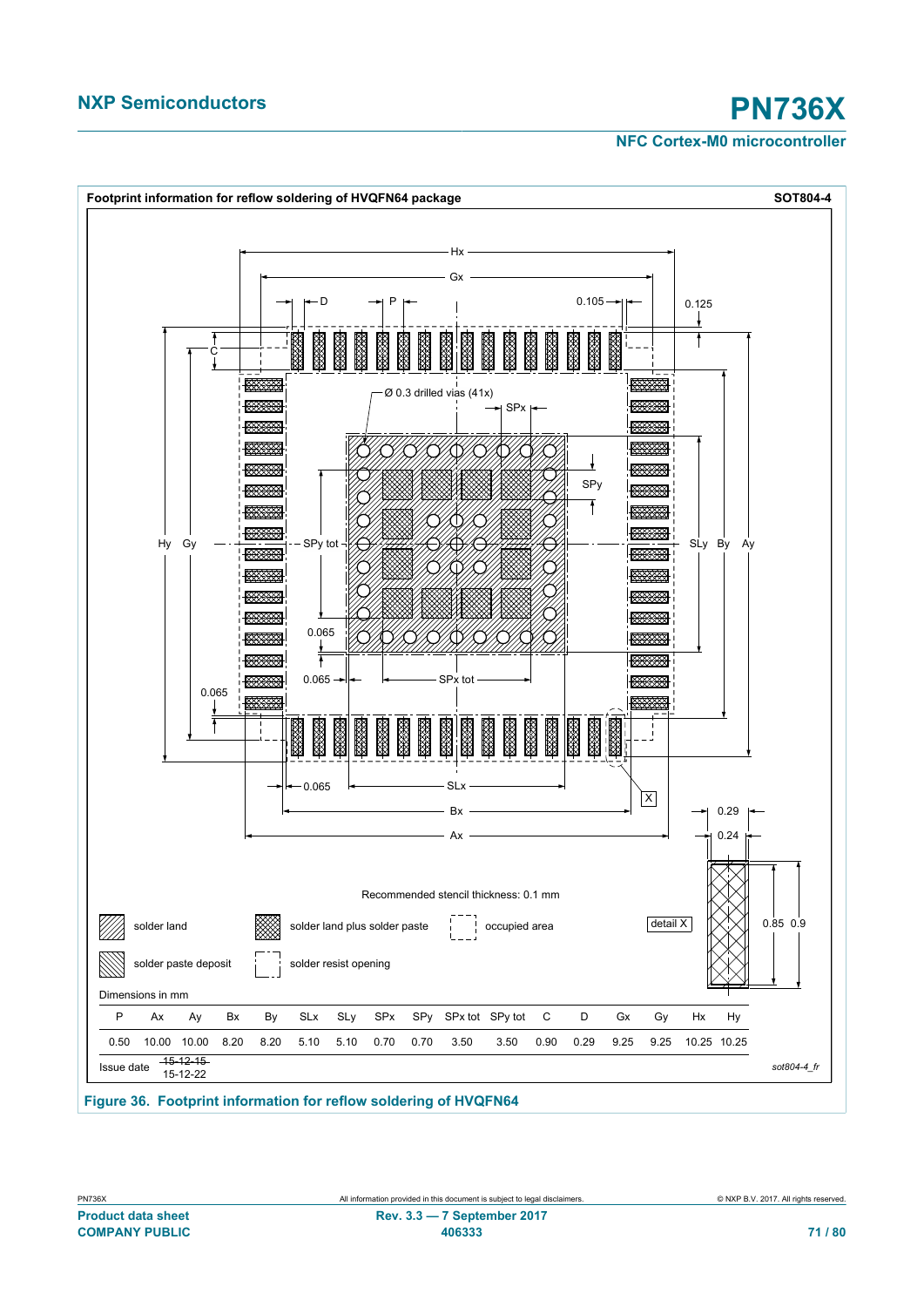# **16 Packing information**

Moisture Sensitivity Level (MSL) evaluation has been performed according to JEDEC J-STD-020C. MSL for this package is level 3 which means 260 °C Pb-free convection reflow maximum temperature peak.

Dry packing is required with following floor conditions: 168 hours out of bag floor life at maximum ambient temperature 30 °C/60 % RH.

For information on packing, refer to the PIP relating to this product at http:// www.nxp.com.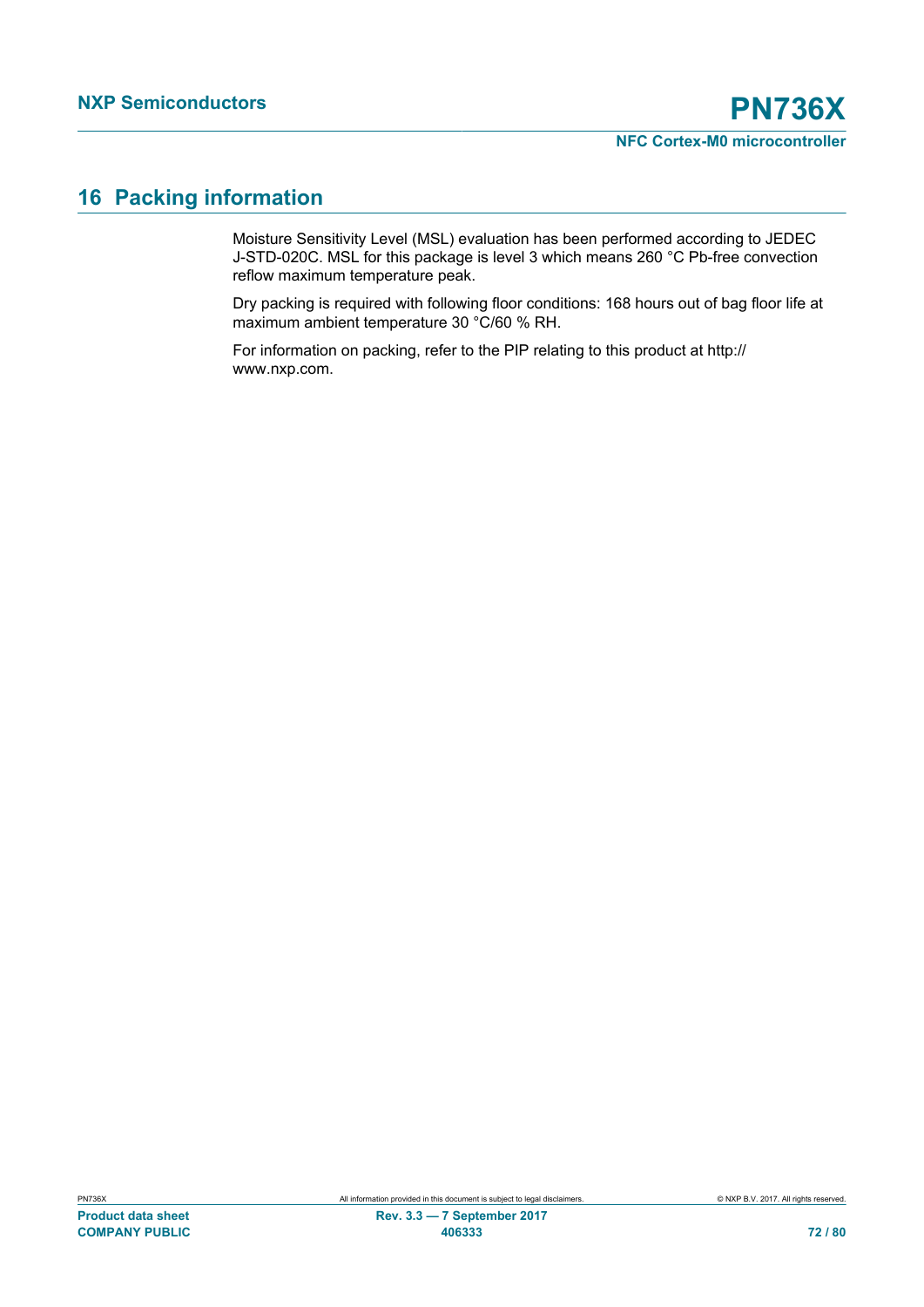**NFC Cortex-M0 microcontroller**

# <span id="page-72-1"></span>**17 Abbreviations**

<span id="page-72-0"></span>

| <b>Table 72. Abbreviations</b> |                                                     |  |  |
|--------------------------------|-----------------------------------------------------|--|--|
| <b>Acronym</b>                 | <b>Description</b>                                  |  |  |
| <b>ADC</b>                     | Analog to Digital Convertor                         |  |  |
| <b>ALM</b>                     | <b>Active Load Modulation</b>                       |  |  |
| <b>ASK</b>                     | Amplitude Shift Keying                              |  |  |
| <b>BPSK</b>                    | <b>Binary Phase Shift Keying</b>                    |  |  |
| <b>CLIF</b>                    | Contactless Interface                               |  |  |
| <b>CRC</b>                     | <b>Cyclic Redundancy Check</b>                      |  |  |
| <b>DPC</b>                     | <b>Dynamic Power Control</b>                        |  |  |
| <b>EEPROM</b>                  | Electrically Erasable Programmable Read-Only Memory |  |  |
| <b>GPIO</b>                    | General-Purpose Input Output                        |  |  |
| $I^2C$                         | Inter-Interchanged Circuit                          |  |  |
| IC                             | <b>Integrated Circuit</b>                           |  |  |
| <b>IAP</b>                     | In-Application Programming                          |  |  |
| <b>ISP</b>                     | In-System Programming                               |  |  |
| <b>LDO</b>                     | Low DropOut                                         |  |  |
| <b>LPCD</b>                    | Low-Power Card Detection                            |  |  |
| <b>NFC</b>                     | <b>Near Field Communication</b>                     |  |  |
| <b>NRZ</b>                     | Non-Return to Zero                                  |  |  |
| <b>NVIC</b>                    | Nested Vectored Interrupt Controller                |  |  |
| P <sub>2</sub> P               | Peer-to-Peer                                        |  |  |
| PLL                            | Phase-Locked Loop                                   |  |  |
| <b>PLM</b>                     | Passive Load Modulation                             |  |  |
| <b>SPI</b>                     | Serial Peripheral Interface                         |  |  |
| SWD                            | Serial Wire Debug                                   |  |  |
| <b>UART</b>                    | Universal Asynchronous Receiver Transmitter         |  |  |
| <b>USB</b>                     | <b>Universal Serial Bus</b>                         |  |  |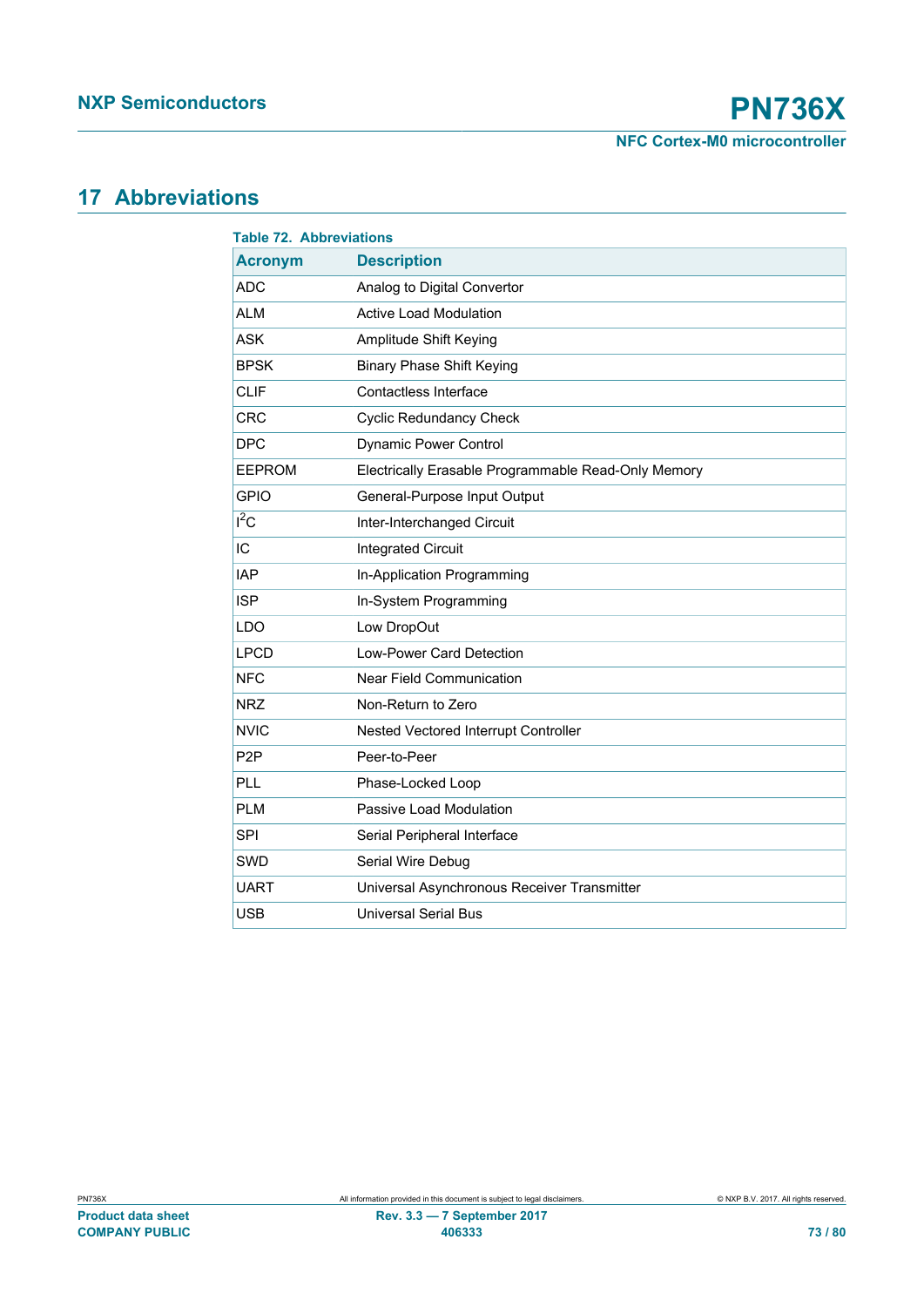# <span id="page-73-1"></span>**18 Revision history**

<span id="page-73-0"></span>

| <b>Table 73. Revision history</b> |                                                                                                                                                                                                                                                                                                                                               |                                                    |                      |                   |
|-----------------------------------|-----------------------------------------------------------------------------------------------------------------------------------------------------------------------------------------------------------------------------------------------------------------------------------------------------------------------------------------------|----------------------------------------------------|----------------------|-------------------|
| <b>Document ID</b>                | Release date                                                                                                                                                                                                                                                                                                                                  | Data sheet status                                  | <b>Change notice</b> | <b>Supersedes</b> |
| PN736X v. 3.3                     | 20170907                                                                                                                                                                                                                                                                                                                                      | Product data sheet                                 |                      | PN736X v.3.2      |
| Modifications:                    | • Removed chapter 8.9 "I/O auxiliary - ISO/IEC 7816 UART" which is not available on the<br>product.<br>• Updated Pin description, removed pin fuinctionality INT AUX, CLK AUX and IO AUX<br>• Updated Section 9.4 "Unconnected I/O's", removed description of AUX interface INT AUX,<br>IO AUX, CLK AUX which is not available on the product |                                                    |                      |                   |
| PN736X v. 3.2                     | 20161213                                                                                                                                                                                                                                                                                                                                      | Product data sheet                                 |                      | PN746X 736X v.3.1 |
| Modifications:                    | <b>Editorial changes</b><br>$\bullet$                                                                                                                                                                                                                                                                                                         | • Product name title and Descriptive title updated |                      |                   |
| PN746X 736X v.3.1                 | 20160405                                                                                                                                                                                                                                                                                                                                      | Product data sheet                                 |                      | PN746X 736X v.3.0 |
| Modifications:                    | Descriptive title updated<br>$\bullet$<br>• Section 1 "General description": updated                                                                                                                                                                                                                                                          |                                                    |                      |                   |
| PN746X 736X v.3.0                 | 20160330                                                                                                                                                                                                                                                                                                                                      | Product data sheet                                 |                      |                   |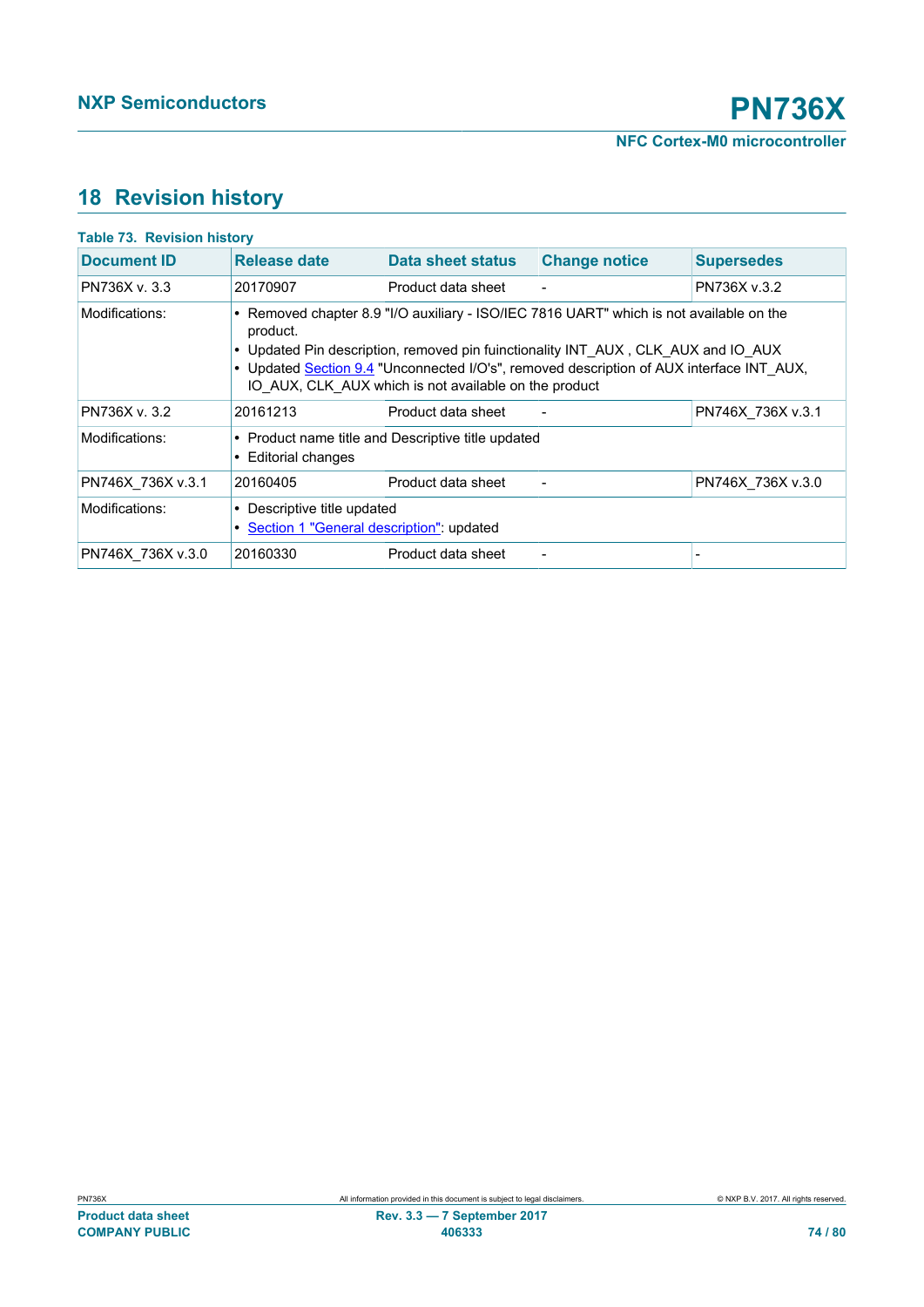# <span id="page-74-0"></span>**19 Legal information**

### **19.1 Data sheet status**

| Document status <sup>[1][2]</sup> | Product status <sup>[3]</sup> | <b>Definition</b>                                                                        |
|-----------------------------------|-------------------------------|------------------------------------------------------------------------------------------|
| Objective [short] data sheet      | Development                   | This document contains data from the objective specification for product<br>development. |
| Preliminary [short] data sheet    | Qualification                 | This document contains data from the preliminary specification.                          |
| Product [short] data sheet        | Production                    | This document contains the product specification.                                        |

[1] Please consult the most recently issued document before initiating or completing a design.

[2] The term 'short data sheet' is explained in section "Definitions".<br>[3] The product status of device(s) described in this document may [3] The product status of device(s) described in this document may have changed since this document was published and may differ in case of multiple devices. The latest product status information is available on the Internet at URL http://www.nxp.com.

### **19.2 Definitions**

**Draft** — The document is a draft version only. The content is still under internal review and subject to formal approval, which may result in modifications or additions. NXP Semiconductors does not give any representations or warranties as to the accuracy or completeness of information included herein and shall have no liability for the consequences of use of such information.

**Short data sheet** — A short data sheet is an extract from a full data sheet with the same product type number(s) and title. A short data sheet is intended for quick reference only and should not be relied upon to contain detailed and full information. For detailed and full information see the relevant full data sheet, which is available on request via the local NXP Semiconductors sales office. In case of any inconsistency or conflict with the short data sheet, the full data sheet shall prevail.

**Product specification** — The information and data provided in a Product data sheet shall define the specification of the product as agreed between NXP Semiconductors and its customer, unless NXP Semiconductors and customer have explicitly agreed otherwise in writing. In no event however, shall an agreement be valid in which the NXP Semiconductors product is deemed to offer functions and qualities beyond those described in the Product data sheet.

### **19.3 Disclaimers**

**Limited warranty and liability** — Information in this document is believed to be accurate and reliable. However, NXP Semiconductors does not give any representations or warranties, expressed or implied, as to the accuracy or completeness of such information and shall have no liability for the consequences of use of such information. NXP Semiconductors takes no responsibility for the content in this document if provided by an information source outside of NXP Semiconductors. In no event shall NXP Semiconductors be liable for any indirect, incidental, punitive, special or consequential damages (including - without limitation - lost profits, lost savings, business interruption, costs related to the removal or replacement of any products or rework charges) whether or not such damages are based on tort (including negligence), warranty, breach of contract or any other legal theory. Notwithstanding any damages that customer might incur for any reason whatsoever, NXP Semiconductors' aggregate and cumulative liability towards customer for the products described herein shall be limited in accordance with the Terms and conditions of commercial sale of NXP **Semiconductors** 

**Right to make changes** — NXP Semiconductors reserves the right to make changes to information published in this document, including without limitation specifications and product descriptions, at any time and without notice. This document supersedes and replaces all information supplied prior to the publication hereof.

**Suitability for use** - NXP Semiconductors products are not designed, authorized or warranted to be suitable for use in life support, life-critical or safety-critical systems or equipment, nor in applications where failure or malfunction of an NXP Semiconductors product can reasonably be expected to result in personal injury, death or severe property or environmental damage. NXP Semiconductors and its suppliers accept no liability for inclusion and/or use of NXP Semiconductors products in such equipment or applications and therefore such inclusion and/or use is at the customer's own risk.

**Applications** — Applications that are described herein for any of these products are for illustrative purposes only. NXP Semiconductors makes no representation or warranty that such applications will be suitable for the specified use without further testing or modification. Customers are responsible for the design and operation of their applications and products using NXP Semiconductors products, and NXP Semiconductors accepts no liability for any assistance with applications or customer product design. It is customer's sole responsibility to determine whether the NXP Semiconductors product is suitable and fit for the customer's applications and products planned, as well as for the planned application and use of customer's third party customer(s). Customers should provide appropriate design and operating safeguards to minimize the risks associated with their applications and products. NXP Semiconductors does not accept any liability related to any default, damage, costs or problem which is based on any weakness or default in the customer's applications or products, or the application or use by customer's third party customer(s). Customer is responsible for doing all necessary testing for the customer's applications and products using NXP Semiconductors products in order to avoid a default of the applications and the products or of the application or use by customer's third party customer(s). NXP does not accept any liability in this respect.

**Limiting values** — Stress above one or more limiting values (as defined in the Absolute Maximum Ratings System of IEC 60134) will cause permanent damage to the device. Limiting values are stress ratings only and (proper) operation of the device at these or any other conditions above those given in the Recommended operating conditions section (if present) or the Characteristics sections of this document is not warranted. Constant or repeated exposure to limiting values will permanently and irreversibly affect the quality and reliability of the device.

**Terms and conditions of commercial sale** — NXP Semiconductors products are sold subject to the general terms and conditions of commercial sale, as published at http://www.nxp.com/profile/terms, unless otherwise agreed in a valid written individual agreement. In case an individual agreement is concluded only the terms and conditions of the respective agreement shall apply. NXP Semiconductors hereby expressly objects to applying the customer's general terms and conditions with regard to the purchase of NXP Semiconductors products by customer.

**No offer to sell or license** — Nothing in this document may be interpreted or construed as an offer to sell products that is open for acceptance or the grant, conveyance or implication of any license under any copyrights, patents or other industrial or intellectual property rights.

PN736X All information provided in this document is subject to legal disclaimers. © NXP B.V. 2017. All rights reserved. **Product data sheet Rev. 3.3 — 7 September 2017 COMPANY PUBLIC 406333 75 / 80**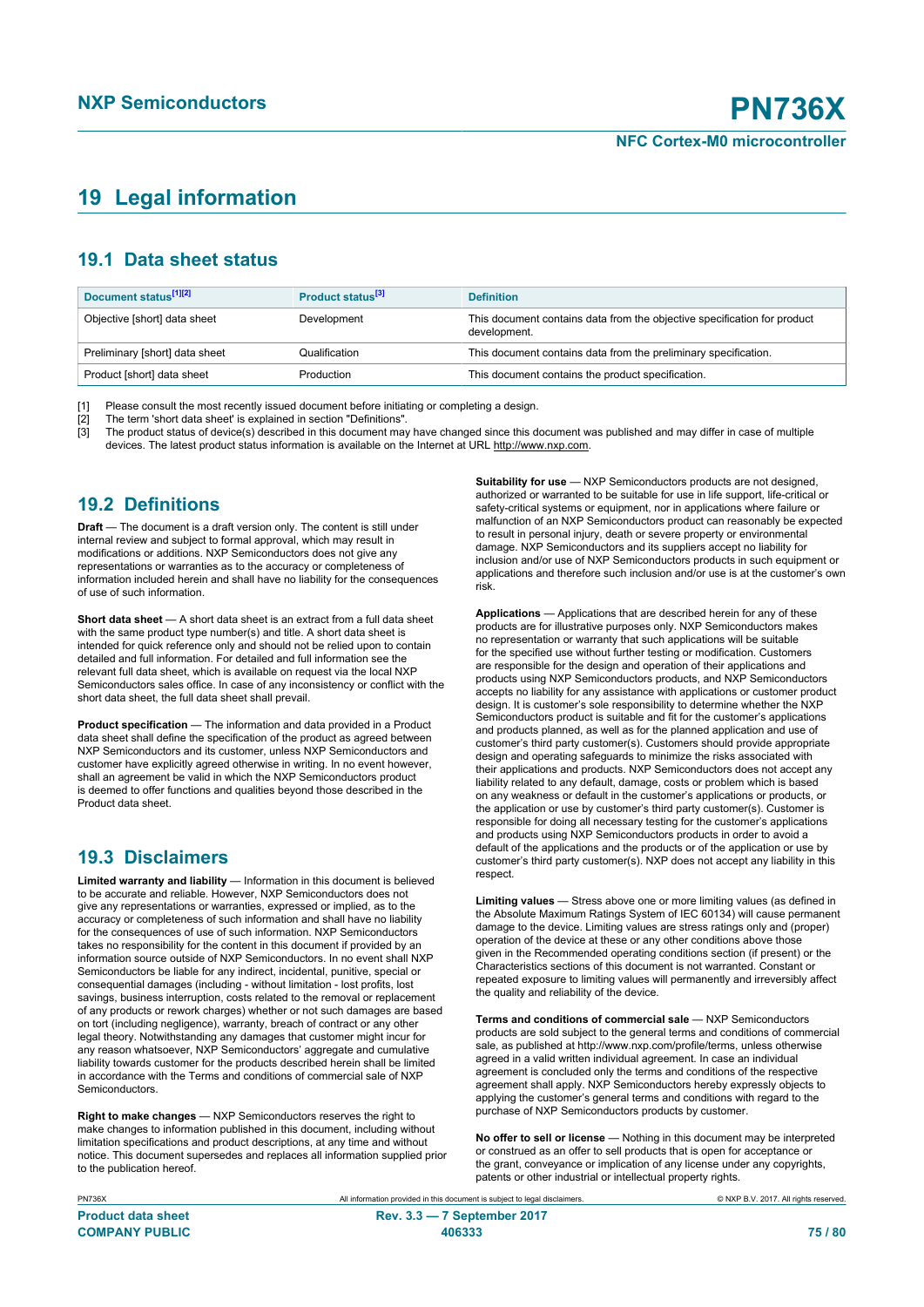# **NFC Cortex-M0 microcontroller**

**Quick reference data** — The Quick reference data is an extract of the product data given in the Limiting values and Characteristics sections of this document, and as such is not complete, exhaustive or legally binding.

**Export control** — This document as well as the item(s) described herein may be subject to export control regulations. Export might require a prior authorization from competent authorities.

**Non-automotive qualified products** — Unless this data sheet expressly states that this specific NXP Semiconductors product is automotive qualified, the product is not suitable for automotive use. It is neither qualified nor tested in accordance with automotive testing or application requirements. NXP Semiconductors accepts no liability for inclusion and/or use of nonautomotive qualified products in automotive equipment or applications. In the event that customer uses the product for design-in and use in automotive applications to automotive specifications and standards, customer (a) shall use the product without NXP Semiconductors' warranty of the product for such automotive applications, use and specifications, and (b) whenever customer uses the product for automotive applications beyond NXP Semiconductors' specifications such use shall be solely at customer's own risk, and (c) customer fully indemnifies NXP Semiconductors for any liability, damages or failed product claims resulting from customer design and use of the product for automotive applications beyond NXP Semiconductors' standard warranty and NXP Semiconductors' product specifications.

**Translations** — A non-English (translated) version of a document is for reference only. The English version shall prevail in case of any discrepancy between the translated and English versions.

### **19.4 Licenses**

#### **Purchase of NXP ICs with ISO/IEC 14443 type B functionality**



This NXP Semiconductors IC is ISO/IEC 14443 Type B software enabled and is licensed under Innovatron's Contactless Card patents license for ISO/IEC 14443 B. The license includes the right to use the IC in systems and/or end-user equipment.

#### **Purchase of NXP ICs with NFC technology**

Purchase of an NXP Semiconductors IC that complies with one of the Near Field Communication (NFC) standards ISO/IEC 18092 and ISO/ IEC 21481 does not convey an implied license under any patent right infringed by implementation of any of those standards. Purchase of NXP Semiconductors IC does not include a license to any NXP patent (or other IP right) covering combinations of those products with other products, whether hardware or software.

### **19.5 Trademarks**

Notice: All referenced brands, product names, service names and trademarks are the property of their respective owners.

**I <sup>2</sup>C-bus** — logo is a trademark of NXP B.V.

**MIFARE** — is a trademark of NXP B.V.

**ICODE and I-CODE** — are trademarks of NXP B.V.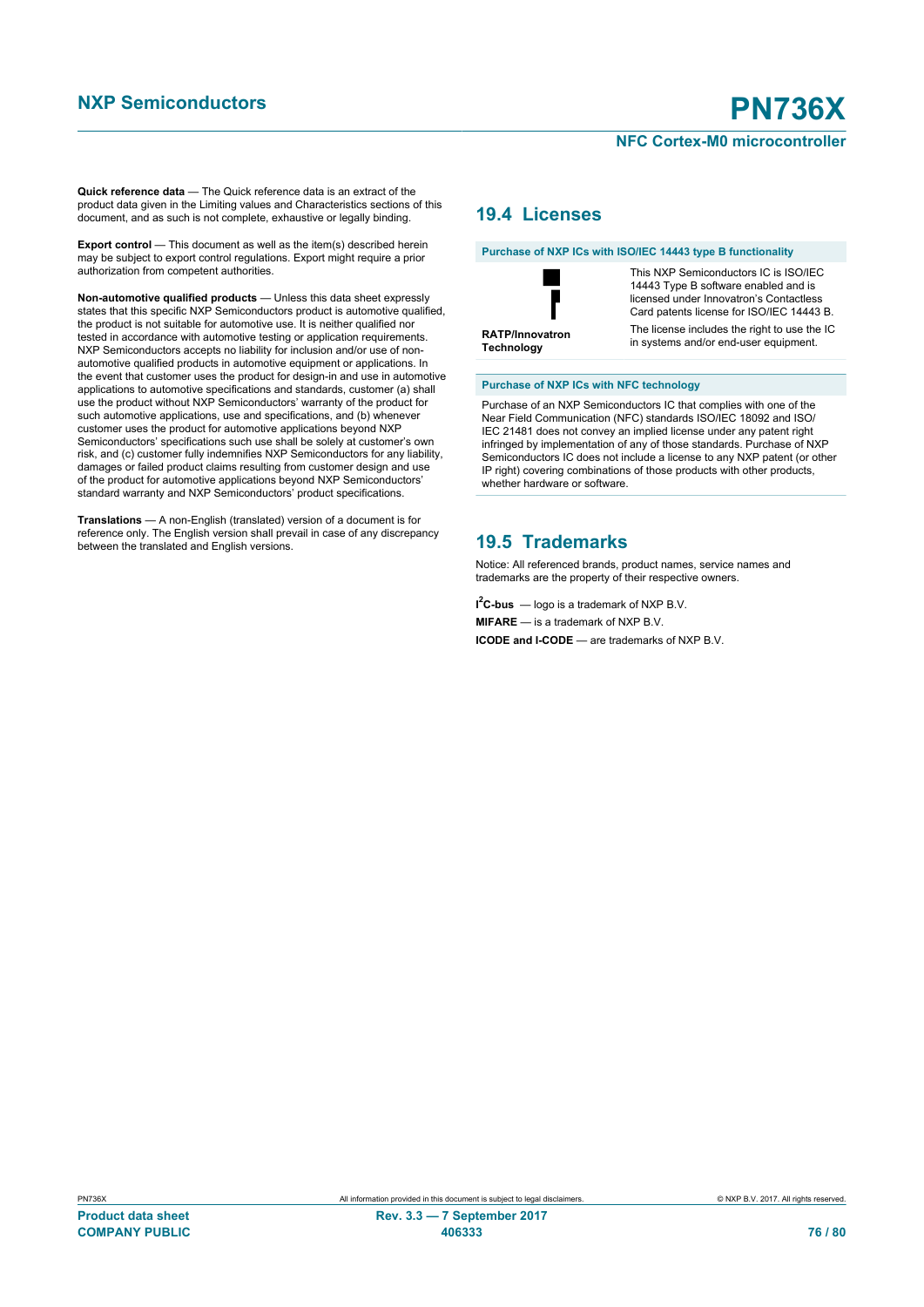**NFC Cortex-M0 microcontroller**

# **Tables**

| Tab. 1.  |                                                 |
|----------|-------------------------------------------------|
| Tab. 2.  |                                                 |
| Tab. 3.  |                                                 |
| Tab. 4.  |                                                 |
| Tab. 5.  | Pin description for host interface  19          |
| Tab. 6.  |                                                 |
| Tab. 7.  |                                                 |
| Tab. 8.  |                                                 |
| Tab. 9.  | Communication overview for ISO/IEC 14443        |
| Tab. 10. | Communication overview for ISO/IEC 14443        |
|          |                                                 |
| Tab. 11. | Communication overview for FeliCa reader/       |
|          |                                                 |
|          | Communication overview for ISO/IEC 15693        |
| Tab. 12. |                                                 |
|          |                                                 |
| Tab. 13. | Communication overview for ISO/IEC 15693        |
|          |                                                 |
| Tab. 14. | Communication overview for active               |
|          |                                                 |
| Tab. 15. | Communication overview for passive              |
|          |                                                 |
| Tab. 16. | ISO/IEC14443 A card operation mode 28           |
| Tab. 17. | Framing and coding overview  28                 |
| Tab. 18. |                                                 |
| Tab. 19. |                                                 |
| Tab. 20. | Threshold configuration for voltage monitor  40 |
| Tab. 21. |                                                 |
| Tab. 22. | Power supply connection  43                     |
| Tab. 23. |                                                 |
| Tab. 24. | Limiting values for GPIO1 to GPIO12  48         |
| Tab. 25. | Limiting values for I2C master pins             |
|          |                                                 |
| Tab. 26. | Limiting values for SPI master pins             |
|          | spim_nss, spim_miso, spim_mosi and<br>$\left($  |
|          |                                                 |
| Tab. 27. | Limiting values for host interfaces atx_a,      |
|          | atx b, atx c, atx d in all configurations       |
|          | (USB, HSUART, SPI and I2C)  48                  |
| Tab. 28. | Limiting values for crystal oscillator 48       |
| Tab. 29. | Limiting values for power supply  49            |
| Tab. 30. | Limiting values for RF interface 49             |
| Tab. 31. |                                                 |
| Tab. 32. |                                                 |
| Tab. 33. | Static characteristics for RST N input pin  52  |
| Tab. 34. | Static characteristics for IRQ output pin  52   |
| Tab. 35. | Static characteristics for DWL_REQ 52           |
| Tab. 36. | Static characteristics for GPIO1 to GPIO21 53   |
|          |                                                 |
| Tab. 37. | characteristics for I2CM SDA,<br>Static         |
|          |                                                 |
| Tab. 38. | Static characteristics for SPIM MOSI  54        |

| Tab. 39. | Static characteristics for SPIM_NSS  54         |  |
|----------|-------------------------------------------------|--|
| Tab. 40. | Static characteristics for SPIM MISO  54        |  |
| Tab. 41. | Static characteristics for SPI SCLK  55         |  |
| Tab. 42. | Static characteristics for ATX_ used as         |  |
|          | SPI_NSS, ATX_ used as I2CADR0, ATX              |  |
|          | used as SPI_SCK, ATX_used as SPI_MOSI  55       |  |
| Tab. 43. | Static characteristics of ATX_ used as          |  |
|          | I2CSDA, ATX used as I2CSCL  55                  |  |
| Tab. 44. | Static characteristics of ATX_ used as          |  |
|          |                                                 |  |
| Tab. 45. |                                                 |  |
| Tab. 46. | Static characteristics of HSU_TX and HSU        |  |
|          |                                                 |  |
| Tab. 47. | Static characteristics of HSU_RX,               |  |
|          |                                                 |  |
| Tab. 48. | Static characteristics of XTAL pin (XTAL1,      |  |
|          |                                                 |  |
| Tab. 49. | Static characteristics for power supply  57     |  |
| Tab. 50. | Static characteristics for voltage monitors  58 |  |
| Tab. 51. | Static characteristics for power modes 59       |  |
| Tab. 52. | Static characteristics for RF interface 59      |  |
| Tab. 53. | Dynamic characteristics for IRQ output pin  60  |  |
| Tab. 54. |                                                 |  |
|          | Dynamic characteristics for flash memory  61    |  |
| Tab. 55. | Dynamic characteristics for EEPROM 61           |  |
| Tab. 56. | Dynamic characteristics for GPIO1 to            |  |
|          |                                                 |  |
| Tab. 57. | Timing specification for fast mode plus I2C  62 |  |
| Tab. 58. | Timing specification for fast mode I2C  62      |  |
| Tab. 59. | Dynamic characteristics and Timing              |  |
|          | specification for SPI master interface  63      |  |
| Tab. 60. | Timing specification for I2C high speed 64      |  |
| Tab. 61. | Dynamic characteristics for the I2C slave       |  |
|          | interface: ATX_B used as I2C_SDA, ATX_A         |  |
|          |                                                 |  |
| Tab. 62. | Dynamic characteristics for SPI slave           |  |
|          |                                                 |  |
| Tab. 63. | Dynamic characteristics for SPI slave           |  |
|          | interface: ATX_C as SPI_MISO  66                |  |
| Tab. 64. | Dynamic characteristics for HSUART ATX_         |  |
|          |                                                 |  |
| Tab. 65. | Dynamic characteristics for USB interface  67   |  |
| Tab. 66. | characteristics<br>for<br>internal<br>Dynamic   |  |
|          | oscillators                                     |  |
| Tab. 67. | Dynamic characteristics for PLL 68              |  |
| Tab. 68. | Dynamic characteristics for power supply  68    |  |
| Tab. 69. | Dynamic characteristics for boot and reset 68   |  |
| Tab. 70. | Power modes - wake-up timings  68               |  |
| Tab. 71. |                                                 |  |
| Tab. 72. |                                                 |  |
| Tab. 73. |                                                 |  |
|          |                                                 |  |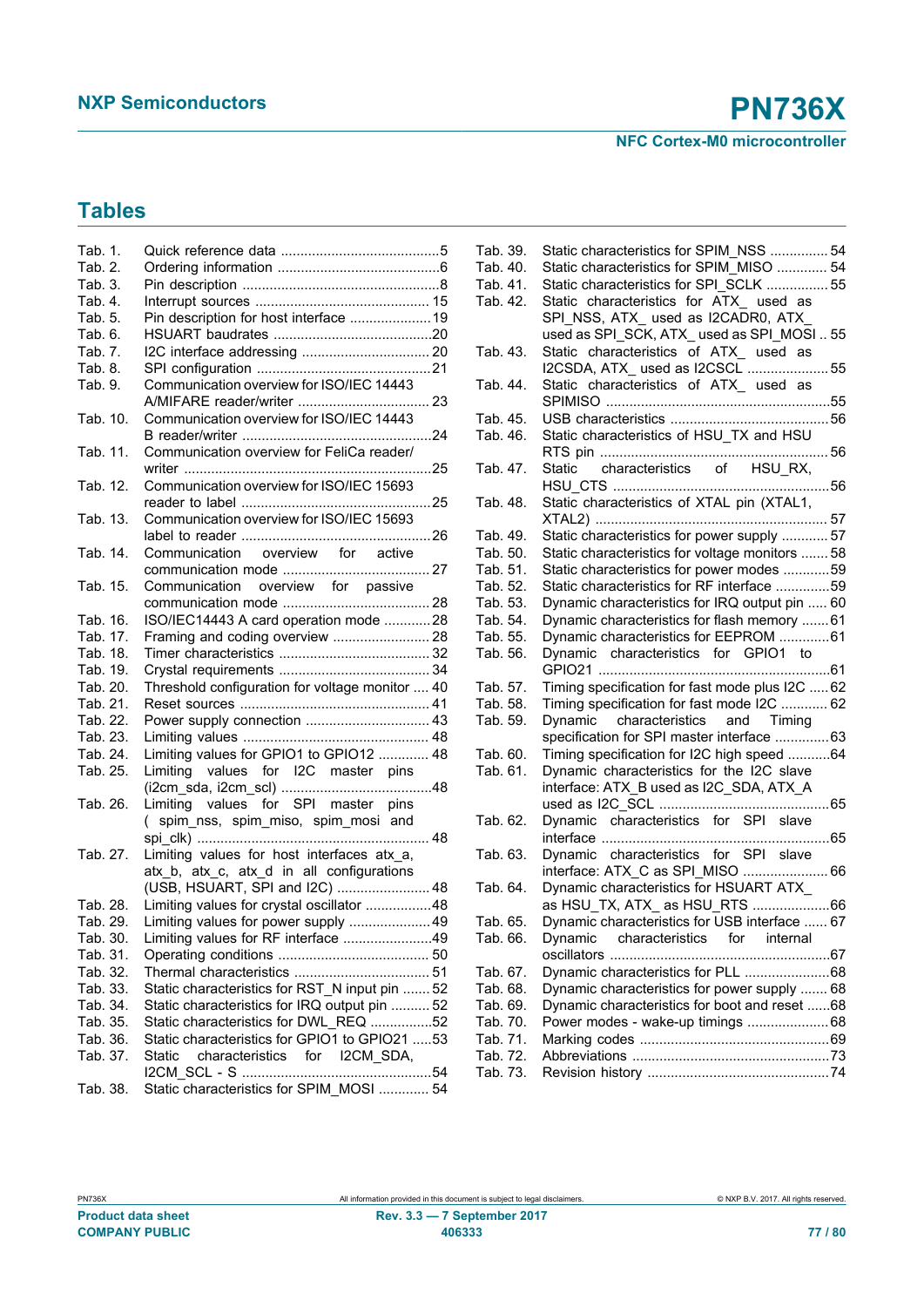# **Figures**

| Fig. 1.  |                                             |  |
|----------|---------------------------------------------|--|
| Fig. 2.  |                                             |  |
| Fig. 3.  |                                             |  |
| Fig. 4.  | EEPROM memory mapping  12                   |  |
| Fig. 5.  | SRAM memory mapping  13                     |  |
| Fig. 6.  |                                             |  |
| Fig. 7.  |                                             |  |
| Fig. 8.  | ISO/IEC 14443 A/MIFARE read/write mode      |  |
|          |                                             |  |
| Fig. 9.  | Data coding and framing according to ISO/   |  |
|          |                                             |  |
| Fig. 10. | ISO/IEC 14443 B read/write mode             |  |
|          |                                             |  |
| Fig. 11. | FeliCa read/write communication diagram  24 |  |
| Fig. 12. | Multiple reception cycles - data format 25  |  |
| Fig. 13. | ISO/IEC<br>15693 read/write<br>mode         |  |
|          |                                             |  |
| Fig. 14. | Data coding according to ISO/IEC 15693      |  |
|          |                                             |  |
| Fig. 15. |                                             |  |
| Fig. 16. |                                             |  |
| Fig. 17. |                                             |  |
| Fig. 18. |                                             |  |
| Fig. 19. | Communication in card emulation of NFC      |  |
|          |                                             |  |

| Fig. 20. |                                               |  |
|----------|-----------------------------------------------|--|
| Fig. 21. | Crystal oscillator connection 34              |  |
| Fig. 22. | PN736X LDOs and power pins overview  36       |  |
| Fig. 23. | Powering up the PN736X microcontroller 44     |  |
| Fig. 24. | Powering up the contactless interface using   |  |
|          |                                               |  |
| Fig. 25. | Powering up the contactless interface using   |  |
|          | an external RF transmitter supply  45         |  |
| Fig. 26. | USB interface on a bus-powered device  46     |  |
| Fig. 27. | RF interface - example of connection to an    |  |
|          |                                               |  |
| Fig. 28. | Output timing measurement condition for       |  |
|          |                                               |  |
| Fig. 29. |                                               |  |
| Fig. 30. |                                               |  |
|          |                                               |  |
| Fig. 31. |                                               |  |
| Fig. 32. |                                               |  |
| Fig. 33. | USB interface differential data-to-EOP        |  |
|          | transition skew and EOP width  67             |  |
| Fig. 34. | Marking PN736X in HVQFN64 69                  |  |
| Fig. 35. | Package outline HVQFN64  70                   |  |
| Fig. 36. | Footprint information for reflow soldering of |  |
|          |                                               |  |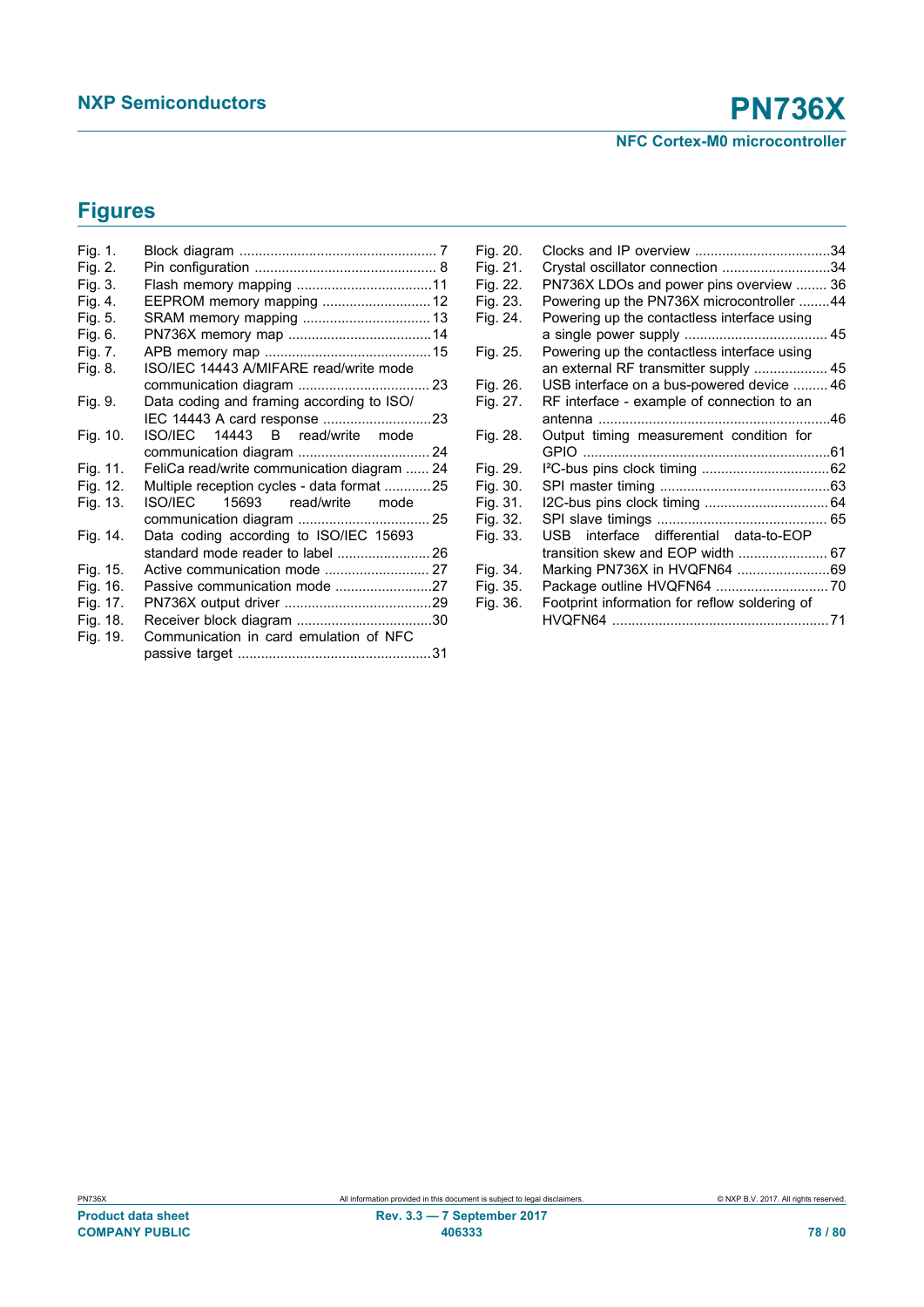## **Contents**

| 1       |                                                |
|---------|------------------------------------------------|
| 2       |                                                |
| 2.1     | Integrated contactless interface frontend 2    |
| 2.2     |                                                |
| 3       |                                                |
| 4       |                                                |
|         |                                                |
| 5       |                                                |
| 6       |                                                |
| 7       |                                                |
| 7.1     |                                                |
| 7.2     |                                                |
| 8       |                                                |
| 8.1     | ARM Cortex-M0 microcontroller  11              |
|         |                                                |
| 8.2     |                                                |
| 8.2.1   | On-chip flash programming memory  11           |
| 8.2.1.1 |                                                |
| 8.2.2   |                                                |
| 8.2.2.1 |                                                |
| 8.2.3   |                                                |
| 8.2.3.1 |                                                |
| 8.24    |                                                |
|         |                                                |
| 8.2.5   |                                                |
| 8.3     | Nested Vectored Interrupt Controller (NVIC) 15 |
| 8.3.1   |                                                |
| 8.3.2   |                                                |
| 8.4     |                                                |
| 8.4.1   |                                                |
| 8.4.2   |                                                |
|         |                                                |
| 8.4.3   |                                                |
| 8.5     |                                                |
| 8.6     | Random Number Generator (RNG)  18              |
| 8.7     |                                                |
| 8.7.1   |                                                |
| 8.7.1.1 |                                                |
| 8.7.2   |                                                |
| 8.7.2.1 |                                                |
|         |                                                |
| 8.8     |                                                |
| 8.8.1   |                                                |
| 8.8.2   |                                                |
| 8.8.2.1 |                                                |
| 8.8.3   |                                                |
| 8.8.3.1 |                                                |
| 8.8.4   |                                                |
|         |                                                |
| 8.8.4.1 | Full speed USB device controller  21           |
| 8.9     | Contactless interface - 13.56 MHz 22           |
| 8.9.1   |                                                |
| 8.9.1.1 | ISO/IEC14443 A/MIFARE functionality 22         |
| 8.9.1.2 | ISO/IEC14443 B functionality  24               |
| 8.9.1.3 |                                                |
| 8.9.1.4 | ISO/IEC 15693 functionality 25                 |
|         |                                                |
| 8.9.1.5 | ISO/IEC18000-3 mode 3 functionality 26         |
| 8.9.1.6 |                                                |
| 8.9.2   |                                                |
| 8.9.2.1 |                                                |
| 8.9.2.2 |                                                |
| 8.9.3   | Low-Power Card Detection (LPCD) 31             |
|         |                                                |

| 8.9.4    | Active Load Modulation (ALM)  31              |  |
|----------|-----------------------------------------------|--|
| 8.9.5    | Dynamic Power Control (DPC) 32                |  |
| 8.9.5.1  |                                               |  |
| 8.9.5.2  | Adaptive Waveform Control (AWC)  32           |  |
| 8.10     |                                               |  |
| 8.10.1   | Features of timer 0 and timer 1  32           |  |
| 8.10.2   | Features of timer 2 and timer 3  33           |  |
| 8.11     |                                               |  |
| 8.12     |                                               |  |
| 8.13     |                                               |  |
| 8.13.1   | Quartz oscillator (27.12 MHz) 34              |  |
| 8.13.2   |                                               |  |
| 8.13.3   | High Frequency Oscillator (HFO)  35           |  |
| 8.13.4   | Low Frequency Oscillator (LFO) 35             |  |
| 8.13.5   | Clock configuration and clock gating  35      |  |
| 8.14     |                                               |  |
| 8.14.1   |                                               |  |
| 8.14.2   | PN736X Power Management Unit (PMU) 36         |  |
| 8.14.2.1 |                                               |  |
| 8.14.2.2 |                                               |  |
| 8.14.2.3 |                                               |  |
| 8.14.3   |                                               |  |
| 8.14.3.1 |                                               |  |
| 8.14.3.2 |                                               |  |
| 8.14.3.3 |                                               |  |
| 8.14.3.4 | Wake-up from standby mode and suspend         |  |
|          |                                               |  |
| 8.14.3.5 | Hard Power-Down (HPD) mode  39                |  |
| 8.14.4   |                                               |  |
| 8.14.4.1 |                                               |  |
| 8.14.4.2 |                                               |  |
| 8.14.4.3 | PVDD LDO supply monitor 40                    |  |
| 8.14.5   |                                               |  |
| 8.15     |                                               |  |
| 8.15.1   |                                               |  |
| 8.15.2   | Brown-Out Detection (BOD)  41                 |  |
| 8.15.3   | APB interface and AHB-Lite  41                |  |
| 8.15.4   |                                               |  |
| 8.16     |                                               |  |
| 8.16.1   |                                               |  |
| 9        | Application design-in information  43         |  |
| 9.1      |                                               |  |
| 9.1.1    | Powering up the microcontroller  44           |  |
| 9.1.2    | Powering up the contactless interface  44     |  |
| 9.2      | Connecting the USB interface  46              |  |
| 9.3      | Connecting the RF interface 46                |  |
| 9.4      |                                               |  |
| 10       |                                               |  |
| 11       | Recommended operating conditions  50          |  |
| 12       |                                               |  |
| 13       |                                               |  |
| 13.1     |                                               |  |
| 13.1.1   |                                               |  |
| 13.1.2   | Static characteristics for I2C master  54     |  |
| 13.1.3   | Static characteristics for SPI master 54      |  |
| 13.1.4   | Static characteristics for host interface  55 |  |